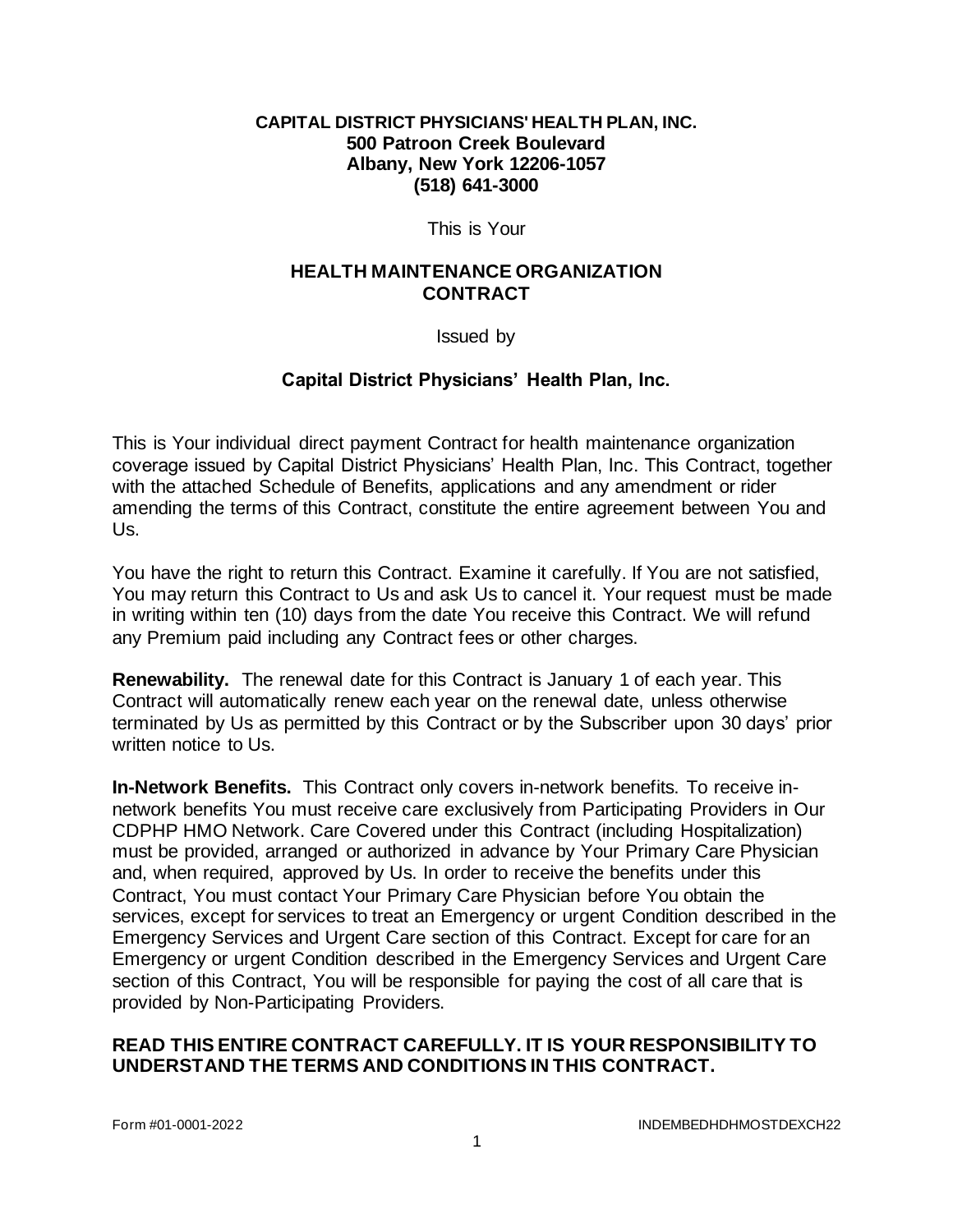This Contract is governed by the laws of New York State.

**CAPITAL DISTRICT PHYSICIANS' HEALTH PLAN, INC.**

Hun Bennett 110

**By: John D. Bennett, MD, FACC President and CEO**

If You need foreign language assistance to understand this Contract, You may call Us at the number on Your ID card.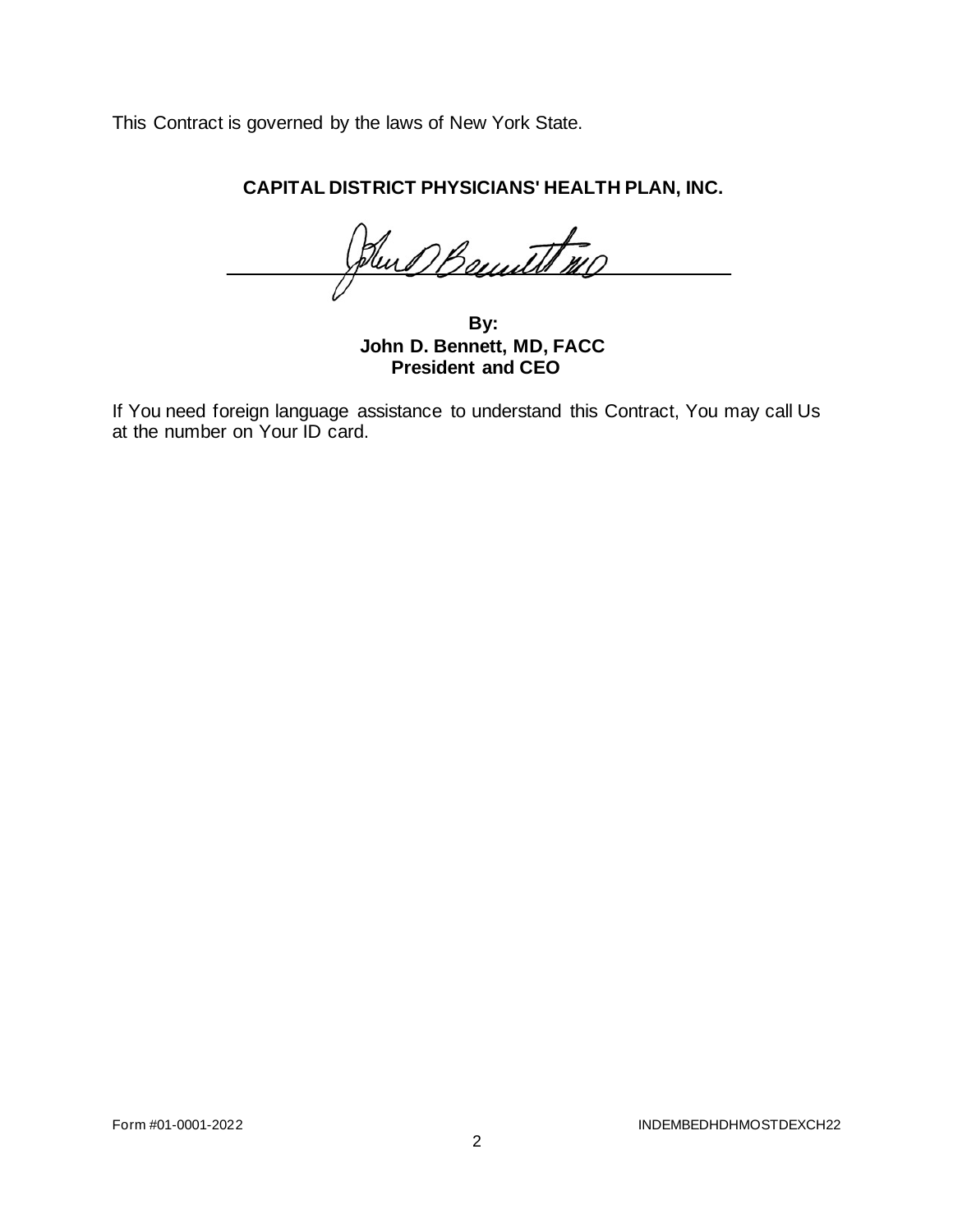# **TABLE OF CONTENTS**

| Section VII. Ambulance and Pre-Hospital Emergency Medical Services34    |  |
|-------------------------------------------------------------------------|--|
|                                                                         |  |
|                                                                         |  |
|                                                                         |  |
|                                                                         |  |
| Section XII. Mental Health Care and Substance Use Services 59           |  |
|                                                                         |  |
|                                                                         |  |
|                                                                         |  |
|                                                                         |  |
|                                                                         |  |
|                                                                         |  |
|                                                                         |  |
|                                                                         |  |
|                                                                         |  |
|                                                                         |  |
| Section XXIII. Temporary Suspension Rights for Armed Forces' Members109 |  |
| Section XXIV. Conversion Right to a New Contract after Termination110   |  |
|                                                                         |  |
|                                                                         |  |
|                                                                         |  |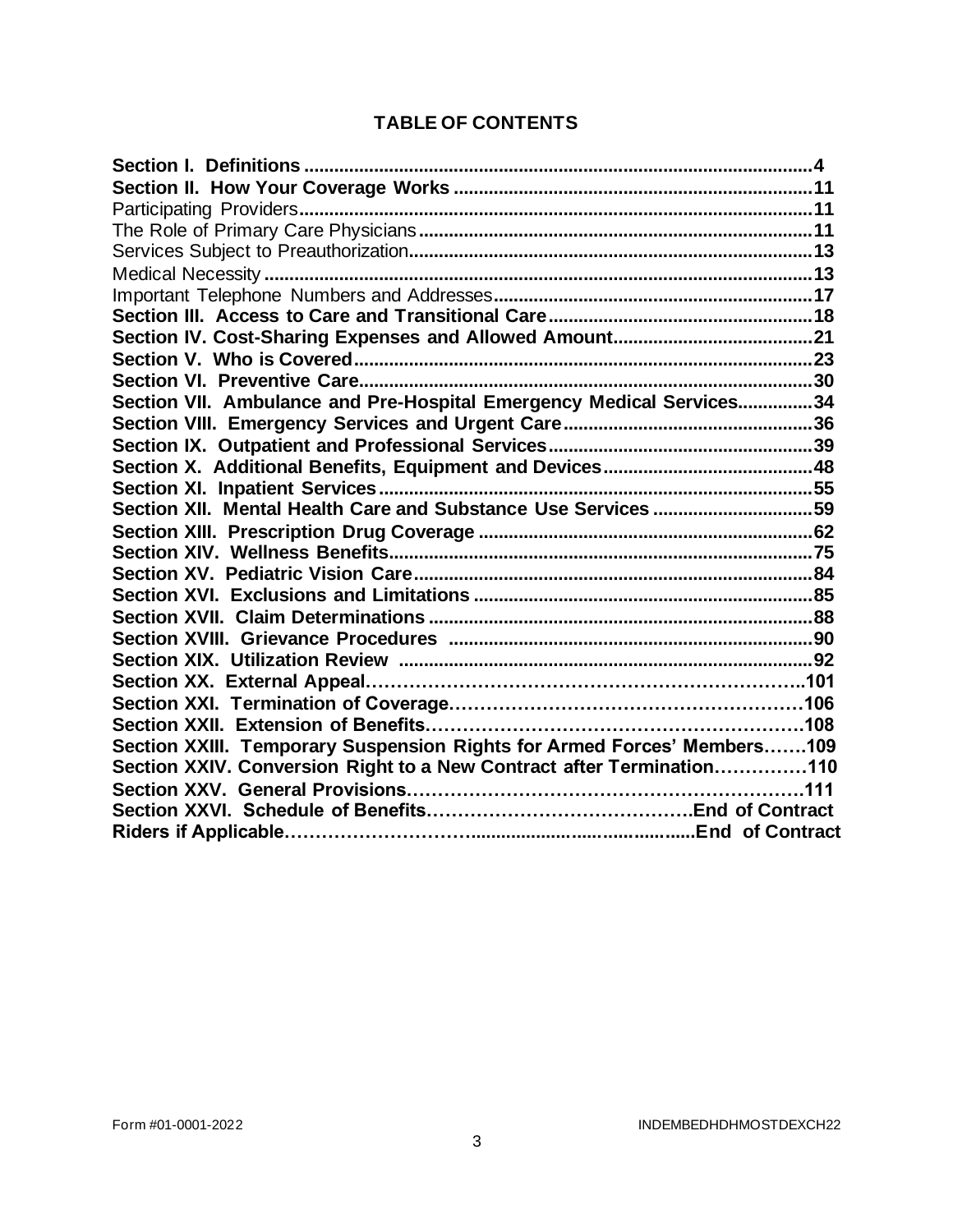### **SECTION I**

# **Definitions**

Defined terms will appear capitalized throughout this Contract.

**Acute:** The onset of disease or injury, or a change in the Member's condition that would require prompt medical attention.

**Allowed Amount:** The maximum amount on which Our payment is based for Covered Services. See the Cost-Sharing Expenses and Allowed Amount section of this Contract for a description of how the Allowed Amount is calculated.

**Ambulatory Surgical Center:** A Facility currently licensed by the appropriate state regulatory agency for the provision of surgical and related medical services on an outpatient basis.

**Appeal:** A request for Us to review a Utilization Review decision or a Grievance again.

**Balance Billing:** When a Non-Participating Provider bills You for the difference between the Non-Participating Provider's charge and the Allowed Amount. A Participating Provider may not Balance Bill You for Covered Services.

**Child, Children:** The Subscriber's Children, including any natural, adopted or stepchildren, unmarried disabled Children, newborn Children, or any other Children as described in the Who is Covered section of this Contract.

**Coinsurance:** Your share of the costs of a Covered Service, calculated as a percent of the Allowed Amount for the service that You are required to pay to a Provider. The amount can vary by the type of Covered Service.

**Contract:** This Contract issued by Capital District Physicians' Health Plan, Inc., including the Schedule of Benefits and any attached riders.

**Copayment:** A fixed amount You pay directly to a Provider for a Covered Service when You receive the service. The amount can vary by the type of Covered Service.

**Cost-Sharing:** Amounts You must pay for Covered Services, expressed as Copayments, Deductibles and/or Coinsurance.

**Cost-Sharing Reductions:** Discounts that lower cost-sharing for certain services covered by individual coverage purchased through the NYSOH. You may get a discount if Your income is below a certain level and You choose a silver level plan. If You are a member of a federally recognized tribe, You can qualify for Cost-Sharing Reductions on certain services covered by individual coverage purchased through the NYSOH at any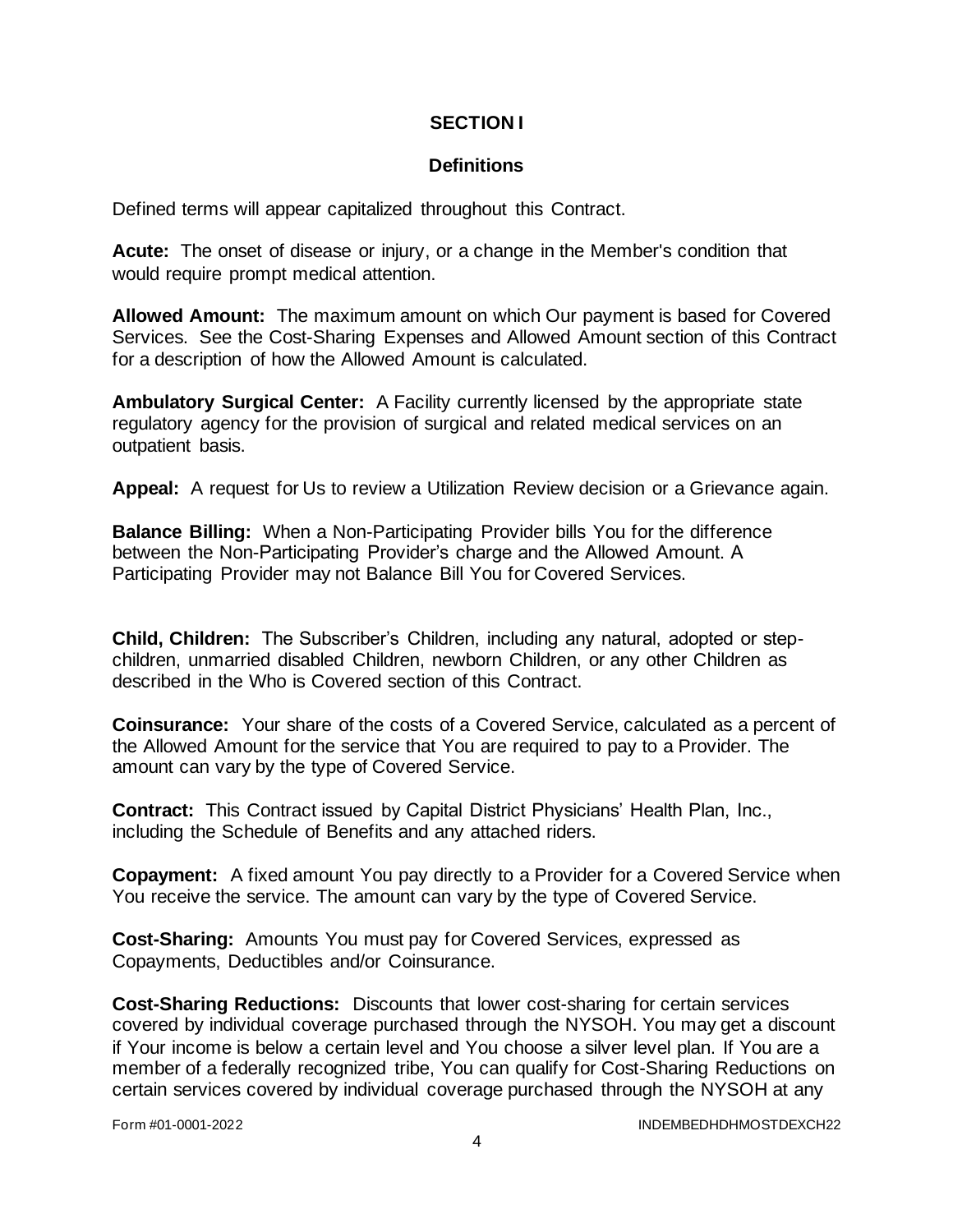metal level and You may qualify for additional Cost-Sharing Reductions depending upon Your income.

**Cover, Covered or Covered Services:** The Medically Necessary services paid for, arranged, or authorized for You by Us under the terms and conditions of this Contract.

**Deductible:** The amount You owe before We begin to pay for Covered Services. The Deductible applies before any Copayments or Coinsurance are applied. The Deductible may not apply to all Covered Services. You may also have a Deductible that applies to a specific Covered Service (e.g., a Prescription Drug Deductible) that You owe before We begin to pay for a particular Covered Service.

**Dependents:** The Subscriber's Spouse and Children. Additional Dependents are also described in the Who is Covered section of this Contract.

### **Durable Medical Equipment ("DME"):** Equipment which is:

- Designed and intended for repeated use;
- Primarily and customarily used to serve a medical purpose;
- Generally not useful to a person in the absence of disease or injury; and
- Appropriate for use in the home.

**Emergency Condition:** A medical or behavioral condition that manifests itself by Acute symptoms of sufficient severity, including severe pain, such that a prudent layperson, possessing an average knowledge of medicine and health, could reasonably expect the absence of immediate medical attention to result in:

- Placing the health of the person afflicted with such condition or, with respect to a pregnant woman, the health of the woman or her unborn child in serious jeopardy, or in the case of a behavioral condition, placing the health of such person or others in serious jeopardy;
- Serious impairment to such person's bodily functions;
- Serious dysfunction of any bodily organ or part of such person; or
- Serious disfigurement of such person.

**Emergency Department Care:** Emergency Services You get in a Hospital emergency department.

**Emergency Services:** A medical screening examination which is within the capability of the emergency department of a Hospital, including ancillary services routinely available to the emergency department to evaluate such Emergency Condition; and within the capabilities of the staff and facilities available at the Hospital, such further medical examination and treatment as are required to stabilize the patient. "To stabilize" is to provide such medical treatment of an Emergency Condition as may be necessary to assure that, within reasonable medical probability, no material deterioration of the condition is likely to result from or occur during the transfer of the patient from a Facility, or to deliver a newborn child (including the placenta).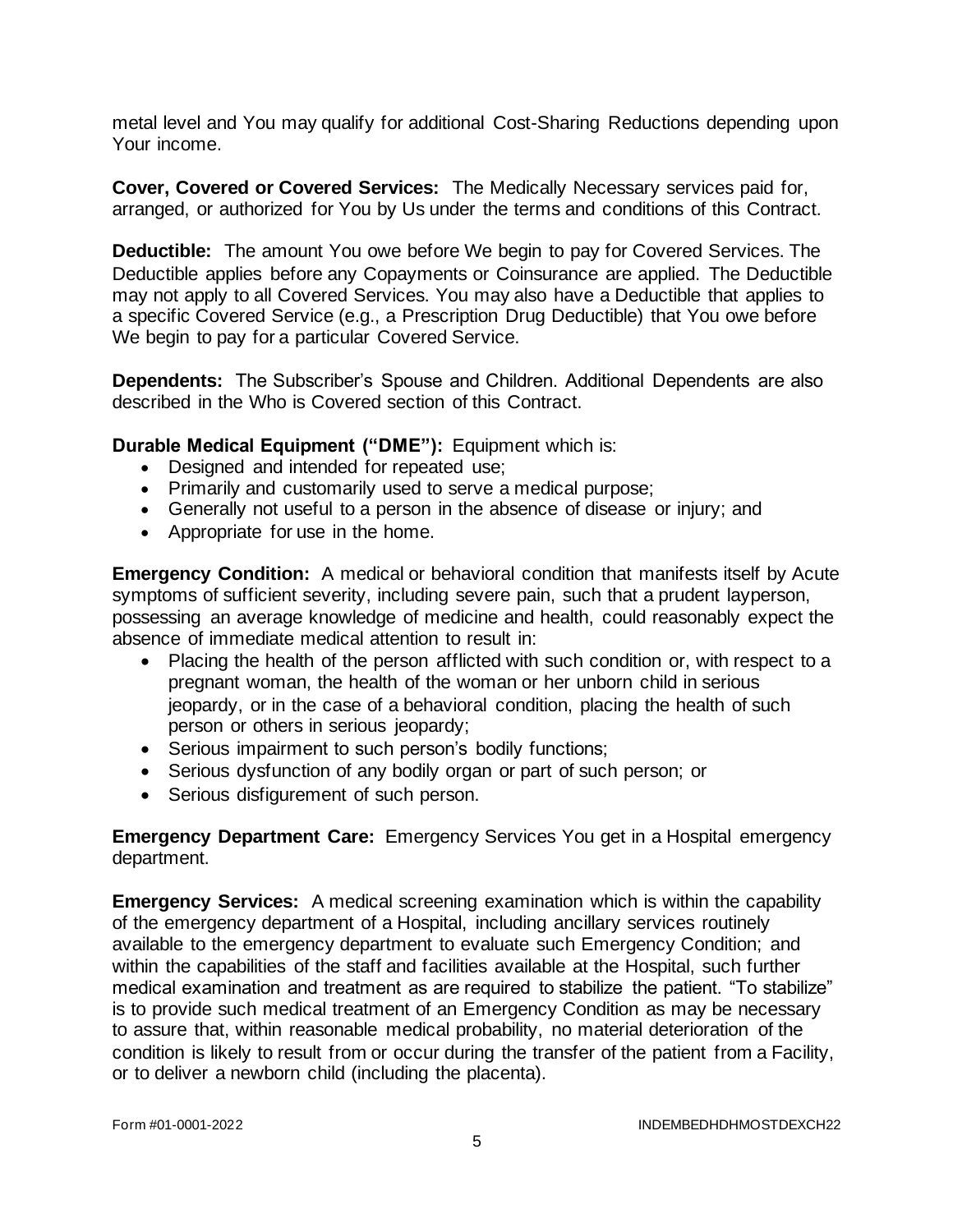**Exclusions:** Health care services that We do not pay for or Cover.

**External Appeal Agent:** An entity that has been certified by the New York State Department of Financial Services to perform external appeals in accordance with New York law.

**Facility:** A Hospital; Ambulatory Surgical Center; birthing center; dialysis center; rehabilitation Facility; Skilled Nursing Facility; hospice; Home Health Agency or home care services agency certified or licensed under New York Public Health Law Article 36; a comprehensive care center for eating disorders pursuant to New York Mental Hygiene Law Article 30; and a Facility defined in New York Mental Hygiene Law Section 1.03, certified by the New York State Office of Addiction Services and Supports, or certified under New York Public Health Law Article 28 (or, in other states, a similarly licensed or certified Facility). If You receive treatment for substance use disorder outside of New York State, a Facility also includes one which is accredited by the Joint Commission to provide a substance use disorder treatment program.

**Grievance:** A complaint that You communicate to Us that does not involve a Utilization Review determination.

**Habilitation Services:** Health care services that help a person keep, learn or improve skills and functioning for daily living. Habilitative Services include the management of limitations and disabilities, including services or programs that help maintain or prevent deterioration in physical, cognitive, or behavioral function. These services consist of physical therapy, occupational therapy and speech therapy.

**Health Care Professional:** An appropriately licensed, registered or certified Physician; dentist; optometrist; chiropractor; psychologist; social worker; podiatrist; physical therapist; occupational therapist; midwife; speech-language pathologist; audiologist; pharmacist; behavior analyst; nurse practitioner; or any other licensed, registered or certified Health Care Professional under Title 8 of the New York Education Law (or other comparable state law, if applicable) that the New York Insurance Law requires to be recognized who charges and bills patients for Covered Services. The Health Care Professional's services must be rendered within the lawful scope of practice for that type of Provider in order to be covered under this Contract.

**Home Health Agency:** An organization currently certified or licensed by the State of New York or the state in which it operates and renders home health care services.

**Hospice Care:** Care to provide comfort and support for persons in the last stages of a terminal illness and their families that are provided by a hospice organization certified pursuant to New York Public Health Law Article 40 or under a similar certification process required by the state in which the hospice organization is located.

**Hospital:** A short term, acute, general Hospital, which: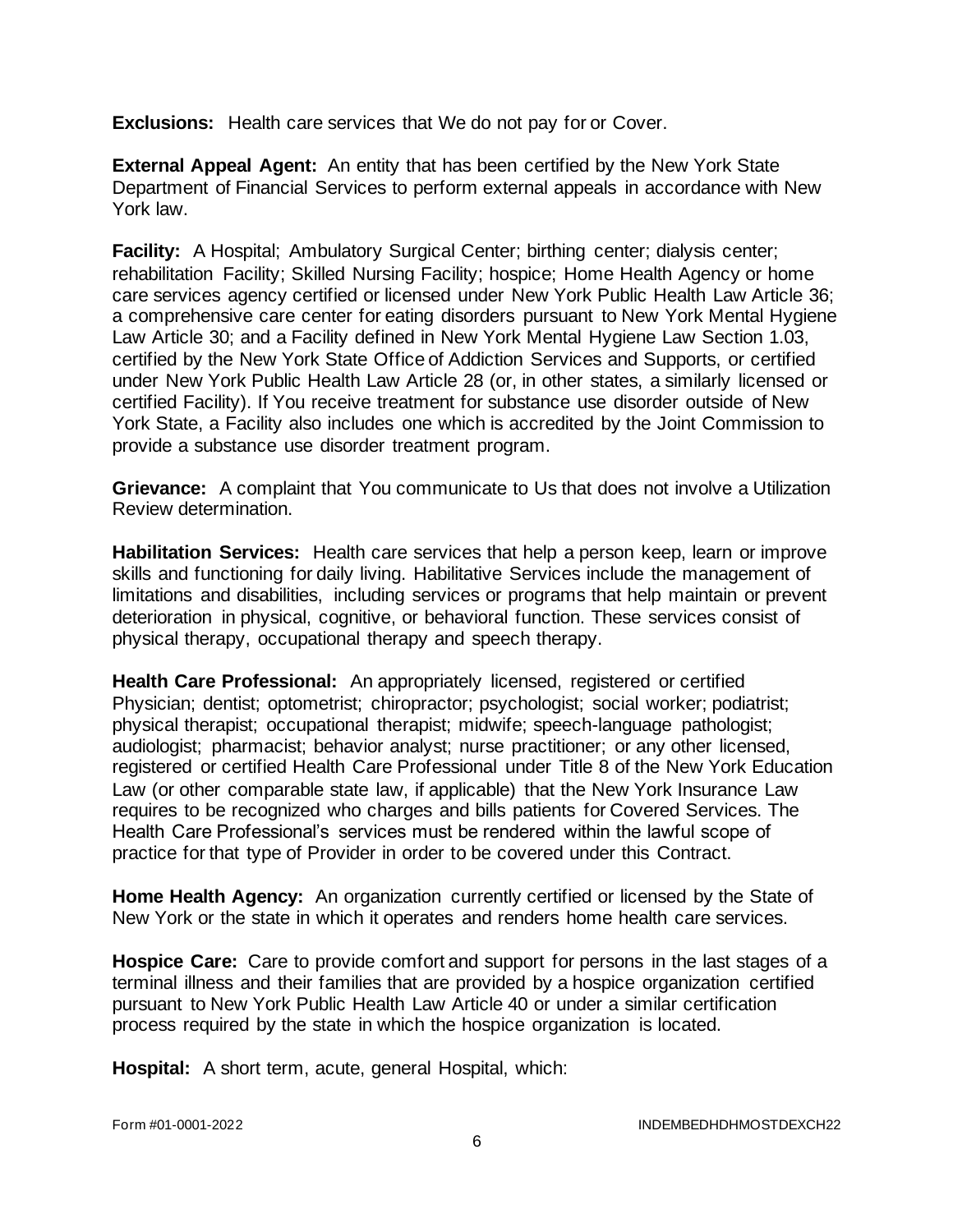- Is primarily engaged in providing, by or under the continuous supervision of Physicians, to patients, diagnostic services and therapeutic services for diagnosis, treatment and care of injured or sick persons;
- Has organized departments of medicine and major surgery;
- Has a requirement that every patient must be under the care of a Physician or dentist;
- Provides 24-hour nursing service by or under the supervision of a registered professional nurse (R.N.);
- If located in New York State, has in effect a Hospitalization review plan applicable to all patients which meets at least the standards set forth in 42 U.S.C. Section 1395x(k);
- Is duly licensed by the agency responsible for licensing such Hospitals; and
- Is not, other than incidentally, a place of rest, a place primarily for the treatment of tuberculosis, a place for the aged, a place for drug addicts, alcoholics, or a place for convalescent, custodial, educational, or rehabilitory care.

Hospital does not mean health resorts, spas, or infirmaries at schools or camps.

**Hospitalization:** Care in a Hospital that requires admission as an inpatient and usually requires an overnight stay.

**Hospital Outpatient Care:** Care in a Hospital that usually doesn't require an overnight stay.

**Medically Necessary:** See the How Your Coverage Works section of this Contract for the definition.

**Medicare:** Title XVIII of the Social Security Act, as amended.

**Member:** The Subscriber or a covered Dependent for whom required Premiums have been paid. Whenever a Member is required to provide a notice pursuant to a Grievance or emergency department visit or admission, "Member" also means the Member's designee.

**Network:** The Providers We have contracted with to provide health care services to You.

**New York State of Health ("NYSOH"):** The New York State of Health, the Official Health Plan Marketplace. The NYSOH is a marketplace where individuals, families and small businesses can learn about their health insurance options; compare plans based on cost, benefits and other important features; apply for and receive financial help with premiums and cost-sharing based on income; choose a plan; and enroll in coverage. The NYSOH also helps eligible consumers enroll in other programs, including Medicaid, Child Health Plus, and the Essential Plan.

Form #01-0001-2022 INDEMBEDHDHMOSTDEXCH22 **Non-Participating Provider:** A Provider who doesn't have a contract with Us to provide health care services to You. The services of Non-Participating Providers are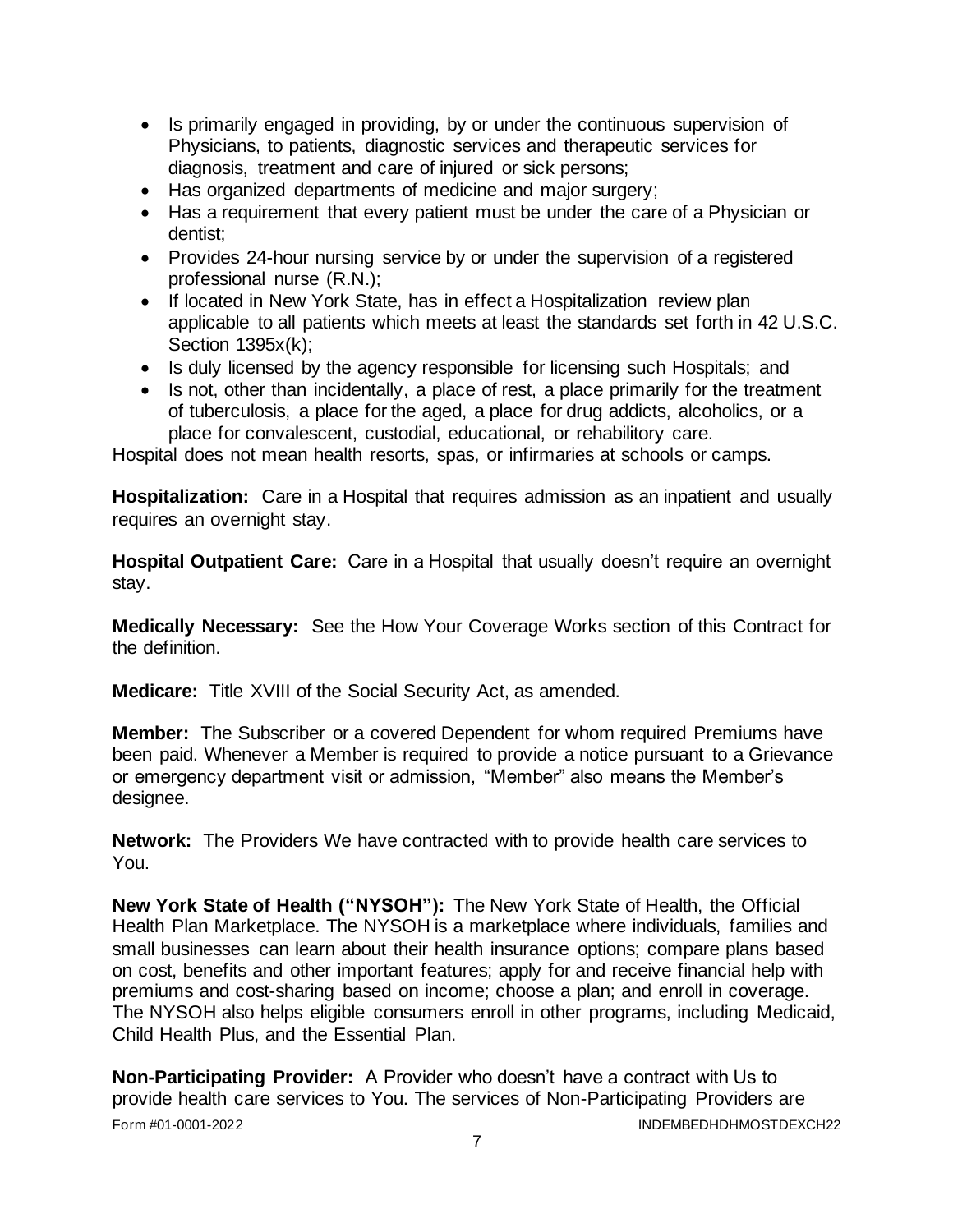Covered only for Emergency Services, Urgent Care or when authorized by Us.

**Out-of-Pocket Limit:** The most You pay during a Plan Year in Cost-Sharing before We begin to pay 100% of the Allowed Amount for Covered Services. This limit never includes Your Premium, Balance Billing charges or the cost of health care services We do not Cover.

**Participating Provider:** A Provider who has a contract with Us to provide health care services to You. A list of Participating Providers and their locations is available on Our website at [www.cdphp.com](http://www.cdphp.com/) or upon Your request to Us. The list will be revised from time to time by Us.

**Physician or Physician Services:** Health care services a licensed medical Physician (M.D. – Medical Doctor or D.O. – Doctor of Osteopathic Medicine) provides or coordinates.

**Plan Year:** A calendar year ending on December 31 of each year.

**Preauthorization**: A decision by Us prior to Your receipt of a Covered Service, procedure, treatment plan, device, or Prescription Drug that the Covered Service, procedure, treatment plan, device or Prescription Drug is Medically Necessary. We indicate which Covered Services require Preauthorization in the Schedule of Benefits section of this Contract.

**Premium:** The amount that must be paid for Your health insurance coverage.

**Premium Tax Credit:** Financial help that lowers Your taxes to help You and Your family pay for private health insurance. You can get this help if You get health insurance through the NYSOH and Your income is below a certain level. Advance payments of the tax credit can be used right away to lower Your monthly Premium.

**Prescription Drugs:** A medication, product or device that has been approved by the Food and Drug Administration ("FDA") and that can, under federal or state law, be dispensed only pursuant to a prescription order or refill and is on Our formulary. A Prescription Drug includes a medication that, due to its characteristics, is appropriate for self administration or administration by a non-skilled caregiver.

**Primary Care Physician ("PCP"):** A participating nurse practitioner or Physician who typically is an internal medicine, family practice or pediatric Physician and who directly provides or coordinates a range of health care services for You.

**Provider:** A Physician, Health Care Professional, or Facility licensed, registered, certified or accredited as required by state law. A Provider also includes a vendor or dispenser of diabetic equipment and supplies, durable medical equipment, medical supplies, or any other equipment or supplies that are Covered under this Contract that is licensed, registered, certified or accredited as required by state law.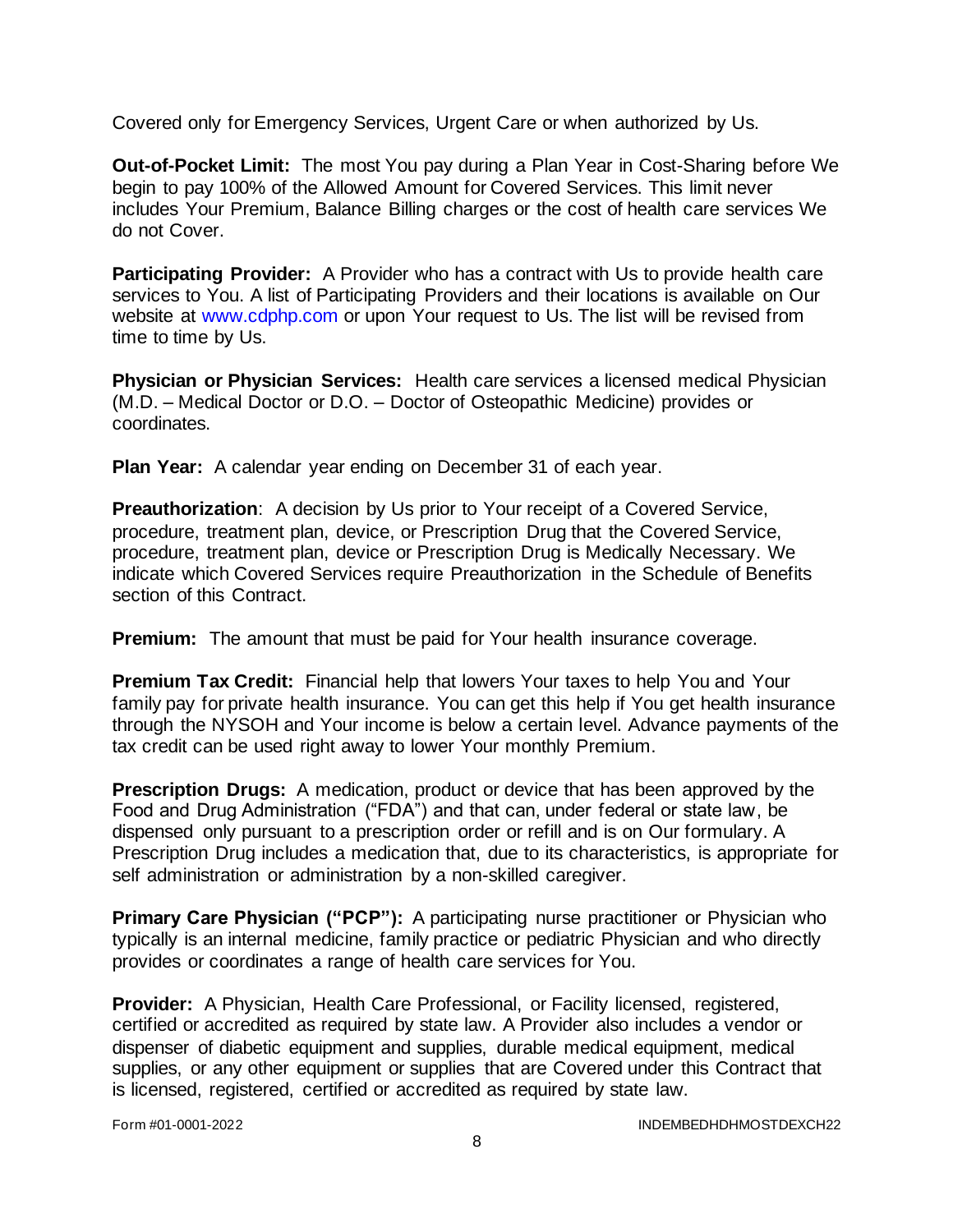**Referral:** An authorization given to one Participating Provider from another Participating Provider (usually from a PCP to a participating Specialist) in order to arrange for additional care for a Member. A Referral can be transmitted electronically or by Your Provider completing a paper Referral form. Except as provided in the Access to Care and Transitional Care section of this Contract or as otherwise authorized by Us, a Referral will not be made to a Non-Participating Provider.

**Rehabilitation Services:** Health care services that help a person keep, get back, or improve skills and functioning for daily living that have been lost or impaired because a person was sick, hurt, or disabled. These services consist of physical therapy, occupational therapy, and speech therapy in an inpatient and/or outpatient setting.

**Schedule of Benefits:** The section of this Contract that describes the Copayments, Deductibles, Coinsurance, Out-of-Pocket Limits, Preauthorization requirements, Referral requirements, and other limits on Covered Services.

**Service Area:** The geographical area, designated by Us and approved by the State of New York, in which We provide coverage. Our Service Area consists of the following counties: Albany, Broome, Chenango, Clinton, Columbia, Delaware, Dutchess, Essex, Franklin, Fulton, Greene, Hamilton, Herkimer, Jefferson, Lewis, Madison, Montgomery, Oneida, Orange, Otsego, Rensselaer, Saratoga, Schenectady, Schoharie, St. Lawrence, Tioga, Ulster, Warren, and Washington.

**Skilled Nursing Facility:** An institution or a distinct part of an institution that is currently licensed or approved under state or local law; primarily engaged in providing skilled nursing care and related services as a Skilled Nursing Facility, extended care Facility, or nursing care Facility approved by the Joint Commission, or the Bureau of Hospitals of the American Osteopathic Association, or as a Skilled Nursing Facility under Medicare; or as otherwise determined by Us to meet the standards of any of these authorities.

**Specialist:** A Physician who focuses on a specific area of medicine or a group of patients to diagnose, manage, prevent or treat certain types of symptoms and conditions.

**Spouse:** The person to whom the Subscriber is legally married, including a same sex Spouse. Spouse also includes a domestic partner.

**Subscriber:** The person to whom this Contract is issued.

**UCR (Usual, Customary and Reasonable):** The cost of a medical service in a geographic area based on what Providers in the area usually charge for the same or similar medical service.

**Urgent Care:** Medical care for an illness, injury or condition serious enough that a

Form #01-0001-2022 INDEMBEDHDHMOSTDEXCH22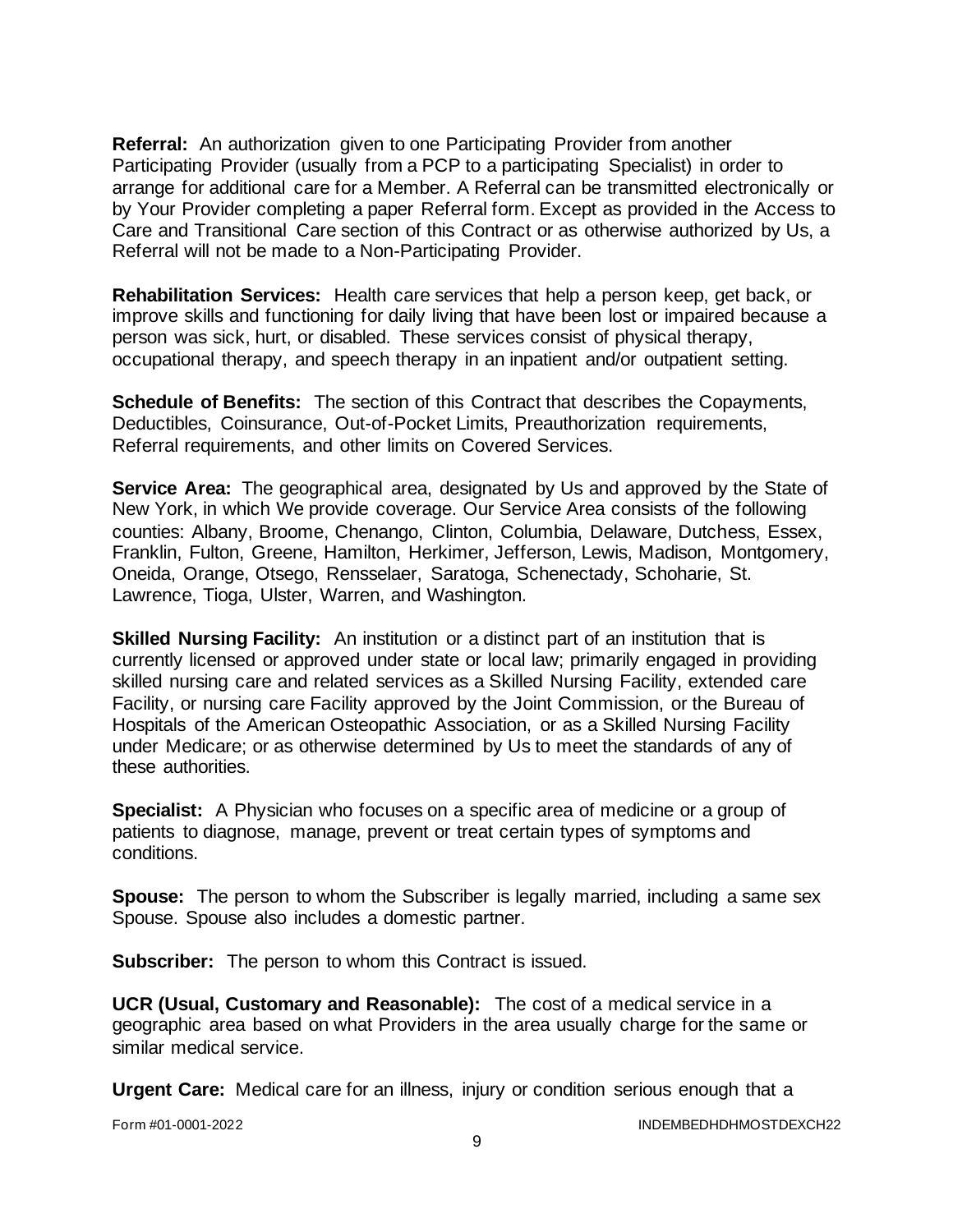reasonable person would seek care right away, but not so severe as to require Emergency Department Care. Urgent Care may be rendered in a Physician's office or Urgent Care Center.

**Urgent Care Center:** A licensed Facility that provides Urgent Care.

**Us, We, Our:** Capital District Physicians' Health Plan, Inc. and anyone to whom We legally delegate performance, on Our behalf, under this Contract.

**Utilization Review:** The review to determine whether services are or were Medically Necessary or experimental or investigational (i.e., treatment for a rare disease or a clinical trial).

**You, Your:** The Member.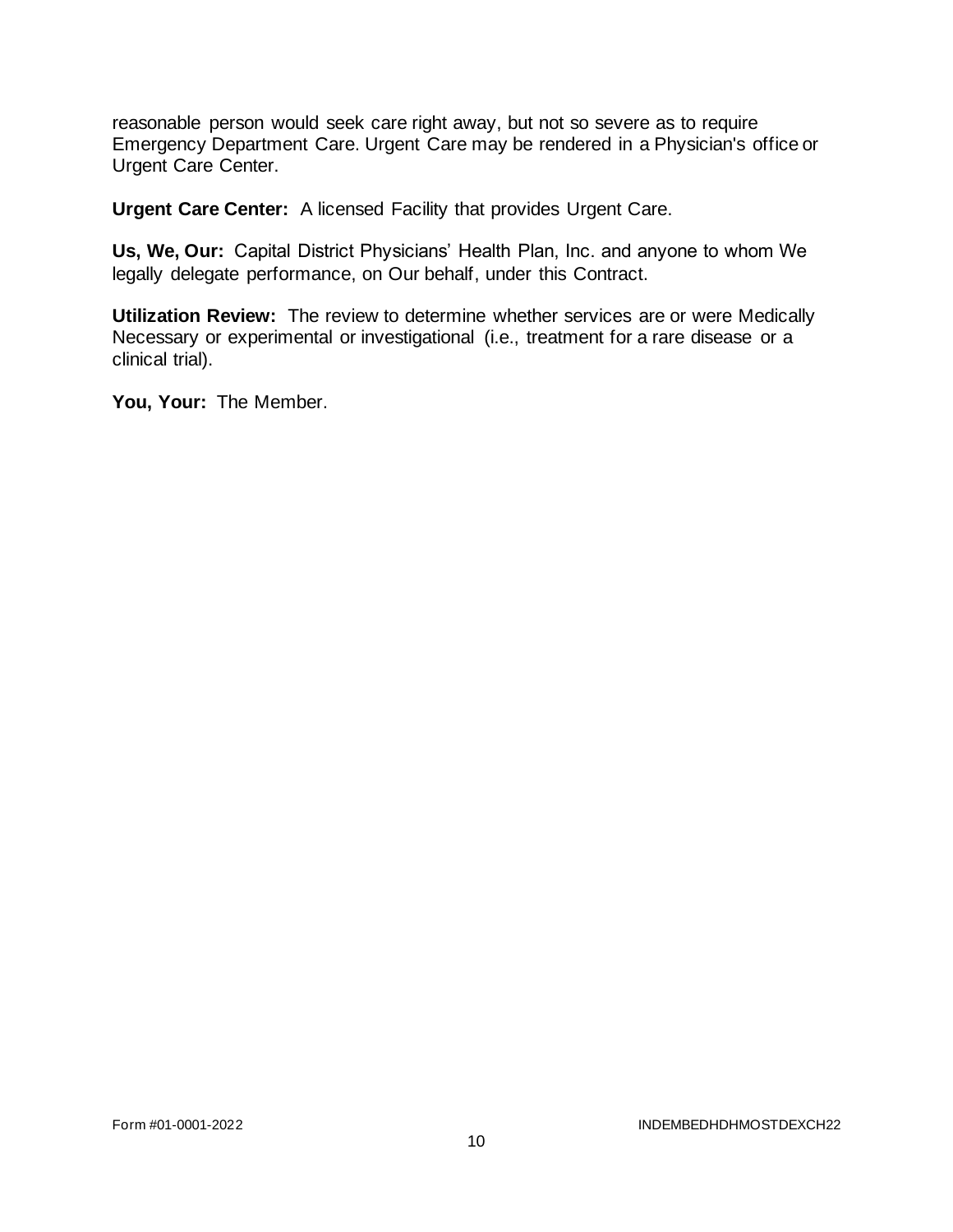# **SECTION II**

## **How Your Coverage Works**

## **A. Your Coverage Under this Contract.**

You have purchased a HMO Contract from Us. We will provide the benefits described in this Contract to You and Your covered Dependents. You should keep this Contract with Your other important papers so that it is available for Your future reference.

# **B. Covered Services.**

You will receive Covered Services under the terms and conditions of this Contract only when the Covered Service is:

- Medically Necessary;
- Provided by a Participating Provider;
- Listed as a Covered Service;
- Not in excess of any benefit limitations described in the Schedule of Benefits section of this Contract; and
- Received while Your Contract is in force.

When You are outside Our Service Area, coverage is limited to Emergency Services, Pre-Hospital Emergency Medical Services and ambulance services to treat Your Emergency Condition and Urgent Care.

# **C. Participating Providers.**

To find out if a Provider is a Participating Provider, and for details about licensure and training:

- Check Our Provider directory, available at Your request;
- Call the number on Your ID card; or
- Visit Our website at [www.cdphp.com.](http://www.cdphp.com/)

The Provider directory will give You the following information about Our Participating Providers:

- Name, address, and telephone number;
- Specialty;
- Board certification (if applicable);
- Languages spoken; and
- Whether the Participating Provider is accepting new patients.

# **D. The Role of Primary Care Physicians.**

This Contract has a gatekeeper, usually known as a Primary Care Physician ("PCP"). This Contract requires that You select a Primary Care Physician ("PCP"). You need a Referral from a PCP before receiving Specialist care from a Participating Provider.

You may select any participating PCP who is available from the list of PCPs in the CDPHP HMO Network. Each Member may select a different PCP. Children covered under this Contract may designate a participating PCP who specializes in pediatric care.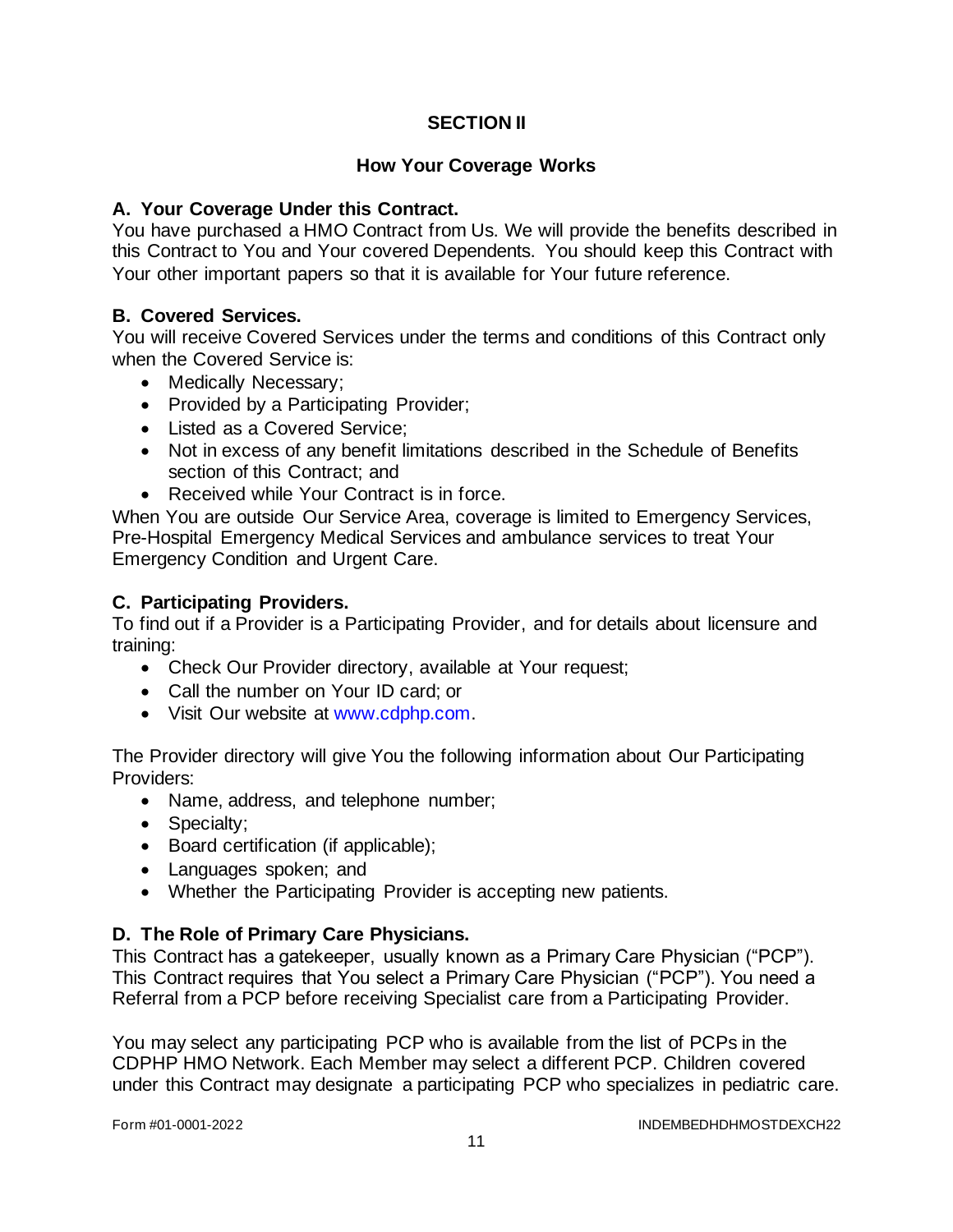In certain circumstances, You may designate a Specialist as Your PCP. See the Access to Care and Transitional Care section of this Contract for more information about designating a Specialist. To select a PCP, visit Our website at [www.cdphp.com.](http://www.cdphp.com/) If You do not select a PCP, We will assign one to You.

For purposes of Cost-Sharing, if You seek services from a PCP (or a Physician covering for a PCP) who has a primary or secondary specialty other than general practice, family practice, internal medicine, pediatrics and OB/GYN, You must pay the specialty office visit Cost-Sharing in the Schedule of Benefits section of this Contract when the services provided are related to specialty care.

# **E. Services Not Requiring a Referral from Your PCP.**

Your PCP is responsible for determining the most appropriate treatment for Your health care needs. You do not need a Referral from Your PCP to a Participating Provider for the following services:

- Primary and preventive obstetric and gynecologic services including annual examinations, care resulting from such annual examinations, treatment of Acute gynecologic conditions, or for any care related to a pregnancy from a qualified Participating Provider of such services;
- Emergency Services;
- Pre-Hospital Emergency Medical Services and emergency ambulance transportation;
- Maternal depression screening;
- Urgent Care;
- Outpatient mental health care;
- Outpatient substance use services; and
- Diabetic eye exams from an ophthalmologist.

However, the Participating Provider must discuss the services and treatment plan with Your PCP; agree to follow Our policies and procedures including any procedures regarding Referrals or Preauthorization for services other than obstetric and gynecologic services rendered by such Participating Provider; and agree to provide services pursuant to a treatment plan (if any) approved by Us. See the Schedule of Benefits section of this Contract for the services that require a Referral.

# **F. Access to Providers and Changing Providers.**

Sometimes Providers in Our Provider directory are not available. Prior to notifying Us of the PCP You selected, You should call the PCP to make sure he or she is a Participating Provider and is accepting new patients.

To see a Provider, call his or her office and tell the Provider that You are a CDPHP Member, and explain the reason for Your visit. Have Your ID card available. The Provider's office may ask You for Your Member ID number. When You go to the Provider's office, bring Your ID card with You.

Form #01-0001-2022 INDEMBEDHDHMOSTDEXCH22 To contact Your Provider after normal business hours, call the Provider's office. You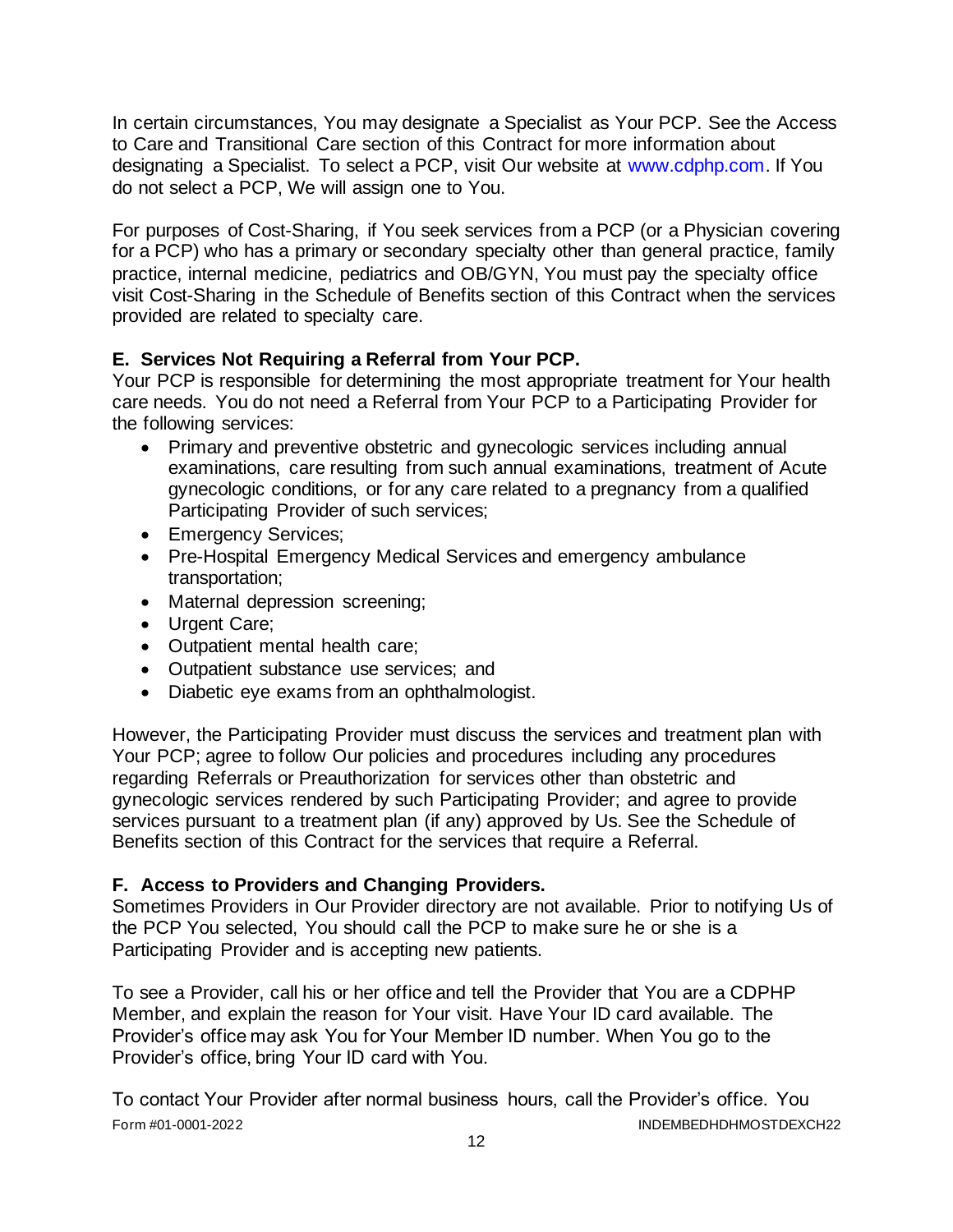will be directed to Your Provider, an answering machine with directions on how to obtain services, or another Provider. If You have an Emergency Condition, seek immediate care at the nearest Hospital emergency department or call 911.

You may change Your PCP by calling the number on your ID card.

If We do not have a Participating Provider for certain provider types in the county in which You live or in a bordering county that is within approved time and distance standards, We will approve an authorization to a specific Non-Participating Provider until You no longer need the care or We have a Participating Provider in Our network that meets the time and distance standards and Your care has been transitioned to that Participating Provider. Covered Services rendered by the Non-Participating Provider will be paid as if they were provided by a Participating Provider. You will be responsible only for any applicable in-network Cost-Sharing.

# **G. Services Subject to Preauthorization.**

Our Preauthorization is required before You receive certain Covered Services. Your PCP is responsible for requesting Preauthorization for in-network services.

# **H. Preauthorization Procedure.**

If You seek coverage for services that require Preauthorization, Your Provider must call Us at the number on Your ID card.

After receiving a request for approval, We will review the reasons for Your planned treatment and determine if benefits are available. Criteria will be based on multiple sources which may include medical policy, clinical guidelines, and pharmacy and therapeutic guidelines.

# **I. Medical Management.**

The benefits available to You under this Contract are subject to pre-service, concurrent and retrospective reviews to determine when services should be Covered by Us. The purpose of these reviews is to promote the delivery of cost-effective medical care by reviewing the use of procedures and, where appropriate, the setting or place the services are performed. Covered Services must be Medically Necessary for benefits to be provided.

### **J. Medical Necessity.**

We Cover benefits described in this Contract as long as the health care service, procedure, treatment, test, device, Prescription Drug or supply (collectively, "service") is Medically Necessary. The fact that a Provider has furnished, prescribed, ordered, recommended, or approved the service does not make it Medically Necessary or mean that We have to Cover it.

We may base Our decision on a review of:

- Your medical records:
- Our medical policies and clinical guidelines;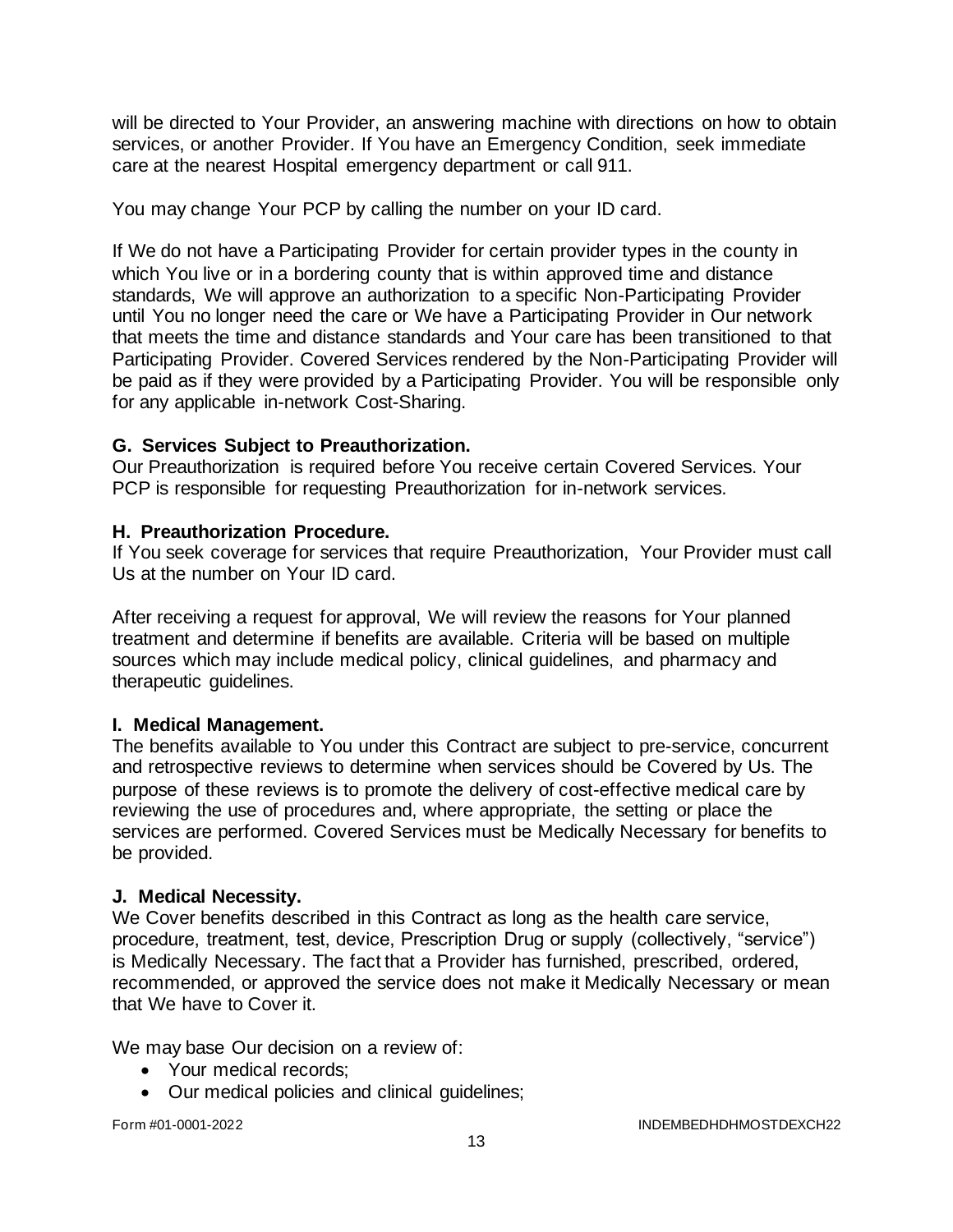- Medical opinions of a professional society, peer review committee or other groups of Physicians;
- Reports in peer-reviewed medical literature;
- Reports and guidelines published by nationally-recognized health care organizations that include supporting scientific data;
- Professional standards of safety and effectiveness, which are generallyrecognized in the United States for diagnosis, care, or treatment;
- The opinion of Health Care Professionals in the generally-recognized health specialty involved;
- The opinion of the attending Providers, which have credence but do not overrule contrary opinions.

Services will be deemed Medically Necessary only if:

- They are clinically appropriate in terms of type, frequency, extent, site, and duration, and considered effective for Your illness, injury, or disease;
- They are required for the direct care and treatment or management of that condition;
- Your condition would be adversely affected if the services were not provided;
- They are provided in accordance with generally-accepted standards of medical practice;
- They are not primarily for the convenience of You, Your family, or Your Provider;
- They are not more costly than an alternative service or sequence of services, that is at least as likely to produce equivalent therapeutic or diagnostic results;
- When setting or place of service is part of the review, services that can be safely provided to You in a lower cost setting will not be Medically Necessary if they are performed in a higher cost setting. For example, We will not provide coverage for an inpatient admission for surgery if the surgery could have been performed on an outpatient basis or an infusion or injection of a specialty drug provided in the outpatient department of a Hospital if the drug could be provided in a Physician's office or the home setting.

See the Utilization Review and External Appeal sections of this Contract for Your right to an internal Appeal and external appeal of Our determination that a service is not Medically Necessary.

# **K. Protection from Surprise Bills.**

- **1. Surprise Bills.** A surprise bill is a bill You receive for Covered Services in the following circumstances:
	- For services performed by a non-participating Physician at a participating Hospital or Ambulatory Surgical Center, when:
		- $\circ$  A participating Physician is unavailable at the time the health care services are performed;
		- o A non-participating Physician performs services without Your knowledge; or
		- o Unforeseen medical issues or services arise at the time the health

Form #01-0001-2022 INDEMBEDHDHMOSTDEXCH22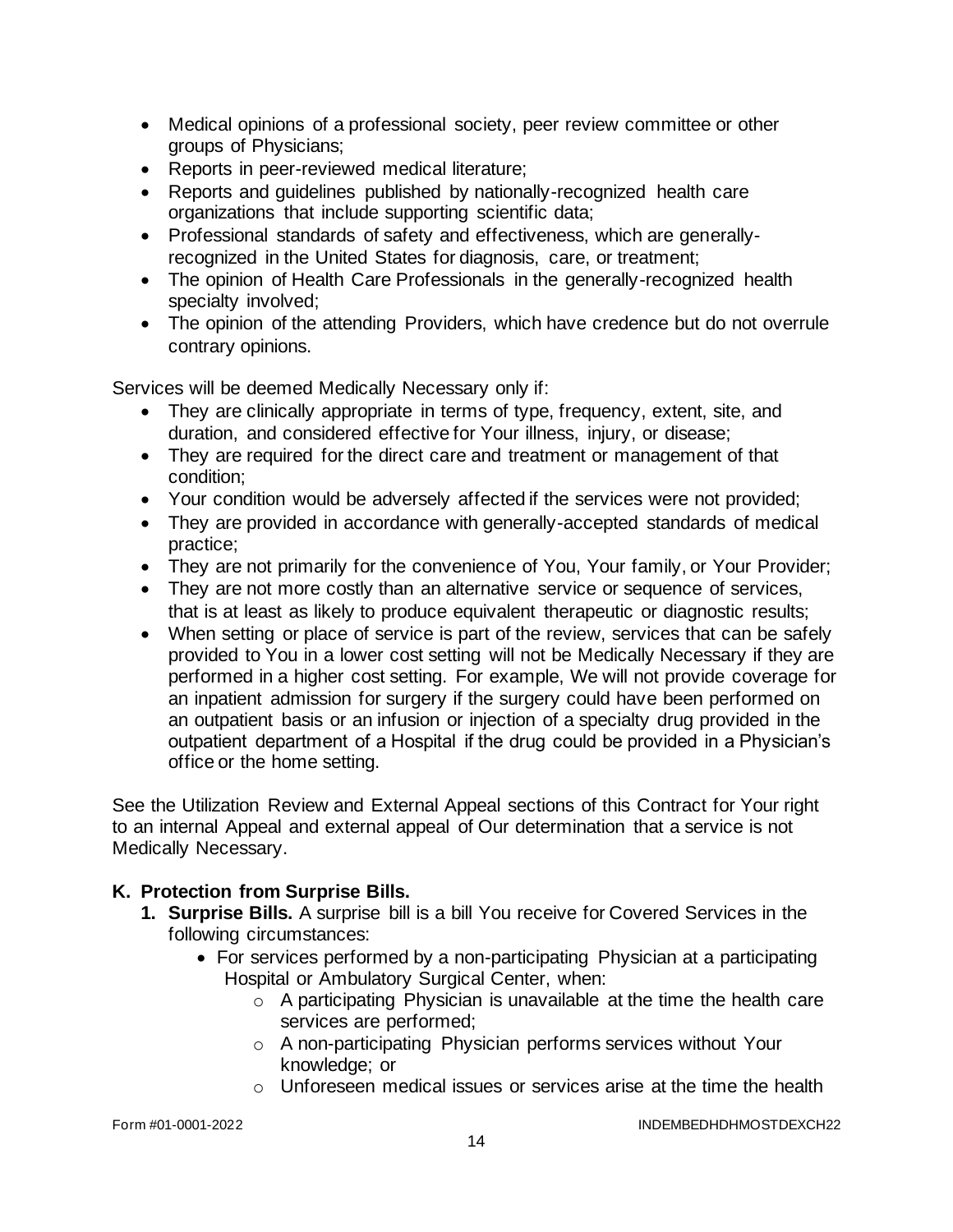care services are performed.

A surprise bill does not include a bill for health care services when a participating Physician is available and You elected to receive services from a nonparticipating Physician.

- You were referred by a participating Physician to a Non-Participating Provider without Your explicit written consent acknowledging that the referral is to a Non-Participating Provider and it may result in costs not covered by Us. For a surprise bill, a referral to a Non-Participating Provider means:
	- o Covered Services are performed by a Non-Participating Provider in the participating Physician's office or practice during the same visit;
	- o The participating Physician sends a specimen taken from You in the participating Physician's office to a non-participating laboratory or pathologist; or
	- o For any other Covered Services performed by a Non-Participating Provider at the participating Physician's request, when Referrals are required under Your Contract.

You will be held harmless for any Non-Participating Provider charges for the surprise bill that exceed Your Copayment, Deductible or Coinsurance if You assign benefits to the Non-Participating Provider in writing. In such cases, the Non-Participating Provider may only bill You for Your Copayment, Deductible or Coinsurance.

The assignment of benefits form for surprise bills is available at [www.dfs.ny.gov](http://www.dfs.ny.gov/) or You can visit Our website at [www.cdphp.com](http://www.cdphp.com/) for a copy of the form. You need to mail a copy of the assignment of benefits form to Us at the address on Our website and to Your Provider.

**2. Independent Dispute Resolution Process.** Either We or a Provider may submit a dispute involving a surprise bill to an independent dispute resolution entity ("IDRE") assigned by the state. Disputes are submitted by completing the IDRE application form, which can be found at [www.dfs.ny.gov.](http://www.dfs.ny.gov/) The IDRE will determine whether Our payment or the Provider's charge is reasonable within 30 days of receiving the dispute.

### **L. Delivery of Covered Services Using Telehealth.**

If Your Participating Provider offers Covered Services using telehealth, We will not deny the Covered Services because they are delivered using telehealth. Covered Services delivered using telehealth may be subject to utilization review and quality assurance requirements and other terms and conditions of the Contract that are at least as favorable as those requirements for the same service when not delivered using telehealth. "Telehealth" means the use of electronic information and communication technologies, including telephone or video using smart phones or other devices, by a Participating Provider to deliver Covered Services to You while Your location is different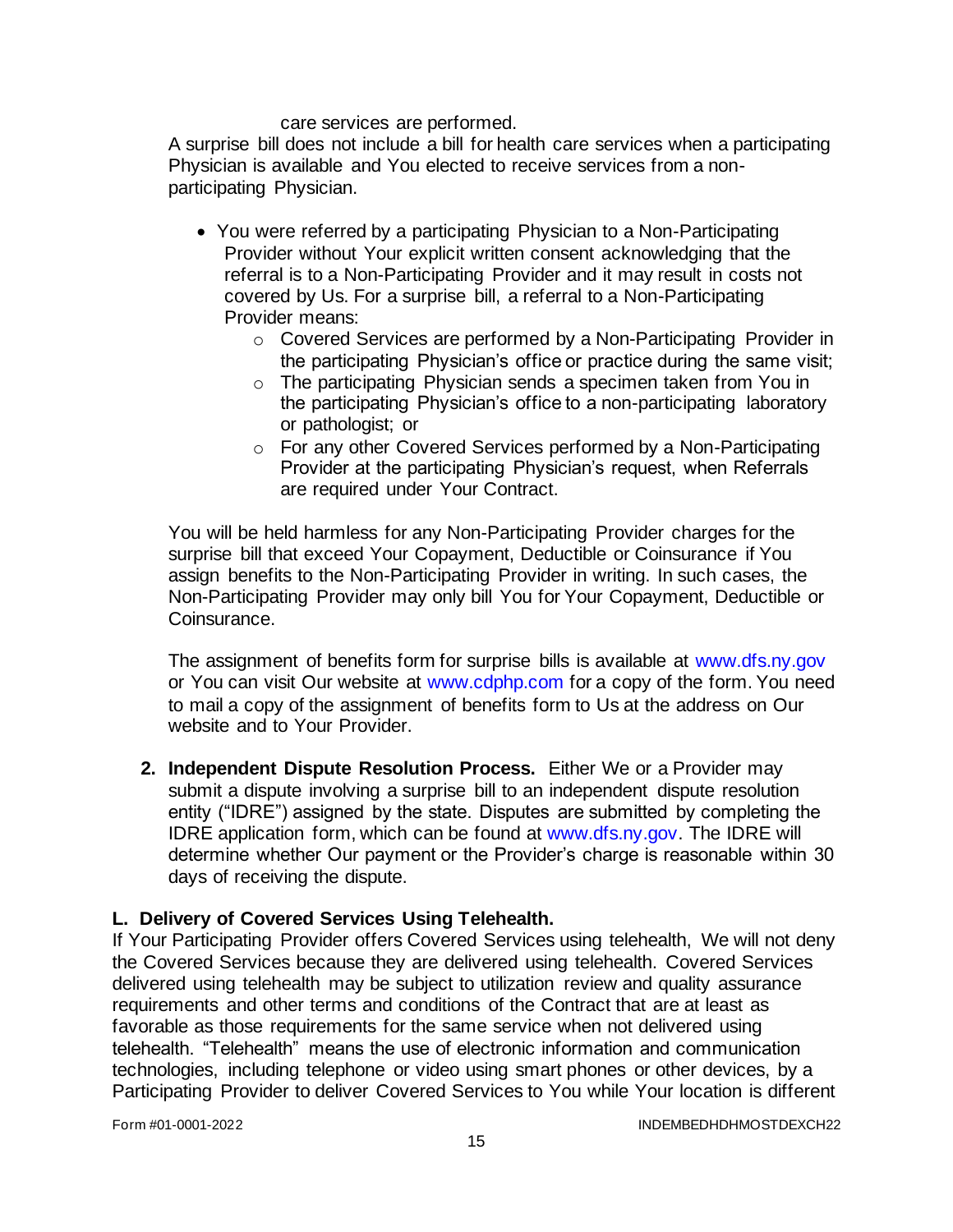than Your Provider's location.

### **M. Early Intervention Program Services.**

We will not exclude Covered Services solely because they are Early Intervention Program services for infants and toddlers under three years of age who have a confirmed disability or an established developmental delay. Additionally, if Early Intervention Program services are otherwise covered under this Contract, coverage for Early Intervention Program services will not be applied against any maximum annual or lifetime dollar limits if applicable. Visit limits and other terms and conditions will continue to apply to coverage for Early Intervention Program services. However, any visits used for Early Intervention Program services will not reduce the number of visits otherwise available under this Contract.

#### **N. Care Management.**

Care management helps coordinate services for Members with health care needs due to serious, complex, and/or chronic health conditions. Our programs coordinate benefits and educate Members who agree to take part in the case management program to help meet their health-related needs.

Our care management programs are confidential and voluntary. These programs are given at no extra cost to You and do not change Covered Services. If You meet program criteria and agree to take part, We will help You meet Your identified health care needs. This is reached through contact and team work with You and/or Your authorized representative, treating Physician(s), and other Providers. In addition, We may assist in coordinating care with existing community-based programs and services to meet Your needs, which may include giving You information about external agencies and community-based programs and services.

In certain cases of severe or chronic illness or injury, We may provide benefits for alternate care through Our care management program that is not listed as a Covered Service. We may also extend Covered Services beyond the benefit maximums of this Contract. We will make Our decision on a case-by-case basis if We determine the alternate or extended benefit is in the best interest of You and Us.

Nothing in this provision shall prevent You from appealing Our decision. A decision to provide extended benefits or approve alternate care in one case does not obligate Us to provide the same benefits again to You or to any other Member. We reserve the right, at any time, to alter or stop providing extended benefits or approving alternate care. In such case, We will notify You or Your representative in writing.

### **O. Important Telephone Numbers and Addresses.**

• CLAIMS CDPHP, PO Box 66602, Albany, NY 12206 (Submit claim forms to this address.)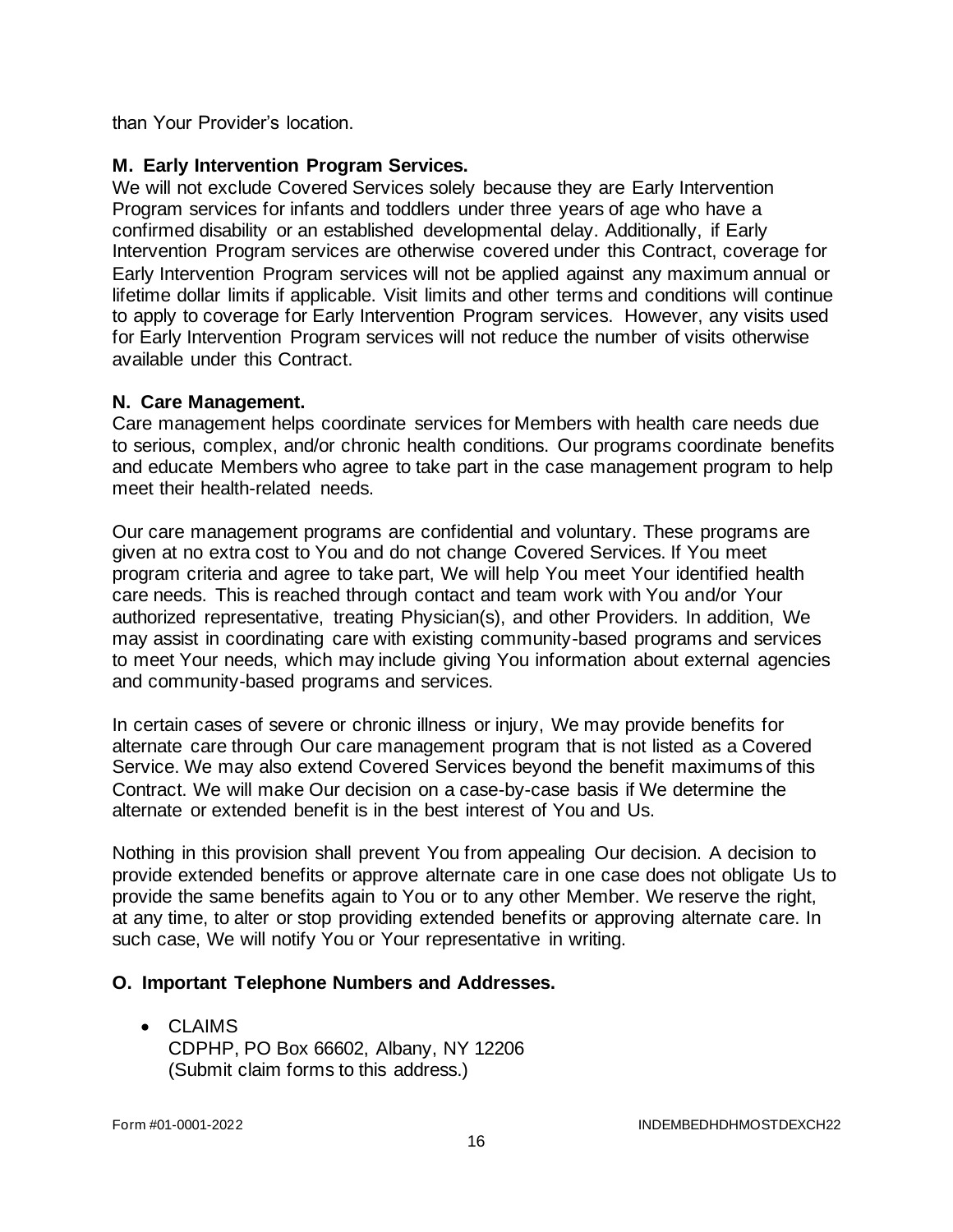Log-in to the secure member portal at [www.cdphp.com](http://www.cdphp.com/) and select the "Mail Center" icon to submit claims via secure email. (Submit electronic claim forms to this e-mail address.)

- COMPLAINTS, GRIEVANCES AND UTILIZATION REVIEW APPEALS Call the number on Your ID card
- ASSIGNMENT OF BENEFITS FORM Refer to the address on Your ID card (Submit assignment of benefits forms for surprise bills to this address.)
- MEMBER SERVICES Call the number on Your ID card (Member Services Representatives are available Monday - Friday, 8:00 a.m. – 5:00 p.m.)
- PREAUTHORIZATION Call the number on Your ID card
- BEHAVIORAL HEALTH SERVICES Call the number on Your ID card
- OUR WEBSITE [www.cdphp.com](http://www.cdphp.com/)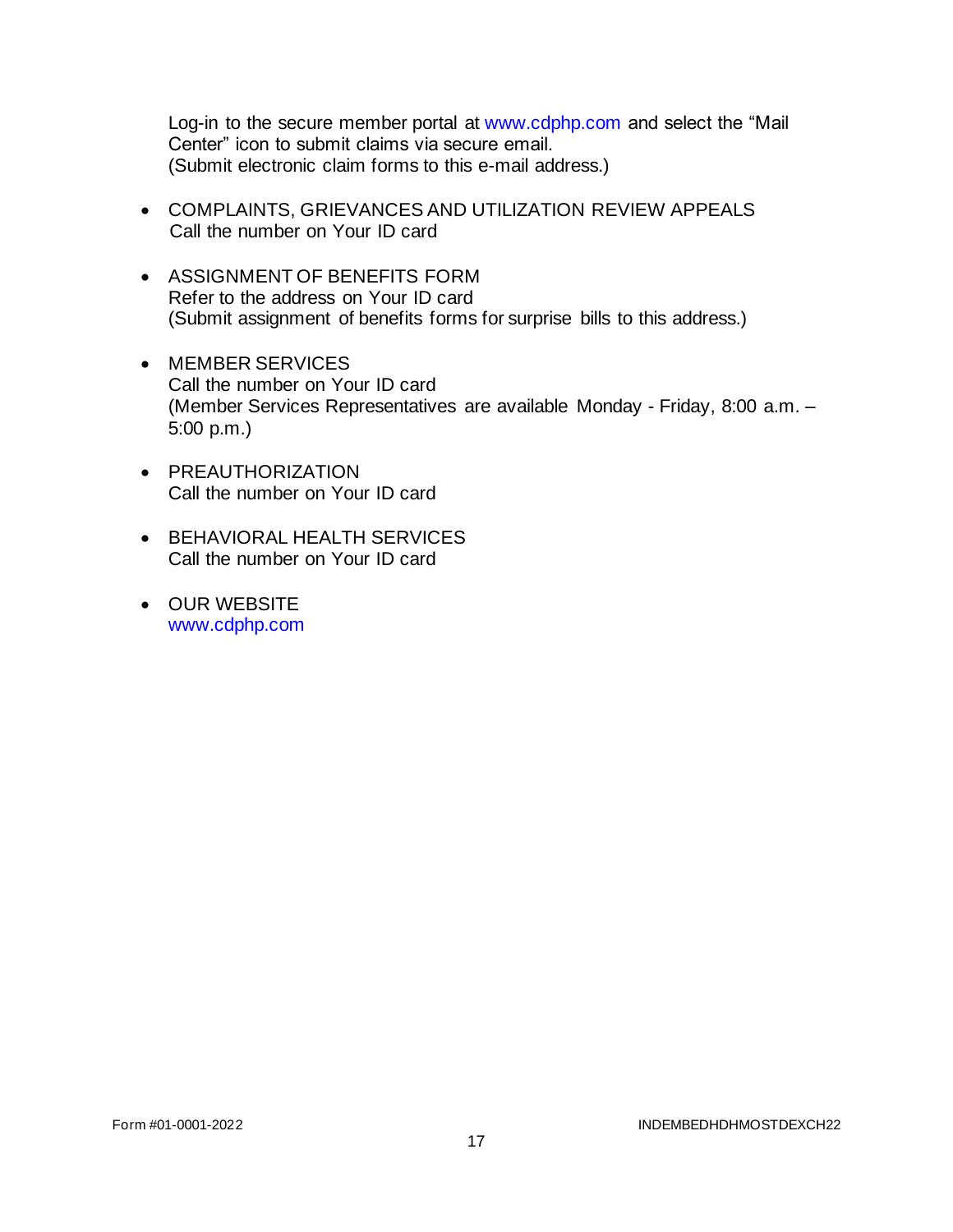# **SECTION III**

## **Access to Care and Transitional Care**

### **A. Referral to a Non-Participating Provider.**

If We determine that We do not have a Participating Provider that has the appropriate training and experience to treat Your condition, We will approve a Referral to an appropriate Non-Participating Provider. Your Participating Provider must request prior approval of the Referral to a specific Non-Participating Provider. Approvals of Referrals to Non-Participating Providers will not be made for the convenience of You or another treating Provider and may not necessarily be to the specific Non-Participating Provider You requested. If We approve the Referral, all services performed by the Non-Participating Provider are subject to a treatment plan approved by Us in consultation with Your PCP, the Non-Participating Provider and You. Covered Services rendered by the Non-Participating Provider will be covered as if they were provided by a Participating Provider. You will be responsible only for any applicable in-network Cost-Sharing. In the event a Referral is not approved, any services rendered by a Non-Participating Provider will not be Covered.

# **B. When a Specialist Can Be Your Primary Care Physician.**

If You have a life-threatening condition or disease or a degenerative and disabling condition or disease that requires specialty care over a long period of time, You may ask that a Specialist who is a Participating Provider be Your PCP. We will consult with the Specialist and Your PCP and decide whether the Specialist should be Your PCP. Any Referral will be pursuant to a treatment plan approved by Us in consultation with Your PCP, the Specialist and You. We will not approve a non-participating Specialist unless We determine that We do not have an appropriate Provider in Our network. If We approve a non-participating Specialist, Covered Services rendered by the nonparticipating Specialist pursuant to the approved treatment plan will be paid as if they were provided by a Participating Provider. You will only be responsible for any applicable in-network Cost-Sharing.

### **C. Standing Referral to a Participating Specialist.**

If You need ongoing specialty care, You may receive a standing Referral to a Specialist who is a Participating Provider. This means that You will not need a new Referral from Your PCP every time You need to see that Specialist. We will consult with the Specialist and Your PCP and decide whether You should have a standing Referral. Any Referral will be pursuant to a treatment plan approved by Us in consultation with Your PCP, the Specialist and You. The treatment plan may limit the number of visits, or the period during which the visits are authorized and may require the Specialist to provide Your PCP with regular updates on the specialty care provided as well as all necessary medical information. We will not approve a standing Referral to a non-participating Specialist unless We determine that We do not have an appropriate Provider in Our network. If We approve a standing Referral to a non-participating Specialist, Covered Services rendered by the non-participating Specialist pursuant to the approved treatment plan will be paid as if they were provided by a Participating Provider. You will

Form #01-0001-2022 INDEMBEDHDHMOSTDEXCH22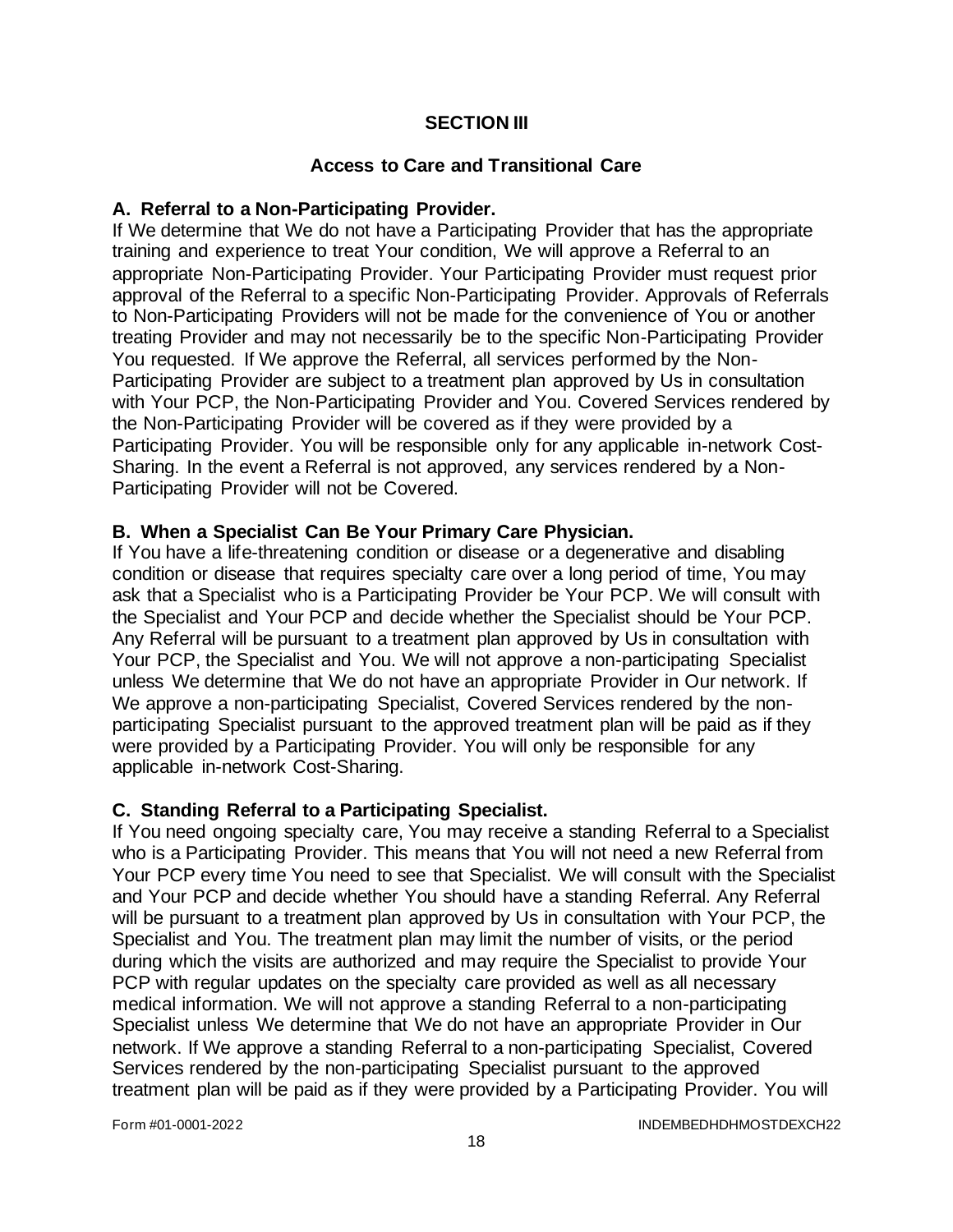be responsible only for any applicable in-network Cost-Sharing.

## **D. Specialty Care Center.**

If You have a life-threatening condition or disease or a degenerative and disabling condition or disease that requires specialty care over a long period of time, You may request a Referral to a specialty care center with expertise in treating Your condition or disease. A specialty care center is a center that has an accreditation or designation from a state agency, the federal government or a national health organization as having special expertise to treat Your disease or condition. We will consult with Your PCP, Your Specialist, and the specialty care center to decide whether to approve such a Referral. Any Referral will be pursuant to a treatment plan developed by the specialty care center, and approved by Us in consultation with Your PCP or Specialist and You. We will not approve a Referral to a non-participating specialty care center unless We determine that We do not have an appropriate specialty care center in Our network. If We approve a Referral to a non-participating specialty care center, Covered Services rendered by the non-participating specialty care center pursuant to the approved treatment plan will be paid as if they were provided by a participating specialty care center. You will be responsible only for any applicable in-network Cost-Sharing.

# **E. When Your Provider Leaves the Network.**

If You are in an ongoing course of treatment when Your Provider leaves Our network, then You may be able to continue to receive Covered Services for the ongoing treatment from the former Participating Provider for up to 90 days from the date Your Provider's contractual obligation to provide services to You terminates. If You are pregnant and in Your second or third trimester, You may be able to continue care with a former Participating Provider through delivery and any postpartum care directly related to the delivery.

In order for You to continue to receive Covered Services for up to 90 days or through a pregnancy with a former Participating Provider, the Provider must agree to accept as payment the negotiated fee that was in effect just prior to the termination of Our relationship with the Provider. The Provider must also agree to provide Us necessary medical information related to Your care and adhere to our policies and procedures, including those for assuring quality of care and obtaining Preauthorization, Referrals, and a treatment plan approved by Us. If the Provider agrees to these conditions, You will receive the Covered Services as if they were being provided by a Participating Provider. You will be responsible only for any applicable in-network Cost-Sharing. Please note that if the Provider was terminated by Us due to fraud, imminent harm to patients or final disciplinary action by a state board or agency that impairs the Provider's ability to practice, continued treatment with that Provider is not available.

### **F. New Members In a Course of Treatment.**

If You are in an ongoing course of treatment with a Non-Participating Provider when Your coverage under this Contract becomes effective, You may be able to receive Covered Services for the ongoing treatment from the Non-Participating Provider for up to 60 days from the effective date of Your coverage under this Contract. This course of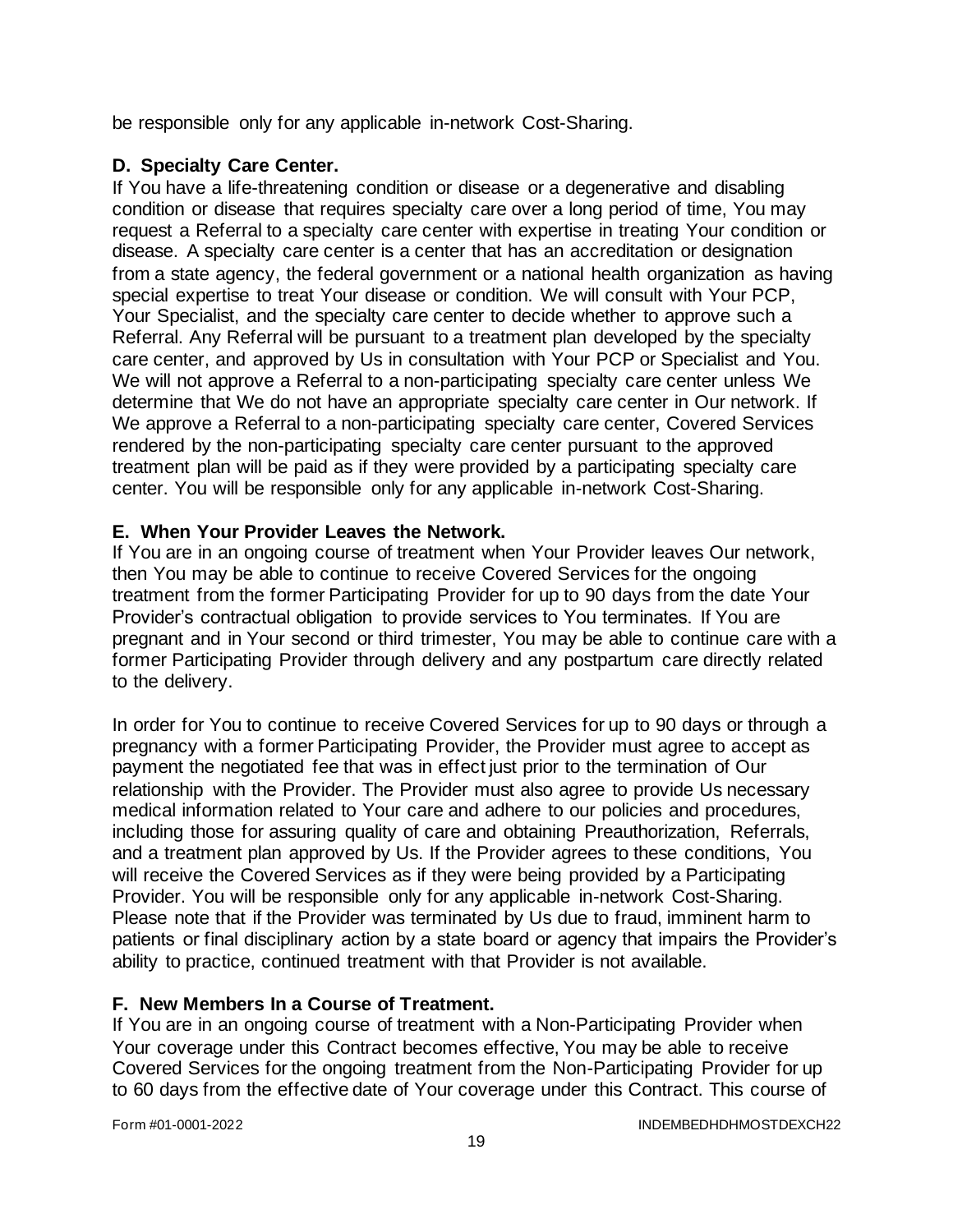treatment must be for a life-threatening disease or condition or a degenerative and disabling condition or disease. You may also continue care with a Non-Participating Provider if You are in the second or third trimester of a pregnancy when Your coverage under this Contract becomes effective. You may continue care through delivery and any post-partum services directly related to the delivery.

In order for You to continue to receive Covered Services for up to 60 days or through pregnancy, the Non-Participating Provider must agree to accept as payment Our fees for such services. The Provider must also agree to provide Us necessary medical information related to Your care and to adhere to Our policies and procedures including those for assuring quality of care and obtaining Preauthorization, Referrals, and a treatment plan approved by Us. If the Provider agrees to these conditions, You will receive the Covered Services as if they were being provided by a Participating Provider. You will be responsible only for any applicable in-network Cost-Sharing.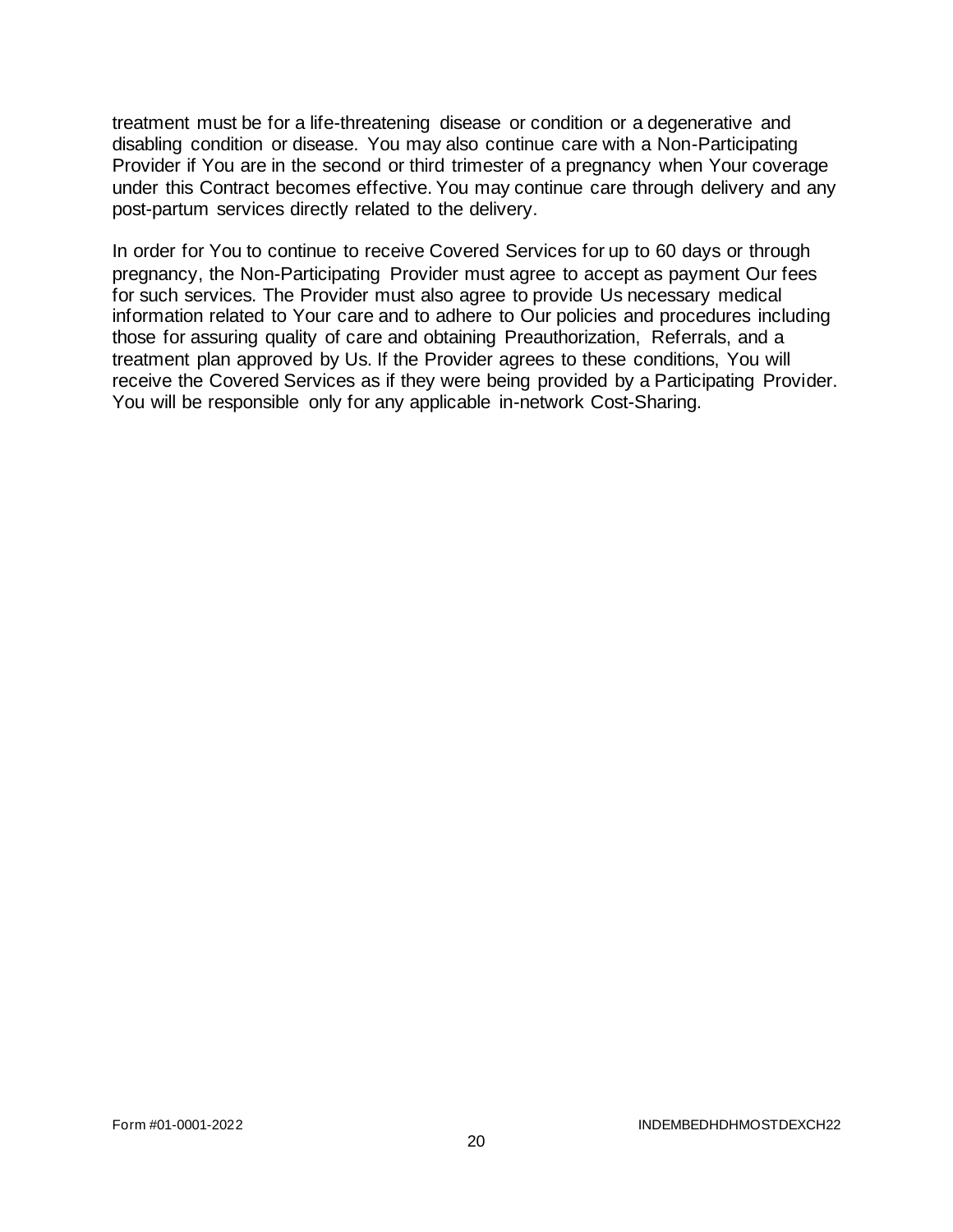### **SECTION IV**

### **Cost-Sharing Expenses and Allowed Amount**

### **A. Deductible.**

Except where stated otherwise, You must pay the amount in the Schedule of Benefits section of this Contract for Covered Services during each Plan Year before We provide coverage. If You have other than individual coverage, the individual Deductible applies to each person covered under this Contract. Once a person within a family meets the individual Deductible, no further Deductible is required for the person that has met the individual Deductible for that Plan Year. However, after Deductible payments for persons covered under this Contract collectively total the family Deductible amount in the Schedule of Benefits section of this Contract in a Plan Year, no further Deductible will be required for any person covered under this Contract for that Plan Year.

The Deductible runs from January 1 to December 31 of each calendar year.

### **B. Copayments.**

Except where stated otherwise, after You have satisfied the Deductible as described above, You must pay the Copayments, or fixed amounts, in the Schedule of Benefits section of this Contract for Covered Services. However, when the Allowed Amount for a service is less than the Copayment, You are responsible for the lesser amount.

### **C. Coinsurance.**

Except where stated otherwise, after You have satisfied the Deductible described above, You must pay a percentage of the Allowed Amount for Covered Services. We will pay the remaining percentage of the Allowed Amount as Your benefit as shown in the Schedule of Benefits section of this Contract.

#### **D. Out-of-Pocket Limit.**

When You have met Your Out-of-Pocket Limit in payment of Copayments, Deductibles and Coinsurance for a Plan Year in the Schedule of Benefits section of this Contract, We will provide coverage for 100% of the Allowed Amount for Covered Services for the remainder of that Plan Year. If You have other than individual coverage, once a person within a family meets the individual Out-of-Pocket Limit in the Schedule of Benefits section of this Contract, We will provide coverage for 100% of the Allowed Amount for the rest of that Plan Year for that person. If other than individual coverage applies, when persons in the same family covered under this Contract have collectively met the family Out-of-Pocket Limit in payment of Copayments, Deductibles and Coinsurance for a Plan Year in the Schedule of Benefits section of this Contract, We will provide coverage for 100% of the Allowed Amount for the rest of that Plan Year for the entire family.

Cost-Sharing for out-of-network services, except for Emergency Services, out-ofnetwork services approved by Us as an in-network exception and out-of-network dialysis does not apply toward Your Out-of-Pocket Limit. The Out-of-Pocket Limit runs from January 1 to December 31 of each calendar year.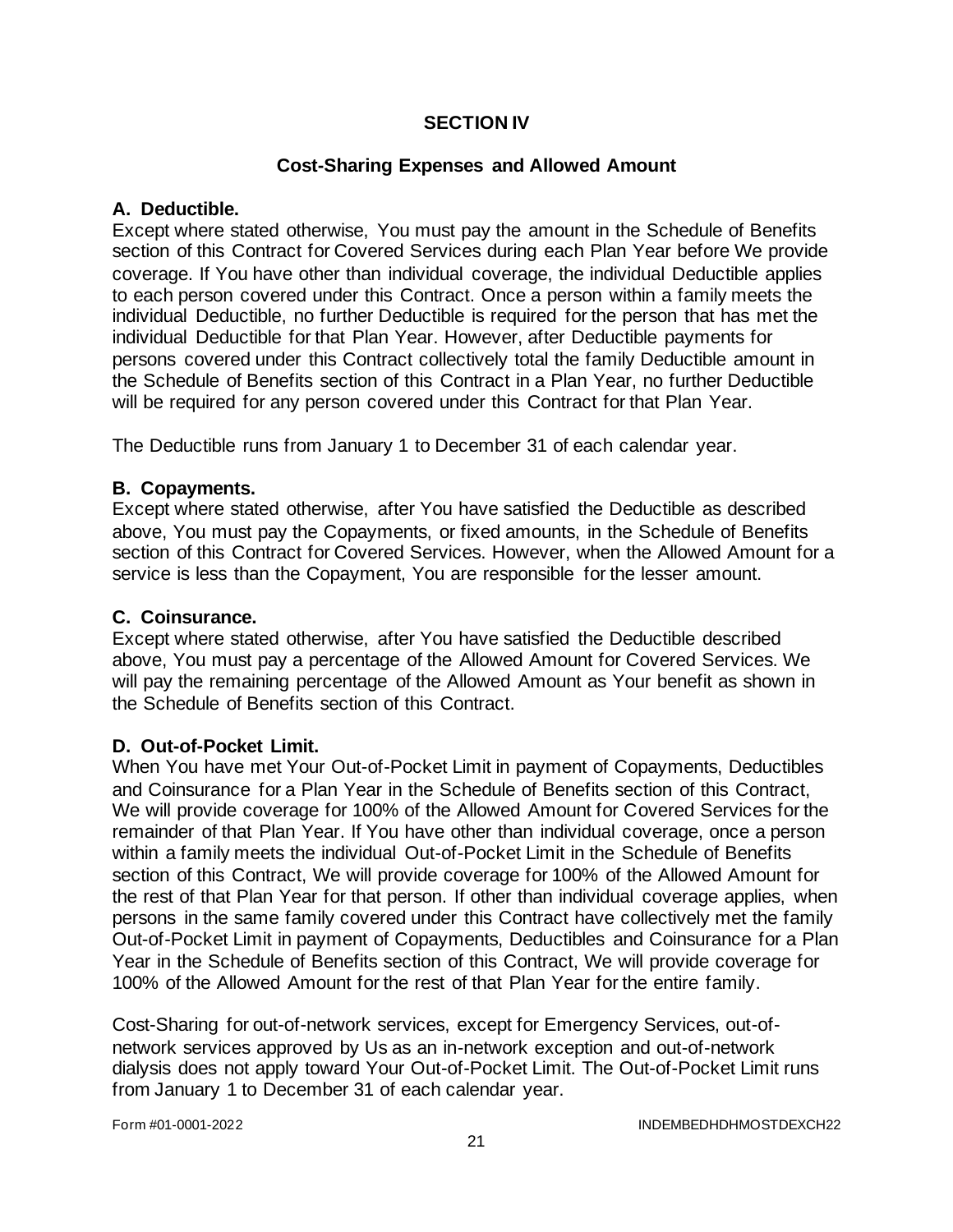### **E. Allowed Amount.**

"Allowed Amount" means the maximum amount We will pay for the services or supplies Covered under this Contract, before any applicable Copayment, Deductible and Coinsurance amounts are subtracted. We determine Our Allowed Amount as follows:

The Allowed Amount for Participating Providers will be the amount We have negotiated with the Participating Provider, or the Participating Provider's charge.

The Allowed Amount for Participating Providers will be determined as follows:

### **1. Participating Facilities in Our Service Area**.

For a participating Facility in Our Service Area, the Allowed Amount will be the amount We have negotiated with the Facility.

# **2. For All Other Participating Providers in Our Service Area**.

For all other Participating Providers in Our Service Area, the Allowed Amount will be the amount We have negotiated with the Participating Provider.

Our payments to Participating Providers may include financial incentives to help improve the quality or coordination of care and promote the delivery of Covered Services in a cost-efficient manner. Payments under this financial incentive program are not made as payment for a specific Covered Service provided to You. Your Cost-Sharing will not change based on any payments made to or received from Participating Providers as part of the financial incentive program.

See the Emergency Services and Urgent Care section of this Contract for the Allowed Amount for Emergency Services rendered by Non-Participating Providers. See the Ambulance and Pre-Hospital Emergency Medical Services section of this Contract for the Allowed Amount for Pre-Hospital Emergency Medical Services rendered by Non-Participating Providers.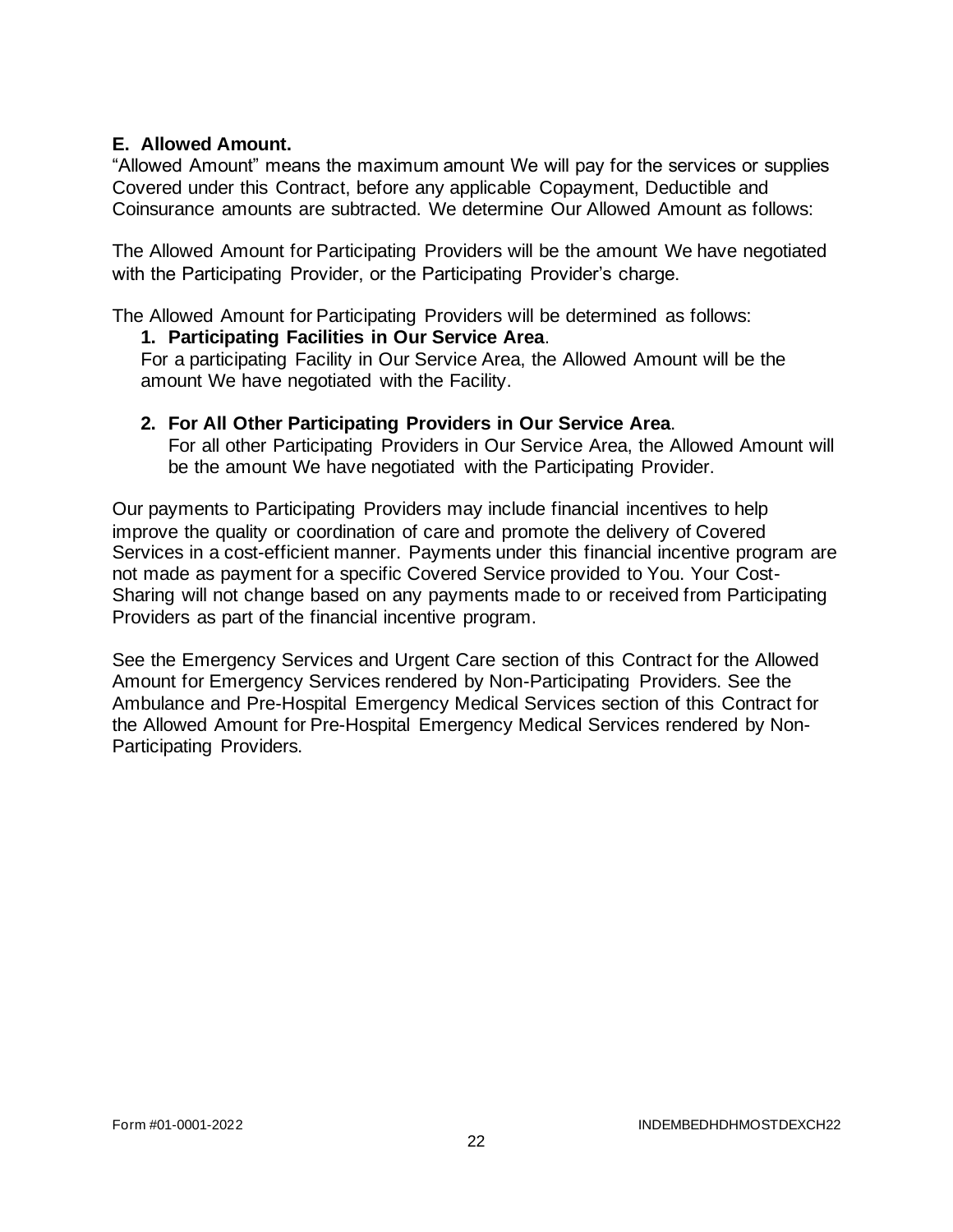# **SECTION V**

#### **Who is Covered**

#### **A. Who is Covered Under this Contract.**

You, the Subscriber to whom this Contract is issued, are covered under this Contract. You must live or reside in Our Service Area to be covered under this Contract. If You are enrolled in Medicare, You are not eligible to purchase this Contract. Members of Your family may also be covered depending on the type of coverage You selected.

### **B. Types of Coverage.**

We offer the following types of coverage:

- **1. Individual.** If You selected individual coverage, then You are covered.
- **2. Individual and Spouse.** If You selected individual and Spouse coverage, then You and Your Spouse are covered.
- **3. Parent and Child/Children.** If You selected parent and child/children coverage, then You and Your Child or Children, as described below, are covered.
- **4. Family.** If You selected family coverage, then You, Your Spouse and Your Child or Children, as described below, are covered.

#### **C. Children Covered Under this Contract.**

If You selected parent and child/children or family coverage, Children covered under this Contract include Your natural Children, legally adopted Children, step Children, and Children for whom You are the proposed adoptive parent without regard to financial dependence, residency with You, student status or employment. A proposed adopted Child is eligible for coverage on the same basis as a natural Child during any waiting period prior to the finalization of the Child's adoption. Coverage lasts until the end of the month in which the Child turns 26 years of age. Coverage also includes Children for whom You are a permanent legal guardian if the Children are chiefly dependent upon You for support and You have been appointed the legal guardian by a court order. Foster children and grandchildren are not covered.

Any unmarried dependent Child, regardless of age, who is incapable of self-sustaining employment by reason of mental illness, developmental disability, intellectual disability (as defined in the New York Mental Hygiene Law), or physical disability and who became so incapable prior to attainment of the age at which the Child's coverage would otherwise terminate and who is chiefly dependent upon You for support and maintenance, will remain covered while Your insurance remains in force and Your Child remains in such condition. You have 31 days from the date of Your Child's attainment of the termination age to submit an application to request that the Child be included in Your coverage and proof of the Child's incapacity. We have the right to check whether a Child qualifies and continues to qualify under this section.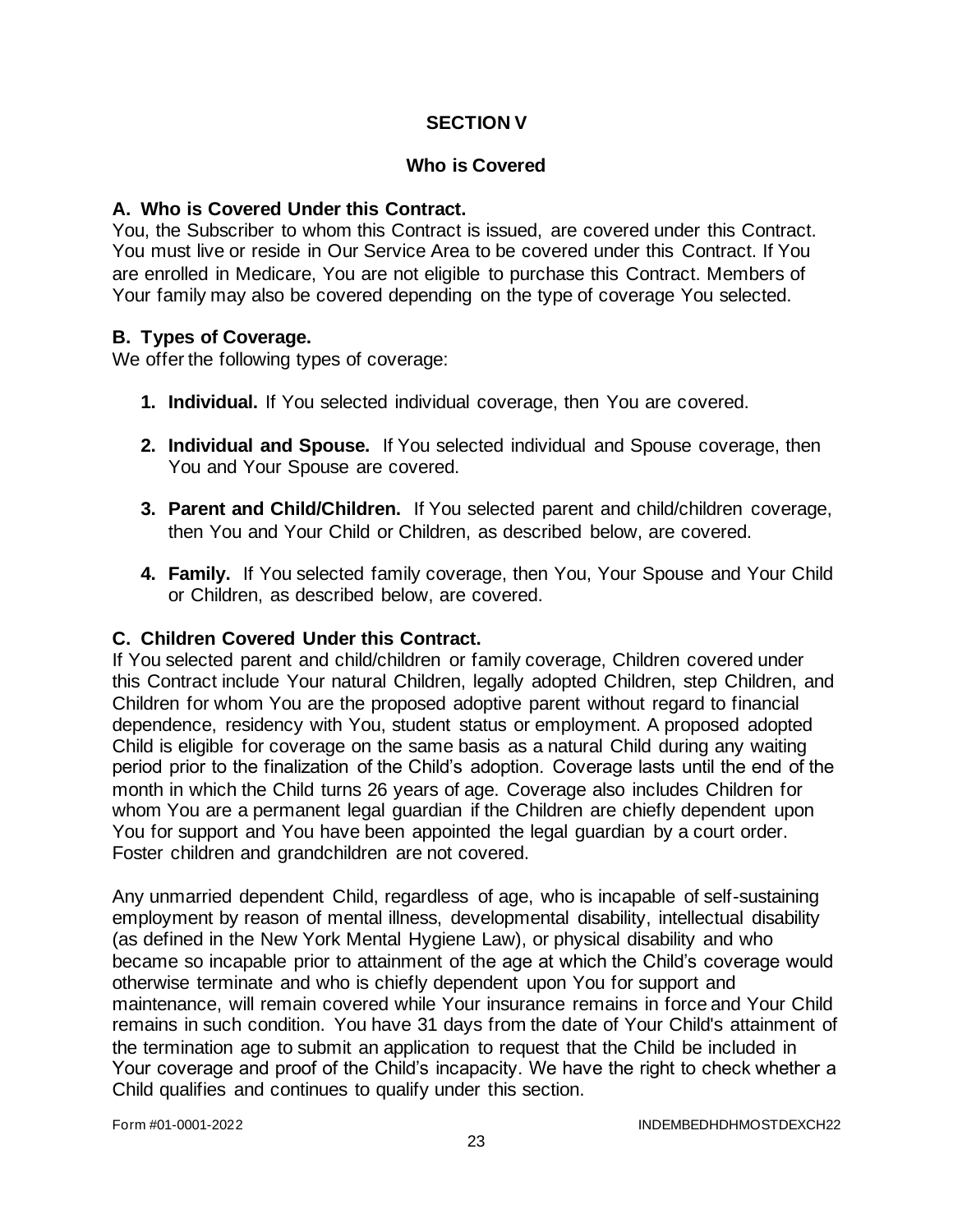We have the right to request and be furnished with such proof as may be needed to determine eligibility status of a prospective or covered Subscriber and all other prospective or covered Members in relation to eligibility for coverage under this Contract at any time.

# **D. Special Enrollment Periods.**

Outside of the annual open enrollment period, You, the Subscriber, Your Spouse, or Child can enroll for coverage within 60 days prior to or after the occurrence of one (1) of the following events:

- 1. You, Your Spouse or Child involuntarily loses minimum essential coverage, including COBRA or state continuation coverage; including if You are enrolled in a non-calendar year group health plan or individual health insurance coverage, even if You have the option to renew the coverage;
- 2. You, Your Spouse or Child are determined newly eligible for advance payments of the Premium Tax Credit because the coverage You are enrolled in will no longer be employer-sponsored minimum essential coverage, including as a result of Your employer discontinuing or changing available coverage within the next 60 days, provided that You are allowed to terminate existing coverage;
- 3. You, Your Spouse or Child loses eligibility for Medicaid coverage, including Medicaid coverage for pregnancy-related services and Medicaid coverage for the medically needy, but not including other Medicaid programs that do not provide coverage for primary and specialty care;
- 4. You, Your Spouse or Child become eligible for new health plans because of a permanent move and You, Your Spouse or Child had minimum essential coverage for one (1) or more days during the 60 days before the move; or
- 5. You, Your Spouse or Child are no longer incarcerated.

Outside of the annual open enrollment period, You, the Subscriber, Your Spouse, or Child can enroll for coverage within 60 days after the occurrence of one (1) of the following events:

- 1. You, Your Spouse or Child's enrollment or non-enrollment in another qualified health plan was unintentional, inadvertent or erroneous and was the result of the error, misrepresentation, or inaction of an officer, employee, or agent of the NYSOH, or a non-NYSOH entity providing enrollment assistance or conducting enrollment activities, as evaluated and determined by the NYSOH;
- 2. You, Your Spouse or Child adequately demonstrate to the NYSOH that another qualified health plan in which You were enrolled substantially violated a material provision of its contract;
- 3. You gain a Dependent or become a Dependent through birth, adoption or placement for adoption or foster care, or through a child support order or other court order, however, foster Children are not covered under this Contract;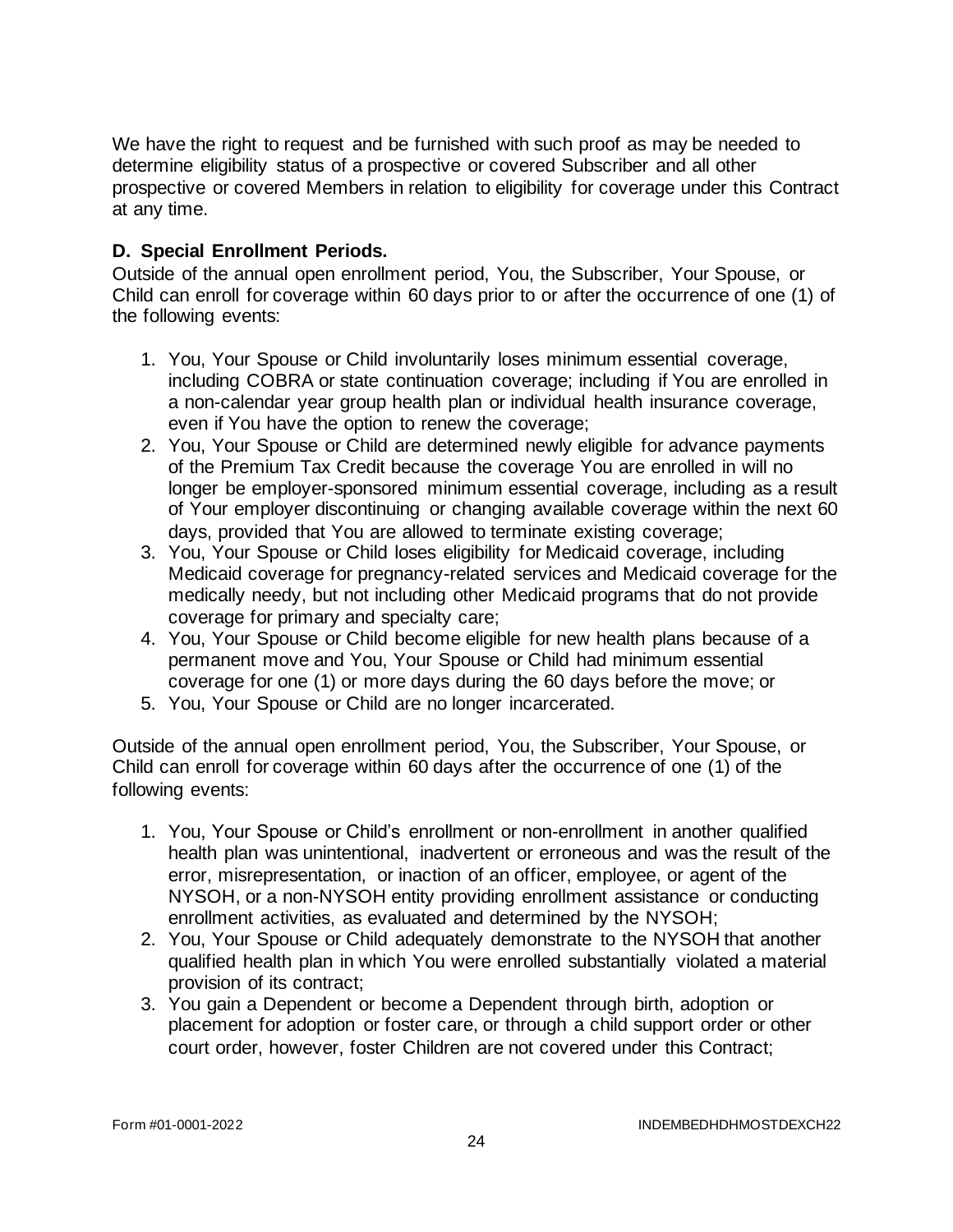- 4. You gain a Dependent or become a Dependent through marriage and You or Your Spouse had minimum essential coverage for one (1) or more days during the 60 days before the marriage;
- 5. You lose a Dependent or are no longer considered a Dependent through divorce, legal separation, or upon the death of You or Your Dependents;
- 6. If You are an Indian, as defined in 25 U.S.C. 450b(d), You and Your Dependents may enroll in a qualified health plan or change from one (1) qualified health plan to another one (1) time per month;
- 7. You, Your Spouse or Child demonstrate to the NYSOH that You meet other exceptional circumstances as the NYSOH may provide;
- 8. You, Your Spouse or Child were not previously a citizen, national, or lawfully present individual and You gain such status;
- 9. You, Your Spouse or Child are determined newly eligible or newly ineligible for advance payments of the Premium Tax Credit or have a change in eligibility for Cost-Sharing Reductions;
- 10.You are a victim of domestic abuse or spousal abandonment, including a Dependent or unmarried victim within a household, are enrolled in minimum essential coverage, and You and Your Dependents seek to enroll in coverage separate from the perpetrator of the abuse or abandonment;
- 11.You, Your Spouse or Child apply for coverage during the annual open enrollment period or due to a qualifying event, are assessed by the NYSOH as potentially eligible for Medicaid or Child Health Plus, but are determined ineligible for Medicaid or Child Health Plus after open enrollment has ended or more than 60 days after the qualifying event; or
- 12.You, Your Spouse or Child adequately demonstrate to the NYSOH that a material error related to plan benefits, service area, or premium influenced Your decision to purchase a qualified health plan through the NYSOH.

The NYSOH must receive notice and We must receive any Premium payment within 60 days of one (1) of these events.

If You, Your Spouse or Child are applying due to a permanent move or marriage, You, Your Spouse or Child can meet the requirement to demonstrate coverage in the 60 days prior to the permanent move or marriage by having minimum essential coverage for one (1) or more days during the 60 days before the move or marriage; living in a foreign country or in a United States territory for one (1) or more days during the 60 days before the move or marriage; You are an Indian as defined in 25 U.S.C. 450b(d); or You lived for one (1) or more days during the 60 days before the move or marriage in a service area where no qualified health plan was available through the NYSOH.

# **E. Plan Selection Limitations for Certain Special Enrollment Periods.**

**1. Cost-Sharing Reductions and Silver Level Plans.** If You, Your Spouse or Child become newly eligible for Cost-Sharing Reductions and are not enrolled in a silver level qualified health plan, You, Your Spouse or Child can only change to a silver level qualified health plan.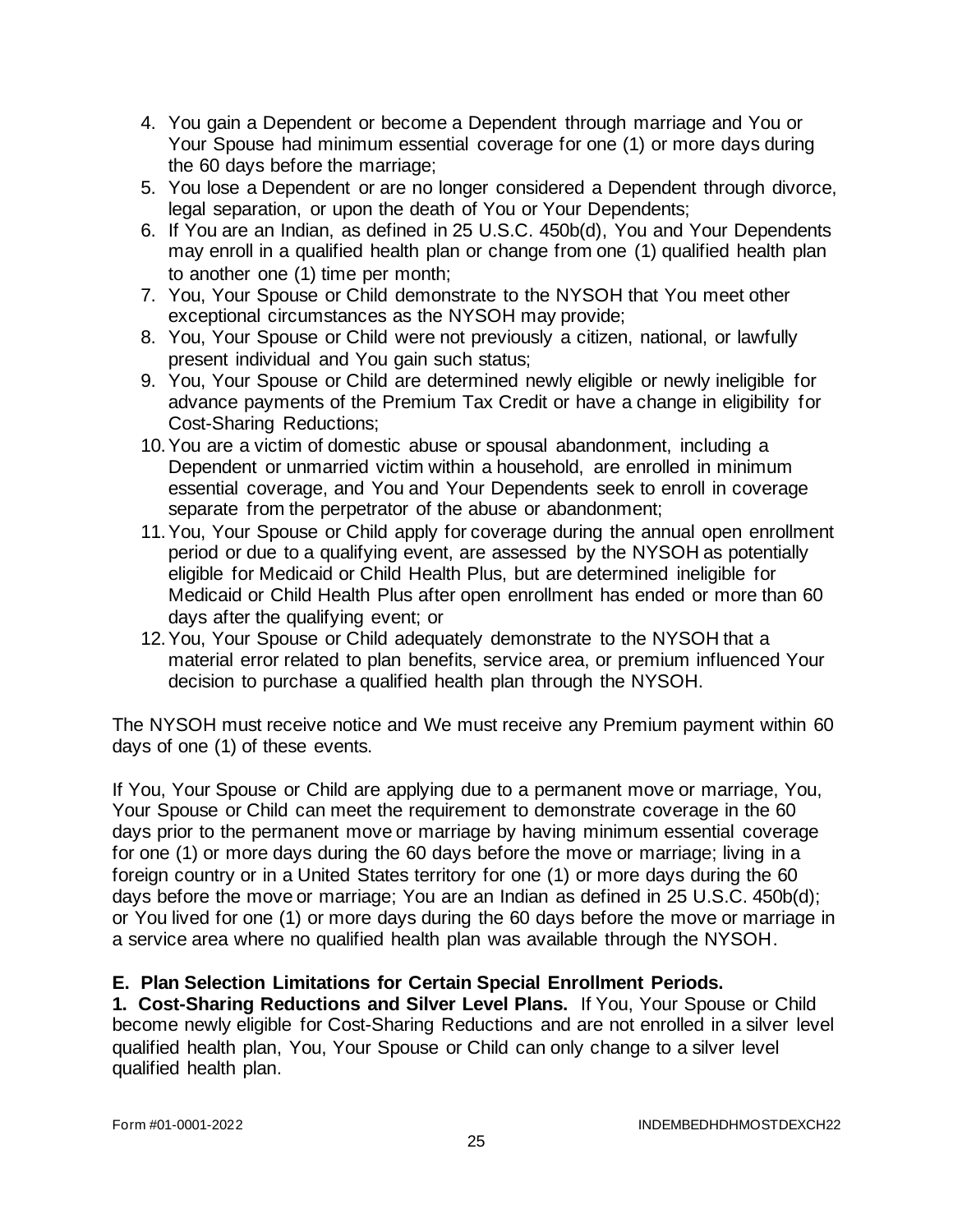**2. Gain a Dependent.** If You gain a Dependent, You must add the Dependent to Your current qualified health plan, or, if the current qualified health plan's rules do not allow the Dependent to enroll, You and Your Dependents may change to another qualified health plan within the same level of coverage (or to one (1) metal level higher or lower if no qualified health plan is available at Your current metal level). Your Dependent may also enroll in any separate qualified health plan.

**3. Metal Level Plan Selection Limitations for Special Enrollment Periods.** In addition to the plan selection limitations described above, if You qualify for a special enrollment period, You may only make enrollment changes in the same qualified health plan or change to another qualified health plan within the same metal level of coverage (or to one (1) metal level higher or lower if no qualified health plan is available at Your current metal level) for any special enrollment triggering event listed above except the following:

- 1. You, Your Spouse or Child's enrollment or non-enrollment in another qualified health plan was unintentional, inadvertent or erroneous and was the result of the error, misrepresentation, or inaction of an officer, employee, or agent of the NYSOH, or a non-NYSOH entity providing enrollment assistance or conducting enrollment activities, as evaluated and determined by the NYSOH;
- 2. You are an Indian, as defined in 25 U.S.C. 450b(d);
- 3. You, Your Spouse or Child demonstrate to the NYSOH that You meet other exceptional circumstances as the NYSOH may provide;
- 4. You are a victim of domestic abuse or spousal abandonment, including a Dependent or unmarried victim within a household, are enrolled in minimum essential coverage, and You and Your Dependents seek to enroll in coverage separate from the perpetrator of the abuse or abandonment; or
- 5. You, Your Spouse or Child adequately demonstrate to the NYSOH that a material error related to plan benefits, service area, or premium influenced Your decision to purchase a qualified health plan through the NYSOH.

Additionally, if Your Dependent qualifies for any of these same special enrollment periods, You must add the Dependent to Your current qualified health plan, or, if the current qualified health plan's rules do not allow the Dependent to enroll, You and Your Dependents may change to another qualified health plan within the same level of coverage (or to one (1) metal level higher or lower if no qualified health plan is available at Your current metal level). Your Dependent may also enroll in any separate qualified health plan.

# **F. Effective Dates of Coverage for Special Enrollment Periods.**

If You, Your Spouse or Child enroll because You are losing minimum essential coverage within the next 60 days, You are determined newly eligible for advance payments of the Premium Tax Credit because the coverage You are enrolled in will no longer be employer-sponsored minimum essential coverage, or You gain access to new qualified health plans because You are moving, and Your selection is made on or before the triggering event, then Your coverage will begin on the first day of the month following Your loss of coverage.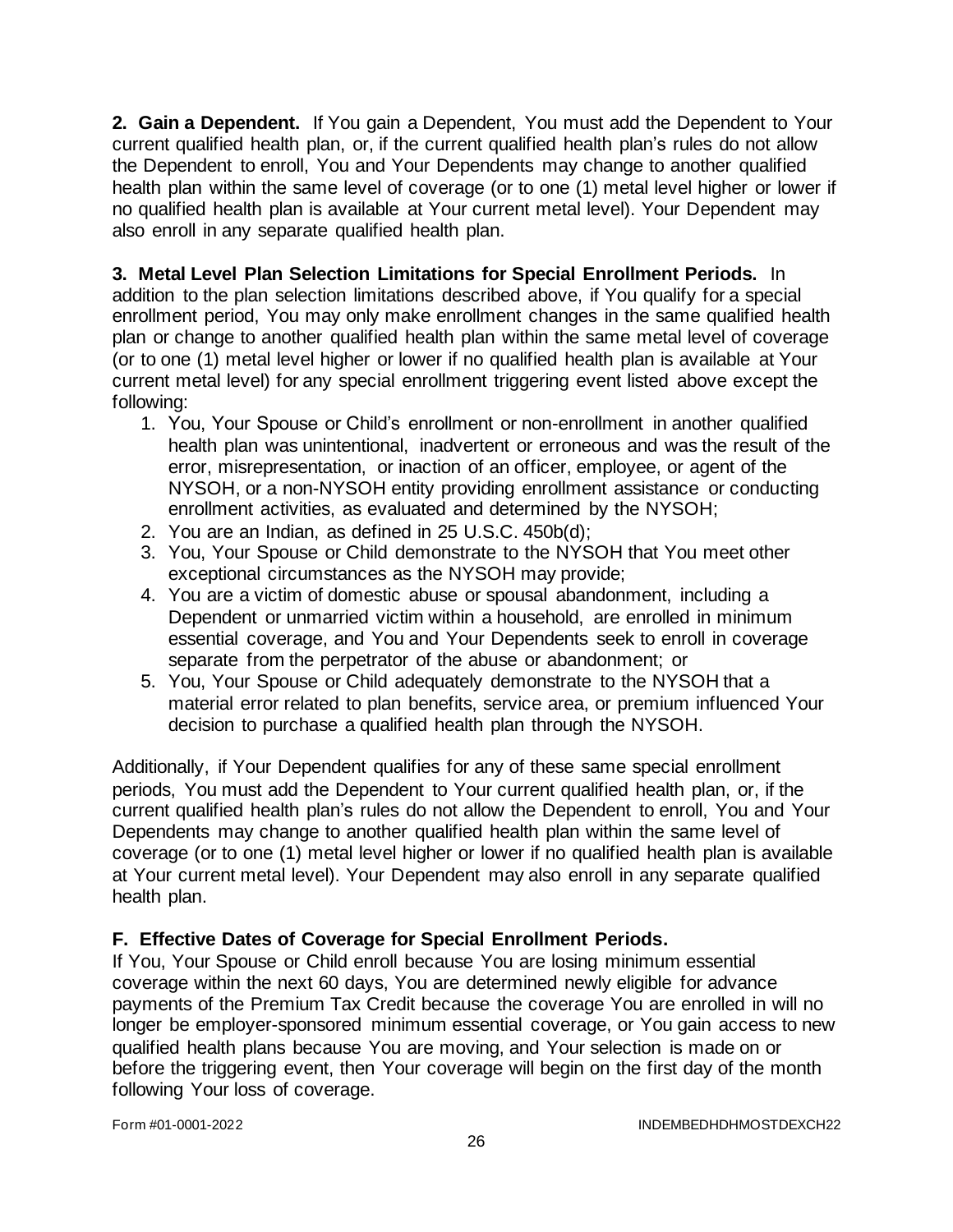If You, Your Spouse or Child enroll because You got married, Your coverage will begin on the first day of the month following Your selection of coverage. If You, Your Spouse or Child enroll because You gain a Dependent through adoption or placement for adoption, Your coverage will begin on the date of the adoption or placement for adoption. If You, Your Spouse or Child enroll because of a court order, Your coverage will begin on the date the court order is effective.

If You have a newborn or adopted newborn Child and the NYSOH receives notice of such birth within 60 days thereafter, coverage for Your newborn starts at the moment of birth; otherwise coverage begins on the date on which the NYSOH receives notice. Your adopted newborn Child will be covered from the moment of birth if You take physical custody of the infant as soon as the infant is released from the Hospital after birth and You file a petition pursuant to Section 115-c of the New York Domestic Relations Law within 60 days of the infant's birth; and provided further that no notice of revocation to the adoption has been filed pursuant to Section 115-b of the New York Domestic Relations Law, and consent to the adoption has not been revoked. However, We will not provide Hospital benefits for the adopted newborn's initial Hospital stay if one of the infant's natural parents has coverage for the newborn's initial Hospital stay. If You have individual or individual and Spouse coverage, You must also notify the NYSOH of Your desire to switch to parent and child/children or family coverage and pay any additional Premium within 60 days of the birth or adoption in order for coverage to start at the moment of birth. Otherwise, coverage begins on the date on which the NYSOH receives notice, provided that You pay any additional Premium when due.

If You, Your Spouse or Child enroll because of the death of You or Your Dependents, Your coverage will begin on the first day of the month following Your selection.

Advance payments of any Premium Tax Credit and Cost-Sharing Reductions are not effective until the first day of the following month, unless the birth, adoption, or placement for adoption occurs on the first day of the month.

In all other cases, the effective date of Your coverage will depend on when the NYSOH receives Your selection. If Your selection is received between the first and fifteenth day of the month, Your coverage will begin on the first day of the following month, as long as Your applicable Premium payment is received by then. If Your selection is received between the sixteenth day and the last day of the month, Your coverage will begin on the first day of the second month, as long as Your applicable Premium payment is received by then.

#### **G. Special Enrollment Period for Pregnant Women.**

If You are pregnant as certified by a Health Care Professional, You may enroll in coverage at any time during Your pregnancy. You must provide Us with the certification from Your Health Care Professional that You are pregnant. Coverage will be effective on the first day of the month in which You received the certification from Your Health Care Professional that You are pregnant unless You elect for coverage to be effective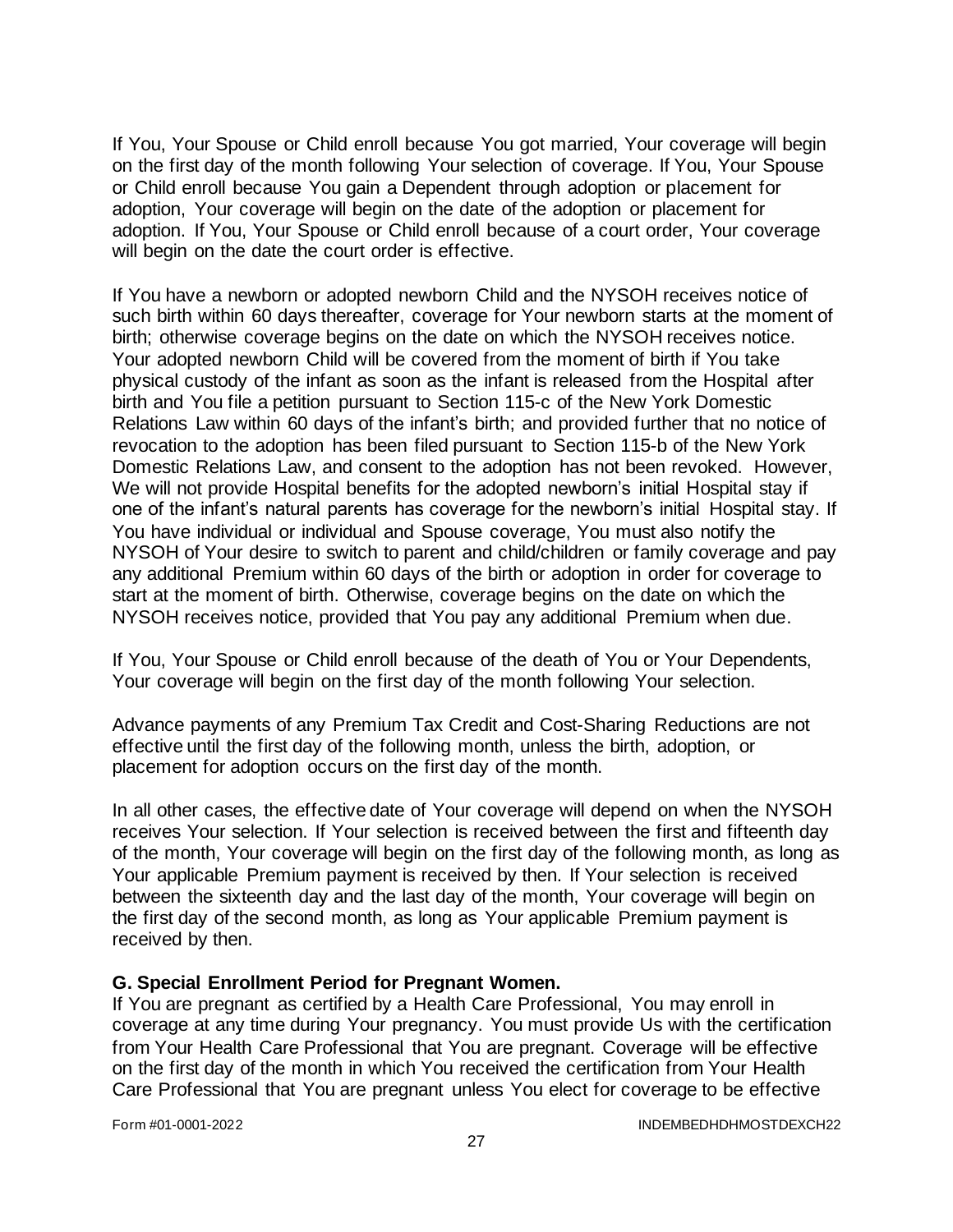on the first day of the month following certification. You must pay all Premiums due from the first day of the month in which You received the certification that You are pregnant for Your coverage to begin. However, if You elect for coverage to be effective on the first day of the month following certification, You must pay all Premiums due from the first day of the month in which Your coverage is effective.

If You are eligible, advance payments of any Premium Tax Credit and Cost-Sharing Reductions will apply on the first day of the month following Your enrollment with NYSOH.

# **H. Domestic Partner Coverage.**

This Contract covers domestic partners of Subscribers as Spouses. If You selected family coverage, Children covered under this Contract also include the Children of Your domestic partner. Proof of the domestic partnership and financial interdependence must be submitted in the form of:

- 1. Registration as a domestic partnership indicating that neither individual has been registered as a member of another domestic partnership within the last six (6) months, where such registry exists; or
- 2. For partners residing where registration does not exist, by:
	- a. An alternative affidavit of domestic partnership. The affidavit must be notarized and must contain the following:
		- The partners are both 18 years of age or older and are mentally competent to consent to contract;
		- The partners are not related by blood in a manner that would bar marriage under laws of the State of New York;
		- The partners have been living together on a continuous basis prior to the date of the application; and
		- Neither individual has been registered as a member of another domestic partnership within the last six (6) months;
	- b. Proof of cohabitation (e.g., a driver's license, tax return or other sufficient proof); and
	- c. Proof that the partners are financially interdependent. Two (2) or more of the following are collectively sufficient to establish financial interdependence:
		- A joint bank account;
		- A joint credit card or charge card;
		- Joint obligation on a loan;
		- Status as an authorized signatory on the partner's bank account, credit card or charge card;
		- Joint ownership of holdings or investments;
		- Joint ownership of residence;
		- Joint ownership of real estate other than residence;
		- Listing of both partners as tenants on the lease of the shared residence;
		- Shared rental payments of residence (need not be shared 50/50);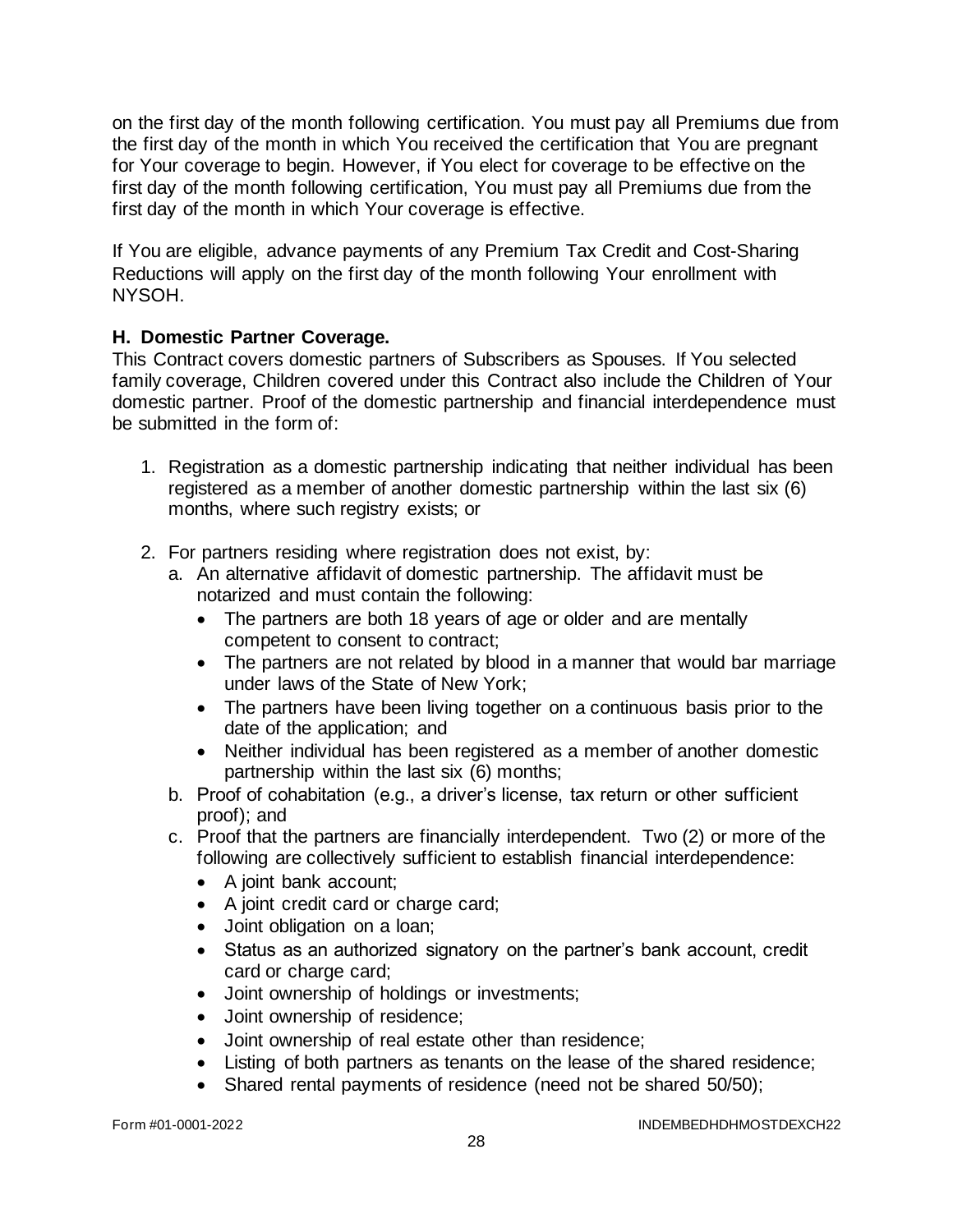- Listing of both partners as tenants on a lease, or shared rental payments, for property other than residence;
- A common household and shared household expenses, e.g., grocery bills, utility bills, telephone bills, etc. (need not be shared 50/50);
- Shared household budget for purposes of receiving government benefits;
- Status of one (1) as representative payee for the other's government benefits;
- Joint ownership of major items of personal property (e.g., appliances, furniture);
- Joint ownership of a motor vehicle;
- Joint responsibility for child care (e.g., school documents, guardianship);
- Shared child-care expenses, e.g., babysitting, day care, school bills (need not be shared 50/50);
- Execution of wills naming each other as executor and/or beneficiary;
- Designation as beneficiary under the other's life insurance policy;
- Designation as beneficiary under the other's retirement benefits account;
- Mutual grant of durable power of attorney;
- Mutual grant of authority to make health care decisions (e.g., health care power of attorney);
- Affidavit by creditor or other individual able to testify to partners' financial interdependence; or
- Other item(s) of proof sufficient to establish economic interdependency under the circumstances of the particular case.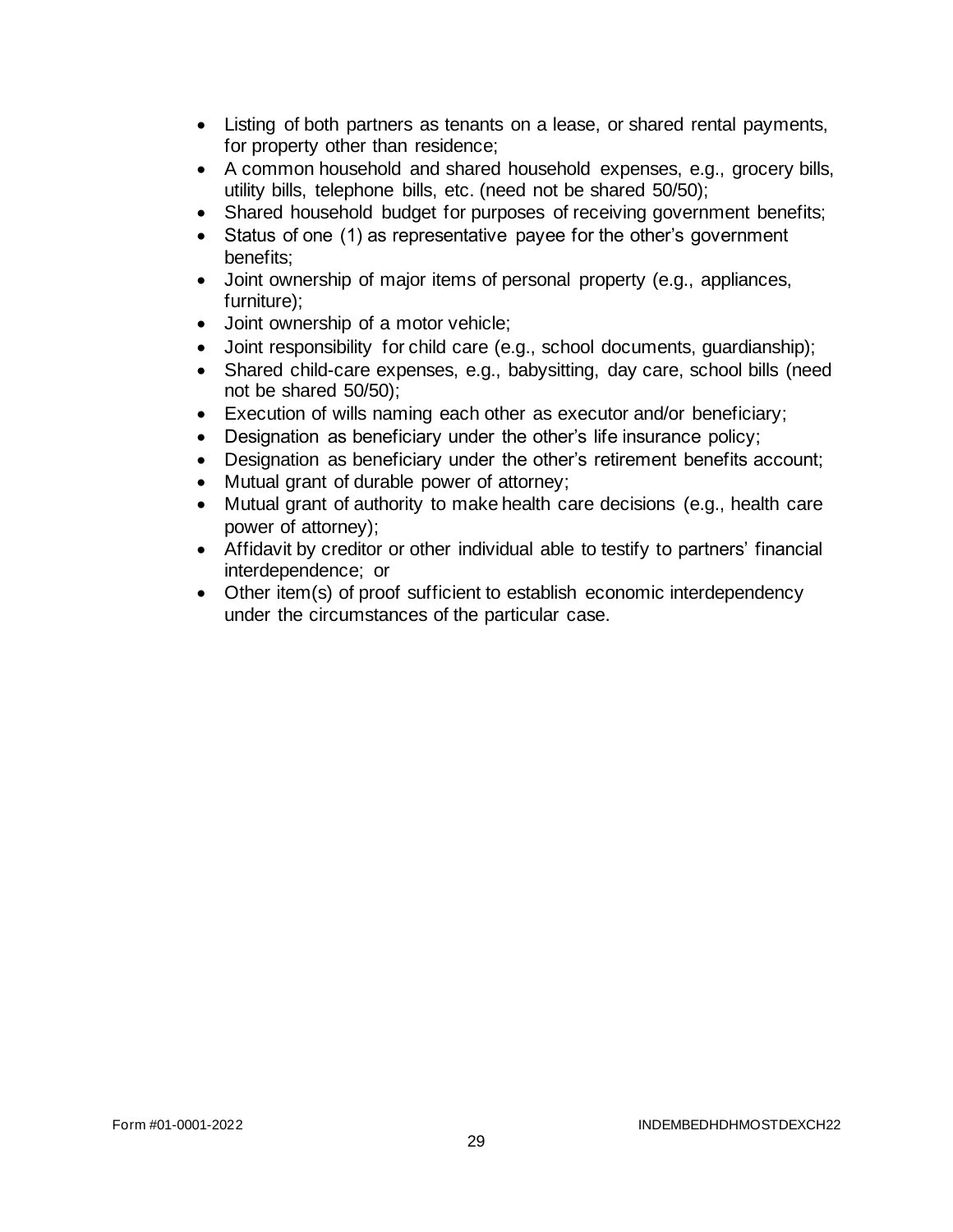### **SECTION VI**

#### **Preventive Care**

Please refer to the Schedule of Benefits section of this Contract for Cost-Sharing requirements, day or visit limits, and any Preauthorization or Referral requirements that apply to these benefits.

#### **Preventive Care.**

We Cover the following services for the purpose of promoting good health and early detection of disease. Preventive services are not subject to Cost-Sharing (Copayments, Deductibles or Coinsurance) when performed by a Participating Provider and provided in accordance with the comprehensive guidelines supported by the Health Resources and Services Administration ("HRSA"), or if the items or services have an "A" or "B" rating from the United States Preventive Services Task Force ("USPSTF"), or if the immunizations are recommended by the Advisory Committee on Immunization Practices ("ACIP"). However, Cost-Sharing may apply to services provided during the same visit as the preventive services. Also, if a preventive service is provided during an office visit wherein the preventive service is not the primary purpose of the visit, the Cost-Sharing amount that would otherwise apply to the office visit will still apply. You may contact Us at the number on Your ID card or visit Our website at [www.cdphp.com](http://www.cdphp.com/) for a copy of the comprehensive guidelines supported by HRSA, items or services with an "A" or "B" rating from USPSTF, and immunizations recommended by ACIP.

- **A. Well-Baby and Well-Child Care.** We Cover well-baby and well-child care which consists of routine physical examinations including vision screenings and hearing screenings, developmental assessment, anticipatory guidance, and laboratory tests ordered at the time of the visit as recommended by the American Academy of Pediatrics. We also Cover preventive care and screenings as provided for in the comprehensive guidelines supported by HRSA and items or services with an "A" or "B" rating from USPSTF. If the schedule of well-child visits referenced above permits one (1) well-child visit per Plan Year, We will not deny a well-child visit if 365 days have not passed since the previous well-child visit. Immunizations and boosters as recommended by ACIP are also Covered. This benefit is provided to Members from birth through attainment of age 19 and is not subject to Copayments, Deductibles or Coinsurance.
- **B. Adult Annual Physical Examinations.** We Cover adult annual physical examinations and preventive care and screenings as provided for in the comprehensive guidelines supported by HRSA and items or services with an "A" or "B" rating from USPSTF.

Examples of items or services with an "A" or "B" rating from USPSTF include, but are not limited to, blood pressure screening for adults, lung cancer screening, colorectal cancer screening, alcohol misuse screening, depression screening, and diabetes screening. A complete list of the Covered preventive Services is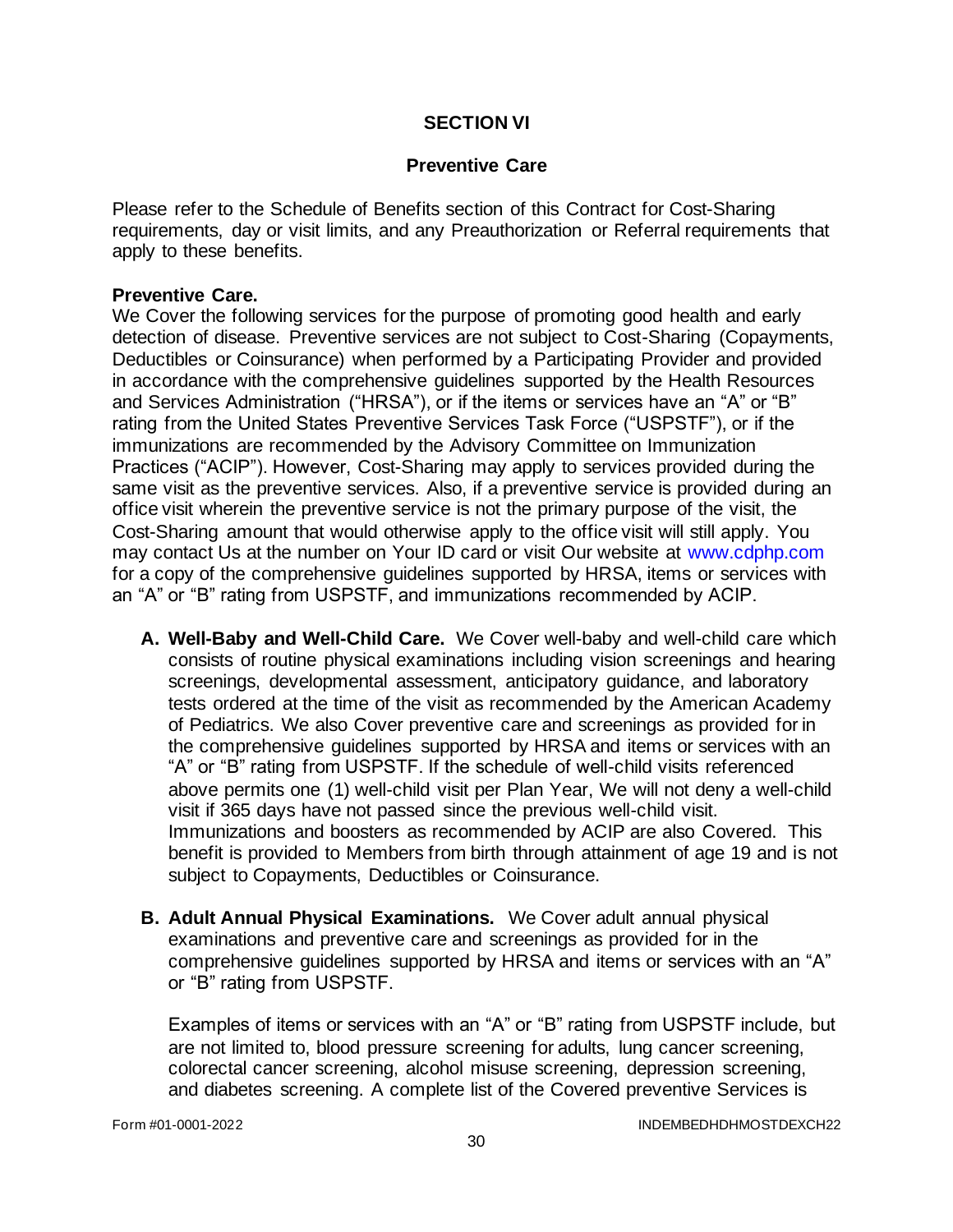available on Our website at [www.cdphp.com,](http://www.cdphp.com/) or will be mailed to You upon request.

You are eligible for a physical examination once every Plan Year, regardless of whether or not 365 days have passed since the previous physical examination visit. Vision screenings do not include refractions.

This benefit is not subject to Copayments, Deductibles or Coinsurance when provided in accordance with the comprehensive guidelines supported by HRSA and items or services with an "A" or "B" rating from USPSTF.

- **C. Adult Immunizations.** We Cover adult immunizations as recommended by ACIP. This benefit is not subject to Copayments, Deductibles or Coinsurance when provided in accordance with the recommendations of ACIP.
- **D. Well-Woman Examinations.** We Cover well-woman examinations which consist of a routine gynecological examination, breast examination and annual screening for cervical cancer, including laboratory and diagnostic services in connection with evaluating cervical cancer screening tests. We also Cover preventive care and screenings as provided for in the comprehensive guidelines supported by HRSA and items or services with an "A" or "B" rating from USPSTF. A complete list of the Covered preventive Services is available on Our website at [www.cdphp.com,](http://www.cdphp.com/) or will be mailed to You upon request. This benefit is not subject to Copayments, Deductibles or Coinsurance when provided in accordance with the comprehensive guidelines supported by HRSA and items or services with an "A" or "B" rating from USPSTF, which may be less frequent than described above.

**E. Mammograms, Screening and Diagnostic Imaging for the Detection of Breast Cancer.** We Cover mammograms, which may be provided by breast tomosynthesis (i.e., 3D mammograms), for the screening of breast cancer as follows:

- One (1) baseline screening mammogram for Members age 35 through 39; and
- One (1) screening mammogram annually for Members age 40 and over.

If a Member of any age has a history of breast cancer or a first degree relative has a history of breast cancer, We Cover mammograms as recommended by the Member's Provider. However, in no event will more than one (1) preventive screening per Plan Year be Covered.

Mammograms for the screening of breast cancer are not subject to Copayments, Deductibles or Coinsurance.

We also Cover additional screening and diagnostic imaging for the detection of breast cancer, including diagnostic mammograms, breast ultrasounds and MRIs.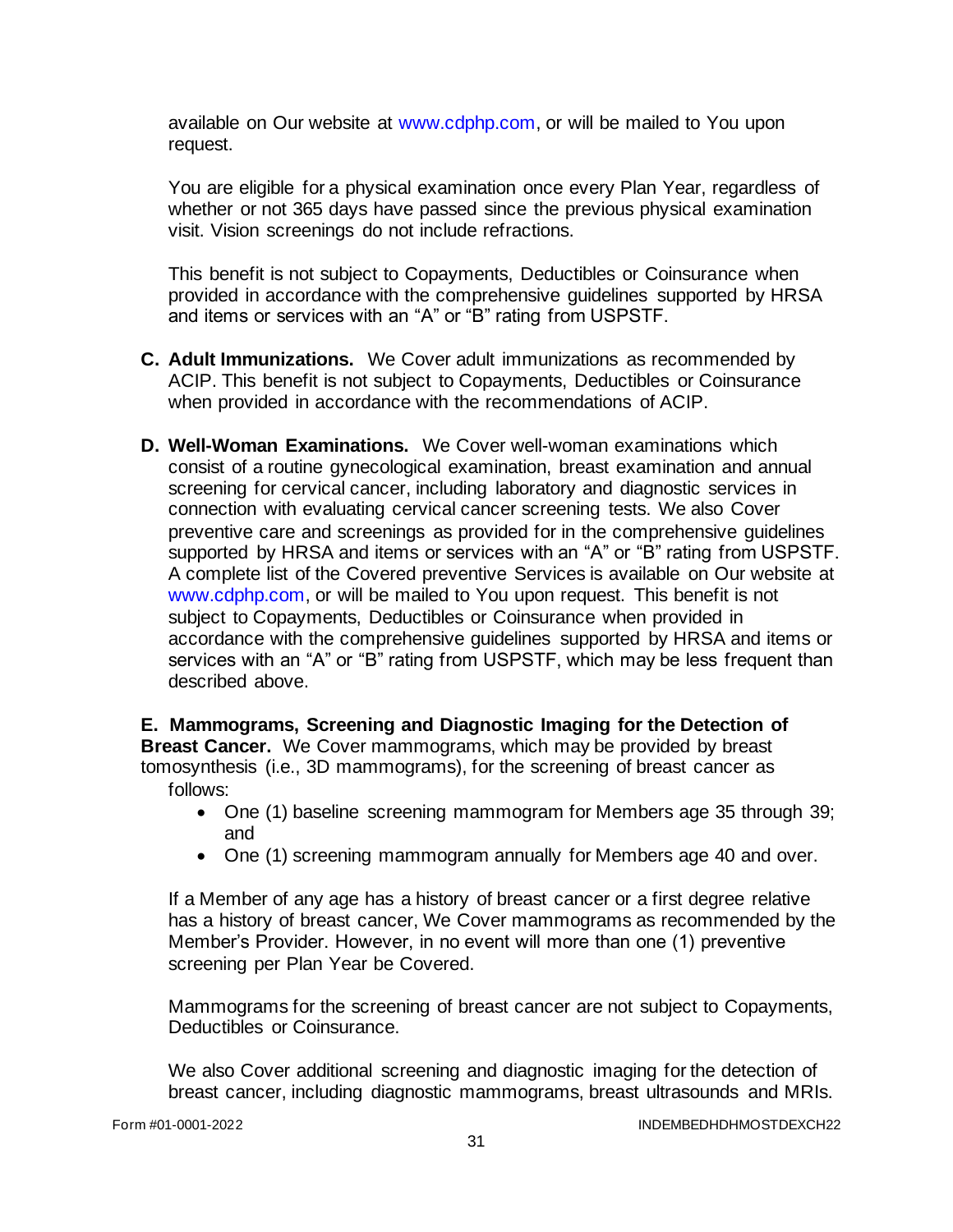Screening and diagnostic imaging for the detection of breast cancer, including diagnostic mammograms, breast ultrasounds and MRIs are not subject to Copayments, Deductibles or Coinsurance.

**F. Family Planning and Reproductive Health Services.** We Cover family planning services which consist of: FDA-approved contraceptive methods prescribed by a Provider not otherwise Covered under the Prescription Drug Coverage section of this Contract; patient education and counseling on use of contraceptives and related topics; follow-up services related to contraceptive methods, including management of side effects, counseling for continued adherence, and device insertion and removal; and sterilization procedures for women. Such services are not subject to Copayments, Deductibles or Coinsurance.

We also Cover vasectomies subject to Copayments, Deductibles or Coinsurance.

We do not Cover services related to the reversal of elective sterilizations.

- **G. Bone Mineral Density Measurements or Testing.** We Cover bone mineral density measurements or tests, and Prescription Drugs and devices approved by the FDA or generic equivalents as approved substitutes. Coverage of Prescription Drugs is subject to the Prescription Drug Coverage section of this Contract. Bone mineral density measurements or tests, drugs or devices shall include those covered under the federal Medicare program or those in accordance with the criteria of the National Institutes of Health. You will qualify for Coverage if You meet the criteria under the federal Medicare program or the criteria of the National Institutes of Health or if You meet any of the following:
	- Previously diagnosed as having osteoporosis or having a family history of osteoporosis;
	- With symptoms or conditions indicative of the presence or significant risk of osteoporosis;
	- On a prescribed drug regimen posing a significant risk of osteoporosis;
	- With lifestyle factors to a degree as posing a significant risk of osteoporosis; or
	- With such age, gender, and/or other physiological characteristics which pose a significant risk for osteoporosis.

We also Cover osteoporosis screening as provided for in the comprehensive guidelines supported by HRSA and items or services with an "A" or "B" rating from USPSTF.

This benefit is not subject to Copayments, Deductibles or Coinsurance when provided in accordance with the comprehensive guidelines supported by HRSA and items or services with an "A" or "B" rating from USPSTF, which may not include all of the above services such as drugs and devices.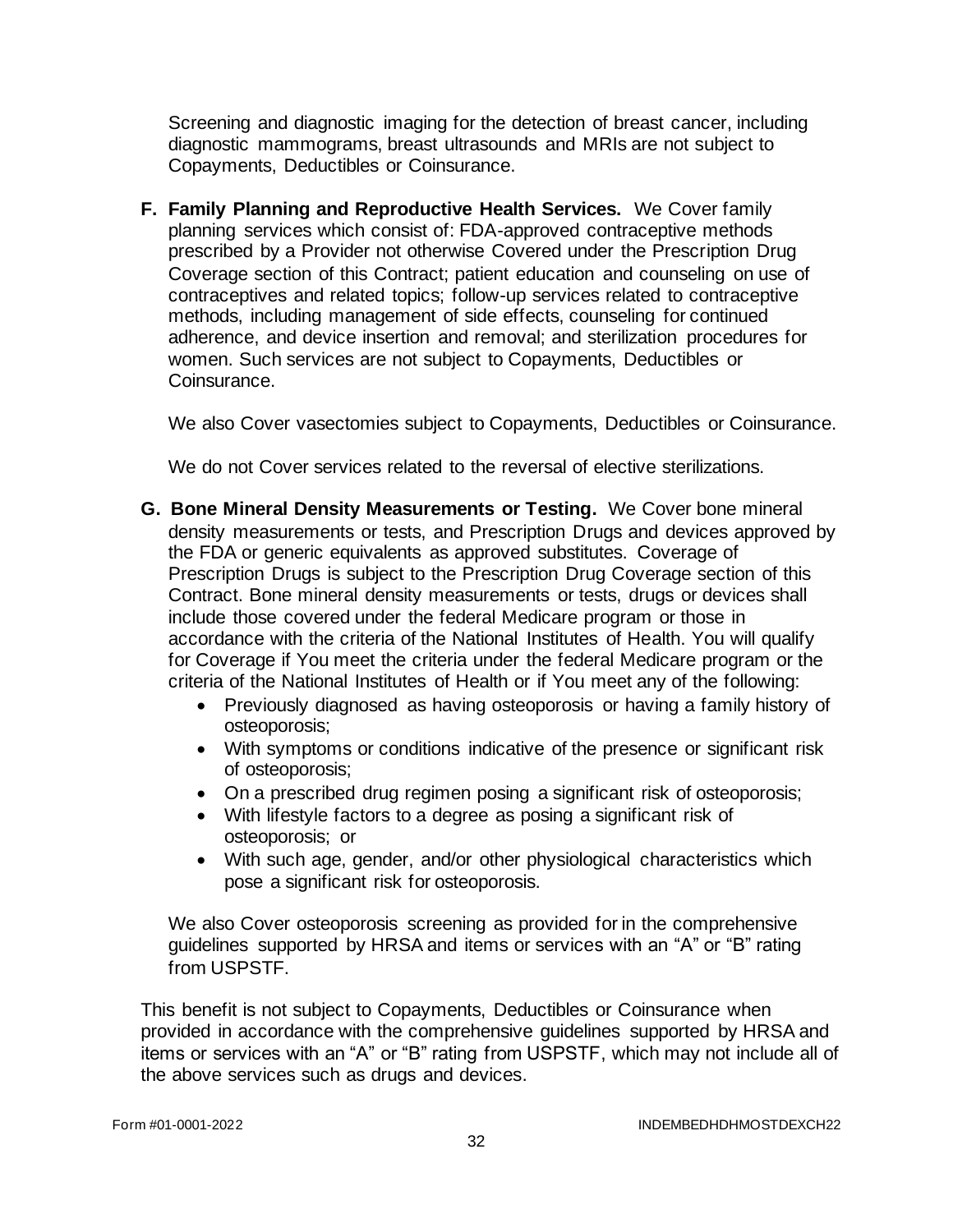**H. Screening for Prostate Cancer.** We Cover an annual standard diagnostic examination including, but not limited to, a digital rectal examination and a prostate specific antigen test for men age 50 and over who are asymptomatic and for men age 40 and over with a family history of prostate cancer or other prostate cancer risk factors. We also Cover standard diagnostic testing including, but not limited to, a digital rectal examination and a prostate-specific antigen test, at any age for men having a prior history of prostate cancer.

This benefit is not subject to Copayments, Deductibles or Coinsurance.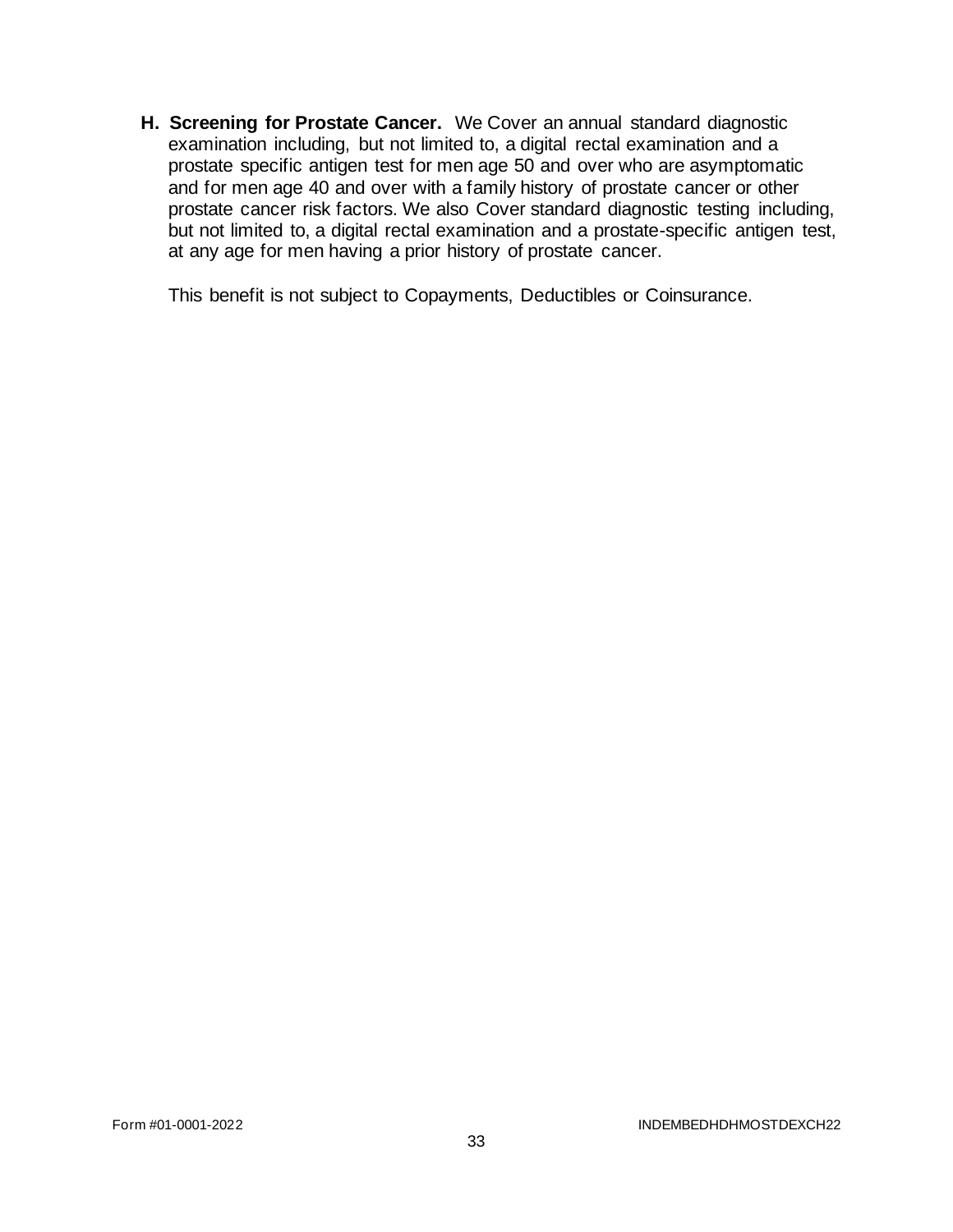# **SECTION VII**

# **Ambulance and Pre-Hospital Emergency Medical Services**

Please refer to the Schedule of Benefits section of this Contract for Cost-Sharing requirements, day or visit limits, and any Preauthorization or Referral requirements that apply to these benefits. Pre-Hospital Emergency Medical Services and ambulance services for the treatment of an Emergency Condition do not require Preauthorization.

# **A. Emergency Ambulance Transportation.**

**1. Pre-Hospital Emergency Medical Services.** We Cover Pre-Hospital Emergency Medical Services worldwide for the treatment of an Emergency Condition when such services are provided by an ambulance service.

"Pre-Hospital Emergency Medical Services" means the prompt evaluation and treatment of an Emergency Condition and/or non-airborne transportation to a Hospital. The services must be provided by an ambulance service issued a certificate under the New York Public Health Law. We will, however, only Cover transportation to a Hospital provided by such an ambulance service when a prudent layperson, possessing an average knowledge of medicine and health, could reasonably expect the absence of such transportation to result in:

- Placing the health of the person afflicted with such condition or, with respect to a pregnant woman, the health of the woman or her unborn child in serious jeopardy, or in the case of a behavioral condition, placing the health of such person or others in serious jeopardy;
- Serious impairment to such person's bodily functions;
- Serious dysfunction of any bodily organ or part of such person; or
- Serious disfigurement of such person.

An ambulance service must hold You harmless and may not charge or seek reimbursement from You for Pre-Hospital Emergency Medical Services except for the collection of any applicable Copayment, Deductible or Coinsurance.

In the absence of negotiated rates, We will pay a Non-Participating Provider the usual and customary charge for Pre-Hospital Emergency Medical Services, which shall not be excessive or unreasonable. The usual and customary charge for Pre-Hospital Emergency Medical Services is the FAIR Health rate at the 80th percentile calculated using the place of pickup or the Provider's billed charges.

**2. Emergency Ambulance Transportation.** In addition to Pre-Hospital Emergency Medical Services, We also Cover emergency ambulance transportation worldwide by a licensed ambulance service (either ground, water or air ambulance) to the nearest Hospital where Emergency Services can be performed. This coverage includes emergency ambulance transportation to a Hospital when the originating Facility does not have the ability to treat Your Emergency Condition.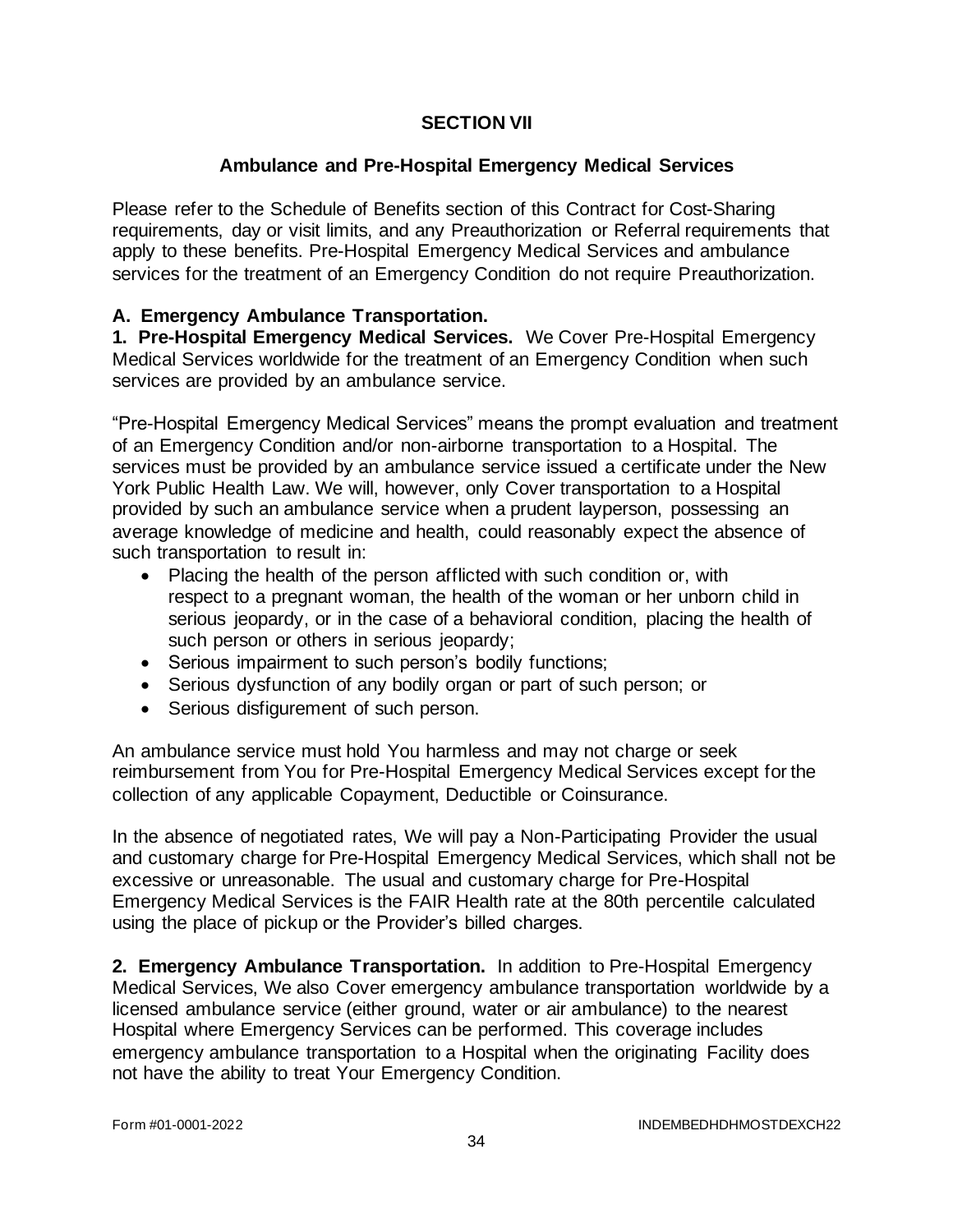# **B. Non-Emergency Ambulance Transportation.**

We Cover non-emergency ambulance transportation by a licensed ambulance service (either ground or air ambulance, as appropriate) between Facilities when the transport is any of the following:

- From a non-participating Hospital to a participating Hospital;
- To a Hospital that provides a higher level of care that was not available at the original Hospital;
- To a more cost-effective Acute care Facility; or
- From an Acute care Facility to a sub-Acute setting.

# **C. Limitations/Terms of Coverage.**

- We do not Cover travel or transportation expenses, unless connected to an Emergency Condition or due to a Facility transfer approved by Us, even though prescribed by a Physician.
- We do not Cover non-ambulance transportation such as ambulette, van or taxi cab.
- Coverage for air ambulance related to an Emergency Condition or air ambulance related to non-emergency transportation is provided when Your medical condition is such that transportation by land ambulance is not appropriate; and Your medical condition requires immediate and rapid ambulance transportation that cannot be provided by land ambulance; and one (1) of the following is met:
	- o The point of pick-up is inaccessible by land vehicle; or
	- o Great distances or other obstacles (e.g., heavy traffic) prevent Your timely transfer to the nearest Hospital with appropriate facilities.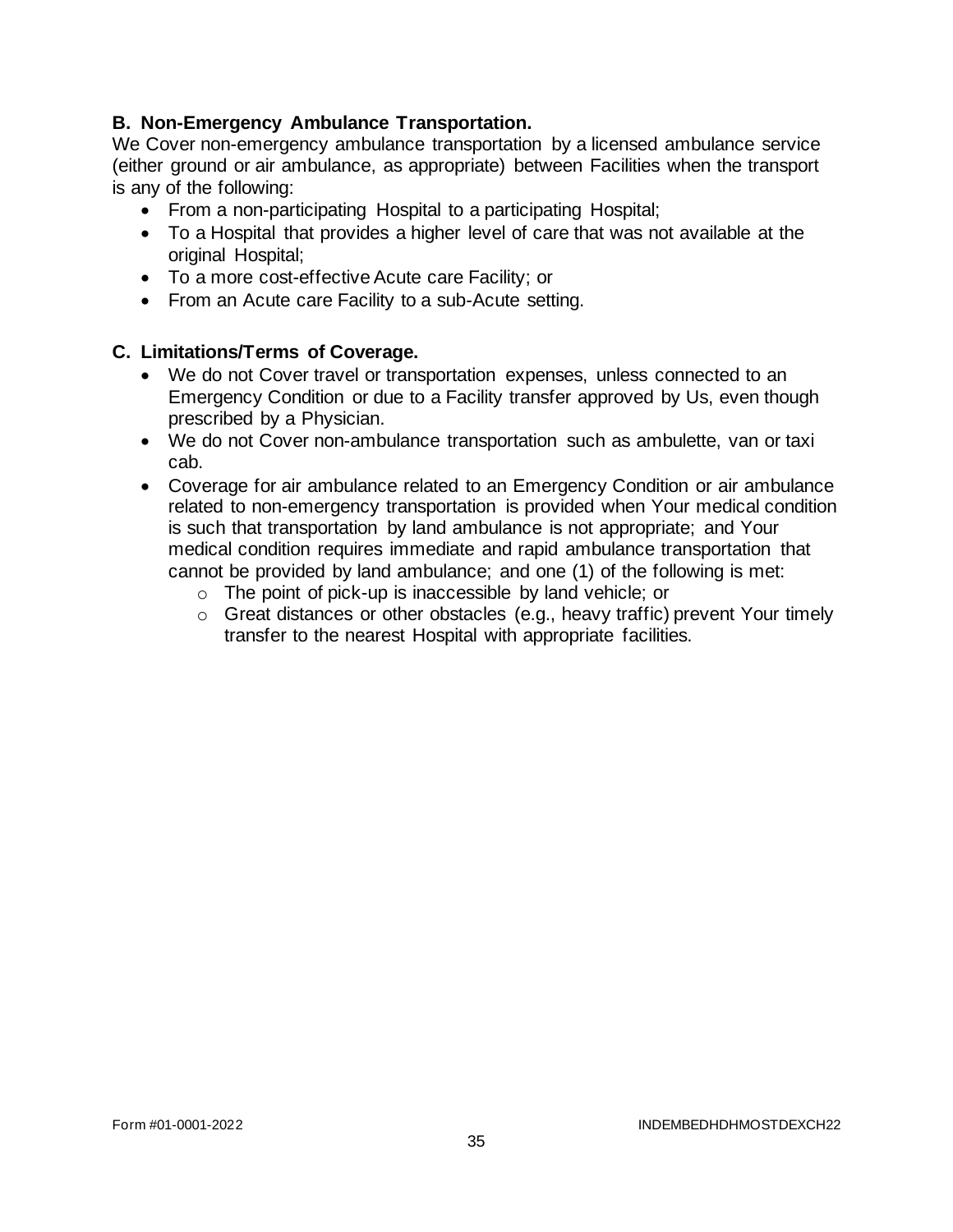# **SECTION VIII**

# **Emergency Services and Urgent Care**

Please refer to the Schedule of Benefits section of this Contract for Cost-Sharing requirements, day or visit limits, and any Preauthorization or Referral requirements that apply to these benefits.

# **A. Emergency Services.**

We Cover Emergency Services for the treatment of an Emergency Condition in a Hospital.

We define an **"Emergency Condition"** to mean: A medical or behavioral condition that manifests itself by Acute symptoms of sufficient severity, including severe pain, such that a prudent layperson, possessing an average knowledge of medicine and health, could reasonably expect the absence of immediate medical attention to result in:

- Placing the health of the person afflicted with such condition or, with respect to a pregnant woman, the health of the woman or her unborn child in serious jeopardy, or in the case of a behavioral condition, placing the health of such person or others in serious jeopardy;
- Serious impairment to such person's bodily functions;
- Serious dysfunction of any bodily organ or part of such person; or
- Serious disfigurement of such person.

For example, an Emergency Condition may include, but is not limited to, the following conditions:

- Severe chest pain
- Severe or multiple injuries
- Severe shortness of breath
- Sudden change in mental status (e.g., disorientation)
- Severe bleeding
- Acute pain or conditions requiring immediate attention such as suspected heart attack or appendicitis
- Poisonings
- Convulsions

Coverage of Emergency Services for treatment of Your Emergency Condition will be provided regardless of whether the Provider is a Participating Provider. We will also Cover Emergency Services to treat Your Emergency Condition worldwide. However, We will Cover only those Emergency Services and supplies that are Medically Necessary and are performed to treat or stabilize Your Emergency Condition in a Hospital.

Please follow the instructions listed below regardless of whether or not You are in Our Service Area at the time Your Emergency Condition occurs:

Form #01-0001-2022 INDEMBEDHDHMOSTDEXCH22 **1. Hospital Emergency Department Visits.** In the event that You require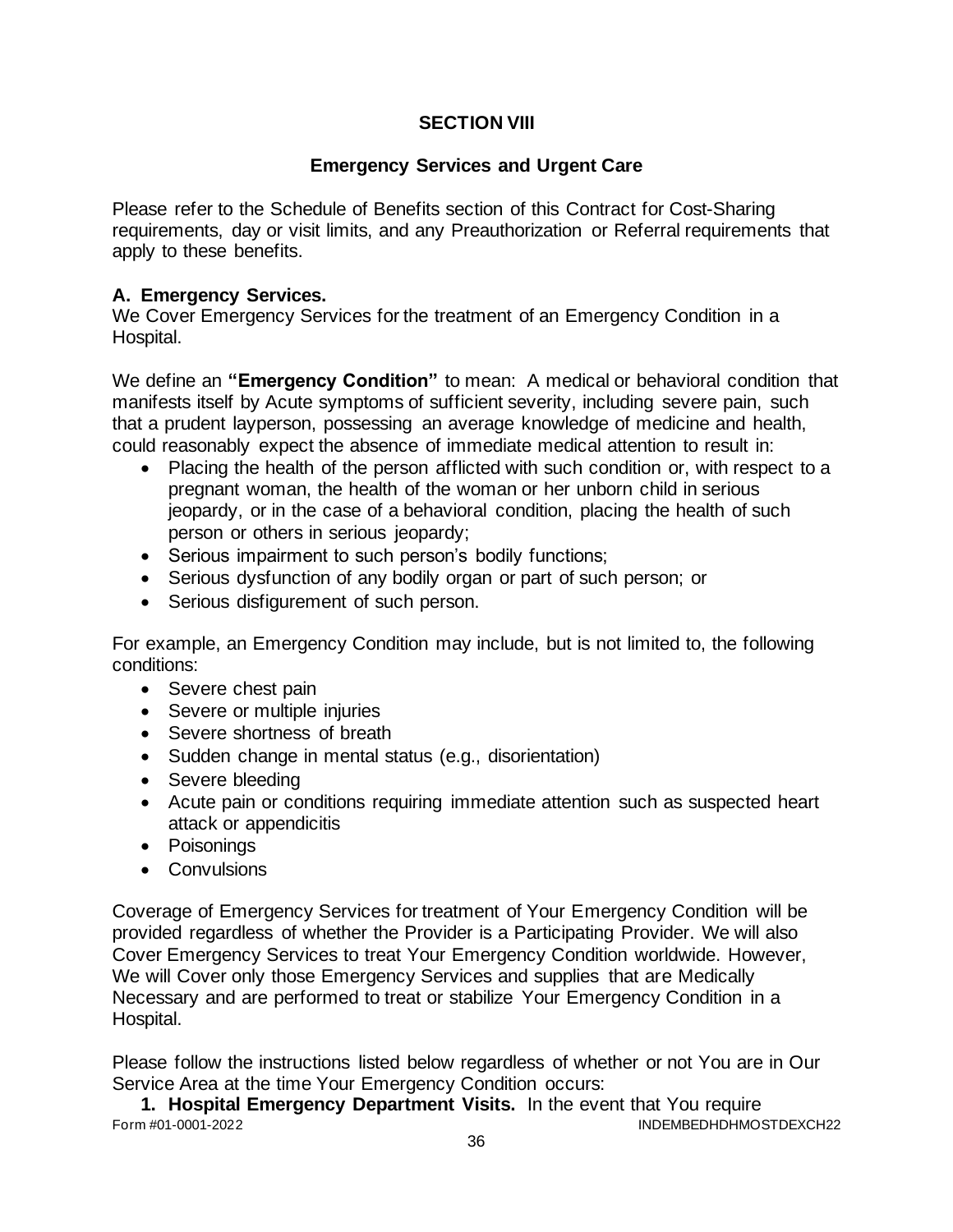treatment for an Emergency Condition, seek immediate care at the nearest Hospital emergency department or call 911. Emergency Department Care does not require Preauthorization. **However, only Emergency Services for the treatment of an Emergency Condition are Covered in an emergency department**.

**We do not Cover follow-up care or routine care provided in a Hospital emergency department.**

**2. Emergency Hospital Admissions.** In the event that You are **admitted** to the Hospital, You or someone on Your behalf must notify Us at the number on Your ID card within 48 hours of Your admission, or as soon as is reasonably possible.

We Cover inpatient Hospital services following Emergency Department Care at a non-participating Hospital at the in-network Cost-Sharing. If Your medical condition permits Your transfer to a participating Hospital, We will notify You and arrange the transfer.

**3. Payments Relating to Emergency Services Rendered.** The amount We pay a Non-Participating Provider for Emergency Services will be

the greater of: 1) the amount We have negotiated with Participating Providers for the Emergency Service (and if more than one amount is negotiated, the median of the amounts); 2) 100% of the Allowed Amount for services provided by a Non-Participating Provider (i.e., the amount We would pay in the absence of any Cost-Sharing that would otherwise apply for services of Non-Participating Providers); or 3) the amount that would be paid under Medicare. The amounts described above exclude any Copayment or Coinsurance that applies to Emergency Services provided by a Participating Provider.

If a dispute involving a payment for physician services is submitted to an independent dispute resolution entity ("IDRE"), We will pay the amount, if any, determined by the IDRE for physician services.

You are responsible for any Copayment, Deductible or Coinsurance. You will be held harmless for any Non-Participating Provider charges that exceed Your Copayment, Deductible or Coinsurance. Additionally, if You assign benefits to a Non-Participating Provider in writing, the Non-Participating Provider may only bill You for Your Copayment, Deductible or Coinsurance. If You receive a bill from a Non-Participating Provider that is more than Your Copayment, Deductible or Coinsurance, You should contact Us.

### **B. Urgent Care.**

Urgent Care is medical care for an illness, injury or condition serious enough that a reasonable person would seek care right away, but not so severe as to require Emergency Department Care. Urgent Care is typically available after normal business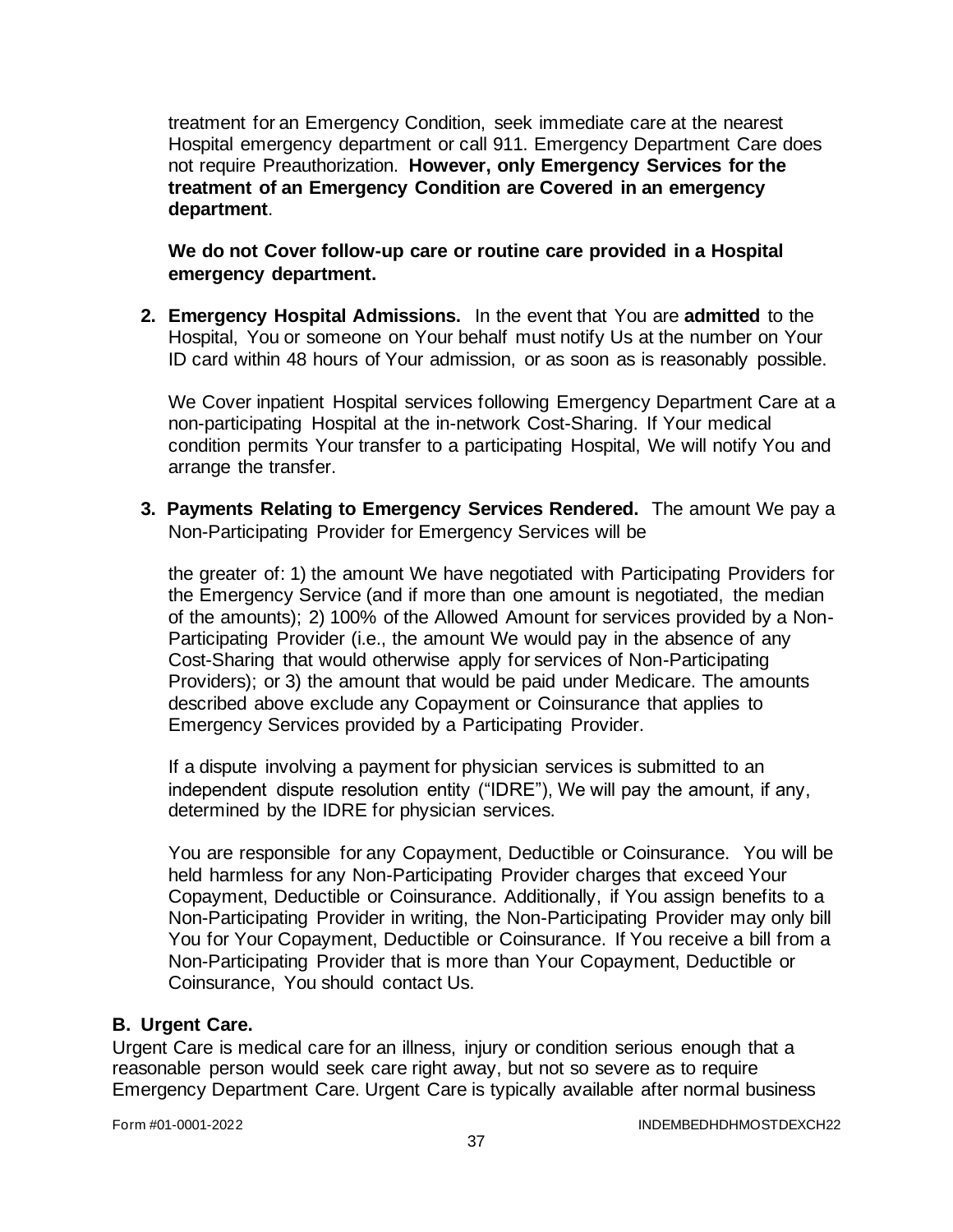hours, including evenings and weekends. If You need care after normal business hours, including evenings, weekends or holidays, You have options. You can call Your Provider's office for instructions or visit an Urgent Care Center. If You have an Emergency Condition, seek immediate care at the nearest Hospital emergency department or call 911. **Urgent Care is Covered in or out of Our Service Area***.* 

- **1. In-Network.** We Cover Urgent Care from a participating Physician or a participating Urgent Care Center. You do not need to contact Us prior to or after Your visit.
- **2. Out-of-Network.** We Cover Urgent Care from a non-participating Urgent Care Center outside Our Service Area. We are available 24 hours a day, seven (7) days a week to help You in urgent medical situations.

We do not Cover Urgent Care from non-participating Urgent Care Centers in Our Service Area.

**If Urgent Care results in an emergency admission, please follow the instructions for emergency Hospital admissions described above.**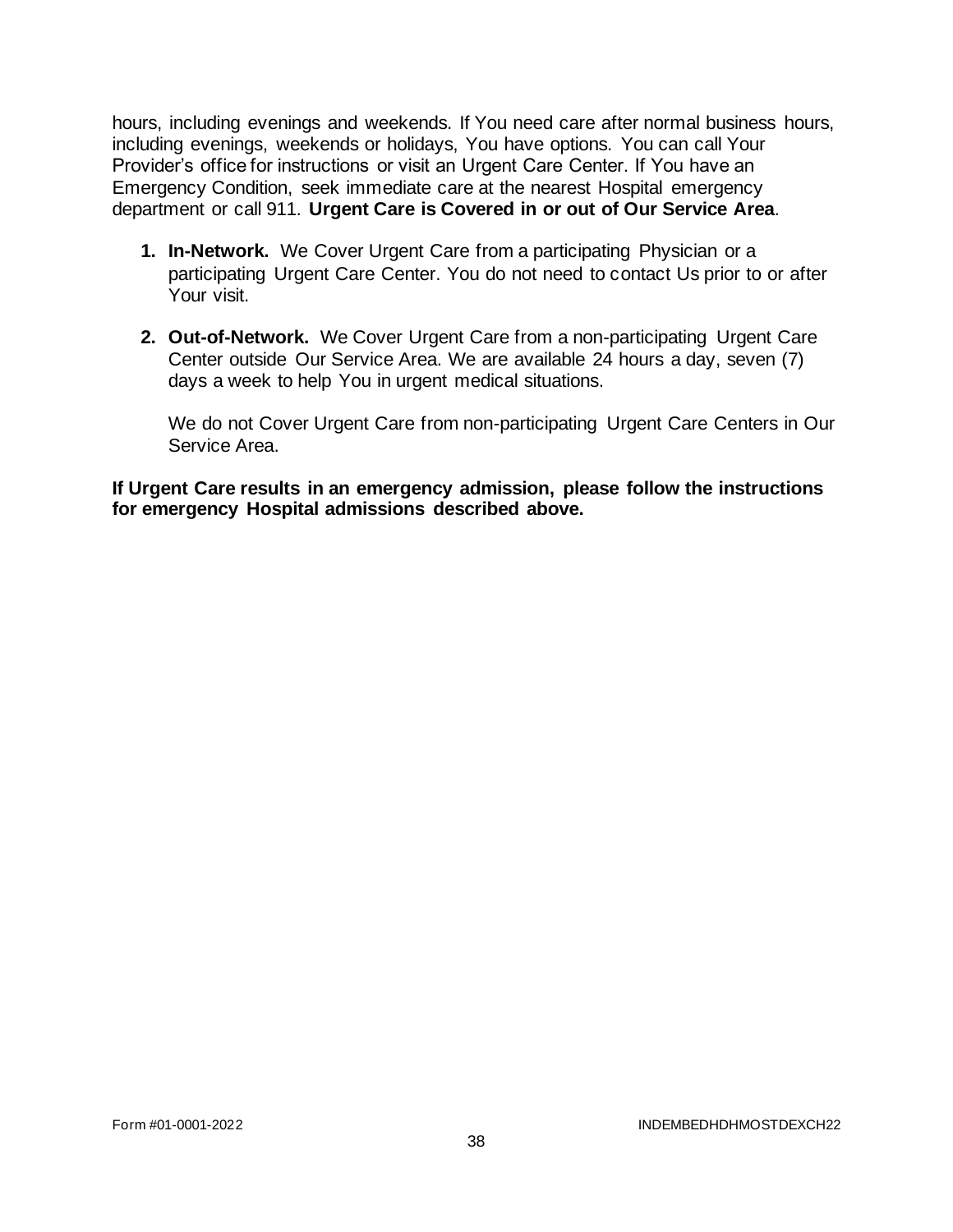# **SECTION IX**

### **Outpatient and Professional Services**

Please refer to the Schedule of Benefits section of this Contract for Cost-Sharing requirements, day or visit limits, and any Preauthorization or Referral requirements that apply to these benefits.

### **A. Advanced Imaging Services.**

We Cover PET scans, MRI, nuclear medicine, and CAT scans.

### **B. Allergy Testing and Treatment.**

We Cover testing and evaluations including injections, and scratch and prick tests to determine the existence of an allergy. We also Cover allergy treatment, including desensitization treatments, routine allergy injections and serums.

# **C. Ambulatory Surgical Center Services.**

We Cover surgical procedures performed at Ambulatory Surgical Centers including services and supplies provided by the center the day the surgery is performed.

### **D. Chemotherapy and Immunotherapy.**

We Cover chemotherapy and immunotherapy in an outpatient Facility or in a Health Care Professional's office. Chemotherapy and immunotherapy may be administered by injection or infusion. Orally-administered anti-cancer drugs are Covered under the Prescription Drug Coverage section of this Contract.

### **E. Chiropractic Services.**

We Cover chiropractic care when performed by a Doctor of Chiropractic ("chiropractor") in connection with the detection or correction by manual or mechanical means of structural imbalance, distortion or subluxation in the human body for the purpose of removing nerve interference and the effects thereof, where such interference is the result of or related to distortion, misalignment or subluxation of the vertebral column. This includes assessment, manipulation and any modalities. Any laboratory tests will be Covered in accordance with the terms and conditions of this Contract.

### **F. Clinical Trials.**

We Cover the routine patient costs for Your participation in an approved clinical trial and such coverage shall not be subject to Utilization Review if You are:

- Eligible to participate in an approved clinical trial to treat either cancer or other life-threatening disease or condition; and
- Referred by a Participating Provider who has concluded that Your participation in the approved clinical trial would be appropriate.

All other clinical trials, including when You do not have cancer or other life-threatening disease or condition, may be subject to the Utilization Review and External Appeal sections of this Contract.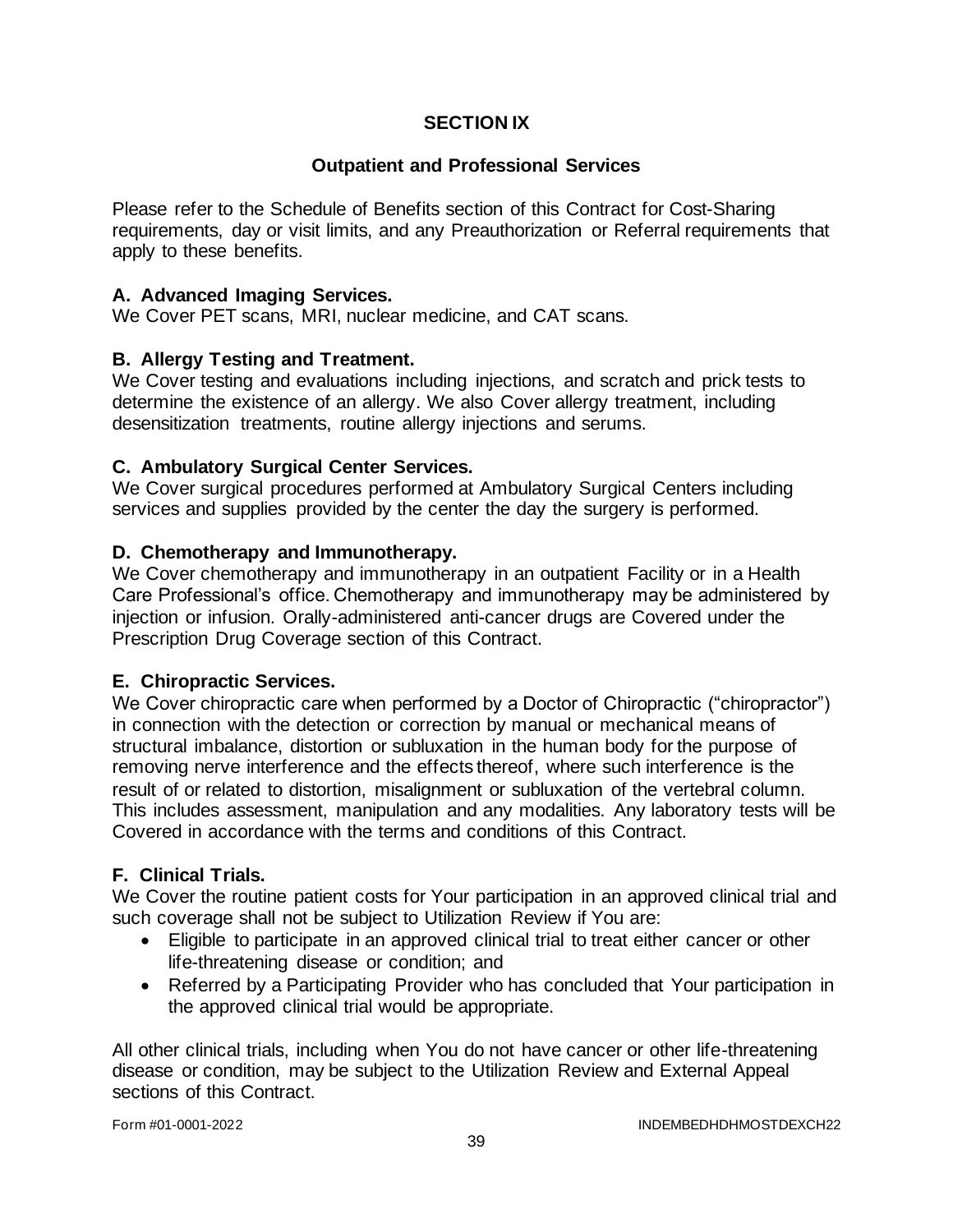We do not Cover: the costs of the investigational drugs or devices; the costs of nonhealth services required for You to receive the treatment; the costs of managing the research; or costs that would not be covered under this Contract for non-investigational treatments provided in the clinical trial.

An "approved clinical trial" means a phase I, II III, or IV clinical trial that is:

- A federally funded or approved trial;
- Conducted under an investigational drug application reviewed by the federal Food and Drug Administration; or
- A drug trial that is exempt from having to make an investigational new drug application.

# **G. Dialysis.**

We Cover dialysis treatments of an Acute or chronic kidney ailment. We also Cover dialysis treatments provided by a Non-Participating Provider subject to all the following conditions:

- The Non-Participating Provider is duly licensed to practice and authorized to provide such treatment.
- The Non-Participating Provider is located outside Our Service Area.
- The Participating Provider who is treating You has issued a written order indicating that dialysis treatment by the Non-Participating Provider is necessary.
- You notify Us in writing at least 30 days in advance of the proposed treatment date(s) and include the written order referred to above. The 30-day advance notice period may be shortened when You need to travel on sudden notice due to a family or other emergency, provided that We have a reasonable opportunity to review Your travel and treatment plans.
- We have the right to Preauthorize the dialysis treatment and schedule.
- We will provide benefits for no more than 10 dialysis treatments by a Non-Participating Provider per Member per calendar year.
- Benefits for services of a Non-Participating Provider are Covered when all the above conditions are met and are subject to any applicable Cost-Sharing that applies to dialysis treatments by a Participating Provider. However, You are also responsible for paying any difference between the amount We would have paid had the service been provided by a Participating Provider and the Non-Participating Provider's charge.

# **H. Habilitation Services.**

We Cover Habilitation Services consisting of physical therapy, speech therapy and occupational therapy in the outpatient department of a Facility or in a Health Care Professional's office for up to 60 visits per condition per Plan Year. The visit limit applies to all therapies combined. For the purpose of this benefit, "per condition" means the disease or injury causing the need for the therapy.

# **I. Home Health Care.**

Form #01-0001-2022 INDEMBEDHDHMOSTDEXCH22 We Cover care provided in Your home by a Home Health Agency certified or licensed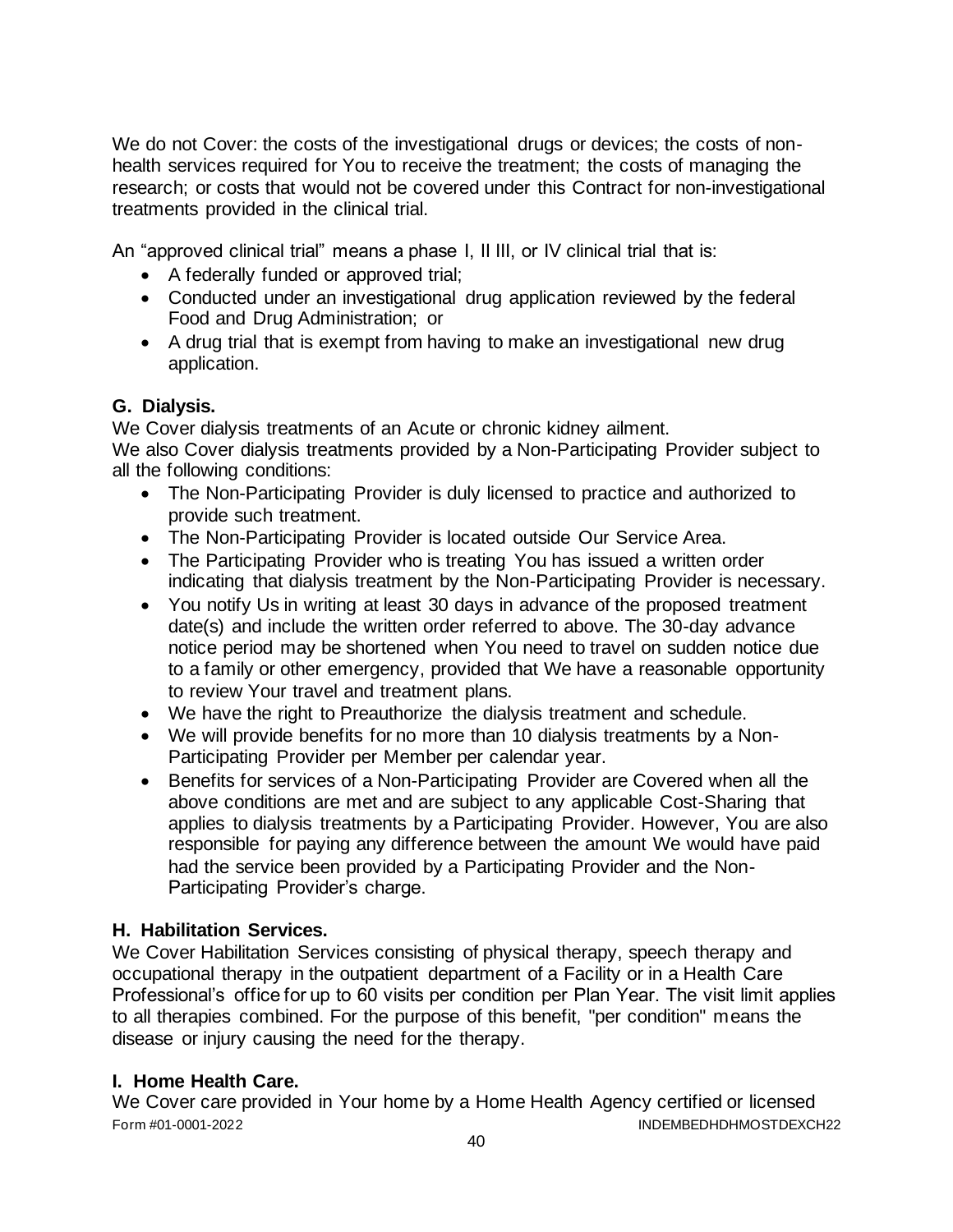by the appropriate state agency. The care must be provided pursuant to Your Physician's written treatment plan and must be in lieu of Hospitalization or confinement in a Skilled Nursing Facility. Home care includes:

- Part-time or intermittent nursing care by or under the supervision of a registered professional nurse;
- Part-time or intermittent services of a home health aide;
- Physical, occupational or speech therapy provided by the Home Health Agency; and
- Medical supplies, Prescription Drugs and medications prescribed by a Physician, and laboratory services by or on behalf of the Home Health Agency to the extent such items would have been Covered during a Hospitalization or confinement in a Skilled Nursing Facility.

Home Health Care is limited to 40 visits per Plan Year. Each visit by a member of the Home Health Agency is considered one (1) visit. Each visit of up to four (4) hours by a home health aide is considered one (1) visit. Any Rehabilitation or Habilitation Services received under this benefit will not reduce the amount of services available under the Rehabilitation or Habilitation Services benefits.

### **J. Infertility Treatment.**

We Cover services for the diagnosis and treatment (surgical and medical) of infertility. "Infertility" is a disease or condition characterized by the incapacity to impregnate another person or to conceive, defined by the failure to establish a clinical pregnancy after 12 months of regular, unprotected sexual intercourse or therapeutic donor insemination, or after six (6) months of regular, unprotected sexual intercourse or therapeutic donor insemination for a female 35 years of age or older. Earlier evaluation and treatment may be warranted based on a Member's medical history or physical findings.

Such Coverage is available as follows:

**1. Basic Infertility Services.** Basic infertility services will be provided to a Member who is an appropriate candidate for infertility treatment. In order to determine eligibility, We will use guidelines established by the American College of Obstetricians and Gynecologists, the American Society for Reproductive Medicine, and the State of New York.

Basic infertility services include:

- Initial evaluation;
- Semen analysis;
- Laboratory evaluation;
- Evaluation of ovulatory function;
- Postcoital test:
- Endometrial biopsy:
- Pelvic ultra sound;
- Hysterosalpingogram;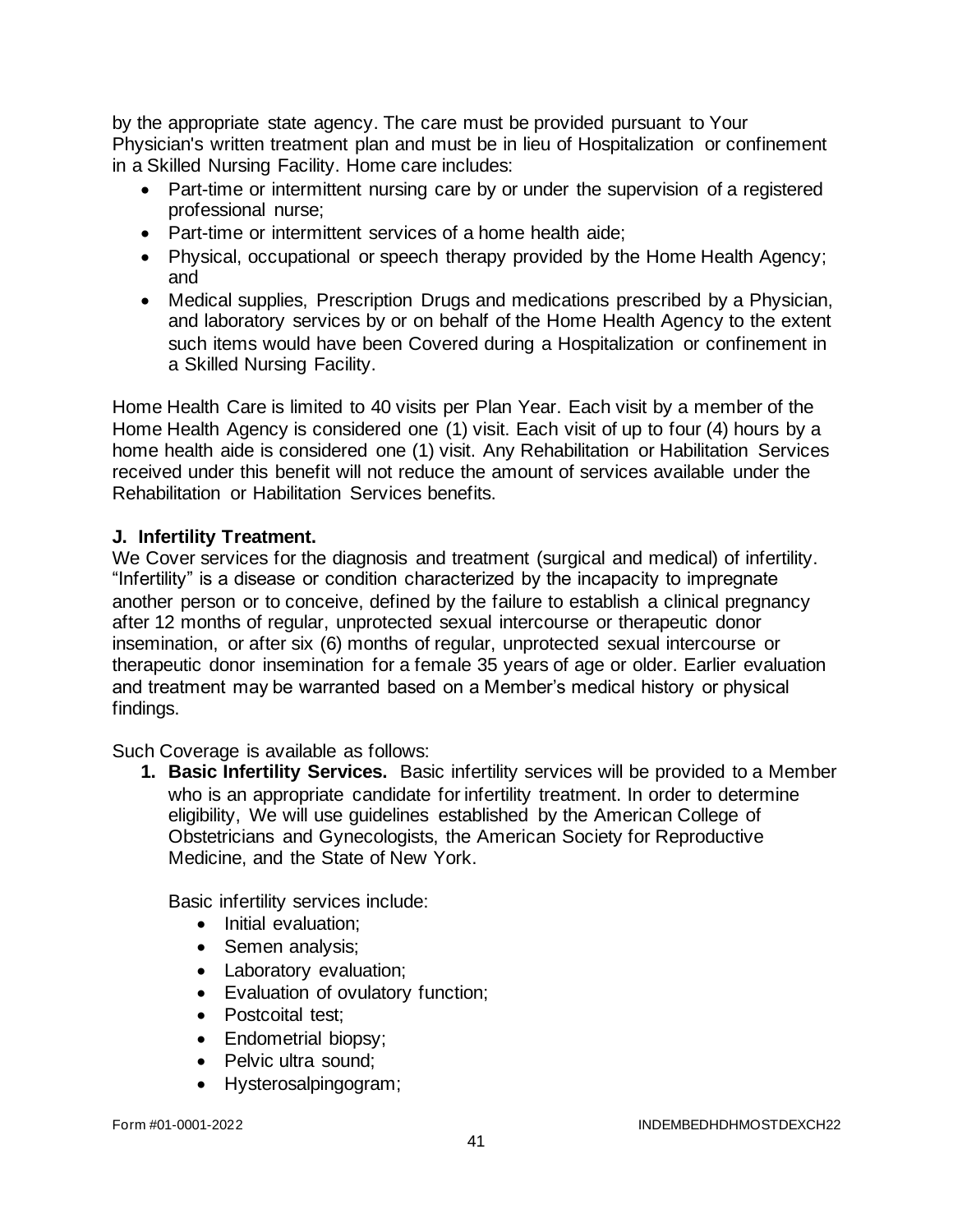- Sono-hystogram;
- Testis biopsy;
- Blood tests; and
- Medically appropriate treatment of ovulatory dysfunction.

Additional tests may be Covered if the tests are determined to be Medically Necessary.

**2. Comprehensive Infertility Services.** If the basic infertility services do not result in increased fertility, We Cover comprehensive infertility services.

Comprehensive infertility services include:

- Ovulation induction and monitoring;
- Pelvic ultra sound;
- Artificial insemination;
- Hysteroscopy;
- Laparoscopy; and
- Laparotomy.
- **3. Fertility Preservation Services.** We Cover standard fertility preservation services when a medical treatment will directly or indirectly lead to iatrogenic infertility. Standard fertility preservation services include the collecting, preserving, and storing of ova and sperm. "Iatrogenic infertility" means an impairment of Your fertility by surgery, radiation, chemotherapy or other medical treatment affecting reproductive organs or processes.

### **4. Exclusions and Limitations.** We do not Cover:

- In vitro fertilization:
- Gamete intrafallopian tube transfers or zygote intrafallopian tube transfers;
- Costs associated with an ovum or sperm donor, including the donor's medical expenses;
- Cryopreservation and storage of sperm and ova except when performed as fertility preservation services;
- Cryopreservation and storage of embryos;
- Ovulation predictor kits;
- Reversal of tubal ligations;
- Reversal of vasectomies;
- Costs for services relating to surrogate motherhood that are not otherwise Covered Services under this Contract;
- Cloning; or
- Medical and surgical procedures that are experimental or investigational, unless Our denial is overturned by an External Appeal Agent.

All services must be provided by Providers who are qualified to provide such services in accordance with the guidelines established and adopted by the

Form #01-0001-2022 INDEMBEDHDHMOSTDEXCH22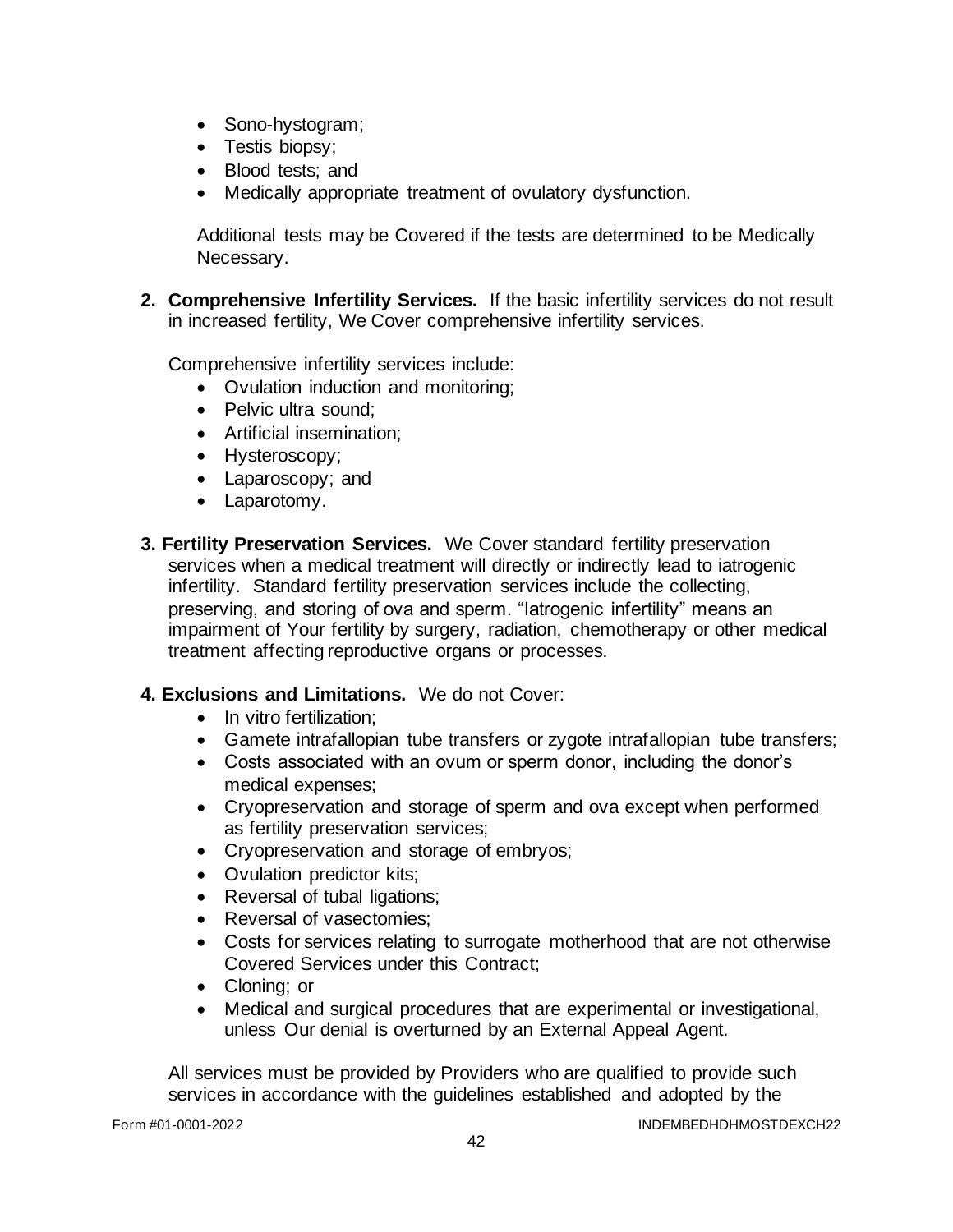American Society for Reproductive Medicine. We will not discriminate based on Your expected length of life, present or predicted disability, degree of medical dependency, perceived quality of life, other health conditions, or based on personal characteristics including age, sex, sexual orientation, marital status or gender identity, when determining coverage under this benefit.

### **K. Infusion Therapy.**

We Cover infusion therapy which is the administration of drugs using specialized delivery systems. Drugs or nutrients administered directly into the veins are considered infusion therapy. Drugs taken by mouth or self-injected are not considered infusion therapy. The services must be ordered by a Physician or other authorized Health Care Professional and provided in an office or by an agency licensed or certified to provide infusion therapy. Any visits for home infusion therapy count toward Your home health care visit limit.

### **L. Interruption of Pregnancy.**

We Cover medically necessary abortions including abortions in cases of rape, incest or fetal malformation. We Cover elective abortions for one (1) procedure per Member, per Plan Year.

# **M. Laboratory Procedures, Diagnostic Testing and Radiology Services.**

We Cover x-ray, laboratory procedures and diagnostic testing, services and materials, including diagnostic x-rays, x-ray therapy, fluoroscopy, electrocardiograms, electroencephalograms, laboratory tests, and therapeutic radiology services.

### **N. Maternity and Newborn Care.**

We Cover services for maternity care provided by a Physician or midwife, nurse practitioner, Hospital or birthing center. We Cover prenatal care (including one (1) visit for genetic testing), postnatal care, delivery, and complications of pregnancy. In order for services of a midwife to be Covered, the midwife must be licensed pursuant to Article 140 of the New York Education Law, practicing consistent with Section 6951 of the New York Education Law and affiliated or practicing in conjunction with a Facility licensed pursuant to Article 28 of the New York Public Health Law. We will not pay for duplicative routine services provided by both a midwife and a Physician. See the Inpatient Services section of this Contract for Coverage of inpatient maternity care.

We Cover breastfeeding support, counseling and supplies, including the cost of renting or the purchase of one (1) breast pump per pregnancy for the duration of breast feeding.

### **O. Office Visits.**

We Cover office visits for the diagnosis and treatment of injury, disease and medical conditions. Office visits may include house calls.

**Specialist e-Consultations Program.** If Your Participating Provider is rendering primary care services to You, he or she may conduct an electronic consultation with a

Form #01-0001-2022 **INDEMBEDHDHMOSTDEXCH22**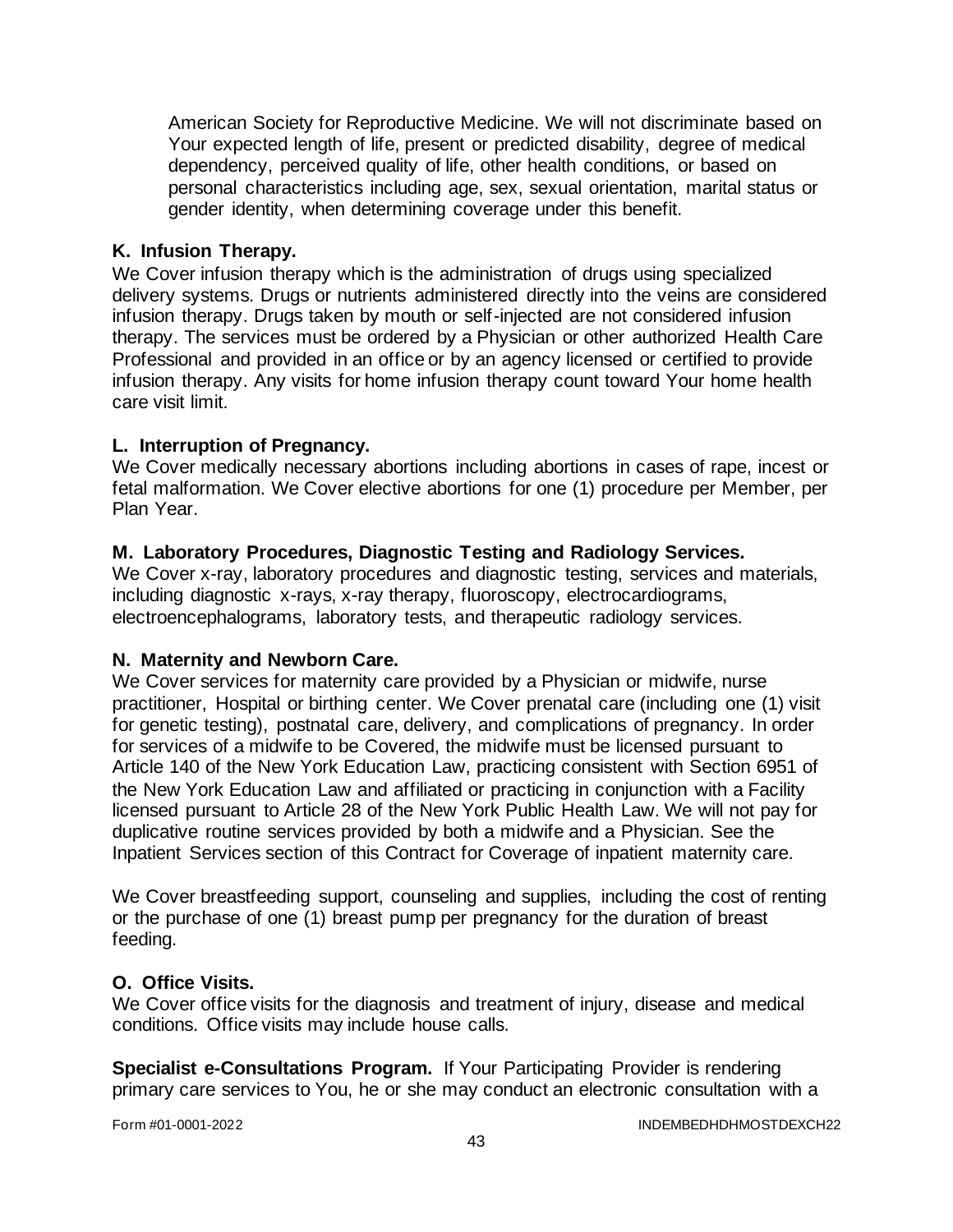Specialist to help evaluate Your condition or diagnosis. The electronic consultation will be provided by a Participating Provider in Our consultation program who will be selected by Your Participating Provider in his or her clinical judgement. The electronic consultation will be at no cost to You. Your Participating Provider may consider the information provided by the Specialist in determining Your treatment. The consultation will be conducted using electronic information and communication technologies such as secure web-based email, fax and/or exchange of electronic medical records. The results may be documented in an electronic health record.

# **P. Outpatient Hospital Services.**

We Cover Hospital services and supplies as described in the Inpatient Services section of this Contract that can be provided to You while being treated in an outpatient Facility. For example, Covered Services include but are not limited to inhalation therapy, pulmonary rehabilitation, infusion therapy and cardiac rehabilitation.

# **Q. Preadmission Testing.**

We Cover preadmission testing ordered by Your Physician and performed in Hospital outpatient Facilities prior to a scheduled surgery in the same Hospital provided that:

- The tests are necessary for and consistent with the diagnosis and treatment of the condition for which the surgery is to be performed;
- Reservations for a Hospital bed and operating room were made prior to the performance of the tests;
- Surgery takes place within seven (7) days of the tests; and
- The patient is physically present at the Hospital for the tests.

# **R. Prescription Drugs for Use in the Office and Outpatient Facilities.**

We Cover Prescription Drugs (excluding self-injectable drugs) used by Your Provider in the Provider's office and Outpatient Facility for preventive and therapeutic purposes. This benefit applies when Your Provider orders the Prescription Drug and administers it to You. When Prescription Drugs are Covered under this benefit, they will not be Covered under the Prescription Drug Coverage section of this Contract.

### **S. Retail Health Clinics.**

We Cover basic health care services provided to You on a "walk-in" basis at retail health clinics, normally found in major pharmacies or retail stores. Covered Services are typically provided by a physician's assistant or nurse practitioner. Covered Services available at retail health clinics are limited to routine care and treatment of common illnesses.

### **T. Rehabilitation Services.**

We Cover Rehabilitation Services consisting of physical therapy, speech therapy and occupational therapy in the outpatient department of a Facility or in a Health Care Professional's office for up to 60 visits per condition per Plan Year. The visit limit applies to all therapies combined. For the purpose of this benefit, "per condition" means the disease or injury causing the need for the therapy.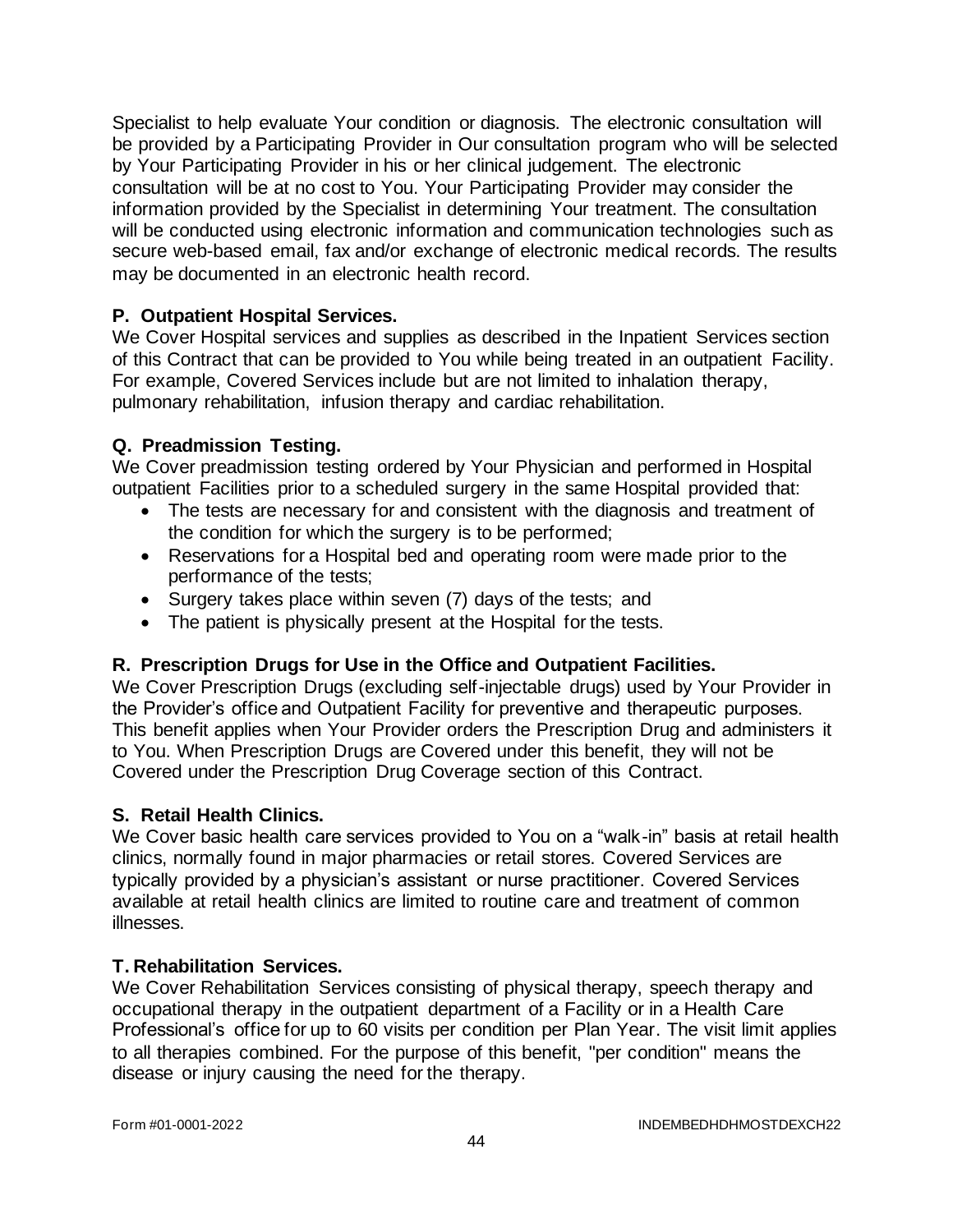We Cover speech and physical therapy only when:

- Such therapy is related to the treatment or diagnosis of Your illness or injury (in the case of a covered Child, this includes a medically diagnosed congenital defect);
- The therapy is ordered by a Physician; and
- You have been hospitalized or have undergone surgery for such illness or injury.

Covered Rehabilitation Services must begin within six (6) months of the later to occur:

- The date of the injury or illness that caused the need for the therapy;
- The date You are discharged from a Hospital where surgical treatment was rendered; or
- The date outpatient surgical care is rendered.

In no event will the therapy continue beyond 365 days after such event.

# **U. Second Opinions.**

- **1. Second Cancer Opinion.** We Cover a second medical opinion by an appropriate Specialist, including but not limited to a Specialist affiliated with a specialty care center, in the event of a positive or negative diagnosis of cancer or a recurrence of cancer or a recommendation of a course of treatment for cancer. You may obtain a second opinion from a Non-Participating Provider on an innetwork basis.
- **2. Second Surgical Opinion.** We Cover a second surgical opinion by a qualified Physician on the need for surgery.
- **3. Required Second Surgical Opinion.** We may require a second opinion before We preauthorize a surgical procedure. There is no cost to You when We request a second opinion.
	- The second opinion must be given by a board certified Specialist who personally examines You.
	- If the first and second opinions do not agree, You may obtain a third opinion.
- **4. Second Opinions in Other Cases.** There may be other instances when You will disagree with a Provider's recommended course of treatment. In such cases, You may request that we designate another Provider to render a second opinion. If the first and second opinions do not agree, We will designate another Provider to render a third opinion. After completion of the second opinion process, We will approve Covered Services supported by a majority of the Providers reviewing Your case.

# **V. Surgical Services.**

Form #01-0001-2022 INDEMBEDHDHMOSTDEXCH22 We Cover Physicians' services for surgical procedures, including operating and cutting procedures for the treatment of a sickness or injury, and closed reduction of fractures and dislocations of bones, endoscopies, incisions, or punctures of the skin on an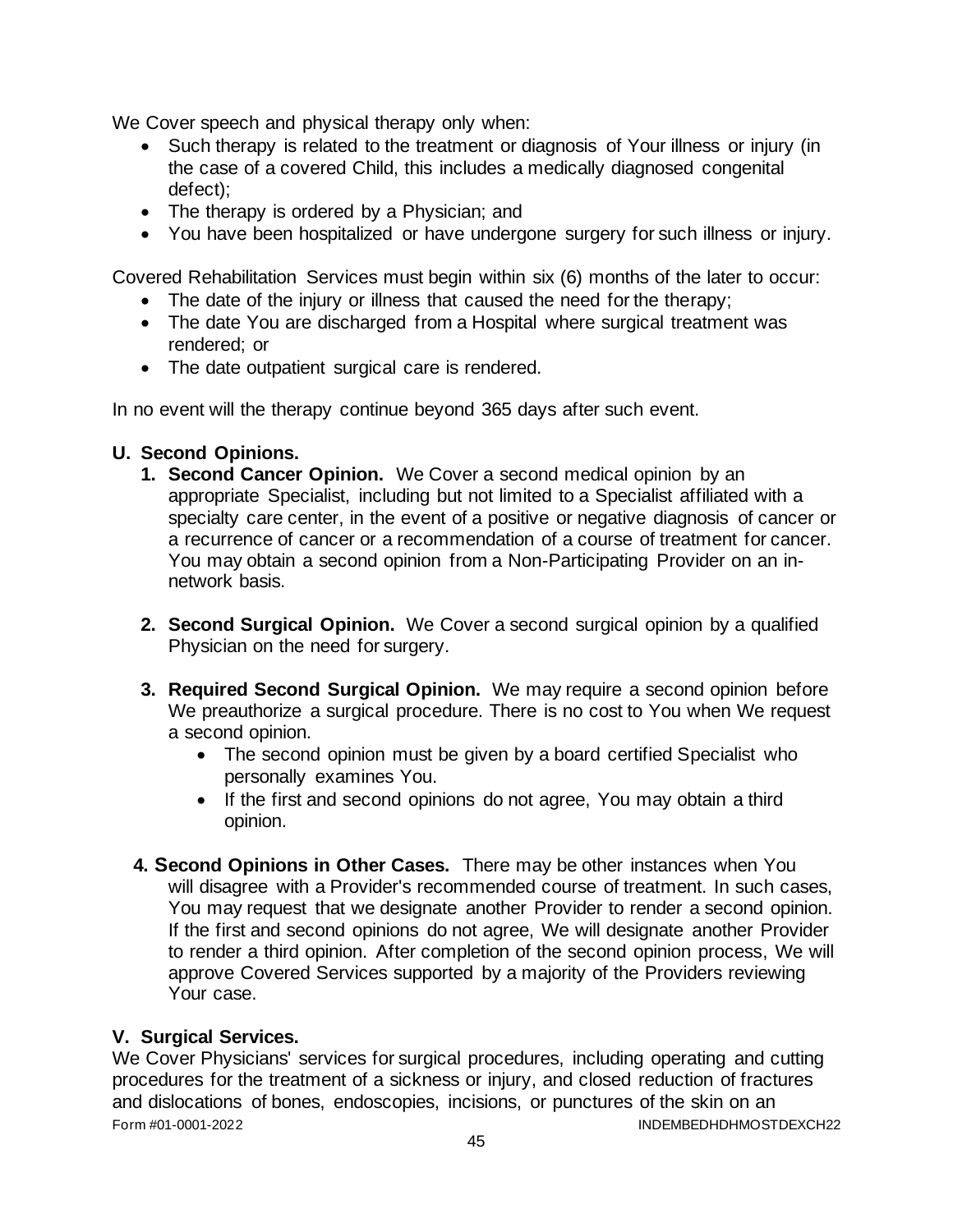inpatient and outpatient basis, including the services of the surgeon or Specialist, assistant (including a Physician's assistant or a nurse practitioner), and anesthetist or anesthesiologist, together with preoperative and post-operative care. Benefits are not available for anesthesia services provided as part of a surgical procedure when rendered by the surgeon or the surgeon's assistant.

Sometimes two (2) or more surgical procedures can be performed during the same operation.

- **1. Through the Same Incision.** If Covered multiple surgical procedures are performed through the same incision, We will pay for the procedure with the highest Allowed Amount.
- **2. Through Different Incisions.** If Covered multiple surgical procedures are performed during the same operative session but through different incisions, We will pay:
	- For the procedure with the highest Allowed Amount; and
	- 50% of the amount We would otherwise pay for the other procedures.

# **W. Oral Surgery.**

We Cover the following limited dental and oral surgical procedures:

- Oral surgical procedures for jaw bones or surrounding tissue and dental services for the repair or replacement of sound natural teeth that are required due to accidental injury. Replacement is Covered only when repair is not possible. Dental services must be obtained within 12 months of the injury.
- Oral surgical procedures for jaw bones or surrounding tissue and dental services necessary due to congenital disease or anomaly.
- Oral surgical procedures required for the correction of a non-dental physiological condition which has resulted in a severe functional impairment.
- Removal of tumors and cysts requiring pathological examination of the jaws, cheeks, lips, tongue, roof and floor of the mouth. Cysts related to teeth are not Covered.
- Surgical/nonsurgical medical procedures for temporomandibular joint disorders and orthognathic surgery.

# **X. Reconstructive Breast Surgery.**

We Cover breast reconstruction surgery after a mastectomy or partial mastectomy. Coverage includes: all stages of reconstruction of the breast on which the mastectomy or partial mastectomy has been performed; surgery and reconstruction of the other breast to produce a symmetrical appearance; and physical complications of the mastectomy or partial mastectomy, including lymphedemas, in a manner determined by You and Your attending Physician to be appropriate. We also Cover implanted breast prostheses following a mastectomy or partial mastectomy.

# **Y. Other Reconstructive and Corrective Surgery.**

We Cover reconstructive and corrective surgery other than reconstructive breast surgery only when it is: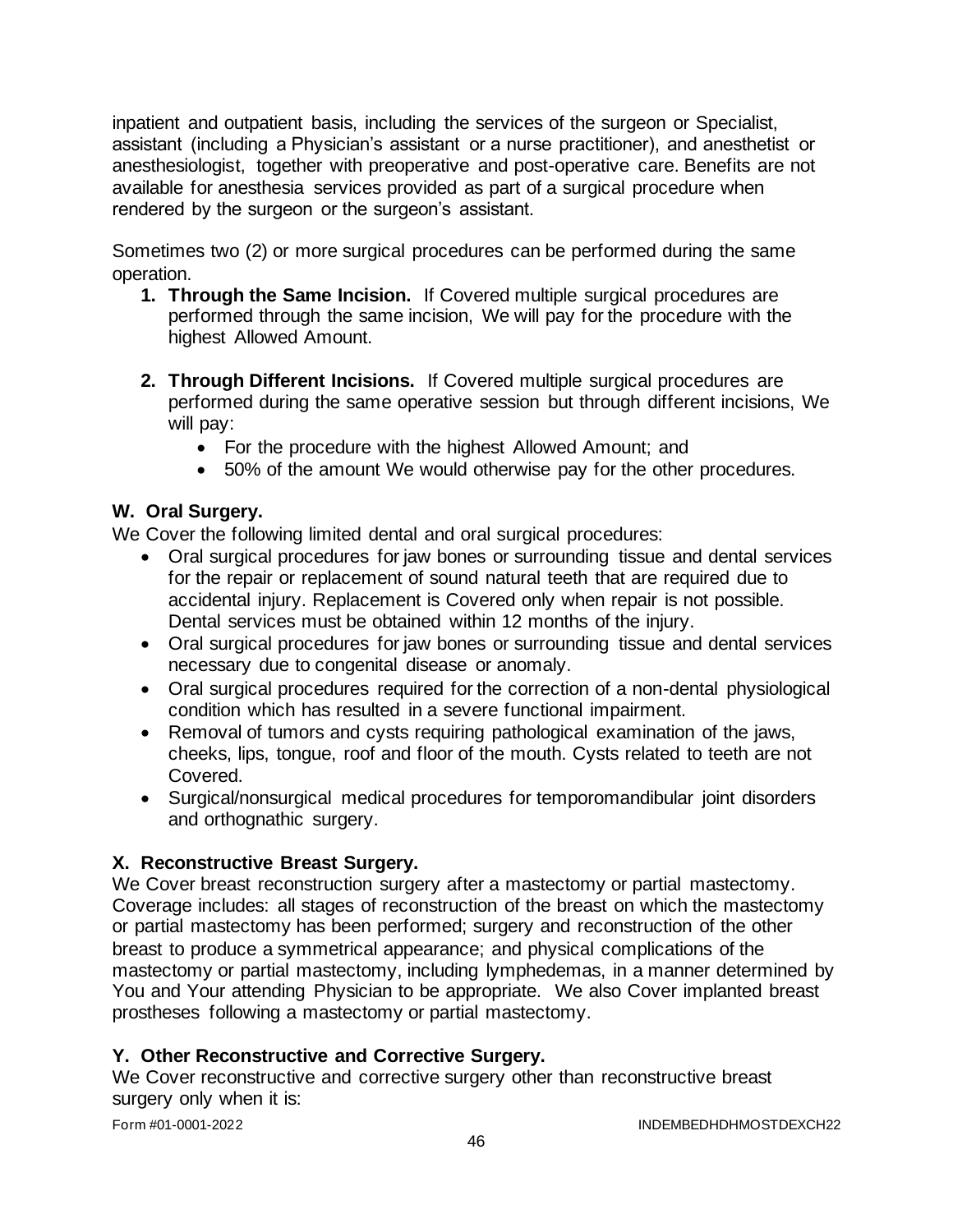- Performed to correct a congenital birth defect of a covered Child which has resulted in a functional defect;
- Incidental to surgery or follows surgery that was necessitated by trauma, infection or disease of the involved part; or
- Otherwise Medically Necessary.

# **Z. Telemedicine Program**.

In addition to providing Covered Services via telehealth, We Cover online internet consultations between You and Providers who participate in Our telemedicine program for medical conditions that are not an Emergency Condition. Not all Participating Providers participate in Our telemedicine program. You can check Our Provider directory or contact Us for a listing of the Providers that participate in Our telemedicine program.

Our telemedicine program allows members to communicate with Providers through twoway video and can be easily accessed through our Member site at [www.cdphp.com.](http://www.cdphp.com/)

# **AA. Transplants.**

We Cover only those transplants determined to be non-experimental and noninvestigational. Covered transplants include but are not limited to: kidney, corneal, liver, heart, pancreas and lung transplants; and bone marrow transplants for aplastic anemia, leukemia, severe combined immunodeficiency disease and Wiskott-Aldrich Syndrome.

#### **All transplants must be prescribed by Your Specialist(s). Additionally, all transplants must be performed at Hospitals that We have specifically approved and designated to perform these procedures.**

We Cover the Hospital and medical expenses, including donor search fees, of the Member-recipient. We Cover transplant services required by You when You serve as an organ donor only if the recipient is a Member. We do not Cover the medical expenses of a non-Member acting as a donor for You if the non-Member's expenses will be Covered under another health plan or program.

We do not Cover: travel expenses, lodging, meals, or other accommodations for donors or guests; donor fees in connection with organ transplant surgery; or routine harvesting and storage of stem cells from newborn cord blood.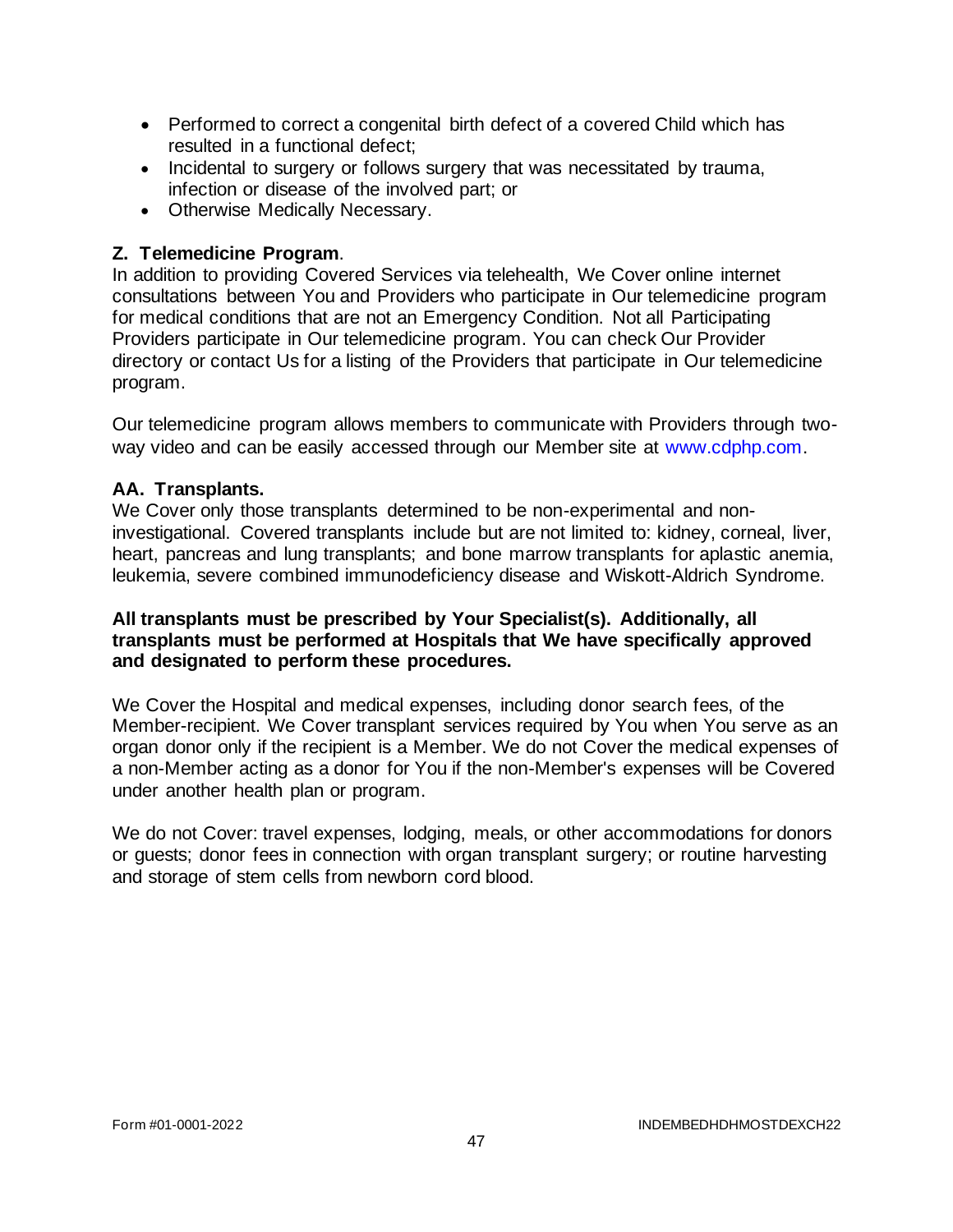### **SECTION X**

### **Additional Benefits, Equipment and Devices**

Please refer to the Schedule of Benefits section of this Contract for Cost-Sharing requirements, day or visit limits, and any Preauthorization or Referral requirements that apply to these benefits.

### **A. Autism Spectrum Disorder.**

We Cover the following services when such services are prescribed or ordered by a licensed Physician or a licensed psychologist and are determined by Us to be Medically Necessary for the screening, diagnosis, and treatment of autism spectrum disorder. For purposes of this benefit, "autism spectrum disorder" means any pervasive developmental disorder defined in the most recent edition of the Diagnostic and Statistical Manual of Mental Disorders at the time services are rendered.

- **1. Screening and Diagnosis.** We Cover assessments, evaluations, and tests to determine whether someone has autism spectrum disorder.
- **2. Assistive Communication Devices.** We Cover a formal evaluation by a speech-language pathologist to determine the need for an assistive communication device. Based on the formal evaluation, We Cover the rental or purchase of assistive communication devices when ordered or prescribed by a licensed Physician or a licensed psychologist if You are unable to communicate through normal means (i.e., speech or writing) when the evaluation indicates that an assistive communication device is likely to provide You with improved communication. Examples of assistive communication devices include communication boards and speech-generating devices. Coverage is limited to dedicated devices. We will only Cover devices that generally are not useful to a person in the absence of a communication impairment. We do not Cover items, such as, but not limited to, laptop, desktop or tablet computers. We Cover software and/or applications that enable a laptop, desktop or tablet computer to function as a speech-generating device. Installation of the program and/or technical support is not separately reimbursable. We will determine whether the device should be purchased or rented.

We Cover repair, replacement fitting and adjustments of such devices when made necessary by normal wear and tear or significant change in Your physical condition. We do not Cover the cost of repair or replacement made necessary because of loss or damage caused by misuse, mistreatment, or theft; however, We Cover one (1) repair or replacement per device type that is necessary due to behavioral issues. Coverage will be provided for the device most appropriate to Your current functional level. We do not Cover delivery or service charges or routine maintenance.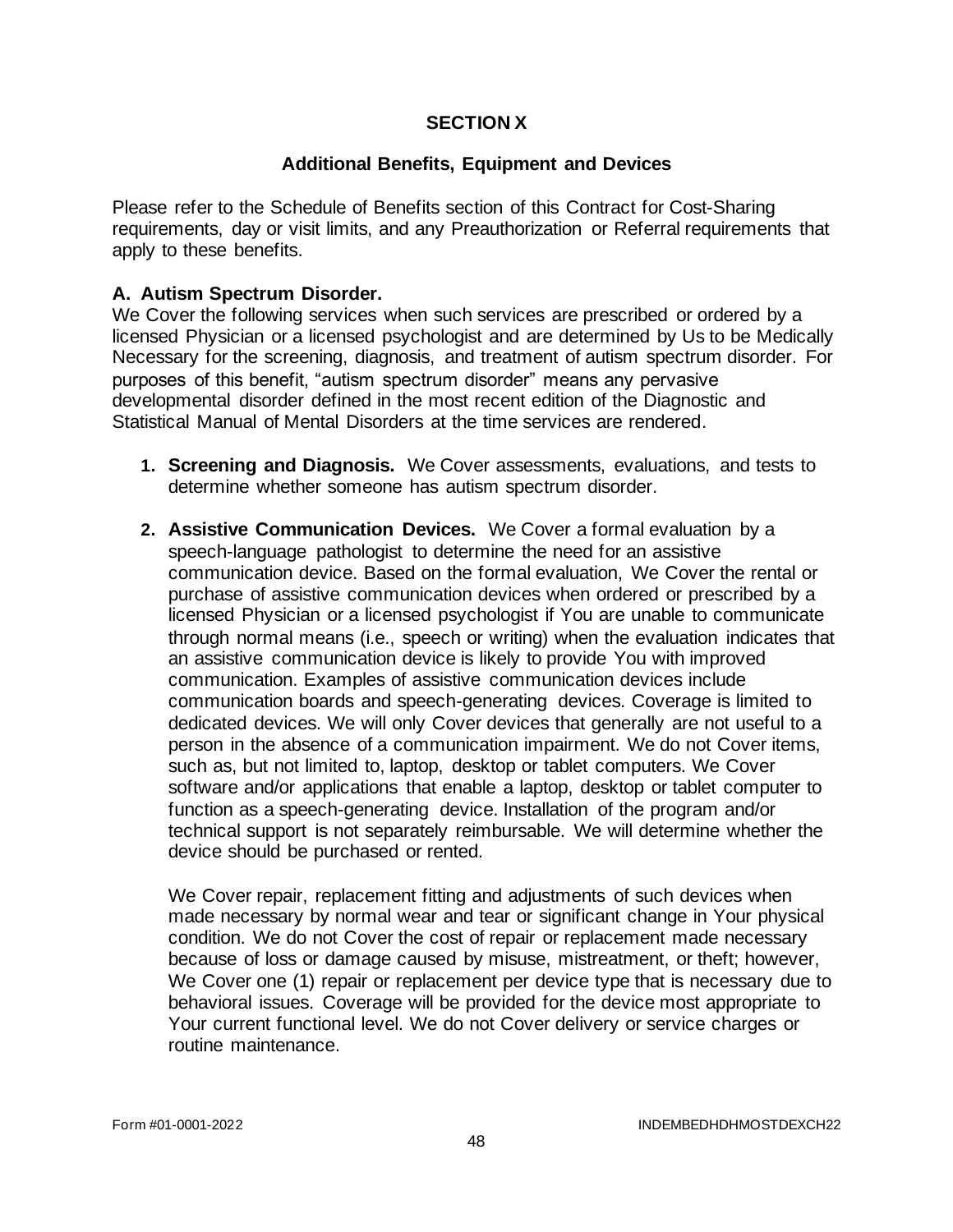- **3. Behavioral Health Treatment.** We Cover counseling and treatment programs that are necessary to develop, maintain, or restore, to the maximum extent practicable, the functioning of an individual. We will provide such Coverage when provided by a licensed Provider. We Cover applied behavior analysis when provided by a licensed or certified applied behavior analysis Health Care Professional. "Applied behavior analysis" means the design, implementation, and evaluation of environmental modifications, using behavioral stimuli and consequences, to produce socially significant improvement in human behavior, including the use of direct observation, measurement, and functional analysis of the relationship between environment and behavior. The treatment program must describe measurable goals that address the condition and functional impairments for which the intervention is to be applied and include goals from an initial assessment and subsequent interim assessments over the duration of the intervention in objective and measurable terms.
- **4. Psychiatric and Psychological Care.** We Cover direct or consultative services provided by a psychiatrist, psychologist or a licensed clinical social worker with the experience required by the New York Insurance Law, licensed in the state in which they are practicing.
- **5. Therapeutic Care.** We Cover therapeutic services necessary to develop, maintain, or restore, to the greatest extent practicable, functioning of the individual when such services are provided by licensed or certified speech therapists, occupational therapists, physical therapists and social workers to treat autism spectrum disorder and when the services provided by such Providers are otherwise Covered under this Contract. Except as otherwise prohibited by law, services provided under this paragraph shall be included in any visit maximums applicable to services of such therapists or social workers under this Contract.
- **6. Pharmacy Care.** We Cover Prescription Drugs to treat autism spectrum disorder that are prescribed by a Provider legally authorized to prescribe under Title 8 of the New York Education Law. Coverage of such Prescription Drugs is subject to all the terms, provisions, and limitations that apply to Prescription Drug benefits under this Contract.
- **7. Limitations.** We do not Cover any services or treatment set forth above when such services or treatment are provided pursuant to an individualized education plan under the New York Education Law. The provision of services pursuant to an individualized family service plan under New York Public Health Law Section 2545, an individualized education plan under New York Education Law Article 89, or an individualized service plan pursuant to regulations of the New York State Office for People With Developmental Disabilities shall not affect coverage under this Contract for services provided on a supplemental basis outside of an educational setting if such services are prescribed by a licensed Physician or licensed psychologist.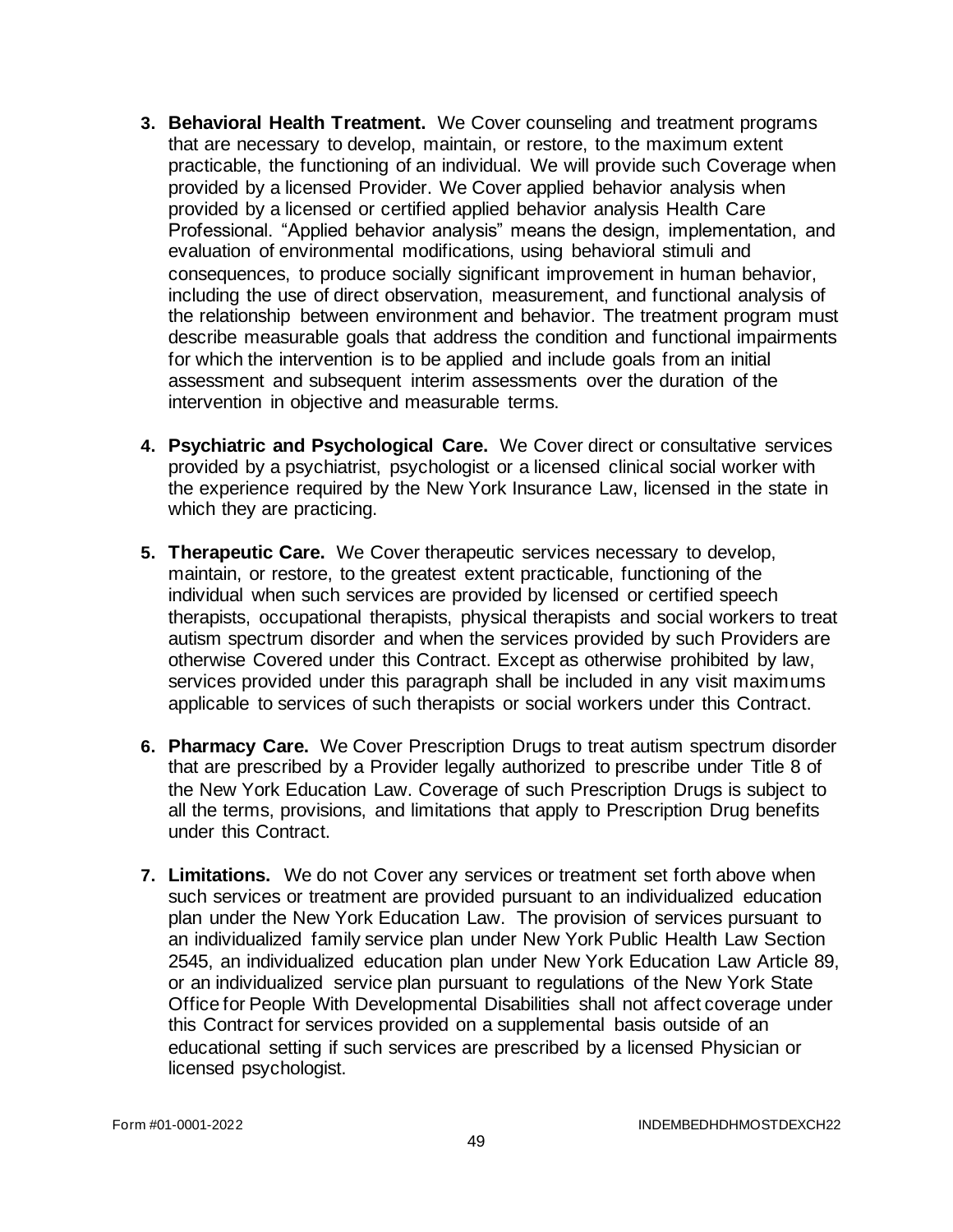You are responsible for any applicable Copayment, Deductible or Coinsurance provisions under this Contract for similar services. For example, any Copayment, Deductible or Coinsurance that applies to physical therapy visits will generally also apply to physical therapy services Covered under this benefit; and any Copayment, Deductible or Coinsurance for Prescription Drugs will generally also apply to Prescription Drugs Covered under this benefit. See the Schedule of Benefits section of this Contract for the Cost-Sharing requirements that apply to applied behavior analysis services and assistive communication devices.

Nothing in this Contract shall be construed to affect any obligation to provide coverage for otherwise Covered Services solely on the basis that the services constitute early intervention program services pursuant to New York Insurance Law Section 3235-a or an individualized service plan pursuant to regulations of the New York State Office for People With Developmental Disabilities.

### **B. Diabetic Equipment, Supplies and Self-Management Education.**

We Cover diabetic equipment, supplies, and self-management education if recommended or prescribed by a Physician or other licensed Health Care Professional legally authorized to prescribe under Title 8 of the New York Education Law as described below:

#### **1. Equipment and Supplies.**

We Cover the following equipment and related supplies for the treatment of diabetes when prescribed by Your Physician or other Provider legally authorized to prescribe:

- Acetone reagent strips
- Acetone reagent tablets
- Alcohol or peroxide by the pint
- Alcohol wipes
- All insulin preparations
- Automatic blood lance kit
- Cartridges for the visually impaired
- Diabetes data management systems
- Disposable insulin and pen cartridges
- Drawing-up devices for the visually impaired
- Equipment for use of the pump
- Glucagon for injection to increase blood glucose concentration
- Glucose acetone reagent strips
- Glucose kit
- Glucose monitor with or without special features for visually impaired, control solutions, and strips for home blood glucose monitor
- Glucose reagent tape
- Glucose test or reagent strips
- Injection aides
- Injector (Busher) Automatic
- Insulin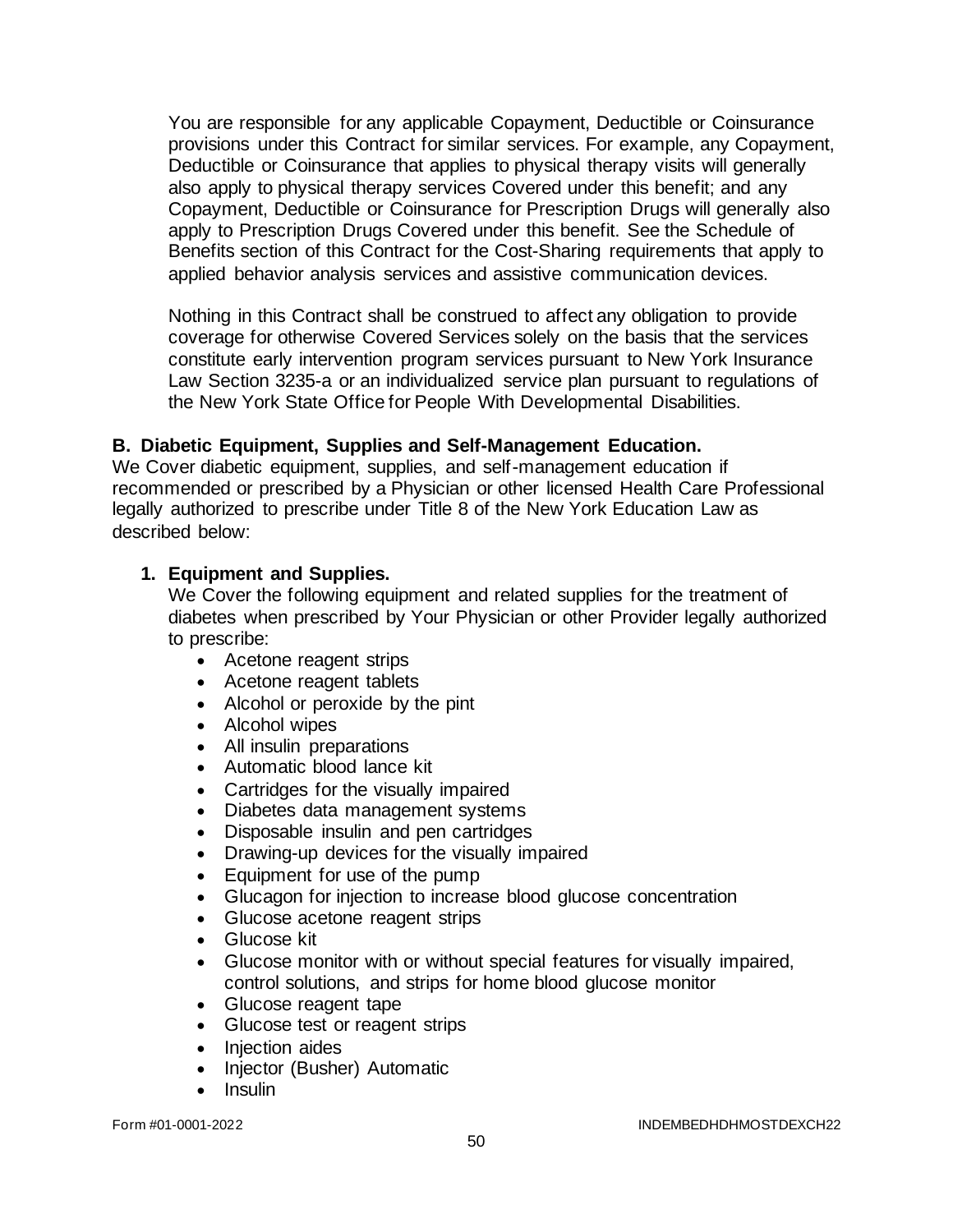- Insulin cartridge delivery
- Insulin infusion devices
- Insulin pump
- Lancets
- Oral agents such as glucose tablets and gels
- Oral anti-diabetic agents used to reduce blood sugar levels
- Syringe with needle; sterile 1 cc box
- Urine testing products for glucose and ketones
- Additional supplies, as the New York State Commissioner of Health shall designate by regulation as appropriate for the treatment of diabetes.

Diabetic equipment and supplies are Covered only when obtained from a designated diabetic equipment or supply manufacturer which has an agreement with Us to provide all diabetic equipment or supplies required by law for Members through participating pharmacies. If You require a certain item not available from Our designated diabetic equipment or supply manufacturer, You or Your Provider must submit a request for a medical exception by calling the number on Your ID card. Our medical director will make all medical exception determinations.

# **2. Self-Management Education.**

Diabetes self-management education is designed to educate persons with diabetes as to the proper self-management and treatment of their diabetic condition, including information on proper diets. We Cover education on selfmanagement and nutrition when: diabetes is initially diagnosed; a Physician diagnoses a significant change in Your symptoms or condition which necessitates a change in Your self-management education; or when a refresher course is necessary. It must be provided in accordance with the following:

- By a Physician, other health care Provider authorized to prescribe under Title 8 of the New York Education Law, or their staff during an office visit;
- Upon the Referral of Your Physician or other health care Provider authorized to prescribe under Title 8 of the New York Education Law to the following non-Physician, medical educators: certified diabetes nurse educators; certified nutritionists; certified dietitians; and registered dietitians in a group setting when practicable; and
- Education will also be provided in Your home when Medically Necessary.

# **3. Limitations.**

The items will only be provided in amounts that are in accordance with the treatment plan developed by the Physician for You. We Cover only basic models of blood glucose monitors unless You have special needs relating to poor vision or blindness or as otherwise Medically Necessary.

### **C. Durable Medical Equipment and Braces.**

We Cover the rental or purchase of durable medical equipment and braces.

# **1. Durable Medical Equipment.**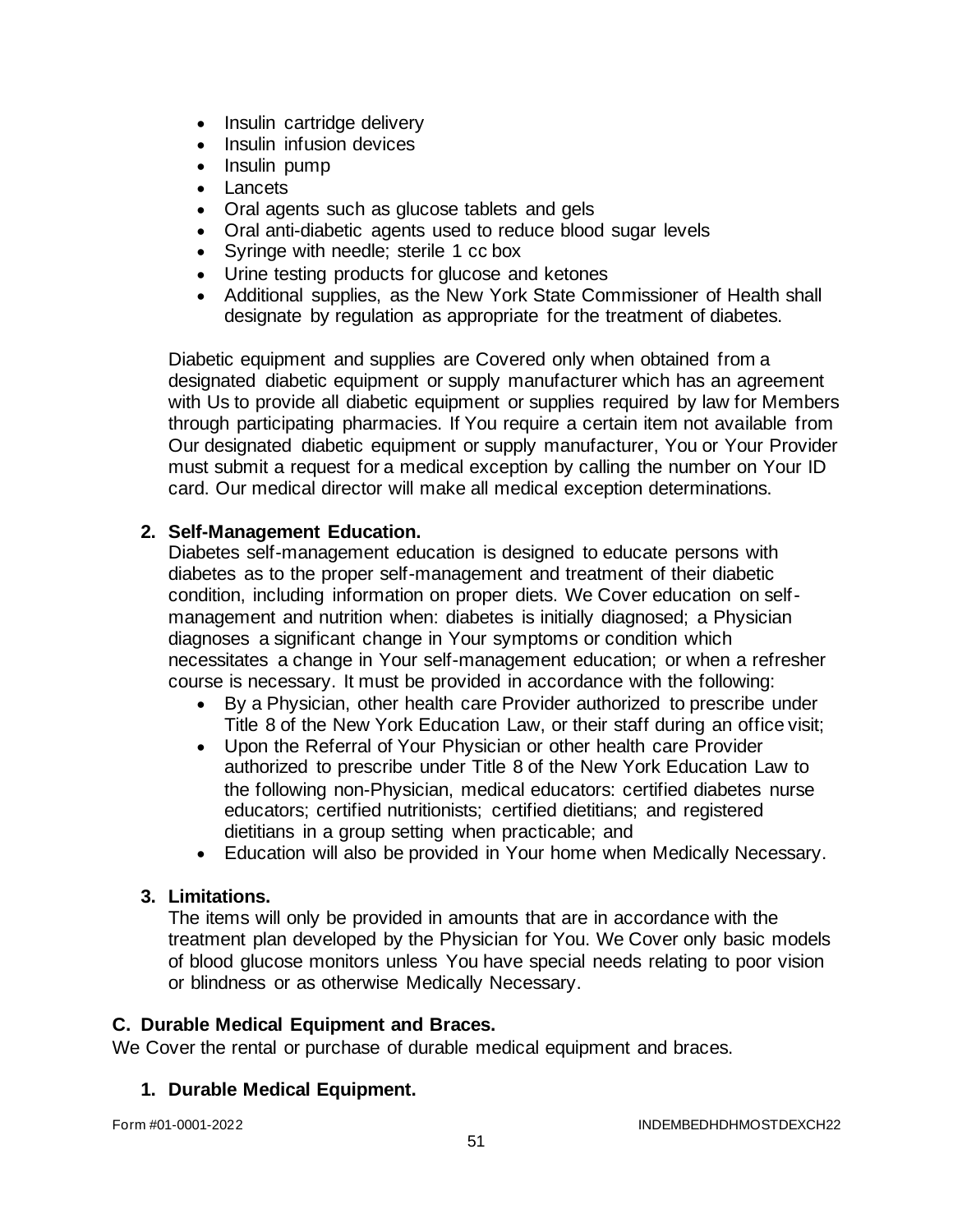Durable Medical Equipment is equipment which is:

- Designed and intended for repeated use;
- Primarily and customarily used to serve a medical purpose;
- Generally not useful to a person in the absence of disease or injury; and
- Appropriate for use in the home.

Coverage is for standard equipment only. We Cover the cost of repair or replacement when made necessary by normal wear and tear. We do not Cover the cost of repair or replacement that is the result of misuse or abuse by You. We will determine whether to rent or purchase such equipment. We do not Cover over-the-counter durable medical equipment.

We do not Cover equipment designed for Your comfort or convenience (e.g., pools, hot tubs, air conditioners, saunas, humidifiers, dehumidifiers, exercise equipment), as it does not meet the definition of durable medical equipment.

### **2. Braces.**

We Cover braces, including orthotic braces, that are worn externally and that temporarily or permanently assist all or part of an external body part function that has been lost or damaged because of an injury, disease or defect. Coverage is for standard equipment only. We Cover replacements when growth or a change in Your medical condition make replacement necessary. We do not Cover the cost of repair or replacement that is the result of misuse or abuse by You.

### **D. Hearing Aids.**

# **1. External Hearing Aids.**

We Cover hearing aids required for the correction of a hearing impairment (a reduction in the ability to perceive sound which may range from slight to complete deafness). Hearing aids are electronic amplifying devices designed to bring sound more effectively into the ear. A hearing aid consists of a microphone, amplifier and receiver.

Covered Services are available for a hearing aid that is purchased as a result of a written recommendation by a Physician and include the hearing aid and the charges for associated fitting and testing. We Cover a single purchase (including repair and/or replacement) of hearing aids for one (1) or both ears once every three (3) years.

# **2. Cochlear Implants.**

We Cover bone anchored hearing aids (i.e., cochlear implants) when they are Medically Necessary to correct a hearing impairment. Examples of when bone anchored hearing aids are Medically Necessary include the following:

- Craniofacial anomalies whose abnormal or absent ear canals preclude the use of a wearable hearing aid; or
- Hearing loss of sufficient severity that it would not be adequately remedied by a wearable hearing aid.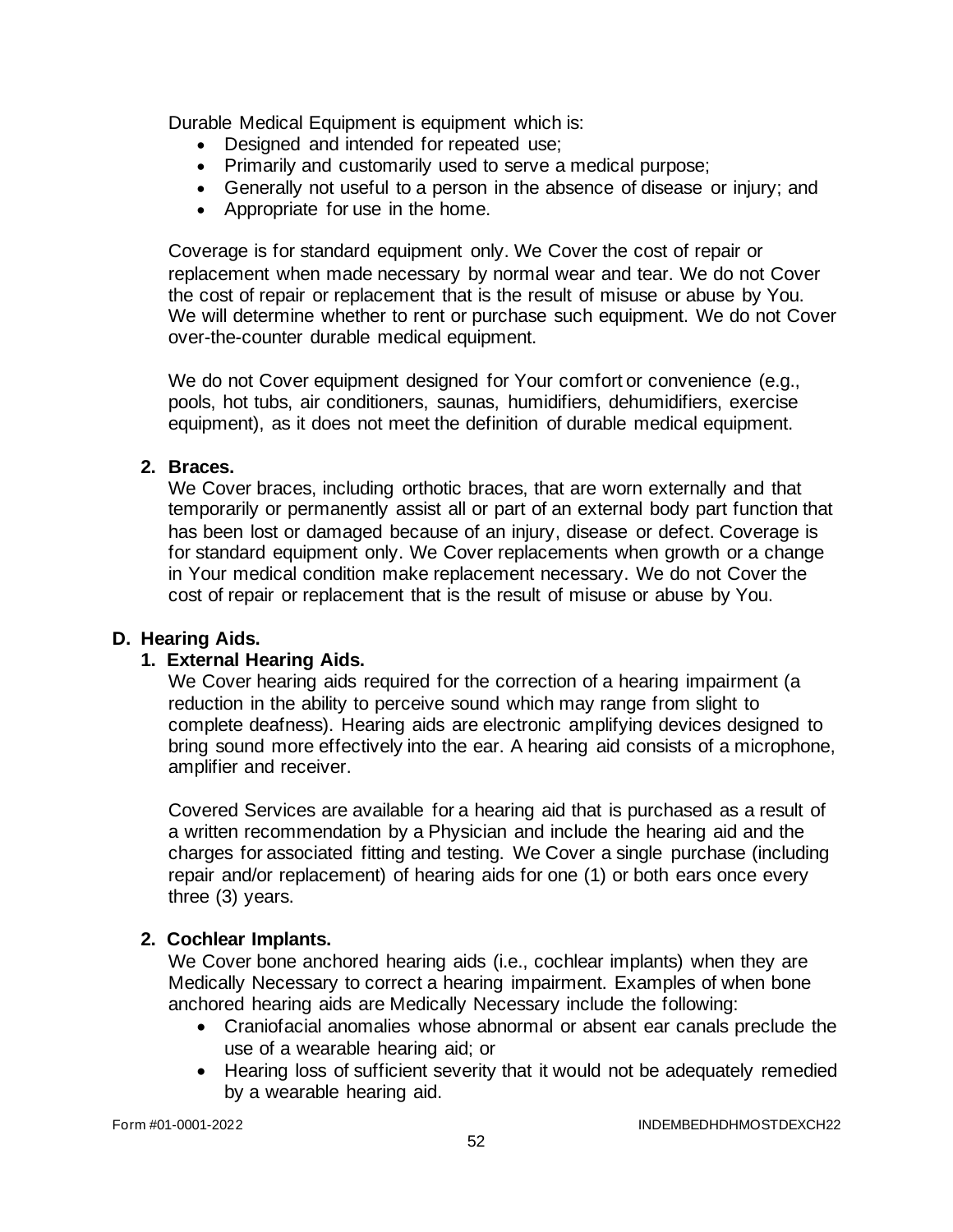Coverage is provided for one (1) hearing aid per ear during the entire period of time that You are enrolled under this Contract. We Cover repair and/or replacement of a bone anchored hearing aid only for malfunctions.

### **E. Hospice.**

Hospice Care is available if Your primary attending Physician has certified that You have six (6) months or less to live. We Cover inpatient Hospice Care in a Hospital or hospice and home care and outpatient services provided by the hospice, including drugs and medical supplies. Coverage is provided for 210 days of Hospice Care. We also Cover five (5) visits for supportive care and guidance for the purpose of helping You and Your immediate family cope with the emotional and social issues related to Your death, either before or after Your death.

We Cover Hospice Care only when provided as part of a Hospice Care program certified pursuant to Article 40 of the New York Public Health Law. If care is provided outside New York State, the hospice must be certified under a similar certification process required by the state in which the hospice is located. We do not Cover: funeral arrangements; pastoral, financial, or legal counseling; or homemaker, caretaker, or respite care.

# **F. Medical Supplies.**

We Cover medical supplies that are required for the treatment of a disease or injury which is Covered under this Contract. We also Cover maintenance supplies (e.g., ostomy supplies) for conditions Covered under this Contract. All such supplies must be in the appropriate amount for the treatment or maintenance program in progress. We do not Cover over-the-counter medical supplies. See the Diabetic Equipment, Supplies, and Self-Management Education section above for a description of diabetic supply Coverage.

### **G. Prosthetics.**

### **1. External Prosthetic Devices.**

We Cover prosthetic devices (including wigs) that are worn externally and that temporarily or permanently replace all or part of an external body part that has been lost or damaged because of an injury or disease. We Cover wigs only when You have severe hair loss due to injury or disease or as a side effect of the treatment of a disease (e.g., chemotherapy). We do not Cover wigs made from human hair unless You are allergic to all synthetic wig materials.

We do not Cover dentures or other devices used in connection with the teeth unless required due to an accidental injury to sound natural teeth or necessary due to congenital disease or anomaly.

Eyeglasses and contact lenses are not Covered under this section of the Contract and are only Covered under the Pediatric Vision Care section of this Contract.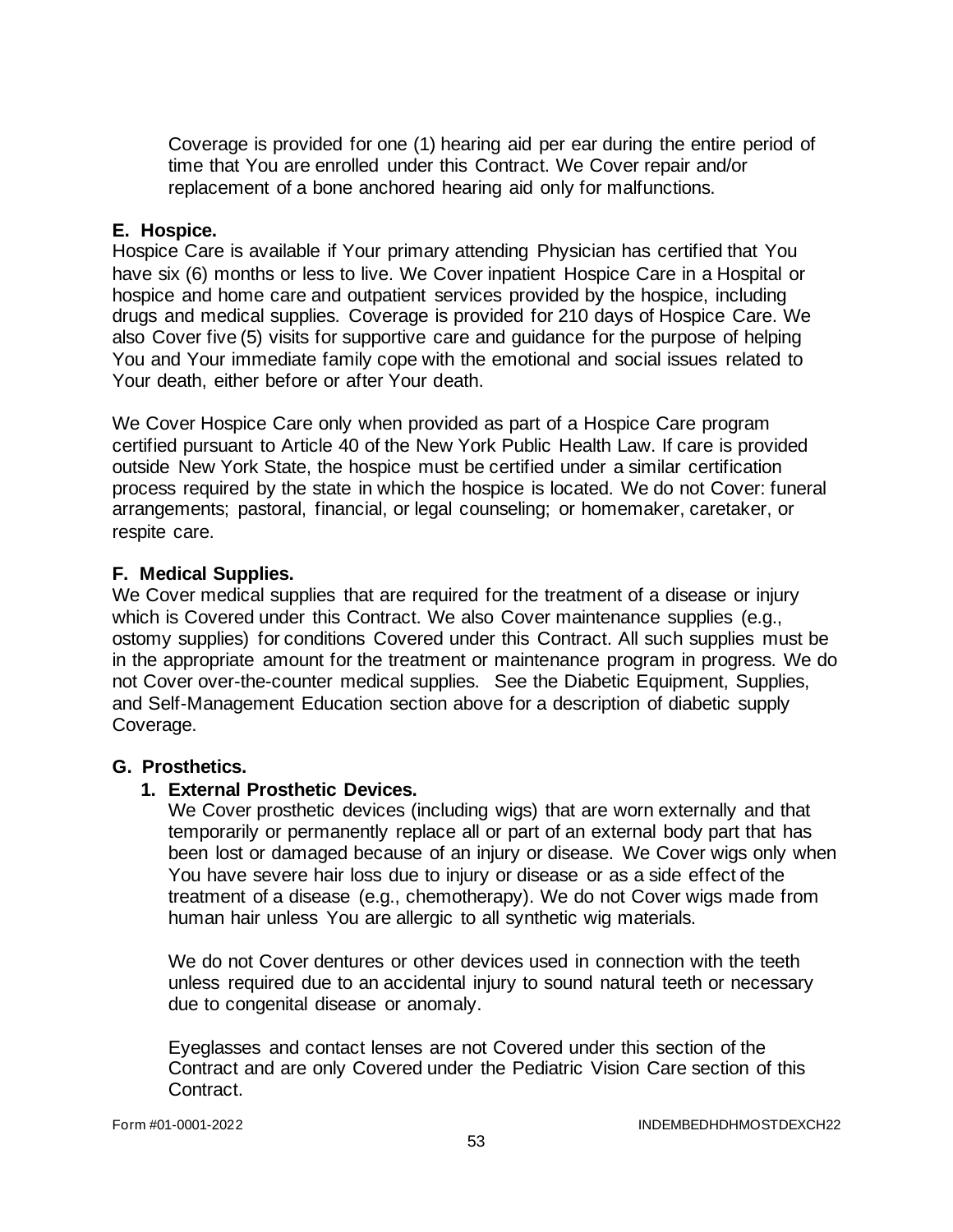We do not Cover shoe inserts.

We Cover external breast prostheses following a mastectomy, which are not subject to any lifetime limit.

Coverage is for standard equipment only.

We Cover the cost of one (1) prosthetic device, per limb, per lifetime. We also Cover the cost of repair and replacement of the prosthetic device and its parts. We do not Cover the cost of repair or replacement covered under warranty or if the repair or replacement is the result of misuse or abuse by You.

#### **2. Internal Prosthetic Devices.**

We Cover surgically implanted prosthetic devices and special appliances if they improve or restore the function of an internal body part which has been removed or damaged due to disease or injury. This includes implanted breast prostheses following a mastectomy or partial mastectomy in a manner determined by You and Your attending Physician to be appropriate.

Coverage also includes repair and replacement due to normal growth or normal wear and tear.

Coverage is for standard equipment only.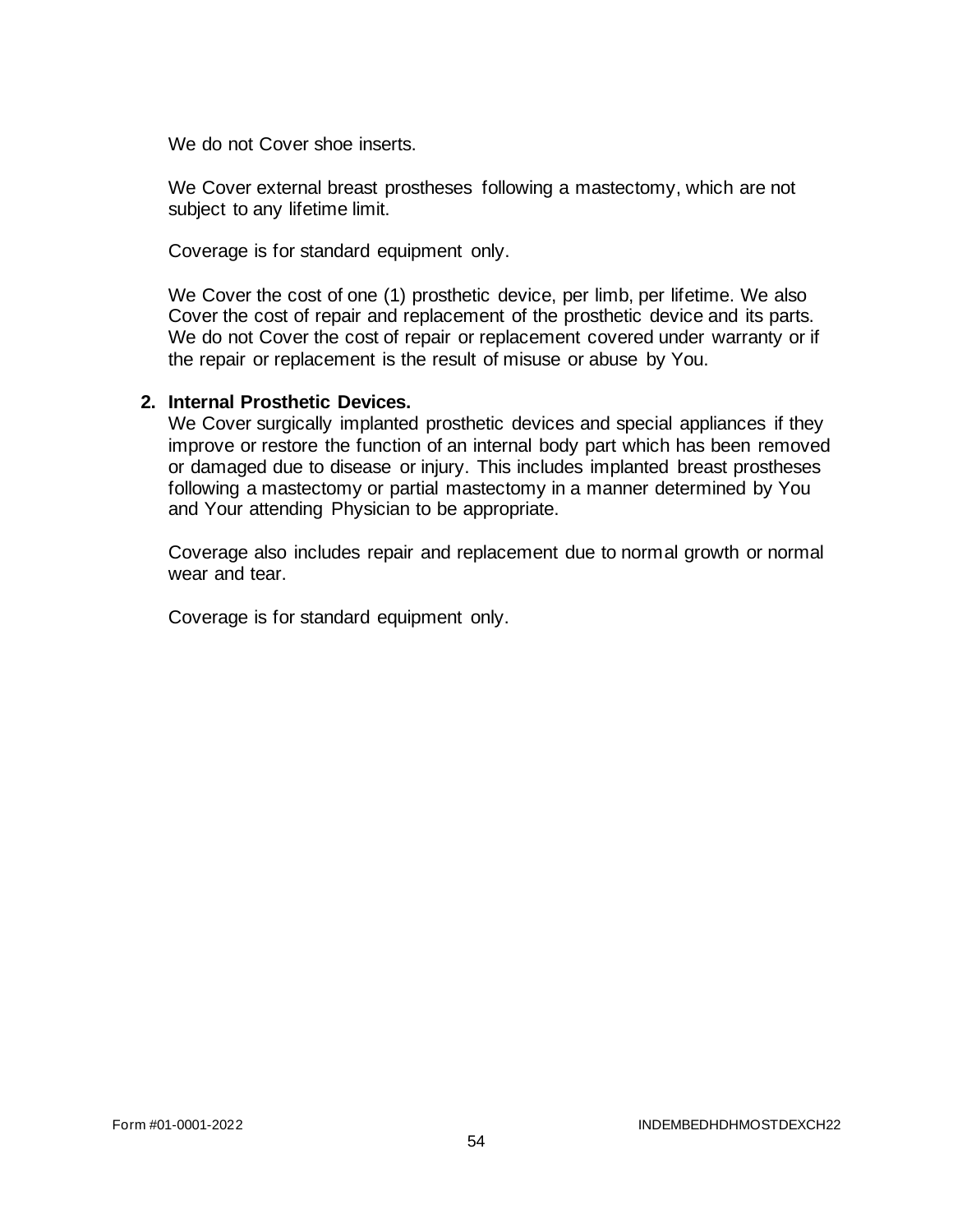# **SECTION XI**

#### **Inpatient Services**

Please refer to the Schedule of Benefits section of this Contract for Cost-Sharing requirements, day or visit limits, and any Preauthorization or Referral requirements that apply to these benefits.

### **A. Hospital Services.**

We Cover inpatient Hospital services for Acute care or treatment given or ordered by a Health Care Professional for an illness, injury or disease of a severity that must be treated on an inpatient basis, including:

- Semiprivate room and board;
- General, special and critical nursing care;
- Meals and special diets;
- The use of operating, recovery and cystoscopic rooms and equipment;
- The use of intensive care, special care or cardiac care units and equipment;
- Diagnostic and therapeutic items, such as drugs and medications, sera, biologicals and vaccines, intravenous preparations and visualizing dyes and administration, but not including those which are not commercially available for purchase and readily obtainable by the Hospital;
- Dressings and casts;
- Supplies and the use of equipment in connection with oxygen, anesthesia, physiotherapy, chemotherapy, electrocardiographs, electroencephalographs, xray examinations and radiation therapy, laboratory and pathological examinations;
- Blood and blood products except when participation in a volunteer blood replacement program is available to You;
- Radiation therapy, inhalation therapy, chemotherapy, pulmonary rehabilitation, infusion therapy and cardiac rehabilitation;
- Short-term physical, speech and occupational therapy; and
- Any additional medical services and supplies which are provided while You are a registered bed patient and which are billed by the Hospital.

The Cost-Sharing requirements in the Schedule of Benefits section of this Contract apply to a continuous Hospital confinement, which is consecutive days of in-Hospital service received as an inpatient or successive confinements when discharge from and readmission to the Hospital occur within a period of not more than 90 days for the same or related causes.

### **B. Observation Services.**

We Cover observation services in a Hospital. Observation services are Hospital outpatient services provided to help a Physician decide whether to admit or discharge You. These services include use of a bed and periodic monitoring by nursing or other licensed staff.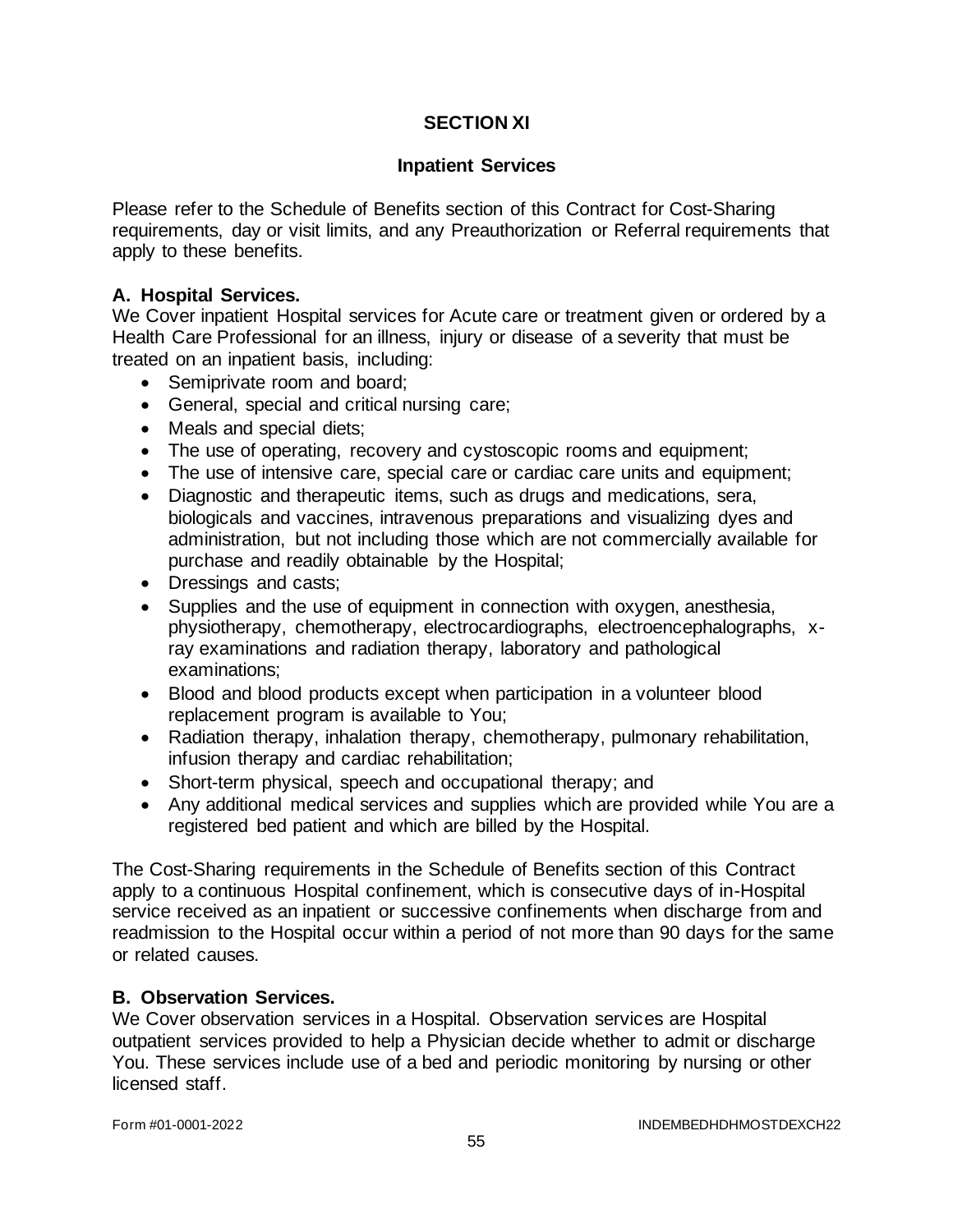### **C. Inpatient Medical Services.**

We Cover medical visits by a Health Care Professional on any day of inpatient care Covered under this Contract.

### **D. Inpatient Stay for Maternity Care.**

We Cover inpatient maternity care in a Hospital for the mother, and inpatient newborn care in a Hospital for the infant, for at least 48 hours following a normal delivery and at least 96 hours following a caesarean section delivery, regardless of whether such care is Medically Necessary. The care provided shall include parent education, assistance, and training in breast or bottle-feeding, and the performance of any necessary maternal and newborn clinical assessments. We will also Cover any additional days of such care that We determine are Medically Necessary. In the event the mother elects to leave the Hospital and requests a home care visit before the end of the 48-hour or 96-hour minimum Coverage period, We will Cover a home care visit. The home care visit will be provided within 24 hours after the mother's discharge, or at the time of the mother's request, whichever is later. Our Coverage of this home care visit shall be in addition to home health care visits under this Contract and shall not be subject to any Cost-Sharing amounts in the Schedule of Benefits section of this Contract that apply to home care benefits.

We also Cover the inpatient use of pasteurized donor human milk, which may include fortifiers as Medically Necessary, for which a Health Care Professional has issued an order for an infant who is medically or physically unable to receive maternal breast milk, participate in breast feeding, or whose mother is medically or physically unable to produce maternal breast milk at all or in sufficient quantities or participate in breast feeding despite optimal lactation support. Such infant must have a documented birth weight of less than one thousand five hundred grams, or a congenital or acquired condition that places the infant at a high risk for development of necrotizing enterocolitis.

### **E. Inpatient Stay for Mastectomy Care.**

We Cover inpatient services for Members undergoing a lymph node dissection, lumpectomy, mastectomy or partial mastectomy for the treatment of breast cancer and any physical complications arising from the mastectomy, including lymphedema, for a period of time determined to be medically appropriate by You and Your attending Physician.

### **F. Autologous Blood Banking Services.**

We Cover autologous blood banking services only when they are being provided in connection with a scheduled, Covered inpatient procedure for the treatment of a disease or injury. In such instances, We Cover storage fees for a reasonable storage period that is appropriate for having the blood available when it is needed.

#### **G. Habilitation Services.**

We Cover inpatient Habilitation Services consisting of physical therapy, speech therapy and occupational therapy for 60 days per Plan Year. The visit limit applies to all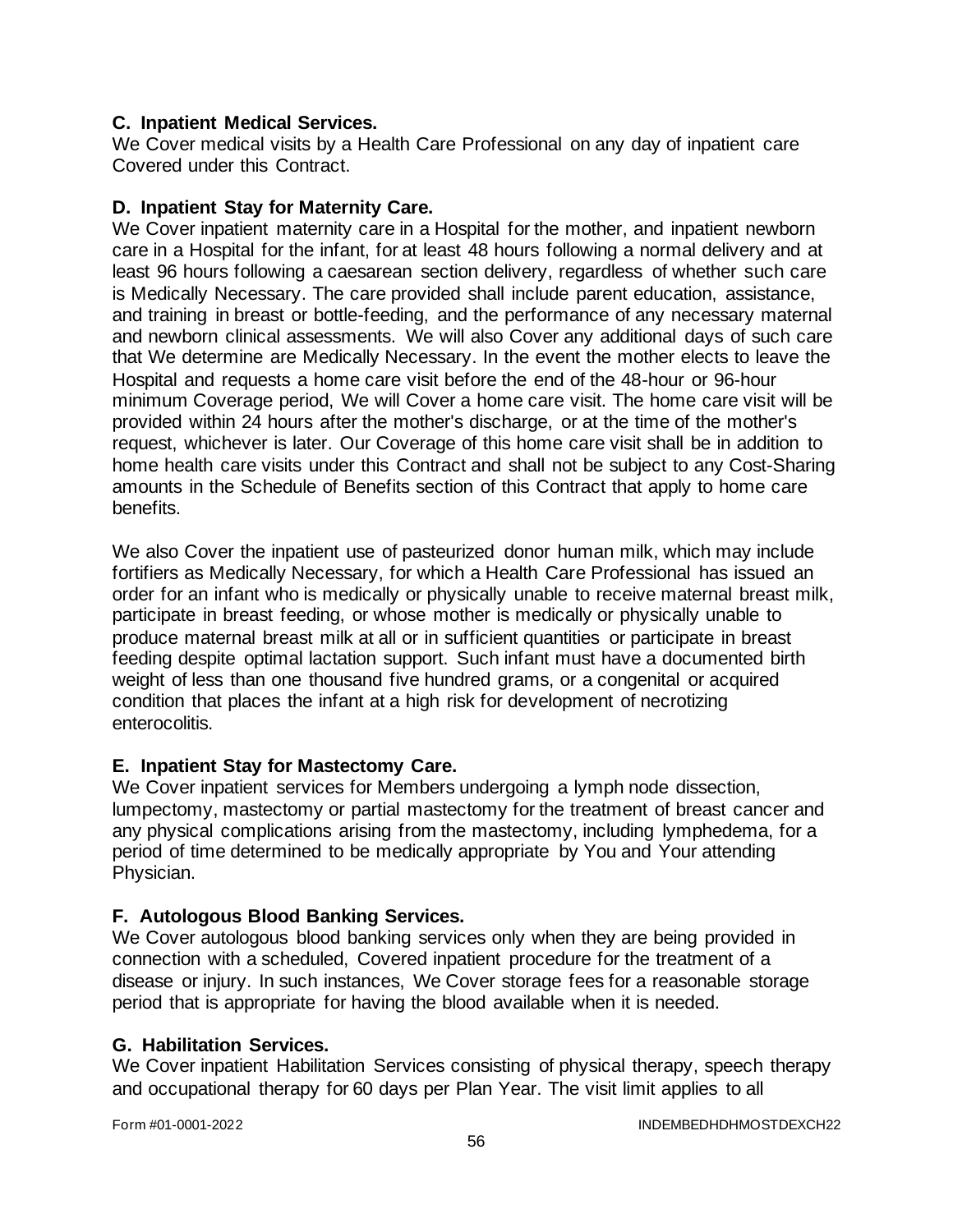therapies combined.

# **H. Rehabilitation Services.**

We Cover inpatient Rehabilitation Services consisting of physical therapy, speech therapy and occupational therapy for 60 days per Plan Year. The visit limit applies to all therapies combined.

We Cover speech and physical therapy only when:

- 1. Such therapy is related to the treatment or diagnosis of Your illness or injury (in the case of a covered Child, this includes a medically diagnosed congenital defect);
- 2. The therapy is ordered by a Physician; and
- 3. You have been hospitalized or have undergone surgery for such illness or injury.

Covered Rehabilitation Services must begin within six (6) months of the later to occur:

- 1. The date of the injury or illness that caused the need for the therapy;
- 2. The date You are discharged from a Hospital where surgical treatment was rendered; or
- 3. The date outpatient surgical care is rendered.

# **I. Skilled Nursing Facility.**

We Cover services provided in a Skilled Nursing Facility, including care and treatment in a semi-private room, as described in "Hospital Services" above. Custodial, convalescent or domiciliary care is not Covered (see the Exclusions and Limitations section of this Contract). An admission to a Skilled Nursing Facility must be supported by a treatment plan prepared by Your Provider and approved by Us. We Cover up to 200 days per Plan Year for non-custodial care.

### **J. End of Life Care.**

If You are diagnosed with advanced cancer and You have fewer than 60 days to live, We will Cover Acute care provided in a licensed Article 28 Facility or Acute care Facility that specializes in the care of terminally ill patients. Your attending Physician and the Facility's medical director must agree that Your care will be appropriately provided at the Facility. If We disagree with Your admission to the Facility, We have the right to initiate an expedited external appeal to an External Appeal Agent. We will Cover and reimburse the Facility for Your care, subject to any applicable limitations in this Contract until the External Appeal Agent renders a decision in Our favor.

We will reimburse Non-Participating Providers for this end of life care as follows:

- 1. We will reimburse a rate that has been negotiated between Us and the Provider.
- 2. If there is no negotiated rate, We will reimburse Acute care at the Facility's current Medicare Acute care rate.
- 3. If it is an alternate level of care, We will reimburse at 75% of the appropriate Medicare Acute care rate.

# **K. Limitations/Terms of Coverage.**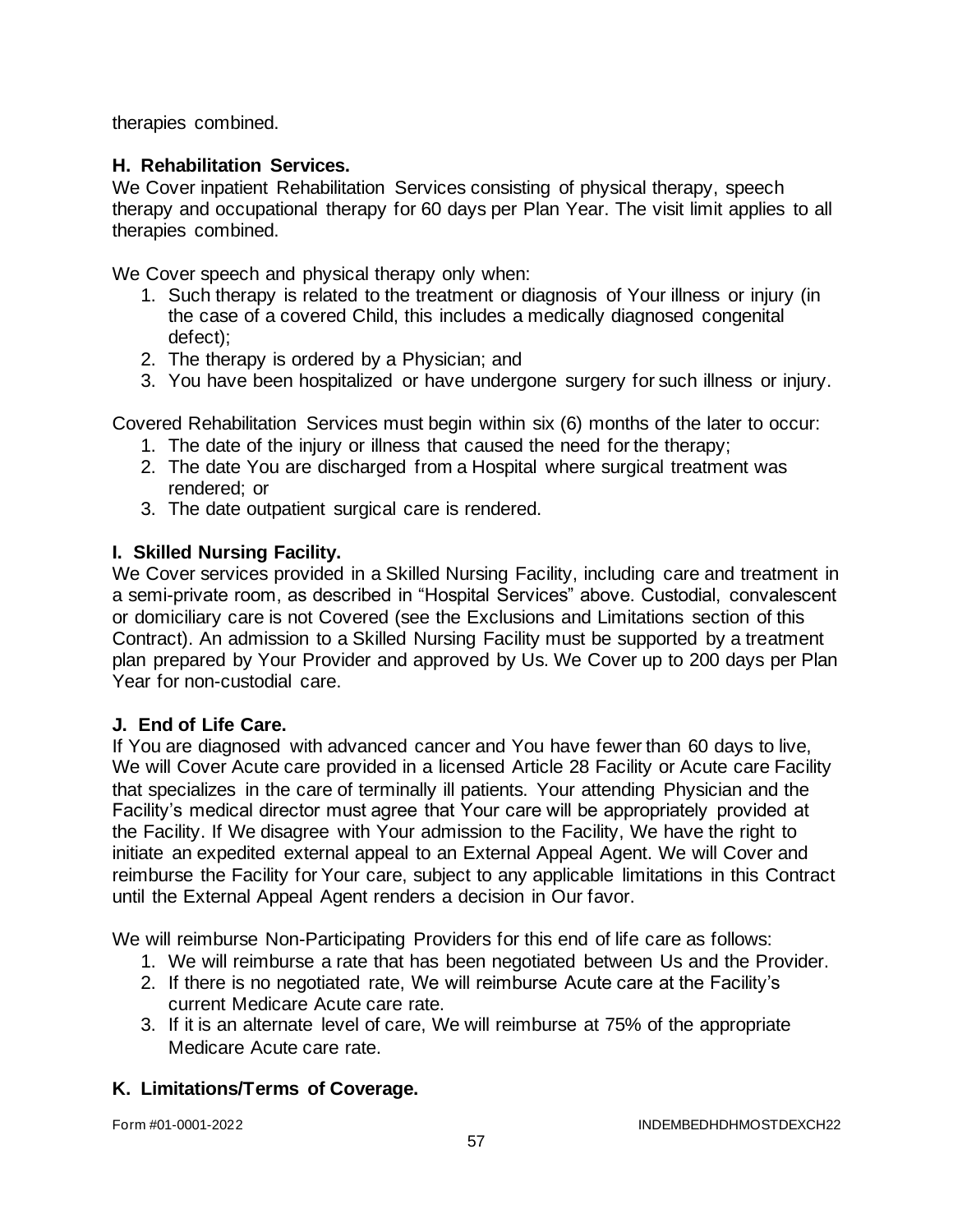- 1. When You are receiving inpatient care in a Facility, We will not Cover additional charges for special duty nurses, charges for private rooms (unless a private room is Medically Necessary), or medications and supplies You take home from the Facility. If You occupy a private room, and the private room is not Medically Necessary, Our Coverage will be based on the Facility's maximum semi-private room charge. You will have to pay the difference between that charge and the private room charge.
- 2. We do not Cover radio, telephone or television expenses, or beauty or barber services.
- 3. We do not Cover any charges incurred after the day We advise You it is no longer Medically Necessary for You to receive inpatient care, unless Our denial is overturned by an External Appeal Agent.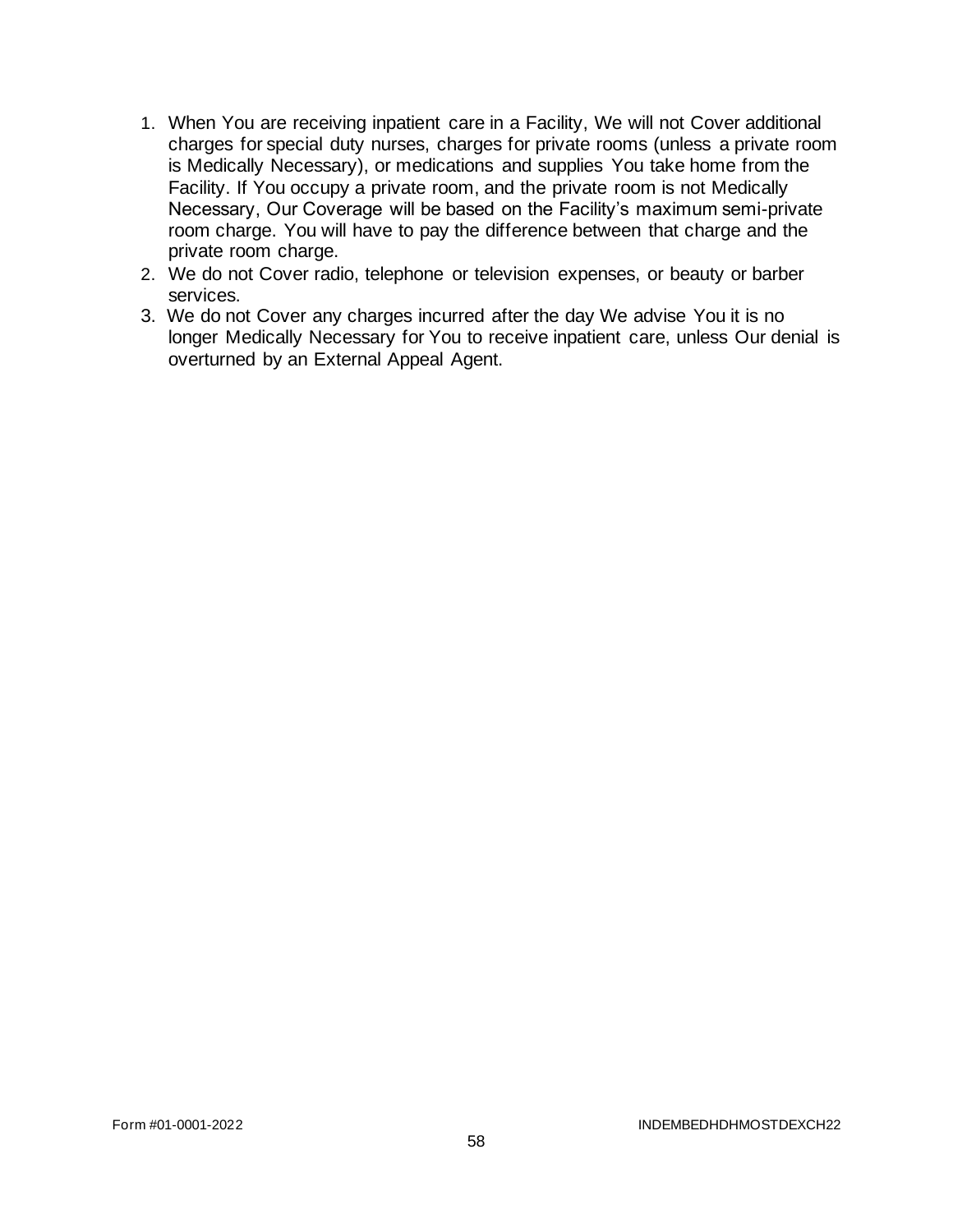# **SECTION XII**

# **Mental Health Care and Substance Use Services**

Please refer to the Schedule of Benefits section of this Contract for Cost-Sharing requirements, day or visit limits, and any Preauthorization or Referral requirements that apply to these benefits which are no more restrictive than those that apply to medical and surgical benefits in accordance with the federal Mental Health Parity and Addiction Equity Act of 2008.

**A. Mental Health Care Services.** We Cover the following mental health care services to treat a mental health condition. For purposes of this benefit, "mental health condition" means any mental health disorder as defined in the most recent edition of the Diagnostic and Statistical Manual of Mental Disorders.

- **1. Inpatient Services.** We Cover inpatient mental health care services relating to the diagnosis and treatment of mental health conditions comparable to other similar Hospital, medical and surgical coverage provided under this Contract. Coverage for inpatient services for mental health care is limited to Facilities defined in New York Mental Hygiene Law Section 1.03(10), such as:
	- A psychiatric center or inpatient Facility under the jurisdiction of the New York State Office of Mental Health;
	- A state or local government run psychiatric inpatient Facility;
	- A part of a Hospital providing inpatient mental health care services under an operating certificate issued by the New York State Commissioner of Mental Health;
	- A comprehensive psychiatric emergency program or other Facility providing inpatient mental health care that has been issued an operating certificate by the New York State Commissioner of Mental Health;

and, in other states, to similarly licensed or certified Facilities. In the absence of a similarly licensed or certified Facility, the Facility must be accredited by the Joint Commission on Accreditation of Health Care Organizations or a national accreditation organization recognized by Us.

We also Cover inpatient mental health care services relating to the diagnosis and treatment of mental health conditions received at Facilities that provide residential treatment, including room and board charges. Coverage for residential treatment services is limited to Facilities defined in New York Mental Hygiene Law Section 1.03 and to residential treatment facilities that are part of a comprehensive care center for eating disorders identified pursuant to New York Mental Hygiene Law Article 30; and, in other states, to Facilities that are licensed or certified to provide the same level of treatment. In the absence of a licensed or certified Facility that provides the same level of treatment, the Facility must be accredited by the Joint Commission on Accreditation of Health Care Organizations or a national accreditation organization recognized by Us.

Form #01-0001-2022 INDEMBEDHDHMOSTDEXCH22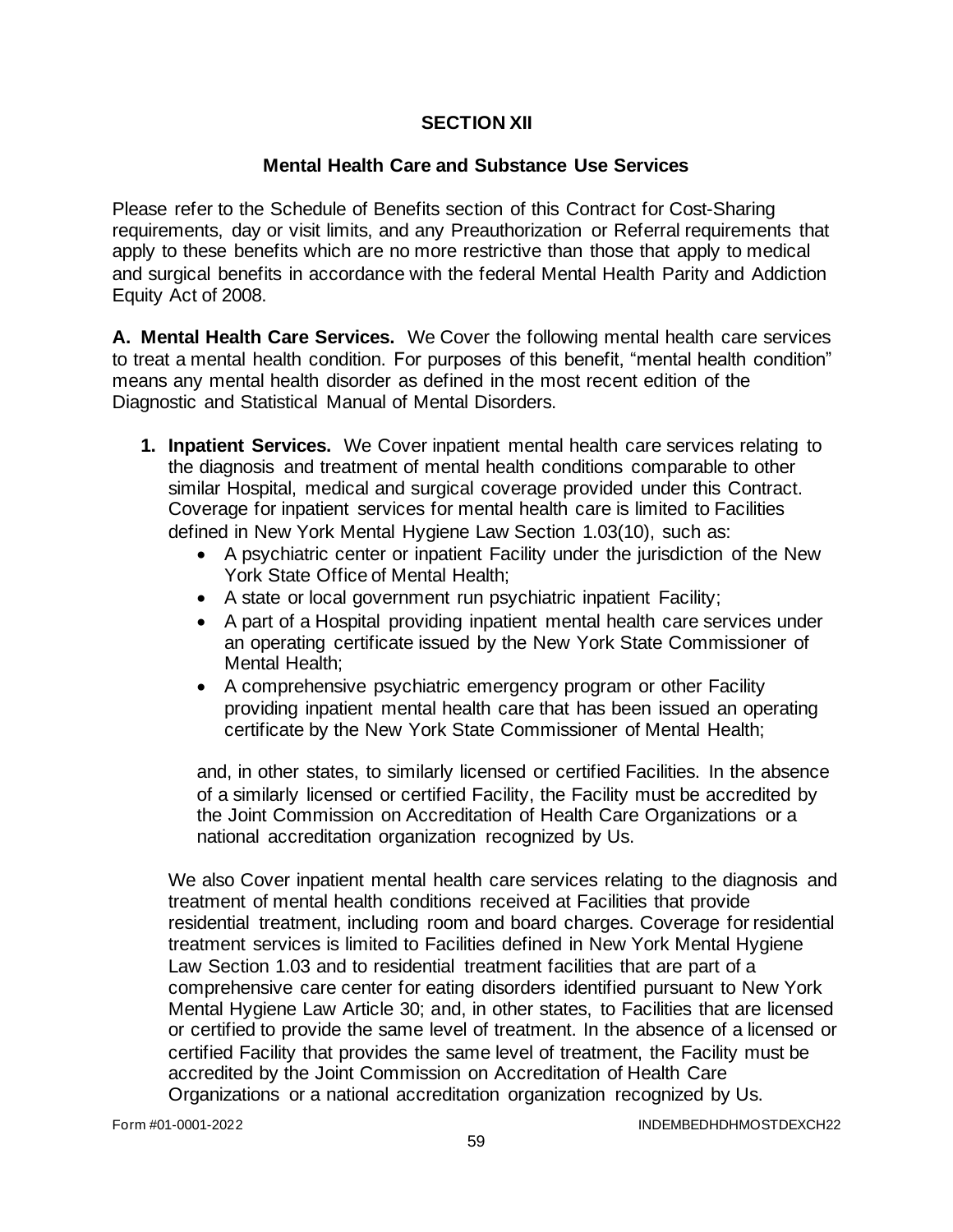**2. Outpatient Services.** We Cover outpatient mental health care services, including but not limited to partial hospitalization program services and intensive outpatient program services, relating to the diagnosis and treatment of mental health conditions. Coverage for outpatient services for mental health care includes Facilities that have been issued an operating certificate pursuant to New York Mental Hygiene Law Article 31 or are operated by the New York State Office of Mental Health, and crisis stabilization centers licensed pursuant to New York Mental Hygiene Law section 36.01and, in other states, to similarly licensed or certified Facilities; and services provided by a licensed psychiatrist or psychologist; a licensed clinical social worker who has at least three (3) years of additional experience in psychotherapy; a licensed nurse practitioner; a licensed mental health counselor; or a professional corporation or a university faculty practice corporation thereof. In the absence of a similarly licensed or certified Facility, the Facility must be accredited by the Joint Commission on Accreditation of Health Care Organizations or a national accreditation organization recognized by Us.

**B. Substance Use Services.** We Cover the following substance use services to treat a substance use disorder. For purposes of this benefit, "substance use disorder" means any substance use disorder as defined in the most recent edition of the Diagnostic and Statistical Manual of Mental Disorders.

**1. Inpatient Services.** We Cover inpatient substance use services relating to the diagnosis and treatment of substance use disorders. This includes Coverage for detoxification and rehabilitation services for substance use disorders. Inpatient substance use services are limited to Facilities in New York State which are licensed, certified or otherwise authorized by the Office of Addiction Services and Supports ("OASAS"); and, in other states, to those Facilities that are licensed, certified or otherwise authorized by a similar state agency and accredited by the Joint Commission or a national accreditation organization recognized by Us as alcoholism, substance abuse or chemical dependence treatment programs.

We also Cover inpatient substance use services relating to the diagnosis and treatment of substance use disorders received at Facilities that provide residential treatment, including room and board charges. Coverage for residential treatment services is limited to Facilities that are licensed, certified or otherwise authorized by OASAS; and, in other states, to those Facilities that are licensed, certified or otherwise authorized by a similar state agency and accredited by the Joint Commission or a national accreditation organization recognized by Us as alcoholism, substance abuse or chemical dependence treatment programs to provide the same level of treatment.

**2. Outpatient Services.** We Cover outpatient substance use services relating to the diagnosis and treatment of substance use disorders, including but not limited to partial hospitalization program services, intensive outpatient program services,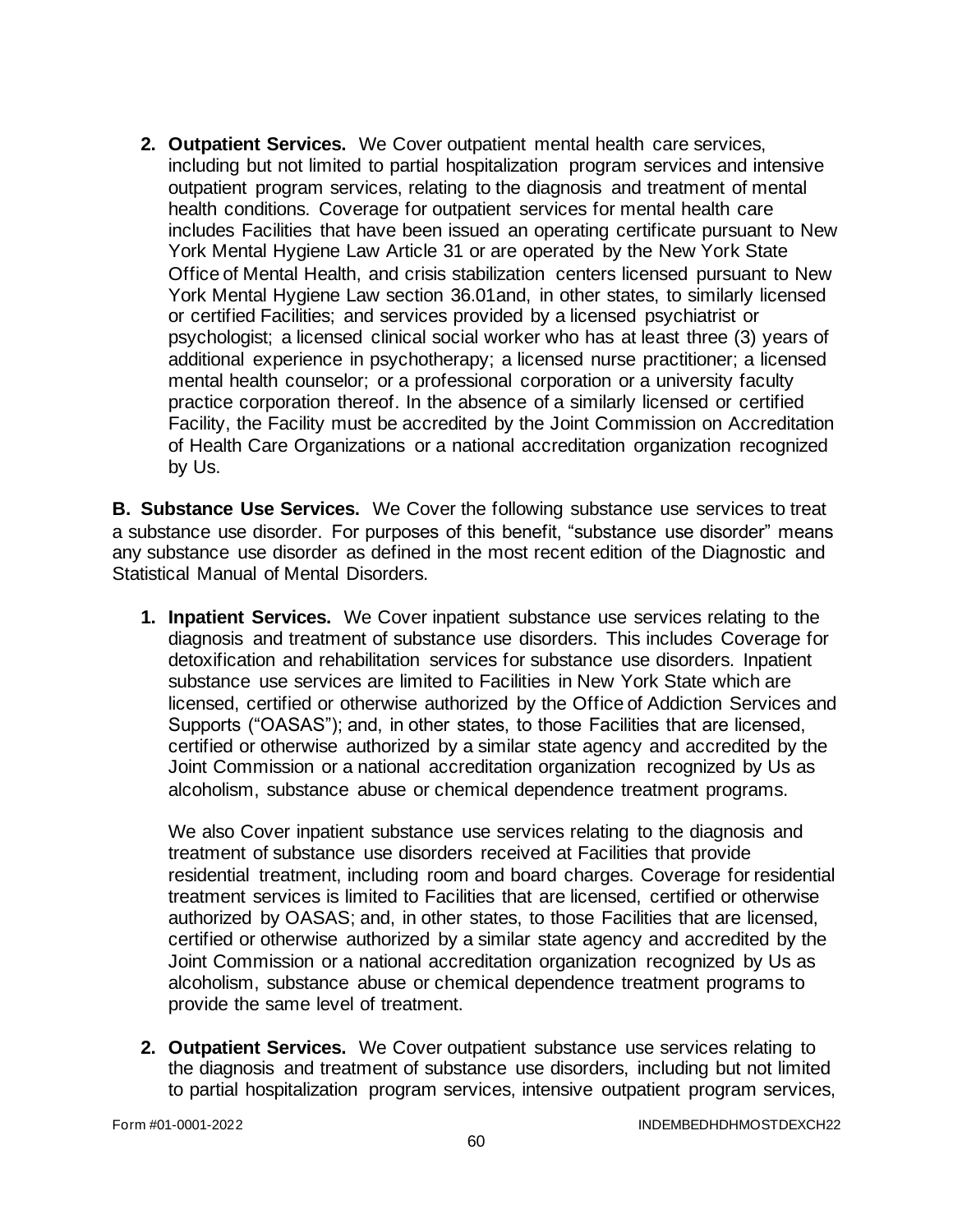opioid treatment programs including peer support services, counseling, and medication-assisted treatment. Such Coverage is limited to Facilities in New York State that are licensed, certified or otherwise authorized by OASAS to provide outpatient substance use disorder services and crisis stabilization centers licensed pursuant to New York Mental Hygiene Law section 36.01 and, in other states, to those that are licensed, certified or otherwise authorized by a similar state agency and accredited by the Joint Commission or a national accreditation organization recognized by Us as alcoholism, substance abuse or chemical dependence treatment programs. Coverage in an OASAS-certified Facility includes services relating to the diagnosis and treatment of a substance use disorder provided by an OASAS credentialed Provider. Coverage is also available in a professional office setting for outpatient substance use disorder services relating to the diagnosis and treatment of alcoholism, substance use and dependency or by Physicians who have been granted a waiver pursuant to the federal Drug Addiction Treatment Act of 2000 to prescribe Schedule III, IV and V narcotic medications for the treatment of opioid addiction during the Acute detoxification stage of treatment or during stages of rehabilitation.

**Additional Family Counseling.** We also Cover up to 20 outpatient visits per Plan Year for family counseling. A family member will be deemed to be covered, for the purpose of this provision, so long as that family member: 1) identifies himself or herself as a family member of a person suffering from a substance use disorder; and 2) is covered under the same family Contract that covers the person receiving, or in need of, treatment for a substance use disorder. Our payment for a family member therapy session will be the same amount, regardless of the number of family members who attend the family therapy session.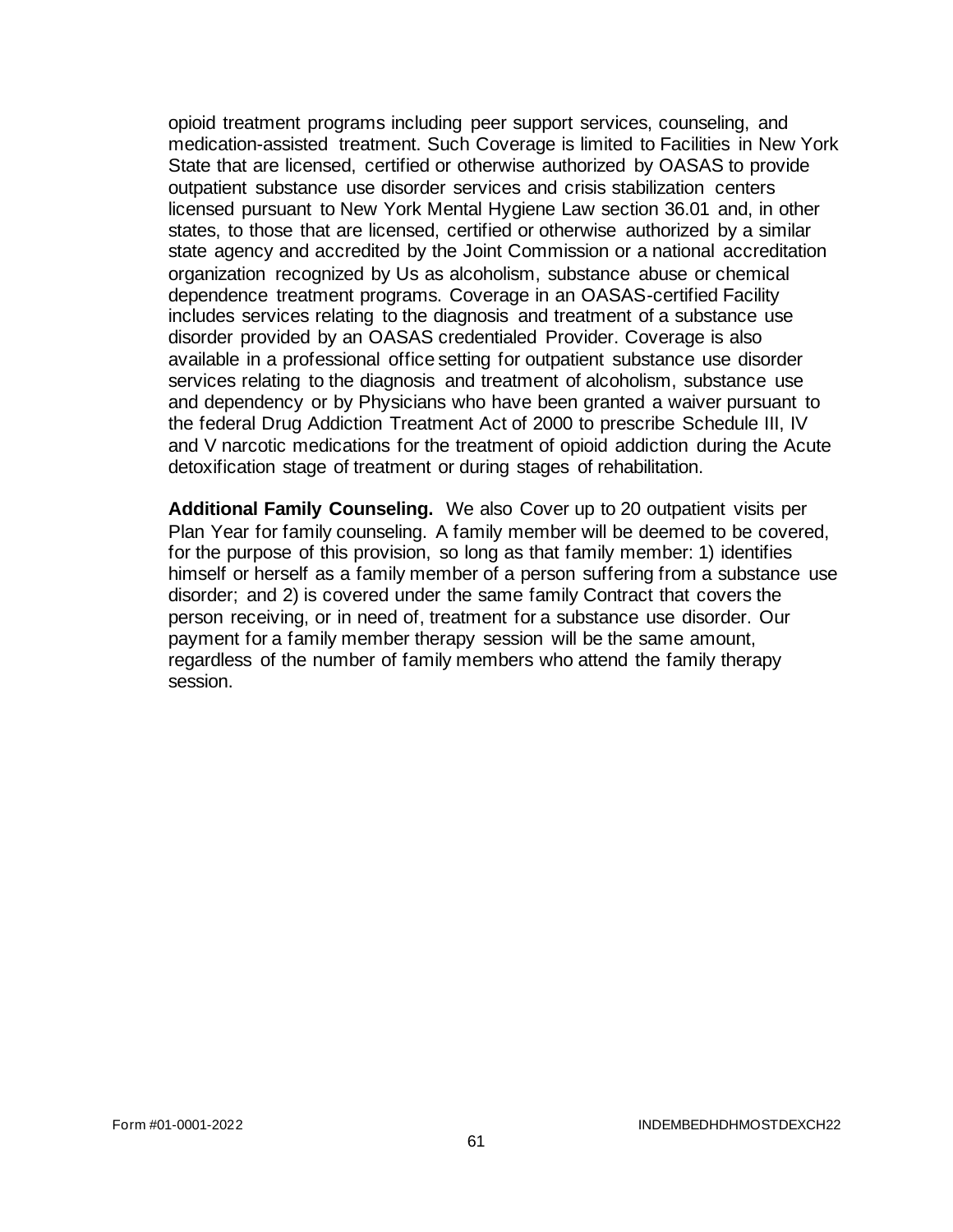# **SECTION XIII**

### **Prescription Drug Coverage**

Please refer to the Schedule of Benefits section of this Contract for Cost-Sharing requirements, day or visit limits, and any Preauthorization or Referral requirements that apply to these benefits.

### **A. Covered Prescription Drugs.**

We Cover Medically Necessary Prescription Drugs that, except as specifically provided otherwise, can be dispensed only pursuant to a prescription and are:

- Required by law to bear the legend "Caution Federal Law prohibits dispensing without a prescription";
- FDA approved;
- Ordered by a Provider authorized to prescribe and within the Provider's scope of practice;
- Prescribed within the approved FDA administration and dosing guidelines;
- On Our Formulary; and
- Dispensed by a licensed pharmacy.

Covered Prescription Drugs include, but are not limited to:

- Self-injectable/administered Prescription Drugs.
- Inhalers (with spacers).
- Topical dental preparations.
- Pre-natal vitamins, vitamins with fluoride, and single entity vitamins.
- Osteoporosis drugs and devices approved by the FDA, or generic equivalents as approved substitutes, for the treatment of osteoporosis and consistent with the criteria of the federal Medicare program or the National Institutes of Health.
- Nutritional formulas for the treatment of phenylketonuria, branched-chain ketonuria, galactosemia and homocystinuria.
- Prescription or non-prescription enteral formulas for home use, whether administered orally or via tube feeding, for which a Physician or other licensed Provider has issued a written order. The written order must state that the enteral formula is Medically Necessary and has been proven effective as a diseasespecific treatment regimen. Specific diseases and disorders include but are not limited to: inherited diseases of amino acid or organic acid metabolism; Crohn's disease; gastroesophageal reflux; gastroesophageal motility such as chronic intestinal pseudo-obstruction; and multiple severe food allergies. Multiple food allergies include, but are not limited to: immunoglobulin E and nonimmunoglobulin E-mediated allergies to multiple food proteins; severe food protein induced enterocolitis syndrome; eosinophilic disorders and impaired absorption of nutrients caused by disorders affecting the absorptive surface, function, length, and motility of the gastrointestinal tract.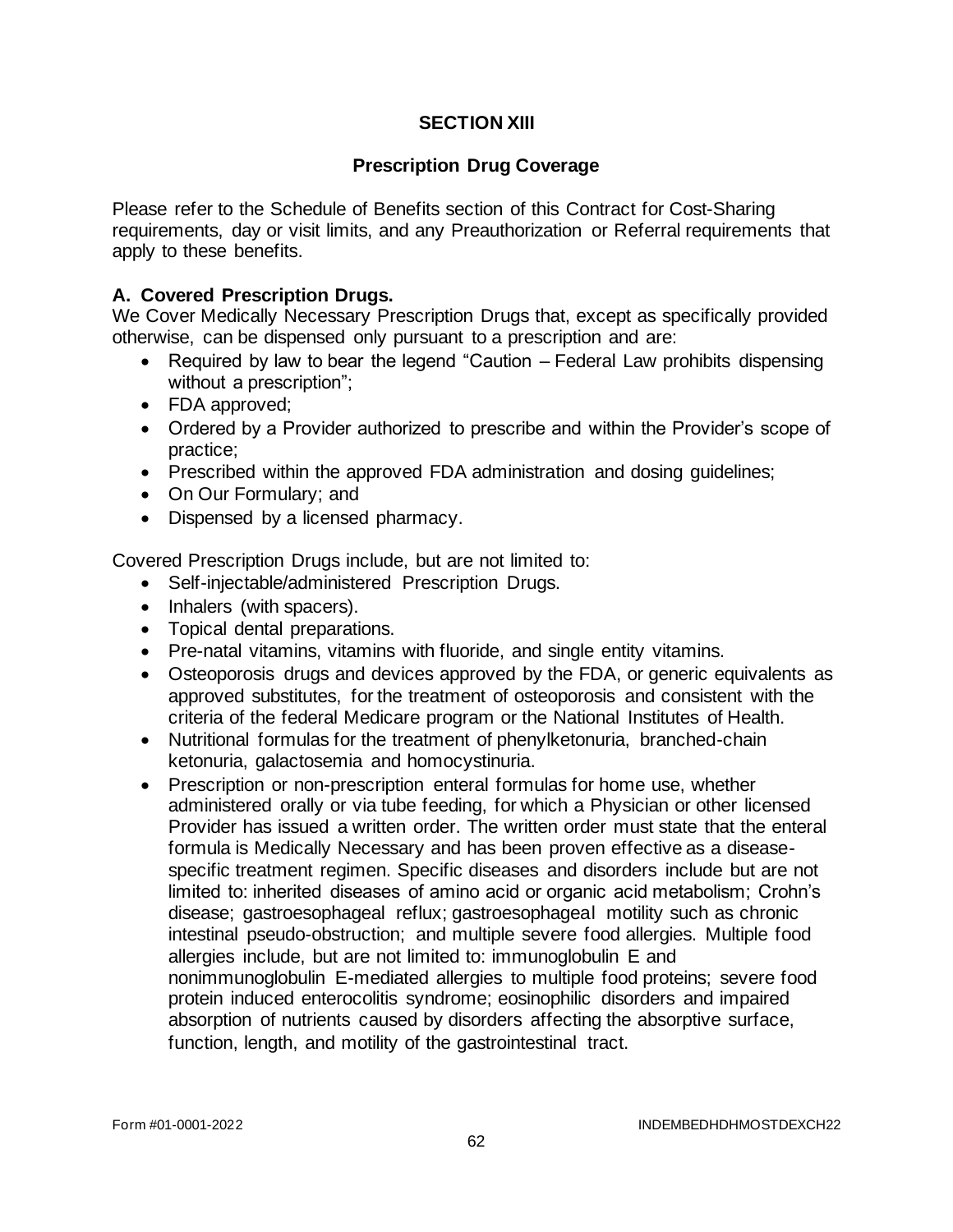- Modified solid food products that are low in protein, contain modified protein, or are amino acid based to treat certain inherited diseases of amino acid and organic acid metabolism and severe protein allergic conditions.
- Prescription Drugs prescribed in conjunction with treatment or services Covered under the infertility treatment benefit in the Outpatient and Professional Services section of this Contract.
- Off-label cancer drugs, so long as the Prescription Drug is recognized for the treatment of the specific type of cancer for which it has been prescribed in one (1) of the following reference compendia: the American Hospital Formulary Service-Drug Information; National Comprehensive Cancer Networks Drugs and Biologics Compendium; Thomson Micromedex DrugDex; Elsevier Gold Standard's Clinical Pharmacology; or other authoritative compendia as identified by the Federal Secretary of Health and Human Services or the Centers for Medicare and Medicaid Services; or recommended by review article or editorial comment in a major peer reviewed professional journal.
- Orally administered anticancer medication used to kill or slow the growth of cancerous cells.
- Smoking cessation drugs, including over-the-counter drugs for which there is a written order and Prescription Drugs prescribed by a Provider.
- Preventive Prescription Drugs, including over-the-counter drugs for which there is a written order, provided in accordance with the comprehensive guidelines supported by the Health Resources and Services Administration ("HRSA") or that have an "A" or "B" rating from the United States Preventive Services Task Force ("USPSTF").
- Prescription Drugs for the treatment of mental health and substance use disorders, including drugs for detoxification, maintenance and overdose reversal.
- Contraceptive drugs, devices and other products, including over-the-counter contraceptive drugs, devices and other products, approved by the FDA and as prescribed or otherwise authorized under State or Federal law. "Over-the-counter contraceptive products" means those products provided for in comprehensive guidelines supported by HRSA. Coverage also includes emergency contraception when provided pursuant to a prescription or order or when lawfully provided over-the-counter. You may request coverage for an alternative version of a contraceptive drug, device and other product if the Covered contraceptive drug, device and other product is not available or is deemed medically inadvisable, as determined by Your attending Health Care Provider.

You may request a copy of Our Formulary. Our Formulary is also available on Our website at [www.cdphp.com.](http://www.cdphp.com/) You may inquire if a specific drug is Covered under this Contract by contacting Us at the number on Your ID card.

### **B. Refills.**

Form #01-0001-2022 INDEMBEDHDHMOSTDEXCH22 We Cover Refills of Prescription Drugs only when dispensed at a retail, or mail order or designated pharmacy as ordered by an authorized Provider. Benefits for Refills will not be provided beyond one (1) year from the original prescription date. For prescription eye drop medication, We allow for the limited refilling of the prescription prior to the last day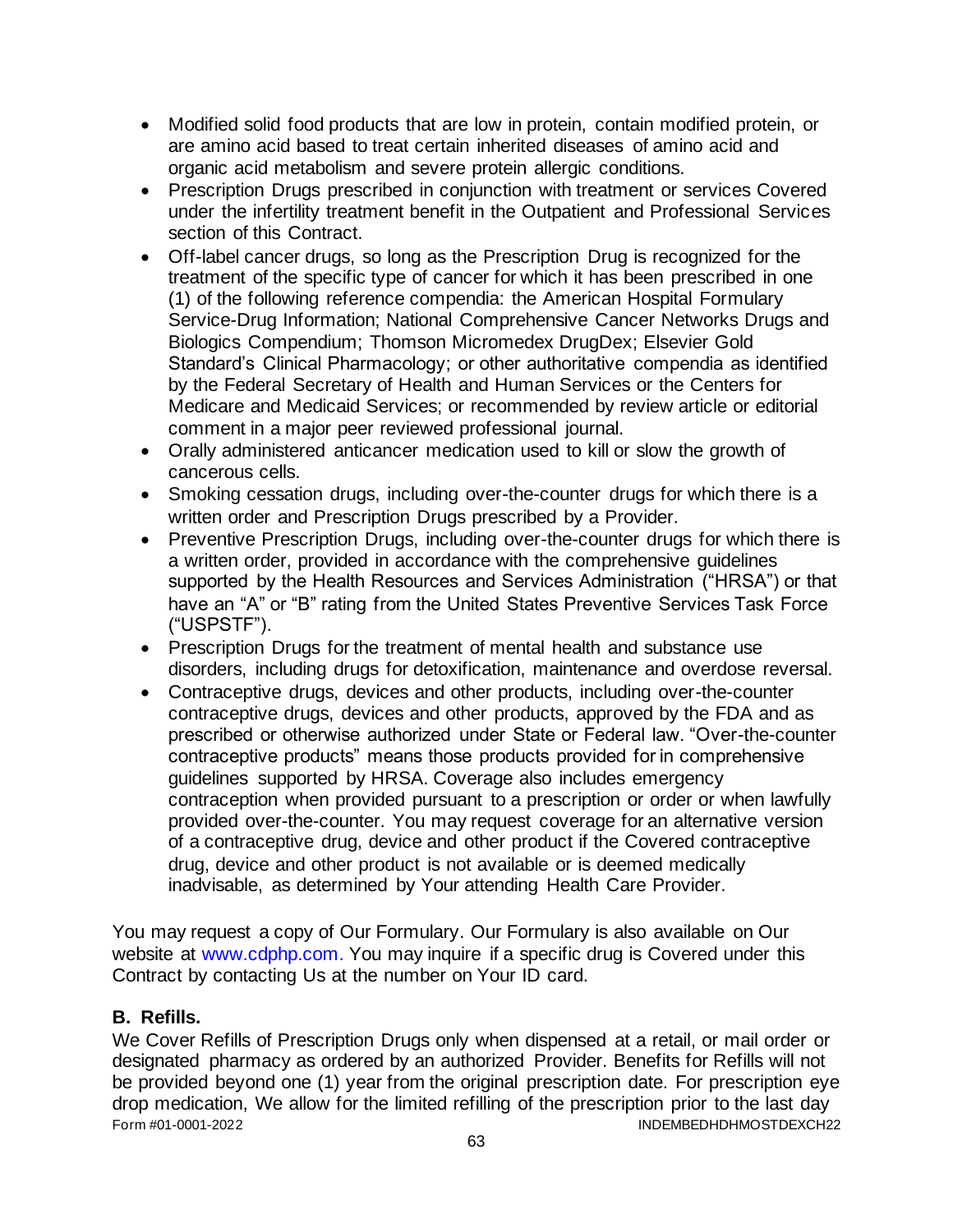of the approved dosage period without regard to any coverage restrictions on early Refill of renewals. To the extent practicable, the quantity of eye drops in the early Refill will be limited to the amount remaining on the dosage that was initially dispensed. Your Cost-Sharing for the limited Refill is the amount that applies to each prescription or Refill as set forth in the Schedule of Benefits section of this Contract.

### **C. Benefit and Payment Information.**

**1. Cost-Sharing Expenses.** You are responsible for paying the costs outlined in the Schedule of Benefits section of this Contract when Covered Prescription Drugs are obtained from a retail, or mail order or designated pharmacy.

You have a three (3) tier plan design, which means that Your out-of-pocket expenses will generally be lowest for Prescription Drugs on tier 1 and highest for Prescription Drugs on tier 3. Your out-of-pocket expense for Prescription Drugs on tier 2 will generally be more than for tier 1 but less than tier 3.

You are responsible for paying the full cost (the amount the pharmacy charges You) for any non-Covered Prescription Drug, and Our contracted rates (Our Prescription Drug Cost) will not be available to You.

- **2. Participating Pharmacies.** For Prescription Drugs purchased at a retail, or mail order or designated Participating Pharmacy, You are responsible for paying the lower of:
	- The applicable Cost-Sharing; or
	- The Prescription Drug Cost for that Prescription Drug.

(Your Cost-Sharing will never exceed the Usual and Customary Charge of the Prescription Drug.)

In the event that Our Participating Pharmacies are unable to provide the Covered Prescription Drug, and cannot order the Prescription Drug within a reasonable time, You may, with Our prior written approval, go to a Non-Participating Pharmacy that is able to provide the Prescription Drug. We will pay You the Prescription Drug Cost for such approved Prescription Drug less Your required in-network Cost-Sharing upon receipt of a complete Prescription Drug claim form. Contact Us at the number on Your ID card or visit Our website at [www.cdphp.com](http://www.cdphp.com/) to request approval.

- **3. Non-Participating Pharmacies.** We will not pay for any Prescription Drugs that You purchase at a Non-Participating retail or mail order Pharmacy other than as described above.
- **4. Designated Pharmacies.** If You require certain Prescription Drugs including, but not limited to specialty Prescription Drugs, We may direct You to a Designated Pharmacy with whom We have an arrangement to provide those Prescription Drugs.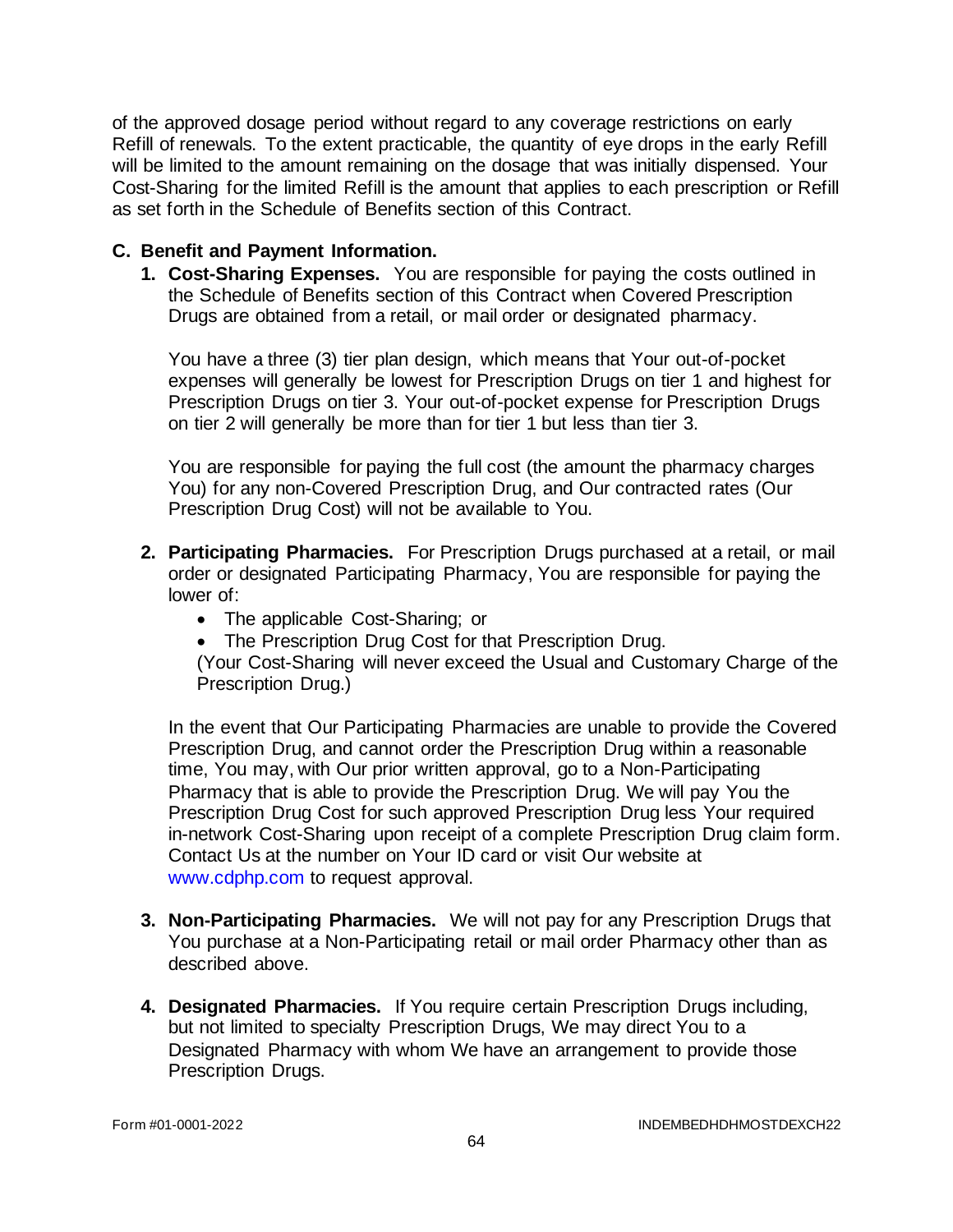Generally, specialty Prescription Drugs are Prescription Drugs that are approved to treat limited patient populations or conditions; are normally injected, infused or require close monitoring by a Provider; or have limited availability, special dispensing and delivery requirements and/or require additional patient supports.

If You are directed to a Designated Pharmacy and You choose not to obtain Your Prescription Drug from a Designated Pharmacy, You will not have coverage for that Prescription Drug.

Following are the therapeutic classes of Prescription Drugs or conditions that are included in this program:

- Age related macular edema;
- Anemia, neutropenia, thrombocytopenia;
- Contraceptives:
- Cardiovascular;
- Crohn's disease;
- Cystic fibrosis;
- Cytomegalovirus;
- Endocrine disorders/neurologic disorders such as infantile spasms;
- Enzyme deficiencies/liposomal storage disorders;
- Gaucher's disease;
- Growth hormone;
- Hemophilia;
- Hepatitis B, hepatitis C;
- Hereditary angioedema;
- HIV/AIDS:
- Immune deficiency:
- Immune modulator;
- Infertility:
- Iron overload;
- Iron toxicity;
- Multiple sclerosis;
- Oncology;
- Osteoarthritis:
- Osteoporosis;
- Parkinson's disease;
- Pulmonary arterial hypertension;
- Respiratory condition;
- Rheumatologic and related conditions (rheumatoid arthritis, psoriatic arthritis, ankylosing spondylitis, juvenile rheumatoid arthritis, psoriasis)
- Transplant;
- RSV prevention;
- Inherited Autoinflammatory Diseases;
- Phenylketonuria (PKU);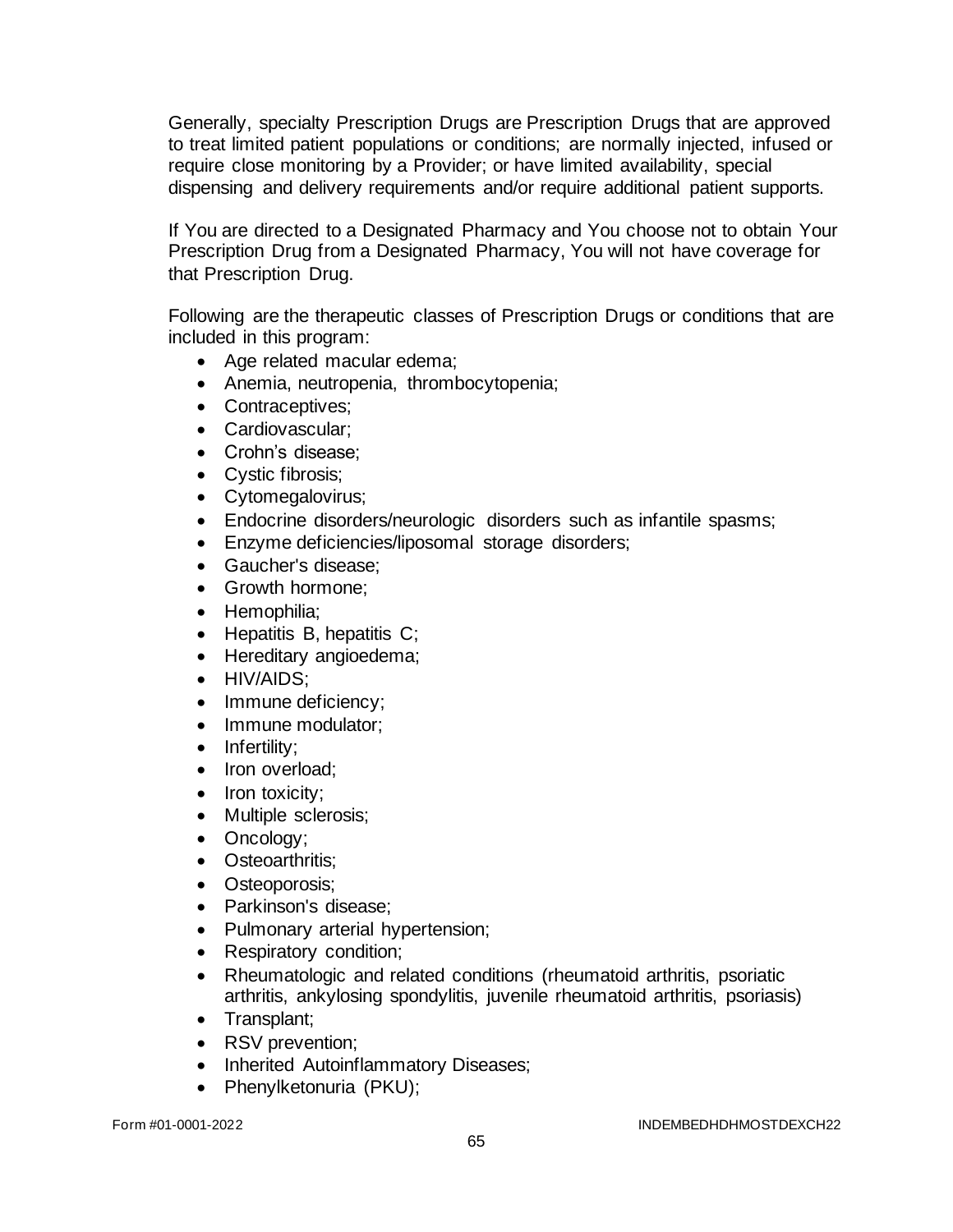- Ulcerative Colitis;
- Allergy;
- Asthma;
- Alpha-1 Antitrypsin Deficiency.
- **5. Designated Retail Pharmacy for Maintenance Drugs.** You may also fill Your Prescription Order for Maintenance Drugs for up to a 90-day supply at a Designated retail Pharmacy after an initial 30-day supply, with the exception of contraceptive drugs, devices, or products which are available for a 12-month supply. You are responsible for paying the lower of:
	- The applicable Cost-Sharing; or
	- The Prescription Drug Cost for that Prescription Drug.

(Your Cost-Sharing will never exceed the Usual and Customary Charge of the Prescription Drug.)

To maximize Your benefit, ask Your Provider to write Your Prescription Order or Refill for a 90-day supply, with Refills when appropriate (not a 30-day supply with three (3) Refills).

Following are the therapeutic classes of Prescription Drugs or conditions that are included in this program:

- Asthma;
- Blood pressure;
- Contraceptives;
- Diabetes;
- High cholesterol.

You or Your Provider may obtain a copy of the list of Prescription Drugs available through a Designated retail Pharmacy by visiting Our website at [www.cdphp.com](http://www.cdphp.com/) or by calling the number on Your ID card. The Maintenance Drug list is updated periodically. Visit Our website at [www.cdphp.com](http://www.cdphp.com/) or call the number on Your ID card to find out if a particular Prescription Drug is on the maintenance list.

- **6. Mail Order.** Certain Prescription Drugs may be ordered through Our mail order pharmacy. You are responsible for paying the lower of:
	- The applicable Cost-Sharing; or
	- The Prescription Drug Cost for that Prescription Drug.

(Your Cost-Sharing will never exceed the Usual and Customary Charge of the Prescription Drug.)

To maximize Your benefit, ask Your Provider to write Your Prescription Order or Refill for a 90-day supply, with Refills when appropriate (not a 30-day supply with three (3) Refills). You may be charged the mail order Cost-Sharing for any Prescription Orders or Refills sent to the mail order pharmacy regardless of the number of days supply written on the Prescription Order or Refill.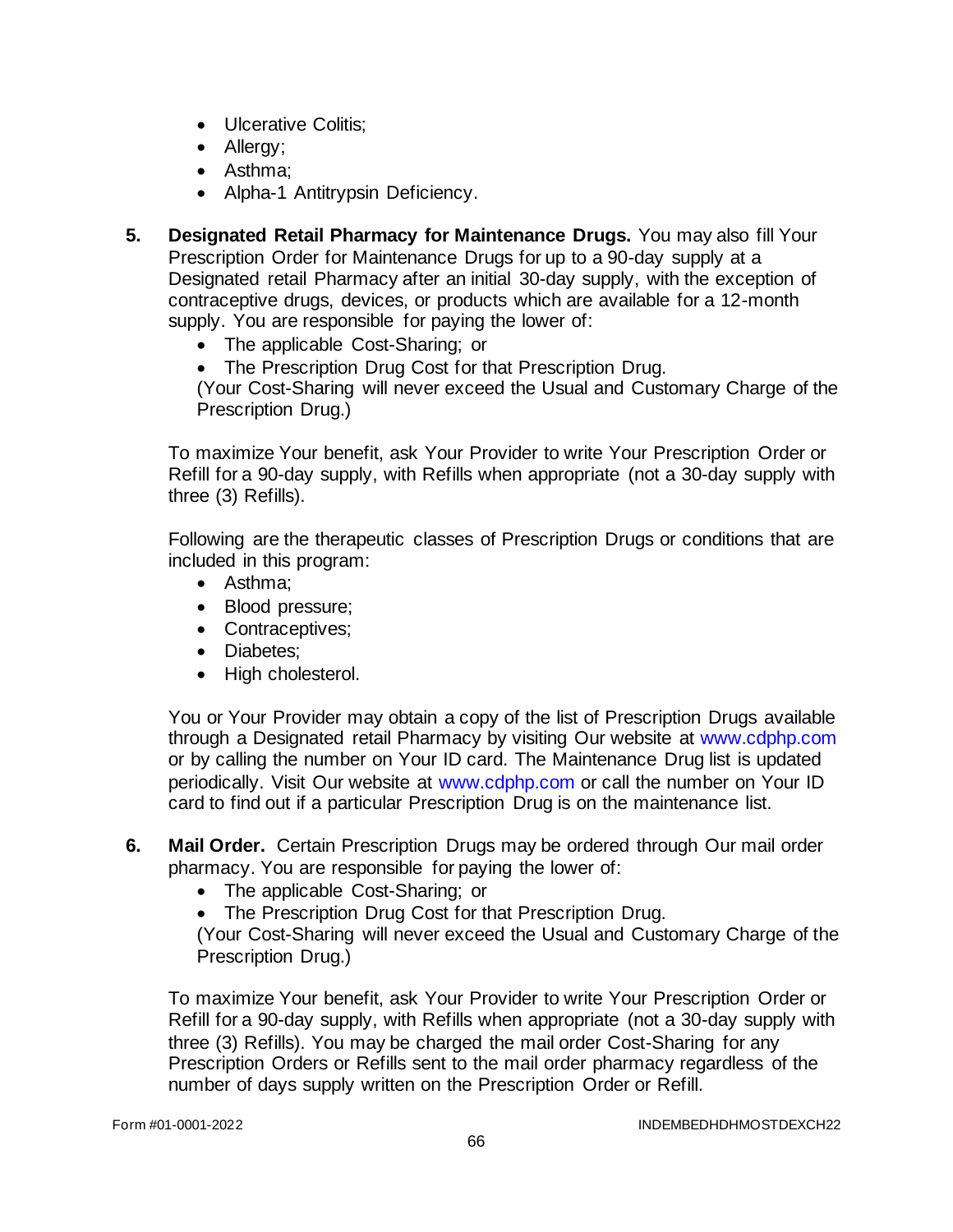Prescription Drugs purchased through mail order will be delivered directly to Your home or office.

We will provide benefits that apply to drugs dispensed by a mail order pharmacy to drugs that are purchased from a retail pharmacy when that retail pharmacy has a participation agreement with Us and Our vendor in which it agrees to be bound by the same terms and conditions as a participating mail order pharmacy.

You or Your Provider may obtain a copy of the list of Prescription Drugs available through mail order by visiting Our website at [www.cdphp.com](http://www.cdphp.com/) or by calling the number on Your ID card.

- **7. Tier Status.** The tier status of a Prescription Drug may change periodically, but no more than four (4) times per calendar year, or when a Brand-Name Drug becomes available as a Generic Drug as described below, based on Our tiering decisions. These changes may occur without prior notice to You. However, if You have a prescription for a drug that is being moved to a higher tier or is being removed from Our Formulary, We will notify You at least 30 days before the change is effective. When such changes occur, Your Cost-Sharing may change. You may also request a Formulary exception for a Prescription Drug that is no longer on the Formulary as outlined below and in the External Appeal section of this Contract. You may access the most up to date tier status on Our website at [www.cdphp.com](http://www.cdphp.com/) or by calling the number on Your ID card.
- **8. When a Brand-Name Drug Becomes Available as a Generic Drug.** When a Brand-Name Drug becomes available as a Generic Drug, the tier placement of the Brand-Name Prescription Drug may change. If this happens, You will pay the Cost-Sharing applicable to the tier to which the Prescription Drug is assigned or the Brand-Name Drug will be removed from the Formulary and You no longer have benefits for that particular Brand-Name Drug. Please note, if You are taking a Brand-Name Drug that is being excluded or placed on a higher tier due to a Generic Drug becoming available, You will receive 30 days' advance written notice of the change before it is effective. You may request a Formulary exception for a Prescription Drug that is no longer on the Formulary as outlined below and in the External Appeal section of this Contract.
- **9. Formulary Exception Process.** If a Prescription Drug is not on Our Formulary, You, Your designee or Your prescribing Health Care Professional may request a Formulary exception for a clinically-appropriate Prescription Drug in writing, electronically or telephonically. The request should include a statement from Your prescribing Health Care Professional that all Formulary drugs will be or have been ineffective, would not be as effective as the non-Formulary drug, or would have adverse effects. If coverage is denied under Our standard or expedited Formulary exception process, You are entitled to an external appeal as outlined in the External Appeal section of this Contract. Visit Our website at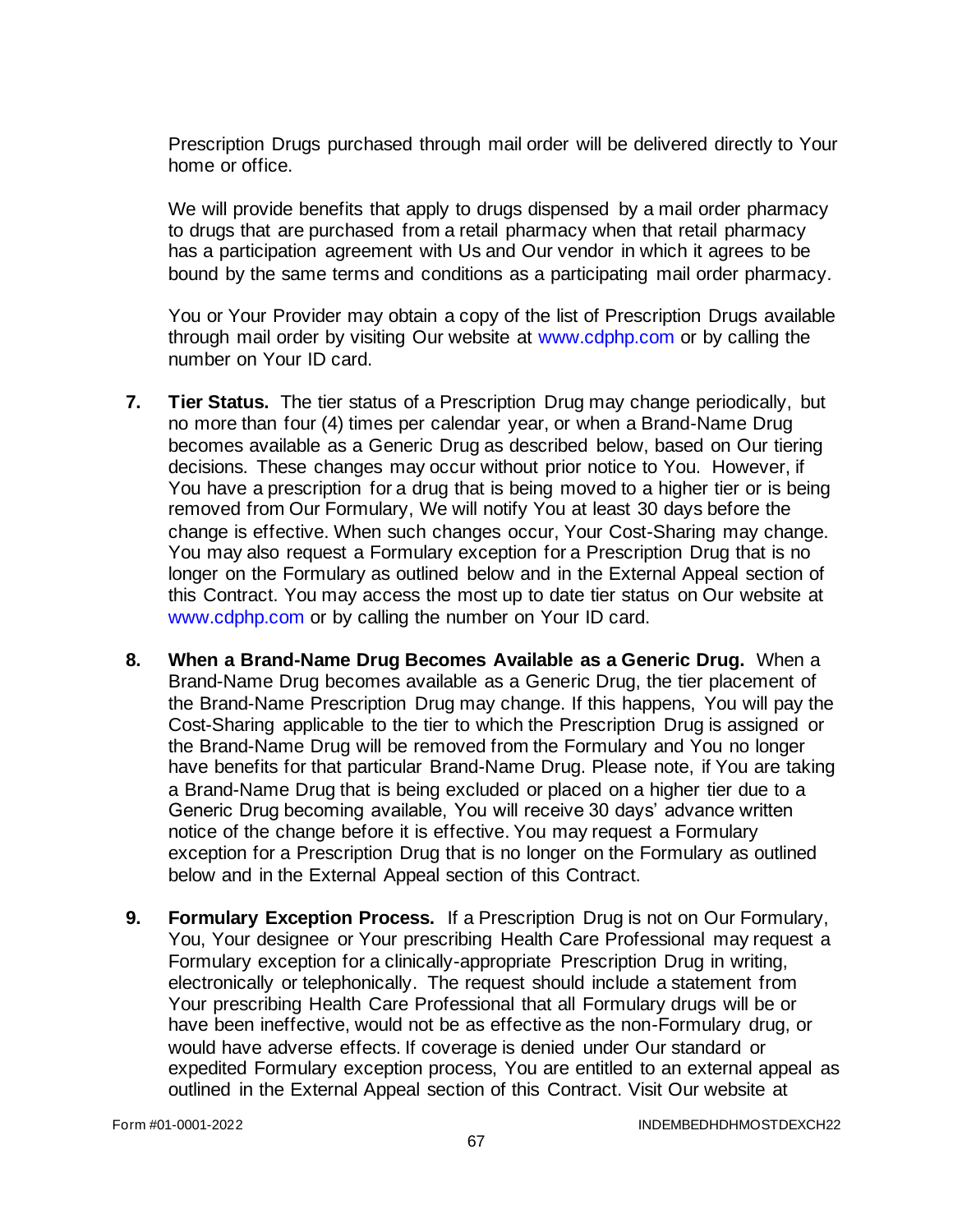[www.cdphp.com](http://www.cdphp.com/) or call the number on Your ID card to find out more about this process.

**Standard Review of a Formulary Exception.** We will make a decision and notify You or Your designee and the prescribing Health Care Professional by telephone no later than 72 hours after Our receipt of Your request. We will notify You in writing within three (3) business days of receipt of Your request. If We approve the request, We will Cover the Prescription Drug while You are taking the Prescription Drug, including any refills.

**Expedited Review of a Formulary Exception.** If You are suffering from a health condition that may seriously jeopardize Your health, life or ability to regain maximum function or if You are undergoing a current course of treatment using a non-Formulary Prescription Drug, You may request an expedited review of a Formulary exception. The request should include a statement from Your prescribing Health Care Professional that harm could reasonably come to You if the requested drug is not provided within the timeframes for Our standard Formulary exception process. We will make a decision and notify You or Your designee and the prescribing Health Care Professional by telephone no later than 24 hours after Our receipt of Your request. We will notify You in writing within three (3) business days of receipt of Your request. If We approve the request, We will Cover the Prescription Drug while You suffer from the health condition that may seriously jeopardize Your health, life or ability to regain maximum function or for the duration of Your current course of treatment using the non-Formulary Prescription Drug.

**10. Supply Limits.** Except for contraceptive drugs, devices, or products, We will pay for no more than a 30-day supply of a Prescription Drug purchased at a retail pharmacy. You are responsible for one (1) Cost-Sharing amount for up to a 30 day supply.

You may have the entire supply (of up to 12 months) of the contraceptive drug, device, or product dispensed at the same time. Contraceptive drugs, devices, or products are not subject to Cost-Sharing.

Benefits will be provided for Prescription Drugs dispensed by a mail order pharmacy in a quantity of up to a 90-day supply. You are responsible for one (1) Cost-Sharing amount for a 30-day supply up to a maximum of two and a half (2.5) Cost-Sharing amounts for a 90-day supply.

Specialty Prescription Drugs may be limited to a 30-day supply when obtained at a retail or mail order pharmacy. You may access Our website at [www.cdphp.com](http://www.cdphp.com/) or by calling the number on Your ID card for more information on supply limits for specialty Prescription Drugs.

Some Prescription Drugs may be subject to quantity limits based on criteria that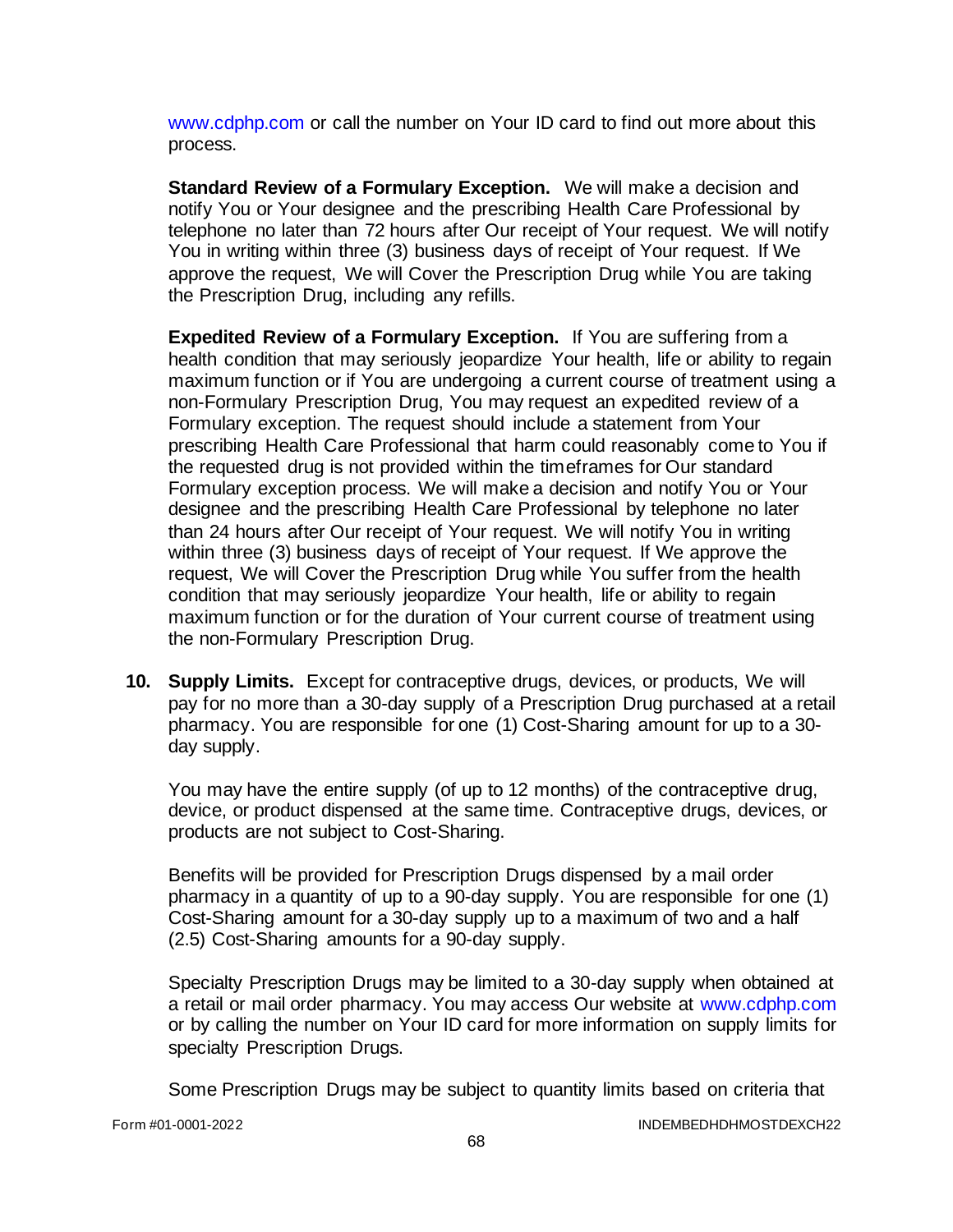We have developed, subject to Our periodic review and modification. The limit may restrict the amount dispensed per Prescription Order or Refill and/or the amount dispensed per month's supply. You can determine whether a Prescription Drug has been assigned a maximum quantity level for dispensing by accessing Our website at [www.cdphp.com](http://www.cdphp.com/) or by calling the number on Your ID card. If We deny a request to Cover an amount that exceeds Our quantity level, You are entitled to an Appeal pursuant to the Utilization Review and External Appeal sections of this Contract.

- **11. Initial Limited Supply of Prescription Opioid Drugs.** If You receive an initial limited prescription for a seven (7) day supply or less of any schedule II, III, or IV opioid prescribed for Acute pain, and You have a Copayment, Your Copayment will be prorated. If You receive an additional supply of the Prescription Drug within the 30-day period in which You received the seven (7) day supply, Your Copayment for the remainder of the 30-day supply will also be prorated. In no event will the prorated Copayment(s) total more than Your Copayment for a 30 day supply.
- **12. Cost-Sharing for Orally-Administered Anti-Cancer Drugs.** Your Cost-Sharing for orally-administered anti-cancer drugs is at least as favorable to You as the Cost-Sharing amount, if any, that applies to intravenous or injected anticancer medications Covered under the Outpatient and Professional Services section of this Contract.
- **13. Split Fill Dispensing Program.** The split fill dispensing program is designed to prevent wasted Prescription Drugs if Your Prescription Drug or dose changes or if We contact You and You confirm that You have leftover Prescription Drugs from a previous fill. The Prescription Drugs that are included under this program have been identified as requiring more frequent follow up to monitor response to treatment and reactions. You will initially get up to a 15-day supply of Your Prescription Order for certain drugs filled at a Designated pharmacy instead of the full Prescription Order. You initially pay a lesser Cost-Sharing based on what is dispensed. The therapeutic classes of Prescription Drugs that are included in this program are: Antivirals/Anti-infectives, Infertility, Iron Toxicity, Mental/Neurologic Disorders, Multiple Sclerosis, Oncology and Drugs for Autoimmune Disorders. This program applies for the first 60 days when You start a new Prescription Drug. This program will not apply upon You or Your Provider's request. You or Your Provider can opt out by visiting Our website at [www.cdphp.com](http://www.cdphp.com/) or by calling the number on Your ID card.

### **D. Medical Management.**

This Contract includes certain features to determine when Prescription Drugs should be Covered, which are described below. As part of these features, Your prescribing Provider may be asked to give more details before We can decide if the Prescription Drug is Medically Necessary.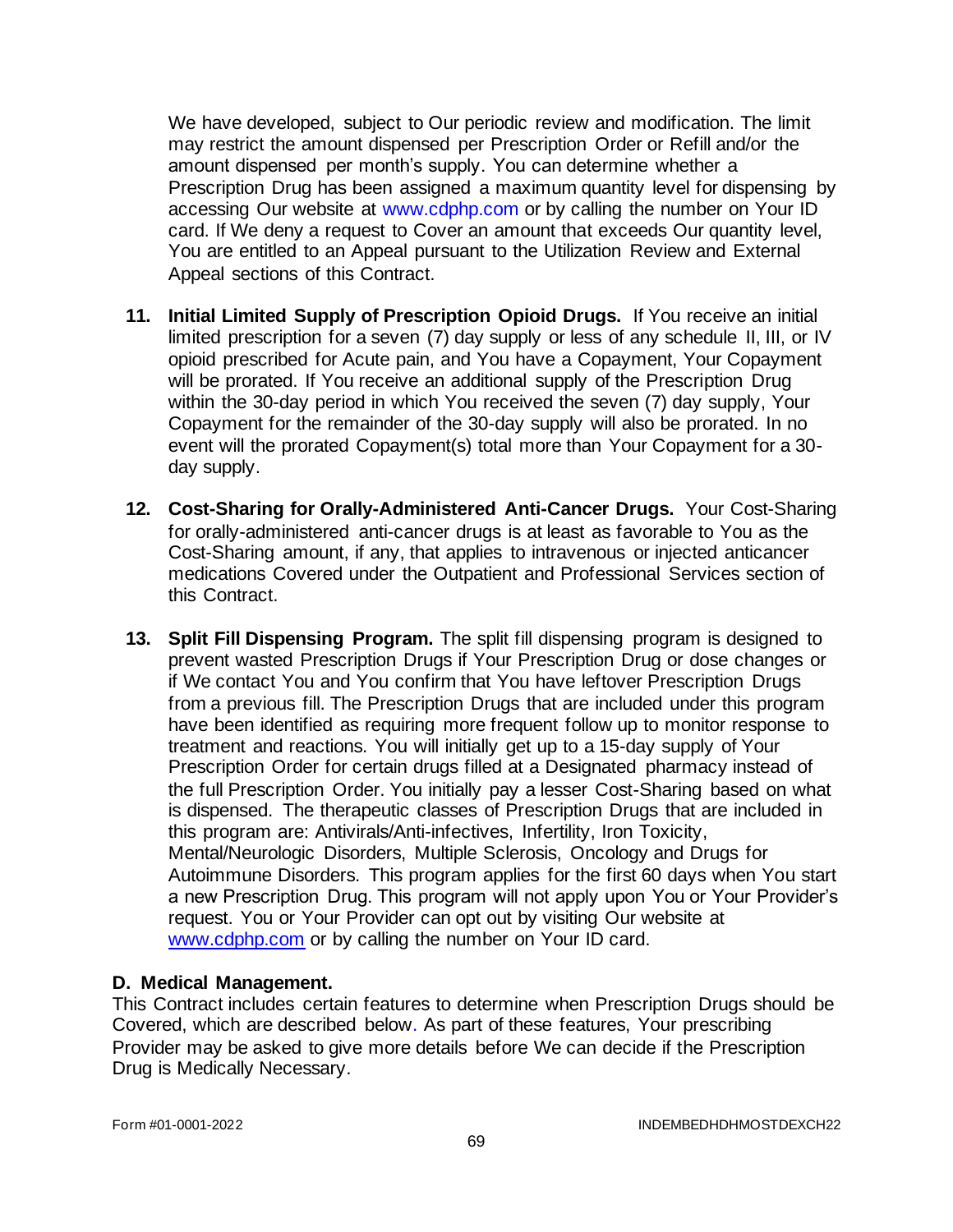**1. Preauthorization.** Preauthorization may be needed for certain Prescription Drugs to make sure proper use and guidelines for Prescription Drug coverage are followed. When appropriate, Your Provider will be responsible for obtaining Preauthorization for the Prescription Drug. Preauthorization is not required for Covered medications to treat substance use disorder, including opioid overdose reversal medications prescribed or dispensed to You.

For a list of Prescription Drugs that need Preauthorization, please visit Our website at [www.cdphp.com](http://www.cdphp.com/) or call the number on Your ID card. The list will be reviewed and updated from time to time. We also reserve the right to require Preauthorization for any new Prescription Drug on the market or for any currently available Prescription Drug which undergoes a change in prescribing protocols and/or indications regardless of the therapeutic classification, Including if a Prescription Drug or related item on the list is not Covered under Your Contract. Your Provider may check with Us to find out which Prescription Drugs are Covered.

- **2. Step Therapy.** Step therapy is a process in which You may need to use one (1) or more types of Prescription Drugs before We will Cover another as Medically Necessary. A "step therapy protocol" means Our policy, protocol or program that establishes the sequence in which We approve Prescription Drugs for Your medical condition. When establishing a step therapy protocol, We will use recognized evidence-based and peer reviewed clinical review criteria that also takes into account the needs of atypical patient populations and diagnoses. We check certain Prescription Drugs to make sure that proper prescribing guidelines are followed. These guidelines help You get high quality and cost-effective Prescription Drugs. The Prescription Drugs that require Preauthorization under the step therapy program are also included on the Preauthorization drug list. If a step therapy protocol is applicable to Your request for coverage of a Prescription Drug, You, Your designee, or Your Health Care Professional can request a step therapy override determination as outlined in the Utilization Review section of this Contract.
- **3. Therapeutic Substitution.** Therapeutic substitution is an optional program that tells You and Your Providers about alternatives to certain prescribed drugs. We may contact You and Your Provider to make You aware of these choices. Only You and Your Provider can determine if the therapeutic substitute is right for You. We have a therapeutic drug substitutes list, which We review and update from time to time. For questions or issues about therapeutic drug substitutes, visit Our website at [www.cdphp.com](http://www.cdphp.com/) or call the number on Your ID card.

### **E. Limitations/Terms of Coverage.**

1. We reserve the right to limit quantities, day supply, early Refill access and/or duration of therapy for certain medications based on Medical Necessity including acceptable medical standards and/or FDA recommended guidelines.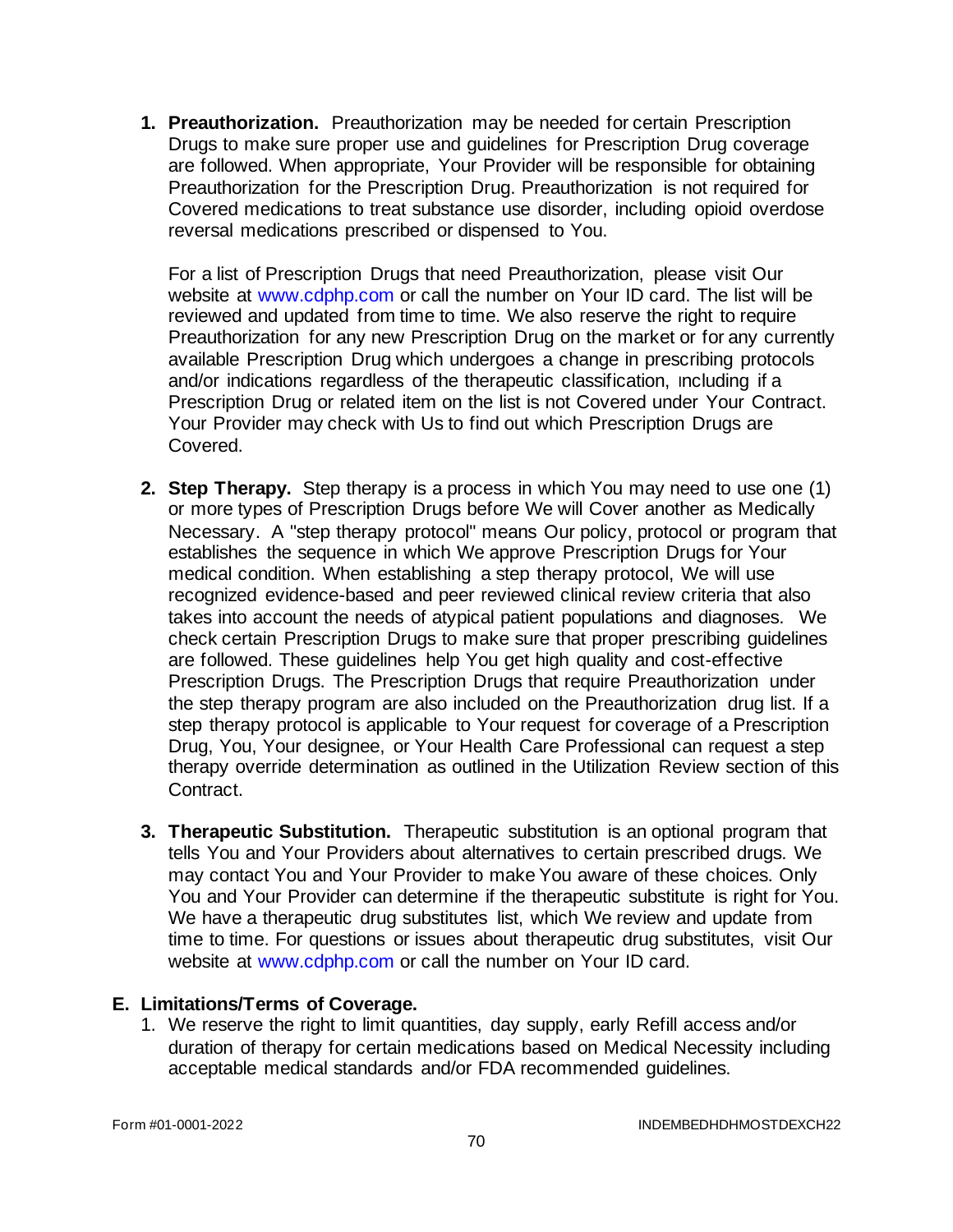- 2. If We determine that You may be using a Prescription Drug in a harmful or abusive manner, or with harmful frequency, Your selection of Participating Pharmacies and prescribing Providers may be limited. If this happens, We may require You to select a single Participating Pharmacy and a single Provider that will provide and coordinate all future pharmacy services. Benefits will be paid only if You use the selected single Participating Pharmacy. Benefits will be paid only if Your Prescription Orders or Refills are written by the selected Provider or a Provider authorized by Your selected Provider. If You do not make a selection within 31 days of the date We notify You, We will select a single Participating Pharmacy and/or prescribing Provider for You.
- 3. Compounded Prescription Drugs will be Covered only when the primary ingredient is a Covered legend Prescription Drug, and are obtained from a pharmacy that is approved for compounding. All compounded Prescription Drugs require Your Provider to obtain Preauthorization. Compounded Prescription Drugs are on tier 3.
- 4. Various specific and/or generalized "use management" protocols will be used from time to time in order to ensure appropriate utilization of medications. Such protocols will be consistent with standard medical/drug treatment guidelines. The primary goal of the protocols is to provide Our Members with a quality-focused Prescription Drug benefit. In the event a use management protocol is implemented, and You are taking the drug(s) affected by the protocol, You will be notified in advance.
- 5. Injectable drugs (other than self-administered injectable drugs) and diabetic insulin, oral hypoglycemics, and diabetic supplies and equipment are not Covered under this section but are Covered under other sections of this Contract.
- 6. We do not Cover charges for the administration or injection of any Prescription Drug. Prescription Drugs given or administered in a Physician's office are Covered under the Outpatient and Professional Services section of this Contract.
- 7. We do not Cover drugs that do not by law require a prescription, except for smoking cessation drugs, over-the-counter preventive drugs or devices provided in accordance with the comprehensive guidelines supported by HRSA or with an "A" or "B" rating from USPSTF, or as otherwise provided in this Contract. We do not Cover Prescription Drugs that have over-the-counter non-prescription equivalents, except if specifically designated as Covered in the drug Formulary. Non-prescription equivalents are drugs available without a prescription that have the same name/chemical entity as their prescription counterparts. We do not Cover repackaged products such as therapeutic kits or convenience packs that contain a Covered Prescription Drug unless the Prescription Drug is only available as part of a therapeutic kit or convenience pack. Therapeutic kits or convenience packs contain one or more Prescription Drug(s) and may be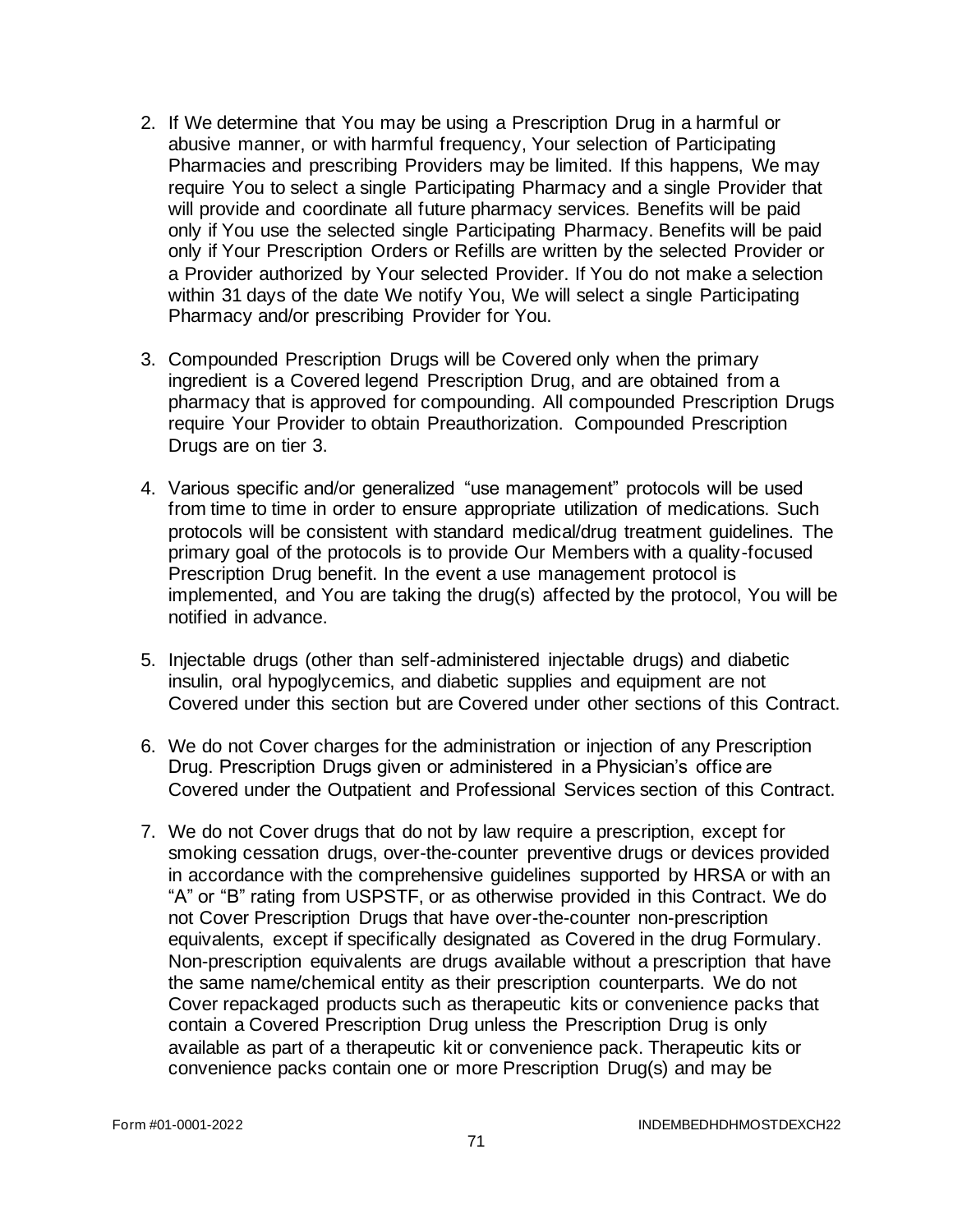packaged with over-the-counter items, such as gloves, finger cots, hygienic wipes or topical emollients.

- 8. We do not Cover Prescription Drugs to replace those that may have been lost or stolen.
- 9. We do not Cover Prescription Drugs dispensed to You while in a Hospital, nursing home, other institution, Facility, or if You are a home care patient, except in those cases where the basis of payment by or on behalf of You to the Hospital, nursing home, Home Health Agency or home care services agency, or other institution, does not include services for drugs.
- 10. We reserve the right to deny benefits as not Medically Necessary or experimental or investigational for any drug prescribed or dispensed in a manner contrary to standard medical practice. If coverage is denied, You are entitled to an Appeal as described in the Utilization Review and External Appeal sections of this Contract.
- 11. A pharmacy need not dispense a Prescription Order that, in the pharmacist's professional judgment, should not be filled.

### **F. General Conditions.**

- **1.** You must show Your ID card to a retail pharmacy at the time You obtain Your Prescription Drug or You must provide the pharmacy with identifying information that can be verified by Us during regular business hours. You must include Your identification number on the forms provided by the mail order pharmacy from which You make a purchase.
- **2. Drug Utilization, Cost Management and Rebates.** We conduct various utilization management activities designed to ensure appropriate Prescription Drug usage, to avoid inappropriate usage, and to encourage the use of costeffective drugs. Through these efforts, You benefit by obtaining appropriate Prescription Drugs in a cost-effective manner. The cost savings resulting from these activities are reflected in the Premiums for Your coverage.

We may also, from time to time, enter into agreements that result in Us receiving rebates or other funds ("rebates") directly or indirectly from Prescription Drug manufacturers, Prescription Drug distributors or others. Any rebates are based upon utilization of Prescription Drugs across all of Our business and not solely on any one Member's utilization of Prescription Drugs. Any rebates received by Us may or may not be applied, in whole or part, to reduce premiums either through an adjustment to claims costs or as an adjustment to the administrative expenses component of Our Prescription Drug premiums. Any such rebates may be retained by Us, in whole or part, in order to fund such activities as new utilization management activities, community benefit activities and increasing reserves for the protection of Members. Rebates may change or reduce the amount of any Copayment or Coinsurance applicable under Our Prescription Drug coverage. If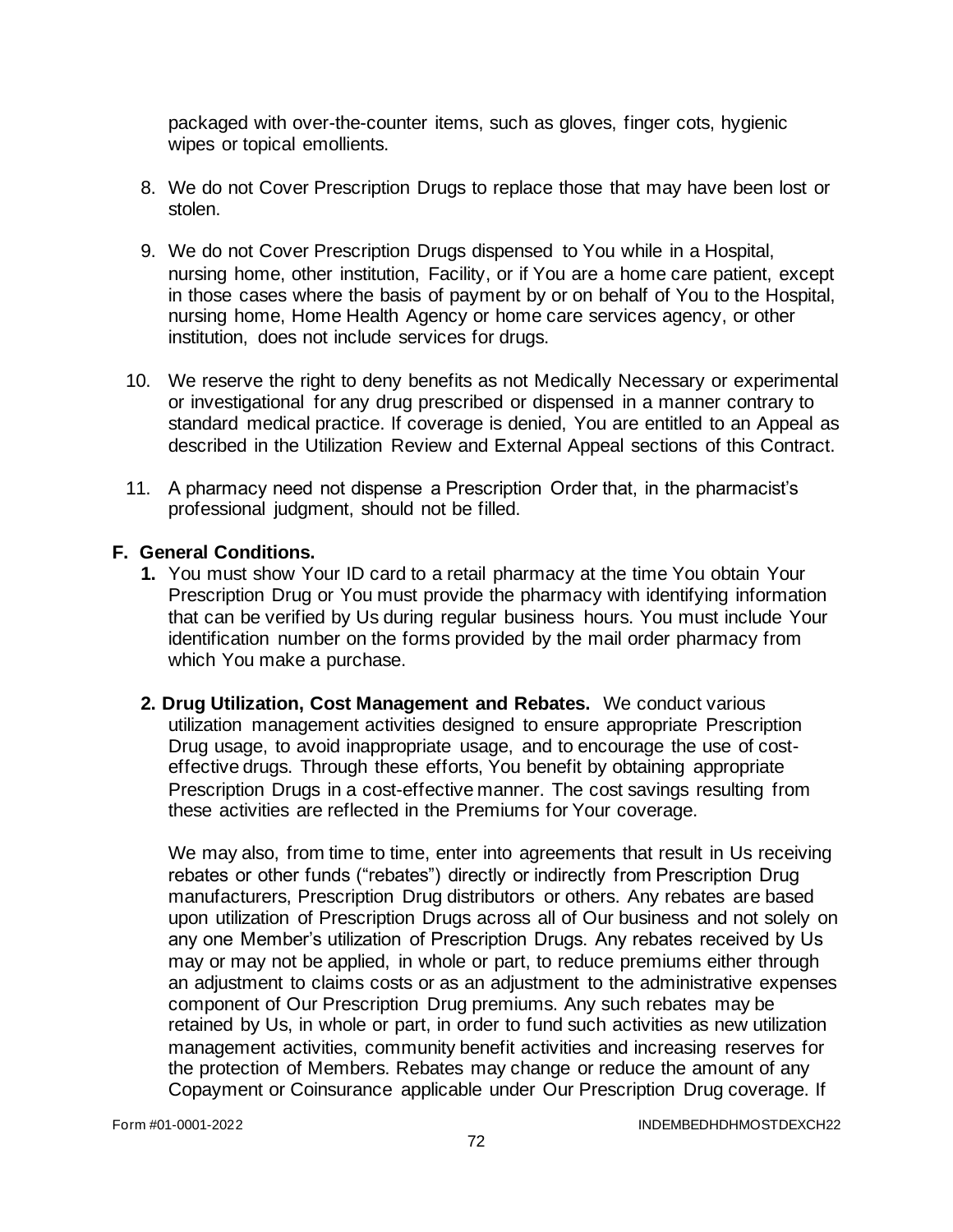a Prescription Drug is eligible for a rebate, most of the projected value of the rebate will be used to reduce the Allowed Amount for the Prescription Drug. Your Deductible or Coinsurance is calculated using that reduced Allowed Amount. The remaining value of that rebate will be used to reduce costs for all Members enrolled in coverage. Not all Prescription Drugs are eligible for a rebate, and rebates can be discontinued or applied at any time based on the terms of the rebate agreements. Because the exact value of the rebate will not be known at the time You purchase the Prescription Drug, the amount of the rebate applied to Your claim will be based on an estimate. Payment on Your claim and Your Cost-Sharing will not be adjusted if the later-determined rebate value is higher or lower than Our estimate.

### **G. Definitions.**

Terms used in this section are defined as follows. (Other defined terms can be found in the Definitions section of this Contract).

- **1. Brand-Name Drug:** A Prescription Drug that: 1) is manufactured and marketed under a trademark or name by a specific drug manufacturer; or 2) We identify as a Brand-Name Prescription Drug, based on available data resources. All Prescription Drugs identified as "brand name" by the manufacturer, pharmacy, or Your Physician may not be classified as a Brand-Name Drug by Us.
- **2. Designated Pharmacy:** A pharmacy that has entered into an agreement with Us or with an organization contracting on Our behalf, to provide specific Prescription Drugs, including but not limited to, specialty Prescription Drugs. The fact that a pharmacy is a Participating Pharmacy does not mean that it is a Designated Pharmacy.
- **3. Formulary:** The list that identifies those Prescription Drugs for which coverage may be available under this Contract. This list is subject to Our periodic review and modification (no more than four (4) times per calendar year or when a Brand-Name Drug becomes available as a Generic Drug). To determine which tier a particular Prescription Drug has been assigned, visit Our website at [www.cdphp.com](http://www.cdphp.com/) or by calling the number on Your ID card.
- **4. Generic Drug:** A Prescription Drug that: 1) is chemically equivalent to a Brand-Name Drug; or 2) We identify as a Generic Prescription Drug based on available data resources. All Prescription Drugs identified as "generic" by the manufacturer, pharmacy or Your Physician may not be classified as a Generic Drug by Us.
- **5. Maintenance Drug:** A Prescription Drug used to treat a condition that is considered chronic or long-term and which usually requires daily use of Prescription Drugs.
- **6. Non-Participating Pharmacy:** A pharmacy that has not entered into an agreement with Us to provide Prescription Drugs to Members. We will not make

Form #01-0001-2022 INDEMBEDHDHMOSTDEXCH22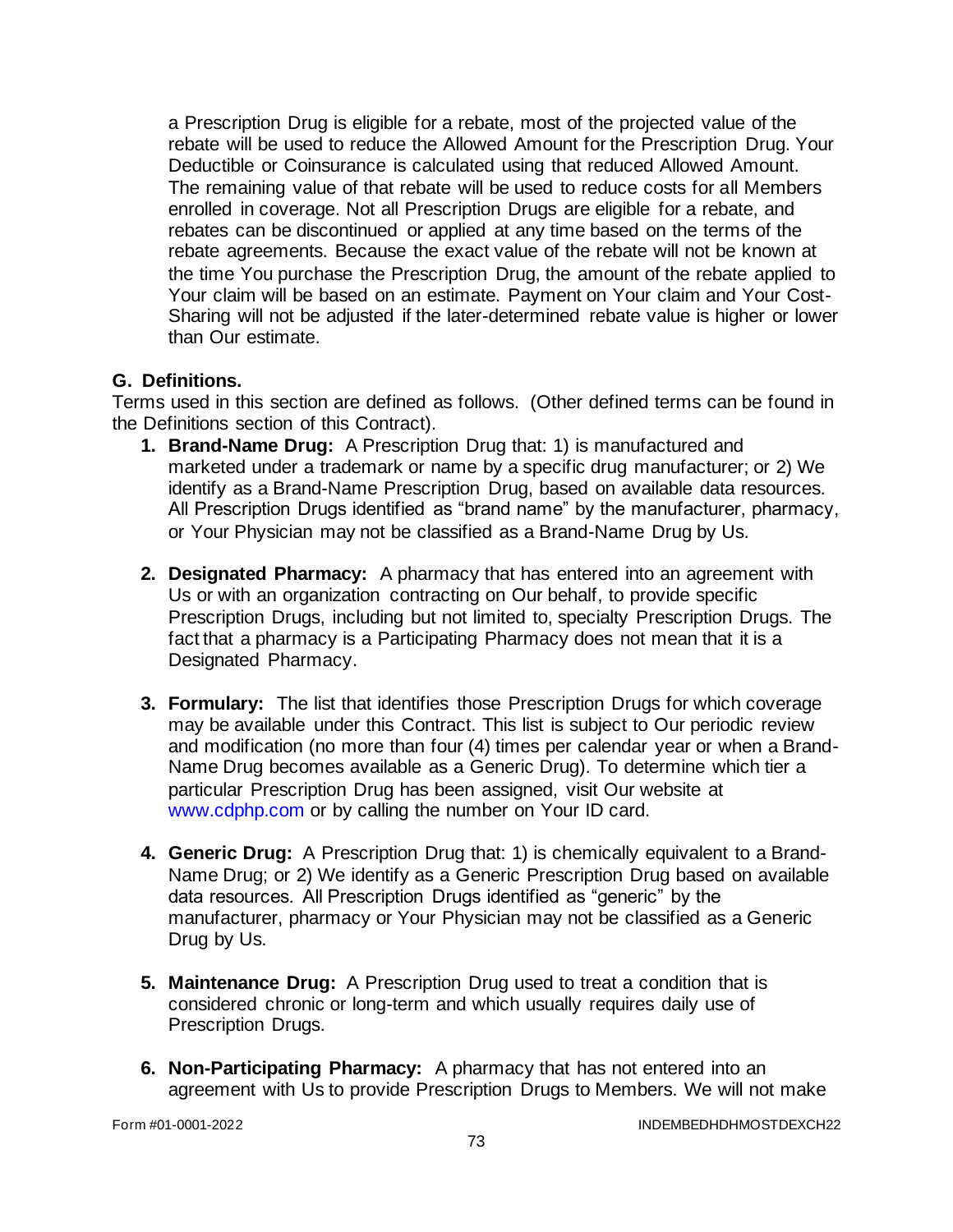any payment for prescriptions or Refills filled at a Non-Participating Pharmacy other than as described above.

- **7. Participating Pharmacy:** A pharmacy that has:
	- Entered into an agreement with Us or Our designee to provide Prescription Drugs to Members;
	- Agreed to accept specified reimbursement rates for dispensing Prescription Drugs; and
	- Been designated by Us as a Participating Pharmacy.

A Participating Pharmacy can be either a retail or mail-order pharmacy.

- **8. Prescription Drug:** A medication, product or device that has been approved by the FDA and that can, under federal or state law, be dispensed only pursuant to a Prescription Order or Refill and is on Our Formulary. A Prescription Drug includes a medication that, due to its characteristics, is appropriate for self administration or administration by a non-skilled caregiver.
- **9. Prescription Drug Cost:** The amount, including a dispensing fee and any sales tax, as contracted between Us and Our pharmacy benefit manager for a Covered Prescription Drug dispensed at a Participating Pharmacy. If Your Contract includes coverage at Non-Participating Pharmacies, the Prescription Drug Cost for a Prescription Drug dispensed at a Non-Participating Pharmacy is calculated using the Prescription Drug Cost that applies for that particular Prescription Drug at most Participating Pharmacies.
- **10.Prescription Order or Refill:** The directive to dispense a Prescription Drug issued by a duly licensed Health Care Professional who is acting within the scope of his or her practice.
- **11.Usual and Customary Charge:** The usual fee that a pharmacy charges individuals for a Prescription Drug without reference to reimbursement to the pharmacy by third parties as required by New York Education Law Section 6826 a.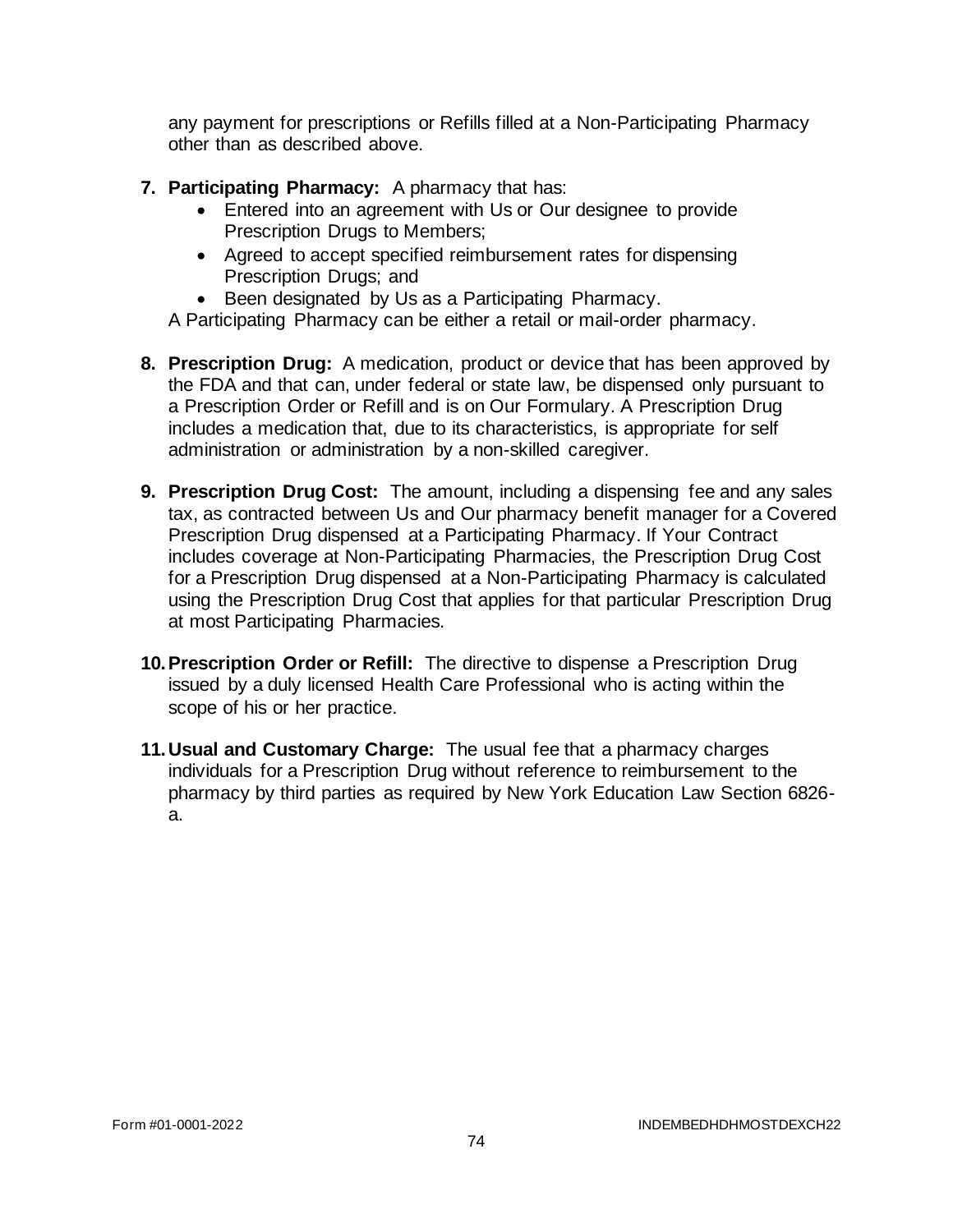### **SECTION XIV**

#### **Wellness Benefits**

#### **A. Exercise Program Reimbursement.**

We will partially reimburse the Subscriber and their covered Dependents for certain exercise facility or membership fees, exercise classes (e.g., yoga, pilates, spinning) or specified digital fitness programs but only if such fees are paid for programs that promote cardiovascular wellness.

Memberships in tennis clubs, country clubs, weight loss clinics, spas or any other similar facilities will not be reimbursed. Lifetime memberships are not eligible for reimbursement. We will not provide reimbursement for equipment, clothing, vitamins or other services that may be offered by the facility or digital platform (e.g., massages, etc.).

In order to be eligible for reimbursement, You must:

- Be an active member of the exercise facility, attend classes at the exercise facility or paid for a digital fitness program; and
- Complete 50 visits or workout sessions.

In order to obtain reimbursement, once 50 visits or workout sessions have been completed, You must submit:

- A completed reimbursement form.
- A copy of Your current bill which shows the fee paid for Your membership, classes or digital fitness program.

Once We receive the completed reimbursement form and the bill, You will be reimbursed the lesser of \$200 for the Subscriber and \$100 for their covered Dependents or the actual cost of the membership, class or digital fitness program. Eligible members can submit for reimbursement after completing 50 visits or workout sessions, up to two times during the Plan Year. Total combined maximum reimbursement for the Subscriber and their Dependents is \$600 per Plan Year.

### **2. Youth Fitness Program.**

#### **1. Purpose.**

The purpose of the Youth Fitness Program is to encourage Your Dependent Child to take a more active role in managing their health and well-being through learning techniques or exercises to maintain a healthy lifestyle.

#### **2. Description.**

We provide benefits in connection with the use of or participation in any of the following wellness and health promotion actions and activities through a designated fitness center :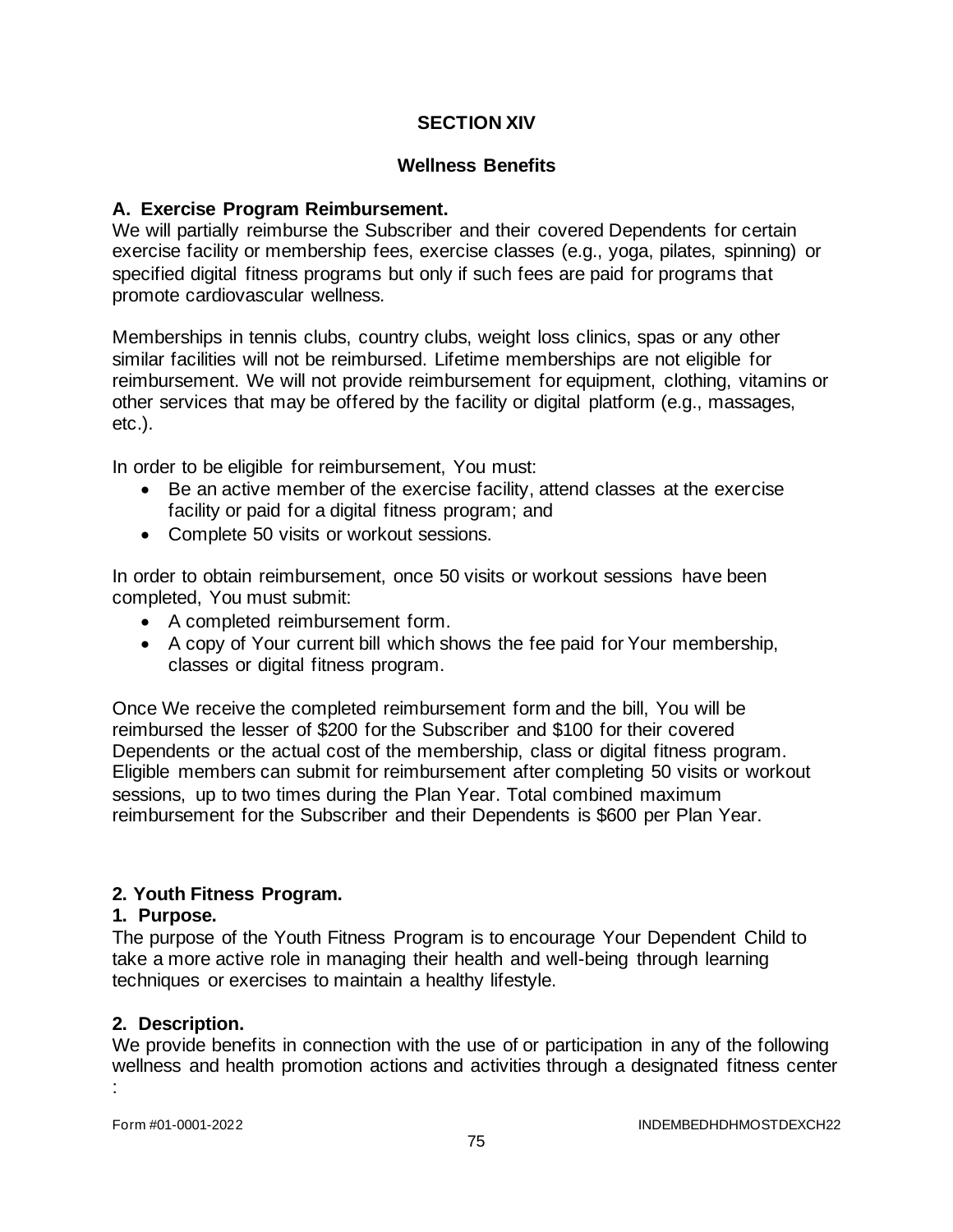- A designated weight management program;
- A designated health or fitness incentive program;
- Health or fitness center membership and;
- Designated healthy activities

The program provides eligible Dependent Children with fun and effective exercises that build healthy muscles, bones, and joints. Participants will become comfortable and confident about exercise with guidance from a certified fitness specialist. Participants receive a fitness assessment at both the beginning and end of the program, an individualized exercise plan, and instruction on techniques and exercises for a healthy lifestyle.

### **3. Eligibility.**

The Subscriber's, covered Dependent Child can participate in the Youth Fitness Program.

### **4. Participation.**

The Subscriber can register eligible Dependent Children for the program with a designated fitness center where an initial assessment is completed by a certified fitness specialist. Next, the participant will engage in up to two exercise sessions per week with their designated specialist. After completion of the multi-week sessions, a post-program fitness assessments measuring basic resting vitals, body composition, muscular strength, endurance and flexibility are done.

The preferred method for accessing information about the Youth Fitness Program is through Our website at [www.cdphp.com.](http://www.cdphp.com/) or by calling Our member services department at the number on Your ID card. You do not need to have access to a computer with internet access in order to participate in the program.

### **5. Rewards.**

Members will be reimbursed for a trial membership with a designated fitness center when a Covered, eligible Dependent Child completes a designed fitness and exercise program.

## **3. Medical Condition Wellness Program.**

### **1. Purpose.**

The purpose of the Medical Condition Wellness Program is to encourage Members managing a chronic medical condition to take a more active role in managing their health and well-being.

Our Medical Condition Wellness Program is a collection of fitness programs for individuals transitioning from or managing a medical condition or needing additional support to improve their level of physical activity. These programs offer specific support in the following areas: Cancer Fitness, Cardiac Fitness, Diabetes Fitness, Fit for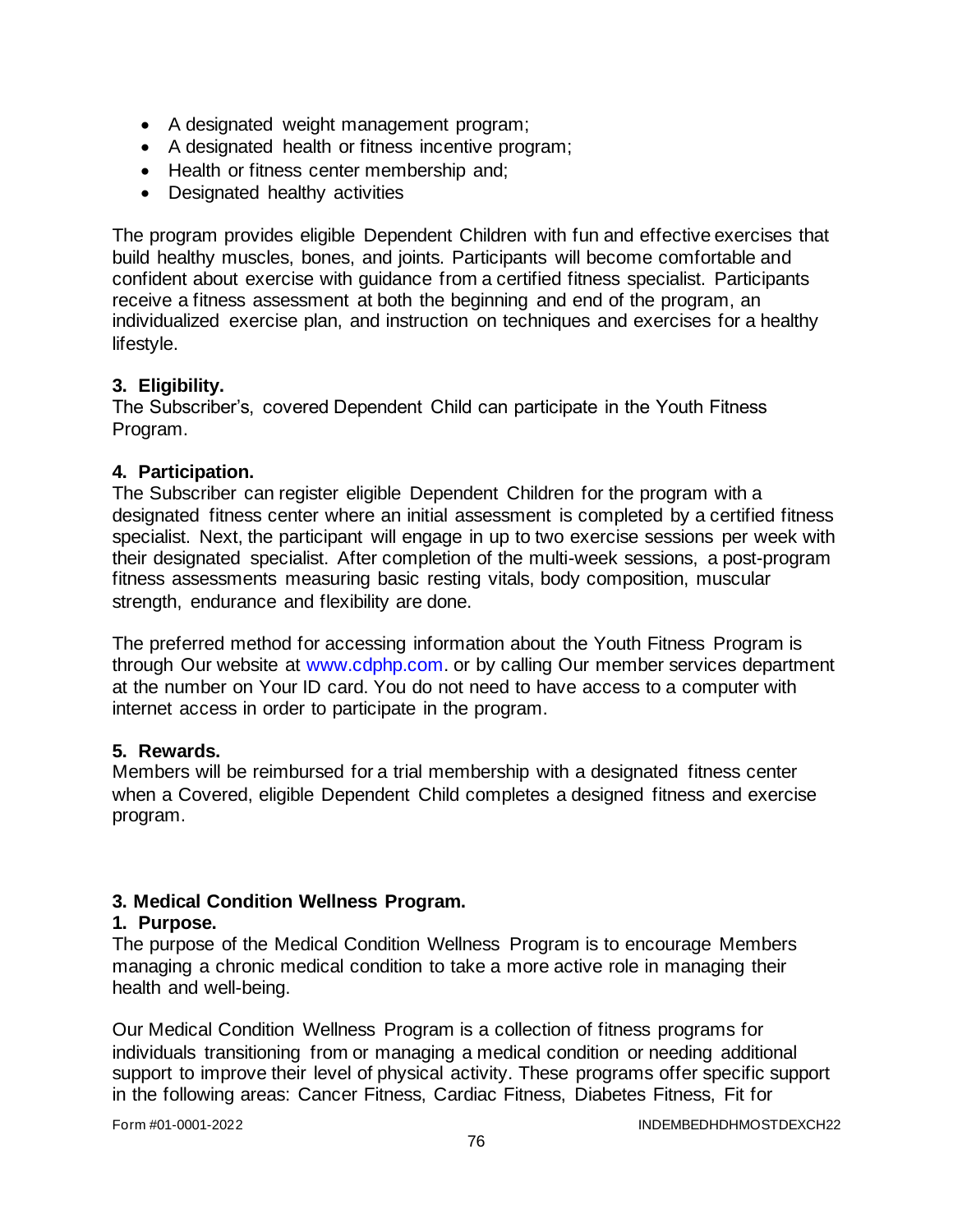Surgery, Functional Fitness, Orthopedic Fitness, Pulmonary Fitness, Transitional Care, Weight Management, Behavioral Health. Each program includes health assessments at the beginning and end of the program, an Individualized exercise plan, supervised group workout sessions and a program summary report available to You and Your referring healthcare provider.

### **2. Description.**

These multi-week programs are designed for those transitioning from or managing a chronic medical condition, such as cancer or heart disease, undergoing an interventional procedure, such as knee or hip replacement or seeking to improve their level of physical activity. Participants are eligible to enroll in one of the programs, choosing their tailored pathway in consultation with a physician or designated wellness expert. On-boarding may include a comprehensive health assessment and individualized exercise/wellness plan by a physician or certified wellness specialist. Throughout Your program, participants can engage in supervised exercise sessions, interaction with wellness specialist and community support groups.

### **3. Eligibility.**

You, the Subscriber and the Subscriber's covered Spouse are eligible to participate in the Medical Condition Wellness Program.

### **4. Participation.**

The Subscriber or the Subscriber's covered Spouse can register for the program with a designated fitness center where an initial assessment is completed by a certified fitness specialist. Next, the participant will engage in exercise sessions with their designated specialist. After completion of the multi-week sessions, a post-program fitness assessments measuring basic resting vitals, body composition, muscular strength, endurance and flexibility are done.

The preferred method for accessing information about the Medical Condition Wellness Program is through Our website at [www.cdphp.com](http://www.cdphp.com/) or by calling Our member services department at the number on Your ID card. You do not need to have access to a computer with internet access in order to participate in the program.

### **5. Rewards.**

Upon completion of the program, participants receive another comprehensive health assessment and free access to a designated fitness center or additional on-line tools to help Members maintain their healthy lifestyle changes.

## **B. Wellness Program.**

### **1. Wellness Program Name.**

### **1. Purpose.**

The purpose of this wellness program is to encourage You to take a more active role in

Form #01-0001-2022 INDEMBEDHDHMOSTDEXCH22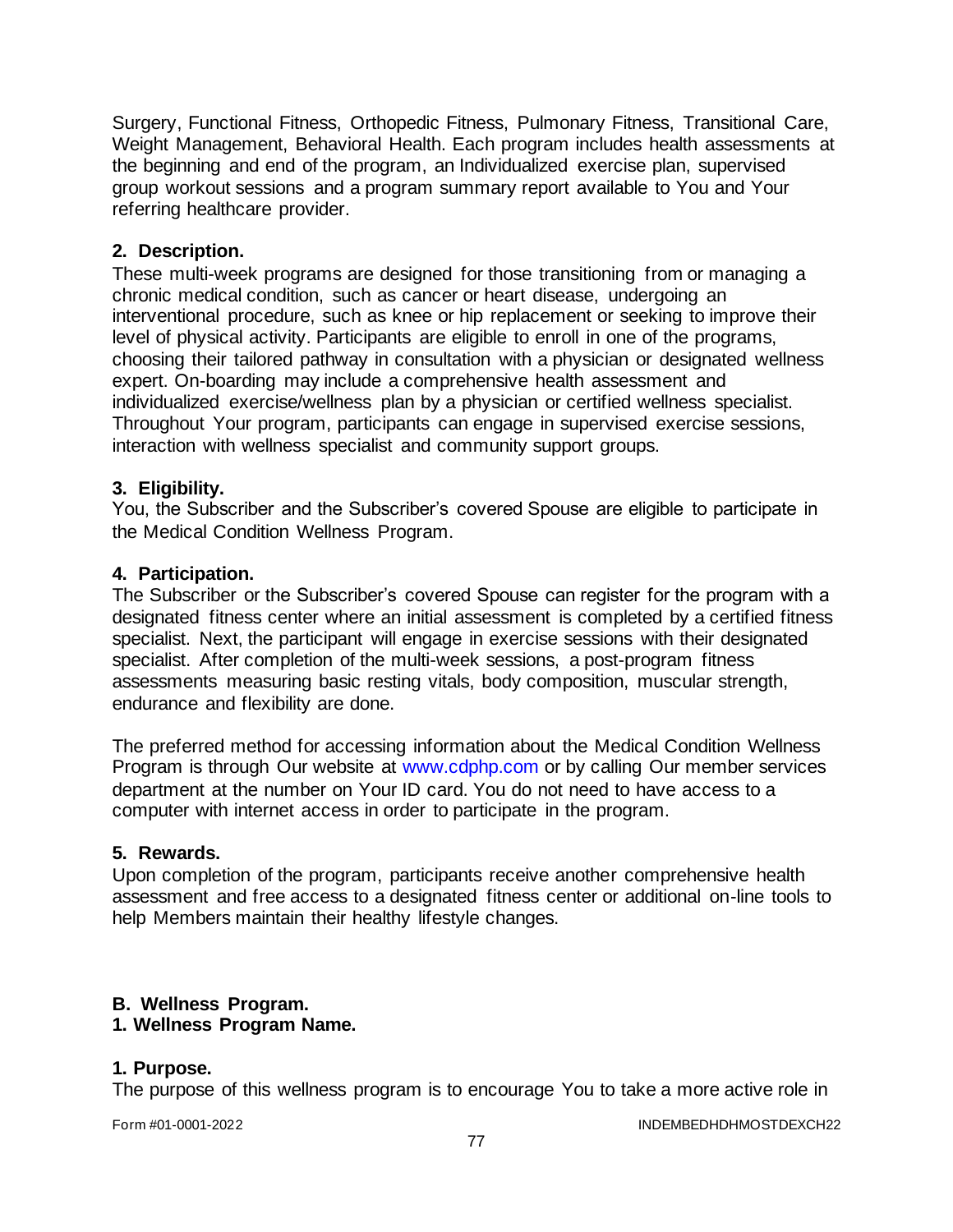managing Your health and well-being.

### **2. Description.**

This program encourages You to participate in a variety of health and wellness programs designed to help You better manage Your health, while providing You incentives to be proactive and live a healthier, happier, and more productive life. Completion of a brief health assessment adds personalization, providing you with tips, tricks and articles contributing to your overall wellbeing. Track your progress in real-time and get rewarded along the way. Participation in the program as well as more information can be easily accessed through Our Member site at [www.cdphp.com.](http://www.cdphp.com/)

### **3. Rewards.**

Participants are eligible to receive points per contract, per calendar year for completion of various programs and activities focused on improving health and wellness of the member. Activities for which points can be earned include:

Completion of an annual physical exam, completion of personal health assessment, and participation in cancer screenings. Descriptions of the activities available for completion in the program are available on Our member site at [www.cdphp.com](http://www.cdphp.com/)**.**

Each point translates into one dollar and can be redeemed for gift cards from a variety of retailers. CDPHP encourages members to continue making positive healthy choices by using gift cards for products or services that promote a healthy lifestyle.

## **4. Eligibility.**

The program is available to subscribers that are 18 and older. Points earned under this program are automatically reported through claims or are self-reported by the member. Members can self report activities, track activity completion and points earned, and redeem gift cards through Our website at [www.cdphp.com](http://www.cdphp.com/) or by calling Our member services department at the number on their ID card.

The eligibility period of the program is on a calendar year basis. All activities must be complete and points must be earned and redeemed within the calendar year or prior to termination of Your coverage. Any points not redeemed by the last day of the calendar year or prior to termination of Your coverage will be forfeited.

### **5. Participation.**

The preferred method for accessing the wellness program is through Our website at [www.cdphp.com.](http://www.cdphp.com/) You need to have access to a computer with internet access in order to participate in the website program. However, if You do not have access to a computer, please call Us at the number on Your ID card and We will provide You with information regarding how to participate without internet access.

Participation requirements for the program(s), Preauthorization requirements and detailed descriptions of activities available can also be easily accessed through Our Member site at [www.cdphp.com](http://www.cdphp.com/) or by calling Our member services department at the number on Your ID card. If a Member is unable to participate in this program due to a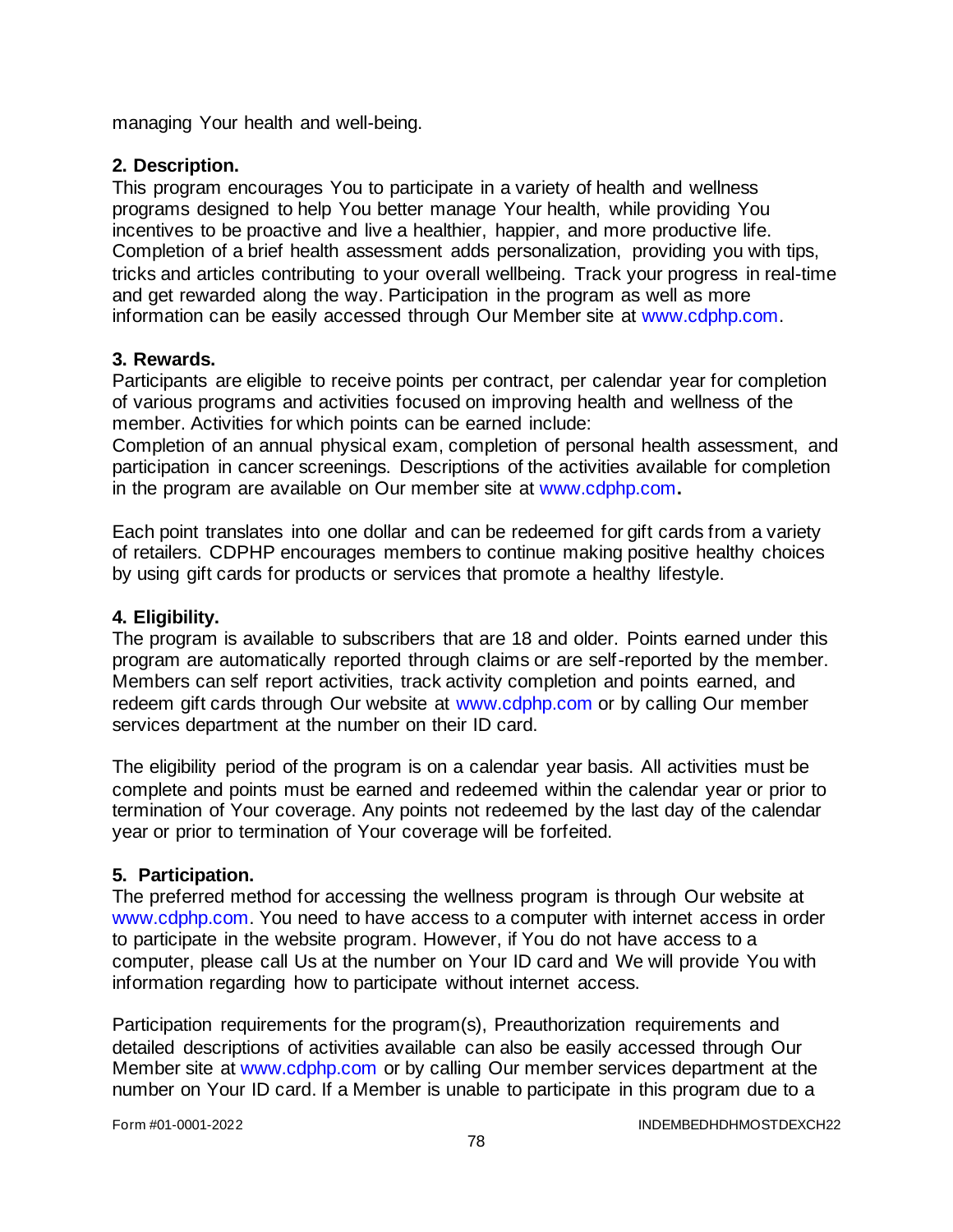medical condition, CDPHP will work with the Member to develop alternative offerings.

## **2. Condition Specific Health and Wellness Program.**

### **1. Purpose.**

The purpose of the Condition Specific Health and Wellness Program is to encourage You to take a more active role in managing Your health condition and improve Your quality of life by providing the resources and education needed to be successful.

### **2. Description.**

The goal of the Condition Specific Health and Wellness Program is to provide You with the tools and incentives to help You successfully manage Your health condition. Adhering to a lifestyle plan and adapting healthy habits, can help keep Your condition under control, significantly reduce the occurrence of long-term health complications and lower Your health care costs.

Guided and self-management education programs and coordination of care can help You learn skills to manage symptoms of Your condition, improve eating and sleeping habits, reduce stress, maintain a healthy lifestyle, and more. Our programs offer a tailored experience, designed to fit your individual lifestyle and personal health goals. Education resources and materials will help You learn to recognize triggers and early symptoms, Identify risk factors and create and follow a treatment or management plan. In addition to education and support, Our programs also provide You with tools for success, which may include: supplies associated with managing Your condition, phonebased app services and associated software, personalized coaching from trained health coaches and/or care teams, self-guided online lessons, help monitoring and tracking and evaluating Your condition and medication adherence.

### **3. Eligibility.**

You, the Subscriber, and each covered Dependent can participate in the Condition Specific Health and Wellness Program as long as You meet the eligibility criteria for that specific program. Some programs are limited to those Members with a specific diagnosis (e.g. asthma or diabetes). To see the specific eligibility criteria for Our Programs, please see the Program descriptions available through our member site at [www.cdphp.com.](http://www.cdphp.com/)

The eligibility period for Our programs, can be found under the specific program descriptions on Our member website at [www.cdphp.com.](http://www.cdphp.com/)

## **4. Participation.**

The preferred method for accessing the wellness program is through Our website at [www.cdphp.com.](http://www.cdphp.com/) You need to have access to a computer with internet access in order to participate in the website program. However, if You do not have access to a computer, please call Us at the number on Your ID card and We will provide You with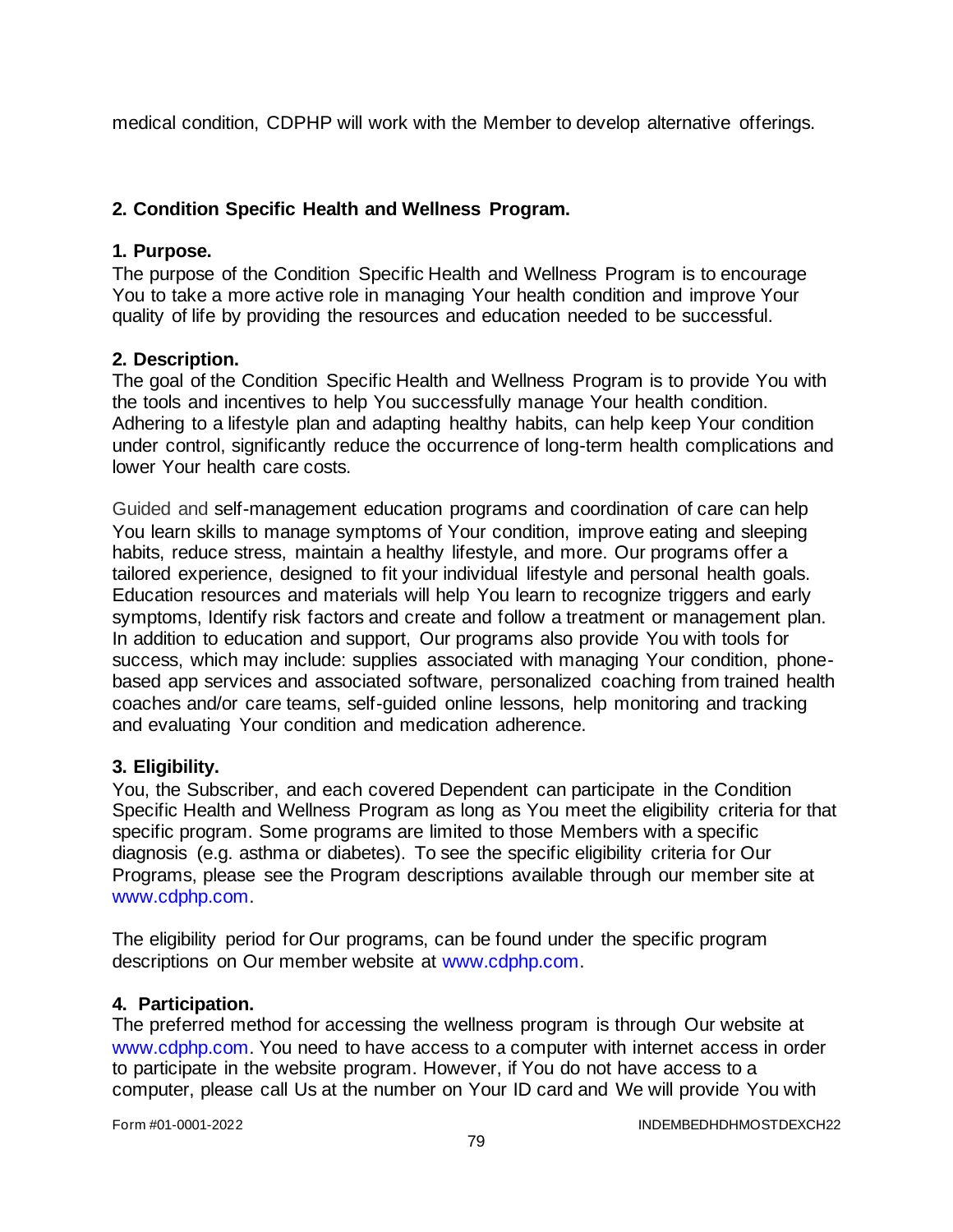information regarding how to participate without internet access.

Participation requirements for the program(s), Preauthorization requirements and detailed descriptions of activities available can also be easily accessed through Our Member site at [www.cdphp.com](http://www.cdphp.com/) or by calling Our member services department at the number on Your ID card. If a member is unable to participate in a program, for which they are otherwise eligible, due to a medical condition, CDPHP will work with the member to develop alternative offerings.

### **5. Rewards.**

Eligible Members will be reimbursed for full or partial cost of participating in a Medical Condition Wellness Program with a designated fitness center or, the cost of participating in the programs (e.g. membership fee waiver for smart phone access), Full or partial reimbursement of the cost of services related to the program (e.g. discounted fitness trainer services for those recovering from a recent hip replacement), Merchandise, so long as the item is geared at promoting good health, such as healthy cookbooks or nutritional or exercise equipment, weight management and a healthy lifestyle plan when a Covered, eligible Member completes their program.

### **3. Maternity and Family Health Wellness Program.**

### **1. Purpose.**

The purpose of the Maternity and Family Wellness Program is to provide Members with health and wellness education and support necessary to enrich their experience with family planning, pregnancy and the postpartum period, as well as, child-rearing years.

## **2. Description.**

Successful maternity and family health takes support and preparation. So that you're ready for your baby before he/she arrives, make sure you know where to find assistance if you need it.

Whether you're about to become a first-time mom or you already have children, You can receive valuable tools and information at no-cost to assist you during your pregnancy and after your baby is born. Maternity and Family Wellness Program provides resources and support to help you stay healthy through all stages of your pregnancy and after your baby is born.

The program includes web-based support from a breastfeeding professionals and lactation support classes, a pregnancy planner to help document every stage of Your pregnancy, access to free wellness classes, including prenatal nutrition and fitness, and one-on-one support from Our Care Management and Behavioral Health teams for highrisk pregnancies.

## **3. Eligibility.**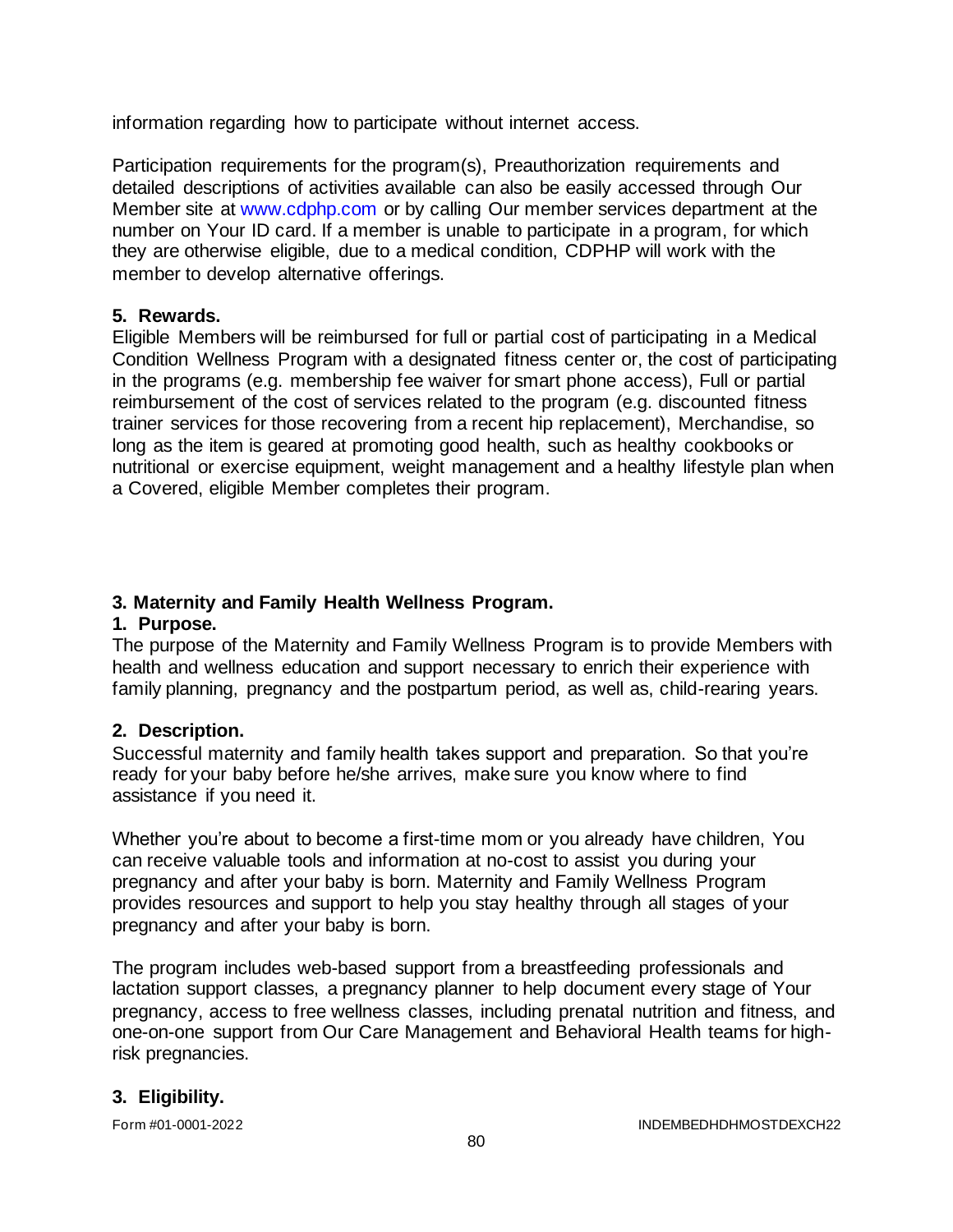You, the Subscriber, the Subscriber's covered Spouse and each covered Dependent can participate in the wellness program.

### **4. Participation.**

The preferred method for accessing the wellness program is through Our website at [www.cdphp.com.](http://www.cdphp.com/) You need to have access to a computer with internet access in order to participate in the website program. However, if You do not have access to a computer, please call Us at the number on Your ID card and We will provide You with information regarding how to participate without internet access.

Participation requirements for the program(s), Preauthorization requirements and detailed descriptions of activities available can also be easily accessed through Our Member site at [www.cdphp.com](http://www.cdphp.com/) or by calling Our member services department at the number on Your ID card. If a member is unable to participate in a program, for which they are otherwise eligible, due to a medical condition, CDPHP will work with the member to develop alternative offerings.

### **5. Rewards.**

Rewards for participation in Our Maternity and Family Health Wellness Program. Include coverage for lactation support, partial reimbursement for maternal health education classes, access to free prenatal nutrition and fitness classes, a pregnancy planner and postpartum tracker to keep mom and baby on schedule and a gift for your newborn.

## **C. National Diabetes Prevention Program**

### **1. Purpose.**

The Diabetes Prevention Program helps You take control of Your health by adopting habits to reduce Your chances of developing type 2 diabetes and improve Your overall health and well-being. The CDC-led National Diabetes Prevention Program is an evidence-based lifestyle change program for preventing type 2 diabetes. Diabetes Prevention Programs encourages collaboration among federal agencies, communitybased organizations, employers, insurers, health care professionals, academia, and other stakeholders to prevent or delay the onset of type 2 diabetes among people with pre-diabetes.

### **2. Description.**

The Diabetes Prevention Program is a year-long program that helps participants make real lifestyle changes such as eating healthier, including physical activity into their daily lives, and improving problem-solving and coping skills. Participants meet with a trained Lifestyle Coach and a small group of people in a classroom or on-line setting to learn about healthier eating and increasing their physical activity in order to reduce their risk for developing type 2 diabetes. The program, which is led by a trained Lifestyle Coach in a classroom setting, is generally delivered over a 12-month period, beginning with 16 weekly sessions followed by monthly maintenance (sessions are usually weekly for 6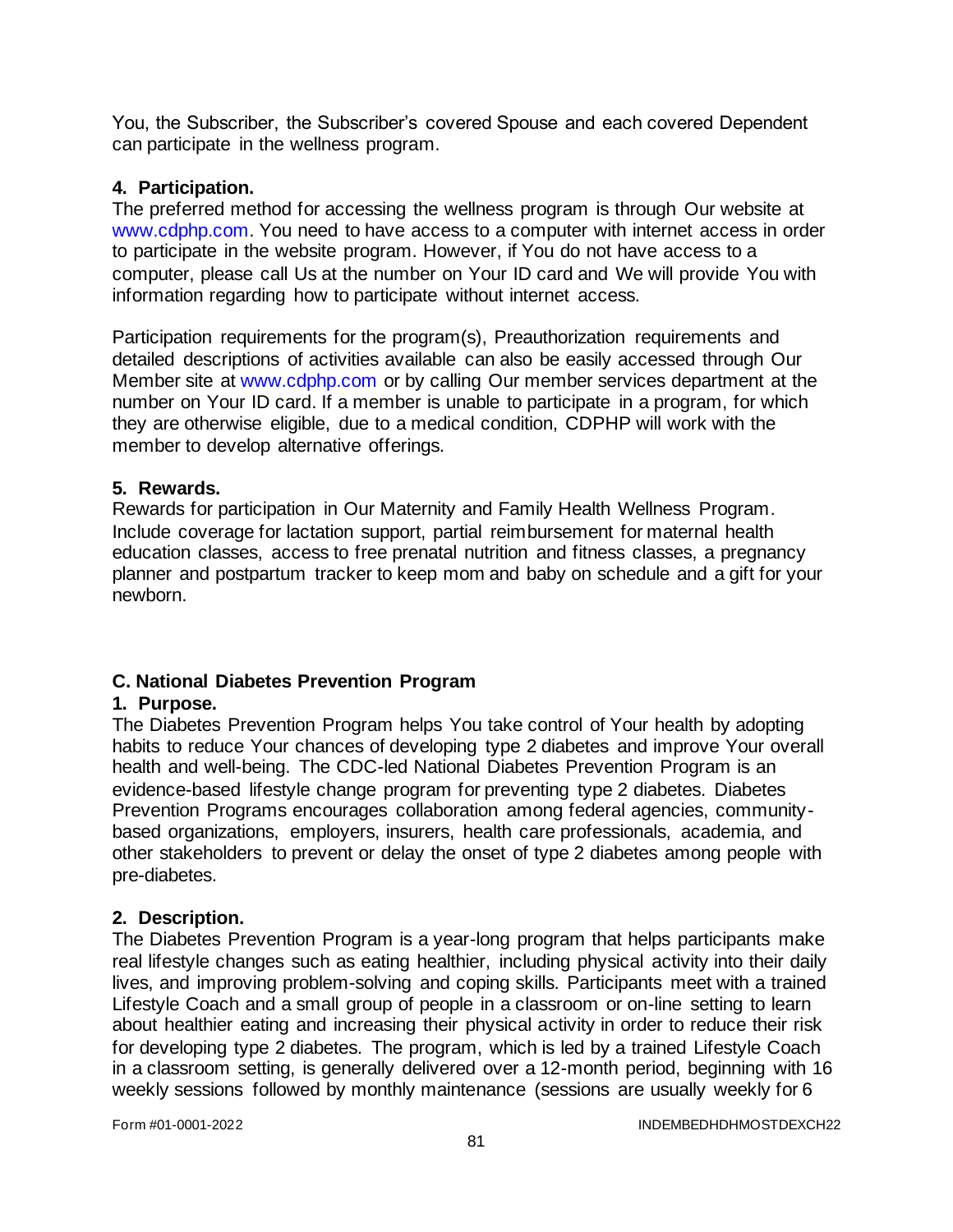months and then monthly for 6 months.)The National Diabetes Prevention Program can help people make achievable and realistic lifestyle changes and cut their risk of developing type 2 diabetes

## **3. Eligibility.**

You, the Subscriber, can participate in the Diabetes Prevention Program. Participation and preauthorization requirements for the program, as well as descriptions of activities available, can be easily accessed through Our member site at [www.cdphp.com](http://www.cdphp.com/) or by calling Our member services department at the number on Your ID card.

# **4. Participation.**

The preferred method for accessing the Diabetes Prevention Program is either through Our website at [www.cdphp.com](http://www.cdphp.com/) or consulting with your provider. You either need to have access to a computer with internet access or schedule an appointment with your provider to find a program available to You. However, if You do not have access to a computer, please call Us at the number on Your ID card and We will provide You with information regarding how to participate without internet access.

Participation requirements for the program(s), Preauthorization requirements and detailed descriptions of activities available can also be easily accessed through Our Member site at [www.cdphp.com](http://www.cdphp.com/) or by calling Our member services department at the number on Your ID card.

## **5. Rewards.**

The Diabetes Prevention Program, including all classes and appointments are available at no cost to eligible Members.

# **D. Weight Loss Program Reimbursement**

## **1. Purpose.**

The purpose of this wellness program is to encourage You to take a more active role in managing Your health and well-being through a guided support program to assist you in weight loss and developing a healthy lifestyle.

# **2. Description.**

Eligible Members who pay for and participate in a qualified weight management program with a preferred vendor for at least eight weeks, or at least four sessions with a registered dietitian are eligible for a once per Plan Year partial reimbursement for a completed program.

# **3. Eligibility.**

You, the Subscriber, and the Subscriber's covered Spouse can participate in the wellness program.

# **4. Participation.**

Form #01-0001-2022 INDEMBEDHDHMOSTDEXCH22 The preferred method for accessing information about the weight loss reimbursement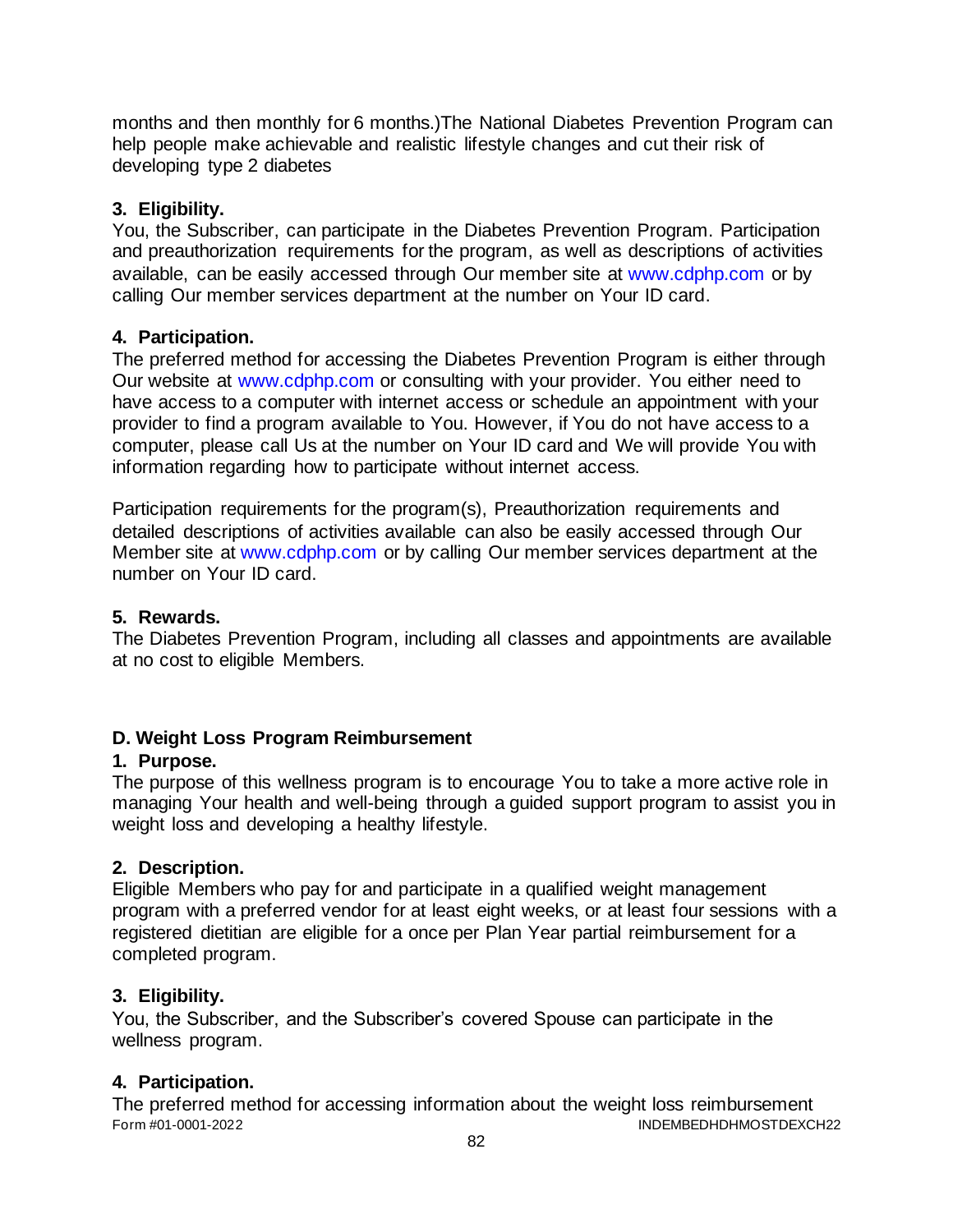program the wellness program is through Our website at [www.cdphp.com](http://www.cdphp.com/) or by contacting our member services department at he number on Your ID card where We will provide You with information regarding how to participate and get reimbursed for Your classes.

#### **5. Rewards.**

Rewards for participation in a wellness program include:

• Partial reimbursement of the cost of participating in a weight management programs.

#### **Conditions for Reimbursement**

- The reimbursement is only allowed once per Benefit Period.
- Members must attend and pay for the weight loss program.
- Members must have the weight loss program instructor sign a confirmation form, attesting that the program has been completed.

#### **Reimbursement**

The completed form should not be photocopied, the reimbursement is nontransferable.

Members can mail the original copy of the completed reimbursement form to:

CDPHP Claims Dept. PO Box 66602 Albany, NY 12206-6602; or

The form can be submitted electronically by:

Logging-into the secure member portal at [www.cdphp.com](http://www.cdphp.com/) and selecting the "Mail Center" icon to submit claims via secure email.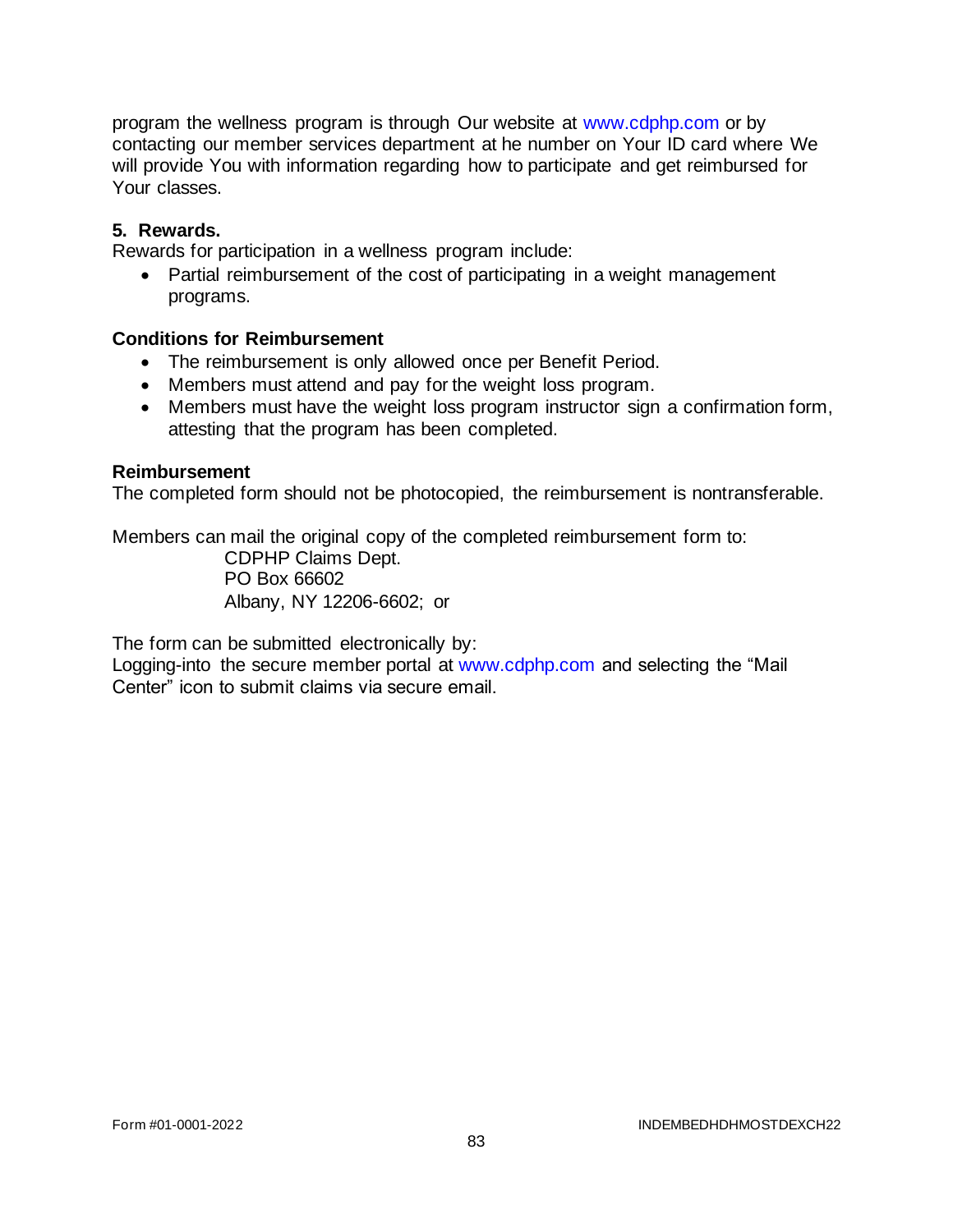### **SECTION XV**

### **Pediatric Vision Care**

Please refer to the Schedule of Benefits section of this Contract for Cost-Sharing requirements, day or visit limits and any Preauthorization or Referral requirements that apply to these benefits.

### **A. Pediatric Vision Care.**

We Cover emergency, preventive and routine vision care for Members through the end of the month in which the Member turns 19 years of age.

### **B. Pediatric Vision Examinations.**

We Cover vision examinations for the purpose of determining the need for corrective lenses, and if needed, to provide a prescription for corrective lenses. We Cover a vision examination one (1) time per Plan Year, unless more frequent examinations are Medically Necessary as evidenced by appropriate documentation. The vision examination may include, but is not limited to:

- Case history;
- External examination of the eye or internal examination of the eye;
- Ophthalmoscopic exam;
- Determination of refractive status;
- Binocular distance;
- Tonometry tests for glaucoma;
- Gross visual fields and color vision testing; and
- Summary findings and recommendation for corrective lenses.

### **C. Pediatric Prescribed Lenses and Frames.**

We Cover standard prescription lenses or contact lenses one (1) time per Plan Year, unless it is Medically Necessary for You to have new lenses or contact lenses more frequently, as evidenced by appropriate documentation. Prescription lenses may be constructed of either glass or plastic.

We also Cover standard frames adequate to hold lenses one (1) time per Plan Year, unless it is Medically Necessary for You to have new frames more frequently, as evidenced by appropriate documentation.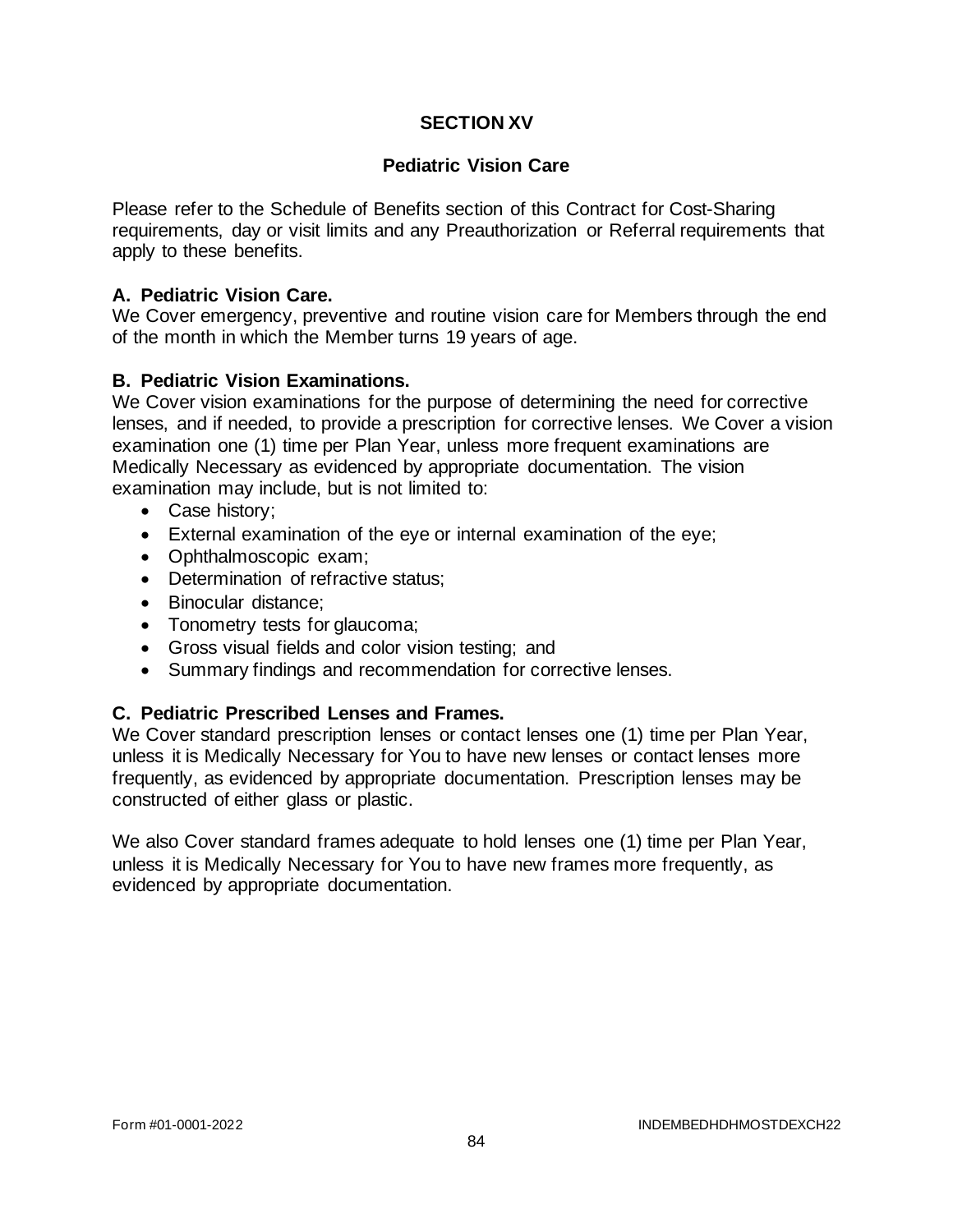## **SECTION XVI**

### **Exclusions and Limitations**

No coverage is available under this Contract for the following:

#### **A. Aviation.**

We do not Cover services arising out of aviation, other than as a fare-paying passenger on a scheduled or charter flight operated by a scheduled airline.

### **B. Convalescent and Custodial Care.**

We do not Cover services related to rest cures, custodial care or transportation. "Custodial care" means help in transferring, eating, dressing, bathing, toileting and other such related activities. Custodial care does not include Covered Services determined to be Medically Necessary.

### **C. Conversion Therapy.**

We do not Cover conversion therapy. Conversion therapy is any practice by a mental health professional that seeks to change the sexual orientation or gender identity of a Member under 18 years of age, including efforts to change behaviors, gender expressions, or to eliminate or reduce sexual or romantic attractions or feelings toward individuals of the same sex. Conversion therapy does not include counseling or therapy for an individual who is seeking to undergo a gender transition or who is in the process of undergoing a gender transition, that provides acceptance, support, and understanding of an individual or the facilitation of an individual's coping, social support, and identity exploration and development, including sexual orientation-neutral interventions to prevent or address unlawful conduct or unsafe sexual practices, provided that the counseling or therapy does not seek to change sexual orientation or gender identity.

### **D. Cosmetic Services.**

We do not Cover cosmetic services, Prescription Drugs, or surgery, unless otherwise specified, except that cosmetic surgery shall not include reconstructive surgery when such service is incidental to or follows surgery resulting from trauma, infection or diseases of the involved part, and reconstructive surgery because of congenital disease or anomaly of a covered Child which has resulted in a functional defect. We also Cover services in connection with reconstructive surgery following a mastectomy, as provided elsewhere in this Contract. Cosmetic surgery does not include surgery determined to be Medically Necessary. If a claim for a procedure listed in 11 NYCRR 56 (e.g., certain plastic surgery and dermatology procedures) is submitted retrospectively and without medical information, any denial will not be subject to the Utilization Review process in the Utilization Review and External Appeal sections of this Contract unless medical information is submitted.

### **E. Coverage Outside of the United States, Canada or Mexico.**

We do not Cover care or treatment provided outside of the United States, its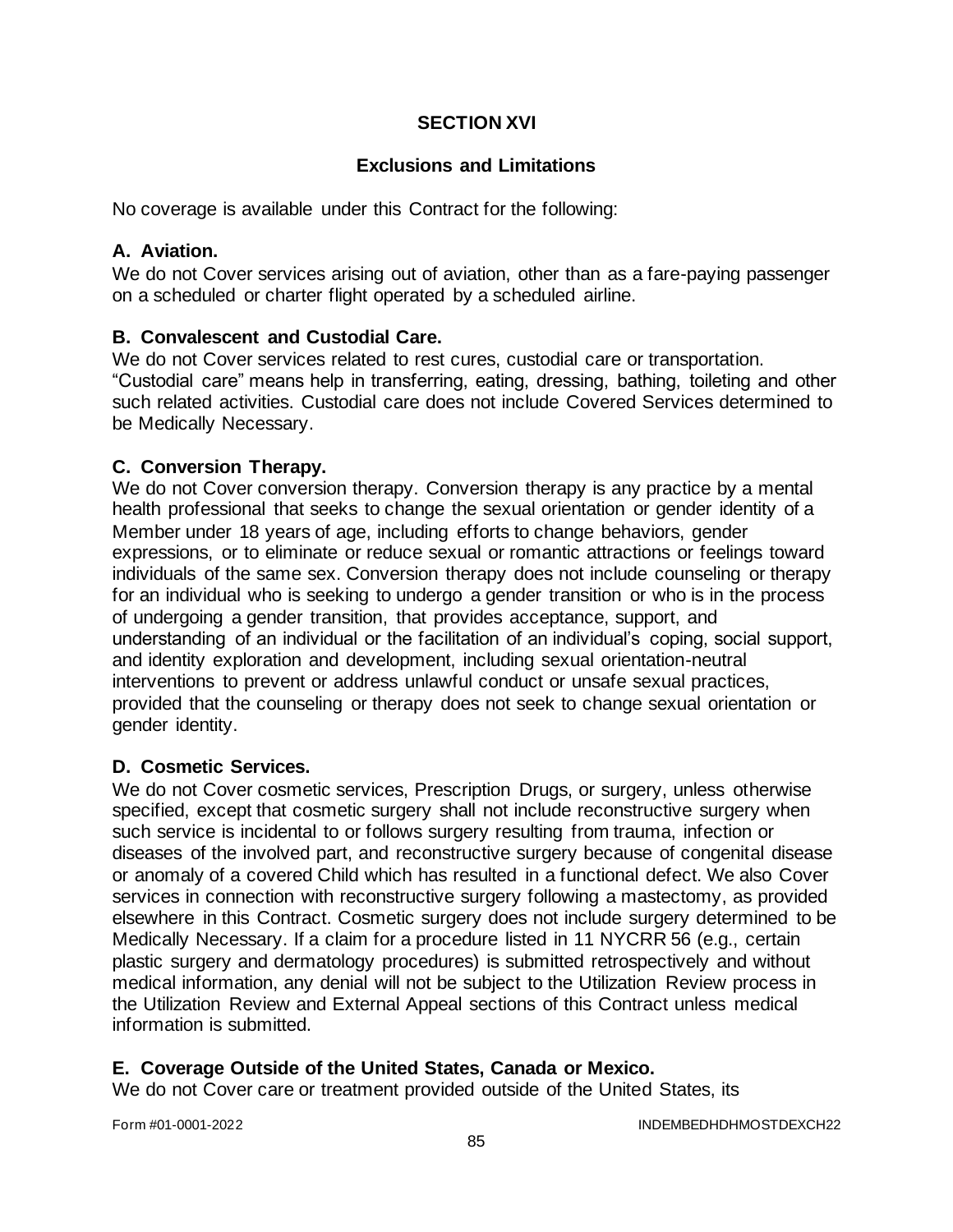possessions, Canada or Mexico except for Emergency Services, Pre-Hospital Emergency Medical Services and ambulance services to treat Your Emergency Condition.

## **F. Dental Services.**

We do not Cover dental services except for: care or treatment due to accidental injury to sound natural teeth within 12 months of the accident; dental care or treatment necessary due to congenital disease or anomaly; or dental care or treatment specifically stated in the Outpatient and Professional Services section of this Contract*.*

### **G. Experimental or Investigational Treatment.**

We do not Cover any health care service, procedure, treatment, device or Prescription Drug that is experimental or investigational. However, We will Cover experimental or investigational treatments, including treatment for Your rare disease or patient costs for Your participation in a clinical trial as described in the Outpatient and Professional Services section of this Contract, when Our denial of services is overturned by an External Appeal Agent certified by the State. However, for clinical trials, We will not Cover the costs of any investigational drugs or devices, non-health services required for You to receive the treatment, the costs of managing the research, or costs that would not be Covered under this Contract for non-investigational treatments. See the Utilization Review and External Appeal sections of this Contract for a further explanation of Your Appeal rights.

### **H. Felony Participation.**

We do not Cover any illness, treatment or medical condition due to Your participation in a felony, riot or insurrection. This exclusion does not apply to Coverage for services involving injuries suffered by a victim of an act of domestic violence or for services as a result of Your medical condition (including both physical and mental health conditions).

### **I. Foot Care.**

We do not Cover routine foot care in connection with corns, calluses, flat feet, fallen arches, weak feet, chronic foot strain or symptomatic complaints of the feet. However, we will Cover foot care when You have a specific medical condition or disease resulting in circulatory deficits or areas of decreased sensation in Your legs or feet.

### **J. Government Facility.**

We do not Cover care or treatment provided in a Hospital that is owned or operated by any federal, state or other governmental entity, except as otherwise required by law unless You are taken to the Hospital because it is close to the place where You were injured or became ill and Emergency Services are provided to treat Your Emergency **Condition** 

### **K. Medically Necessary.**

In general, We will not Cover any health care service, procedure, treatment, test, device or Prescription Drug that We determine is not Medically Necessary. If an External Appeal Agent certified by the State overturns Our denial, however, We will Cover the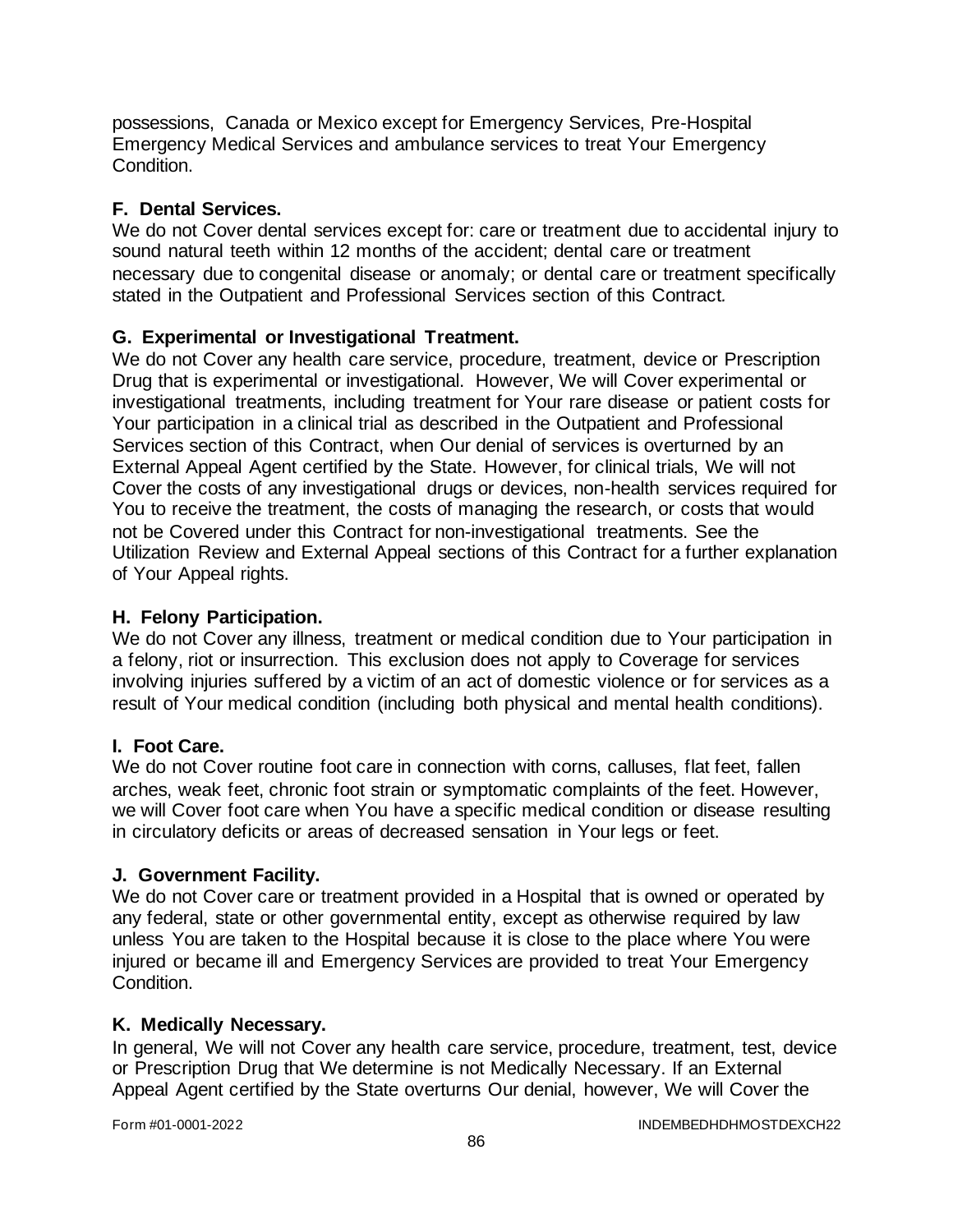service, procedure, treatment, test, device or Prescription Drug for which coverage has been denied, to the extent that such service, procedure, treatment, test, device or Prescription Drug is otherwise Covered under the terms of this Contract.

### **L. Medicare or Other Governmental Program.**

We do not Cover services if benefits are provided for such services under the federal Medicare program or other governmental program (except Medicaid).

### **M. Military Service.**

We do not Cover an illness, treatment or medical condition due to service in the Armed Forces or auxiliary units.

### **N. No-Fault Automobile Insurance.**

We do not Cover any benefits to the extent provided for any loss or portion thereof for which mandatory automobile no-fault benefits are recovered or recoverable. This exclusion applies even if You do not make a proper or timely claim for the benefits available to You under a mandatory no-fault policy.

### **O. Services Not Listed.**

We do not Cover services that are not listed in this Contract as being Covered.

### **P. Services Provided by a Family Member.**

We do not Cover services performed by a covered person's immediate family member. "Immediate family member" means a child, stepchild, spouse, parent, stepparent, sibling, stepsibling, parent-in-law, child-in-law, sibling-in-law, grandparent, grandparent's spouse, grandchild, or grandchild's spouse.

## **Q. Services Separately Billed by Hospital Employees.**

We do not Cover services rendered and separately billed by employees of Hospitals, laboratories or other institutions.

### **R. Services with No Charge.**

We do not Cover services for which no charge is normally made.

### **S. Vision Services.**

We do not Cover the examination or fitting of eyeglasses or contact lenses, except as specifically stated in the Pediatric Vision Care section of this Contract.

### **T. War.**

We do not Cover an illness, treatment or medical condition due to war, declared or undeclared.

### **U. Workers' Compensation.**

We do not Cover services if benefits for such services are provided under any state or federal Workers' Compensation, employers' liability or occupational disease law.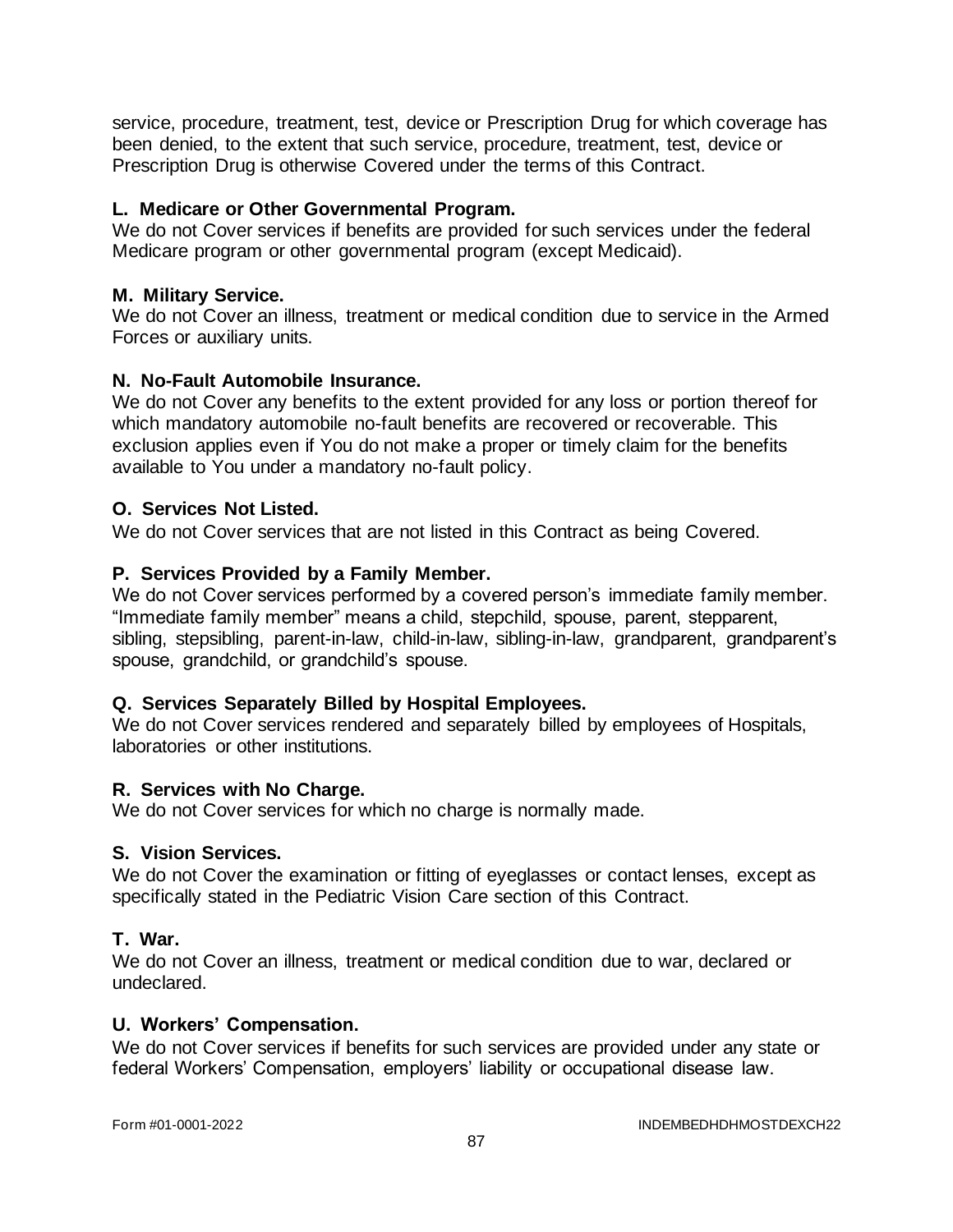### **SECTION XVII**

### **Claim Determinations**

### **A. Claims.**

A claim is a request that benefits or services be provided or paid according to the terms of this Contract. When You receive services from a Participating Provider, You will not need to submit a claim form. However, if You receive services from a Non-Participating Provider either You or the Provider must file a claim form with Us. If the Non-Participating Provider is not willing to file the claim form, You will need to file it with Us.

### **B. Notice of Claim.**

Claims for services must include all information designated by Us as necessary to process the claim, including, but not limited to: Member identification number; name; date of birth; date of service; type of service; the charge for each service; procedure code for the service as applicable; diagnosis code; name and address of the Provider making the charge; and supporting medical records, when necessary. A claim that fails to contain all necessary information will not be accepted and must be resubmitted with all necessary information. Claim forms are available from Us by calling the number on Your ID card or visiting Our website at [www.cdphp.com.](http://www.cdphp.com/) Completed claim forms should be sent to the address in the How Your Coverage Works section of this Contract. You may also submit a claim to Us electronically by sending it to the e-mail address in the How Your Coverage Works section of this Contract or visiting Our website at [www.cdphp.com.](http://www.cdphp.com/)

### **C. Timeframe for Filing Claims.**

Claims for services must be submitted to Us for payment within 12 months after You receive the services for which payment is being requested. If it is not reasonably possible to submit a claim within the 12-month period, You must submit it as soon as reasonably possible.

### **D. Claims for Prohibited Referrals.**

We are not required to pay any claim, bill or other demand or request by a Provider for clinical laboratory services, pharmacy services, radiation therapy services, physical therapy services or x-ray or imaging services furnished pursuant to a referral prohibited by New York Public Health Law Section 238-a(1).

### **E. Claim Determinations.**

Our claim determination procedure applies to all claims that do not relate to a medical necessity or experimental or investigational determination. For example, Our claim determination procedure applies to contractual benefit denials. If You disagree with Our claim determination, You may submit a Grievance pursuant to the Grievance Procedures section of this Contract.

For a description of the Utilization Review procedures and Appeal process for medical necessity or experimental or investigational determinations, see the Utilization Review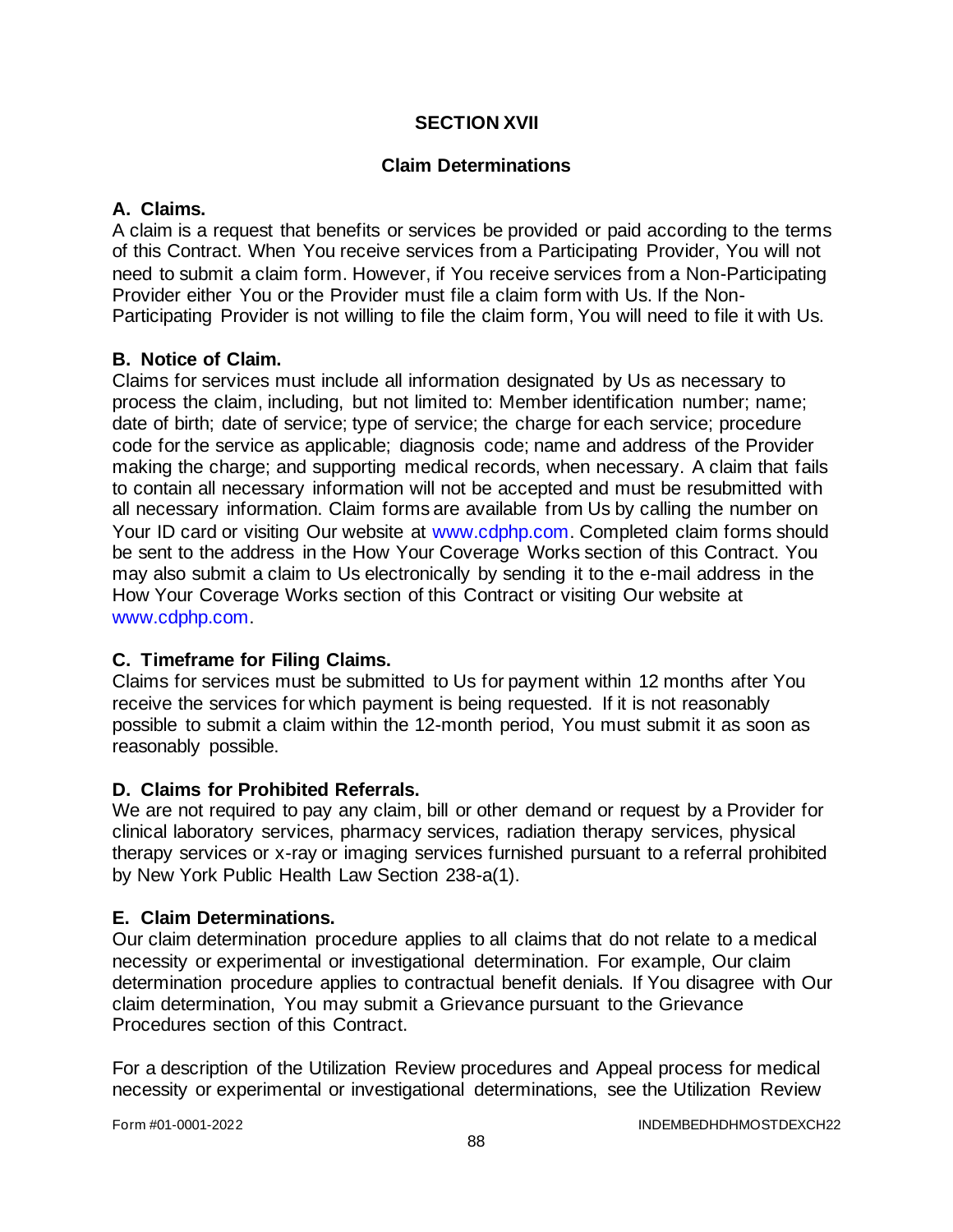and External Appeal sections of this Contract.

### **F. Pre-Service Claim Determinations.**

**1.** A pre-service claim is a request that a service or treatment be approved before it has been received. If We have all the information necessary to make a determination regarding a pre-service claim (e.g., a covered benefit determination), We will make a determination and provide notice to You (or Your designee) within 15 days from receipt of the claim.

If We need additional information, We will request it within 15 days from receipt of the claim. You will have 45 calendar days to submit the information. If We receive the information within 45 days, We will make a determination and provide notice to You (or Your designee) in writing, within 15 days of Our receipt of the information. If all necessary information is not received within 45 days, We will make a determination within 15 calendar days of the end of the 45-day period.

**2. Urgent Pre-Service Reviews.** With respect to urgent pre-service requests, if We have all information necessary to make a determination, We will make a determination and provide notice to You (or Your designee) by telephone, within 72 hours of receipt of the request. Written notice will follow within three (3) calendar days of the decision. If We need additional information, We will request it within 24 hours. You will then have 48 hours to submit the information. We will make a determination and provide notice to You (or Your designee) by telephone within 48 hours of the earlier of Our receipt of the information or the end of the 48-hour period. Written notice will follow within three (3) calendar days of the decision.

### **G. Post-Service Claim Determinations.**

A post-service claim is a request for a service or treatment that You have already received. If We have all information necessary to make a determination regarding a post-service claim, We will make a determination and notify You (or Your designee) within 30 calendar days of the receipt of the claim if We deny the claim in whole or in part. If We need additional information, We will request it within 30 calendar days. You will then have 45 calendar days to provide the information. We will make a determination and provide notice to You (or Your designee) in writing within 15 calendar days of the earlier of Our receipt of the information or the end of the 45-day period if We deny the claim in whole or in part.

### **H. Payment of Claims.**

Where Our obligation to pay a claim is reasonably clear, We will pay the claim within 30 days of receipt of the claim (when submitted through the internet or e-mail) and 45 days of receipt of the claim (when submitted through other means, including paper or fax). If We request additional information, We will pay the claim within 15 days of Our determination that payment is due but no later than 30 days (for claims submitted through the internet or e-mail) or 45 days (for claims submitted through other means, including paper or fax) of receipt of the information.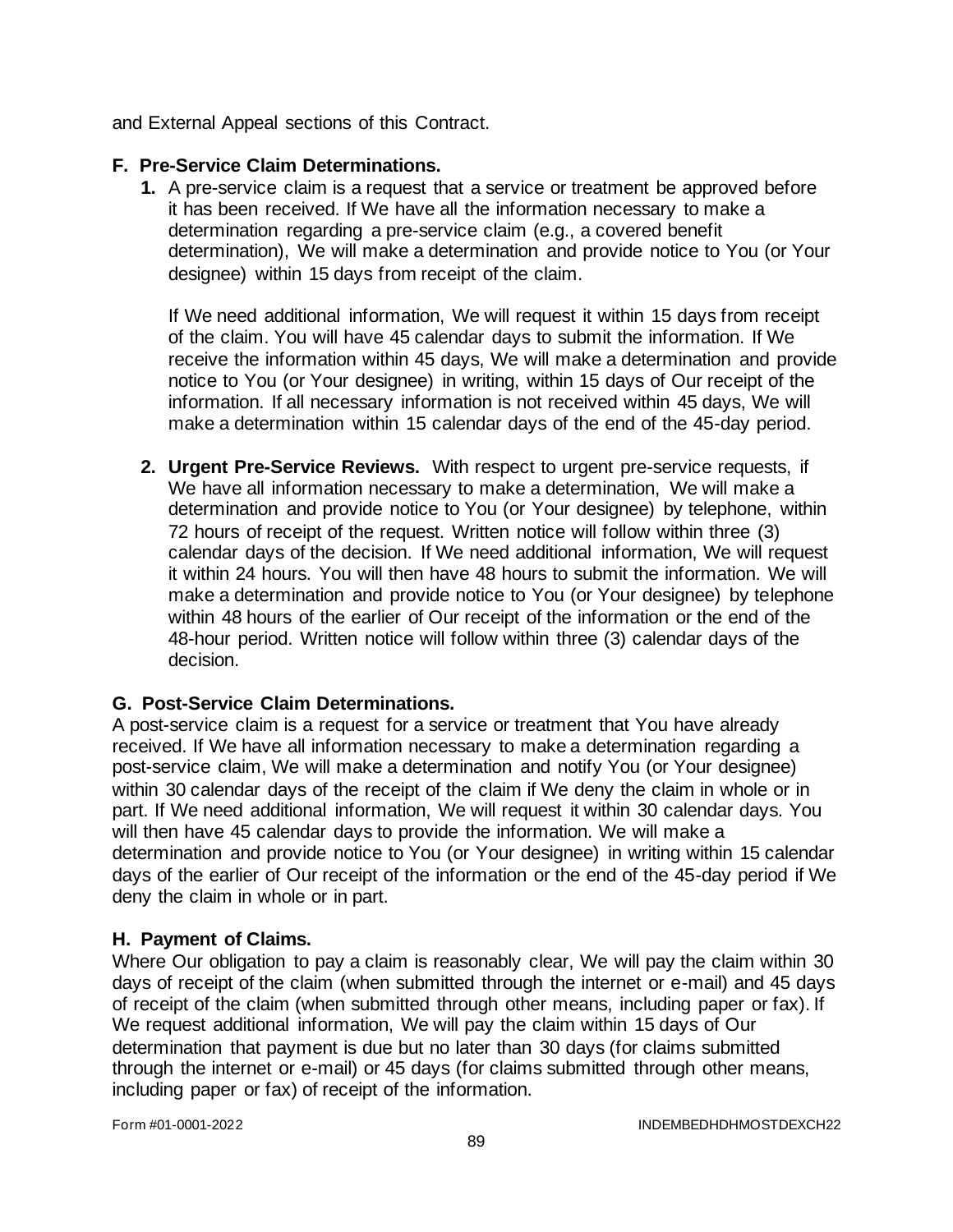### **SECTION XVIII**

#### **Grievance Procedures**

### **A. Grievances.**

Our Grievance procedure applies to any issue not relating to a medical necessity or experimental or investigational determination by Us. For example, it applies to contractual benefit denials or issues or concerns You have regarding Our administrative policies or access to Providers.

#### **B. Filing a Grievance.**

You can contact Us by phone at the number on Your ID card, in person, or in writing to file a Grievance. You must use Our Grievance form for written Grievances. You may submit an oral Grievance in connection with a denial of a Referral or a covered benefit determination. We may require that You sign a written acknowledgement of Your oral Grievance, prepared by Us. You or Your designee has up to 180 calendar days from when You received the decision You are asking Us to review to file the Grievance.

When We receive Your Grievance, We will mail an acknowledgment letter within 15 business days. The acknowledgment letter will include the name, address and telephone number of the person handling Your Grievance, and indicate what additional information, if any, must be provided.

We keep all requests and discussions confidential and We will take no discriminatory action because of Your issue. We have a process for both standard and expedited Grievances, depending on the nature of Your inquiry.

You may ask that We send You electronic notification of a Grievance or Grievance Appeal determination instead of notice in writing or by telephone. You must tell Us in advance if You want to receive electronic notifications. To opt into electronic notifications, call the number on Your ID card or visit Our website at [www.cdphp.com.](http://www.cdphp.com/) You can opt out of electronic notifications at any time.

#### **C. Grievance Determination.**

Qualified personnel will review Your Grievance, or if it is a clinical matter, a licensed, certified or registered Health Care Professional will look into it. We will decide the Grievance and notify You within the following timeframes:

| <b>Expedited/Urgent Grievances:</b>        | By phone, within the earlier of 48 hours of<br>receipt of all necessary information or 72<br>hours of receipt of Your Grievance.<br>Written notice will be provided within 72<br>hours of receipt of Your Grievance. |
|--------------------------------------------|----------------------------------------------------------------------------------------------------------------------------------------------------------------------------------------------------------------------|
| Pre-Service Grievances: (A request for a   | In writing, within 15 calendar days of                                                                                                                                                                               |
| service or treatment that has not yet been | receipt of Your Grievance.                                                                                                                                                                                           |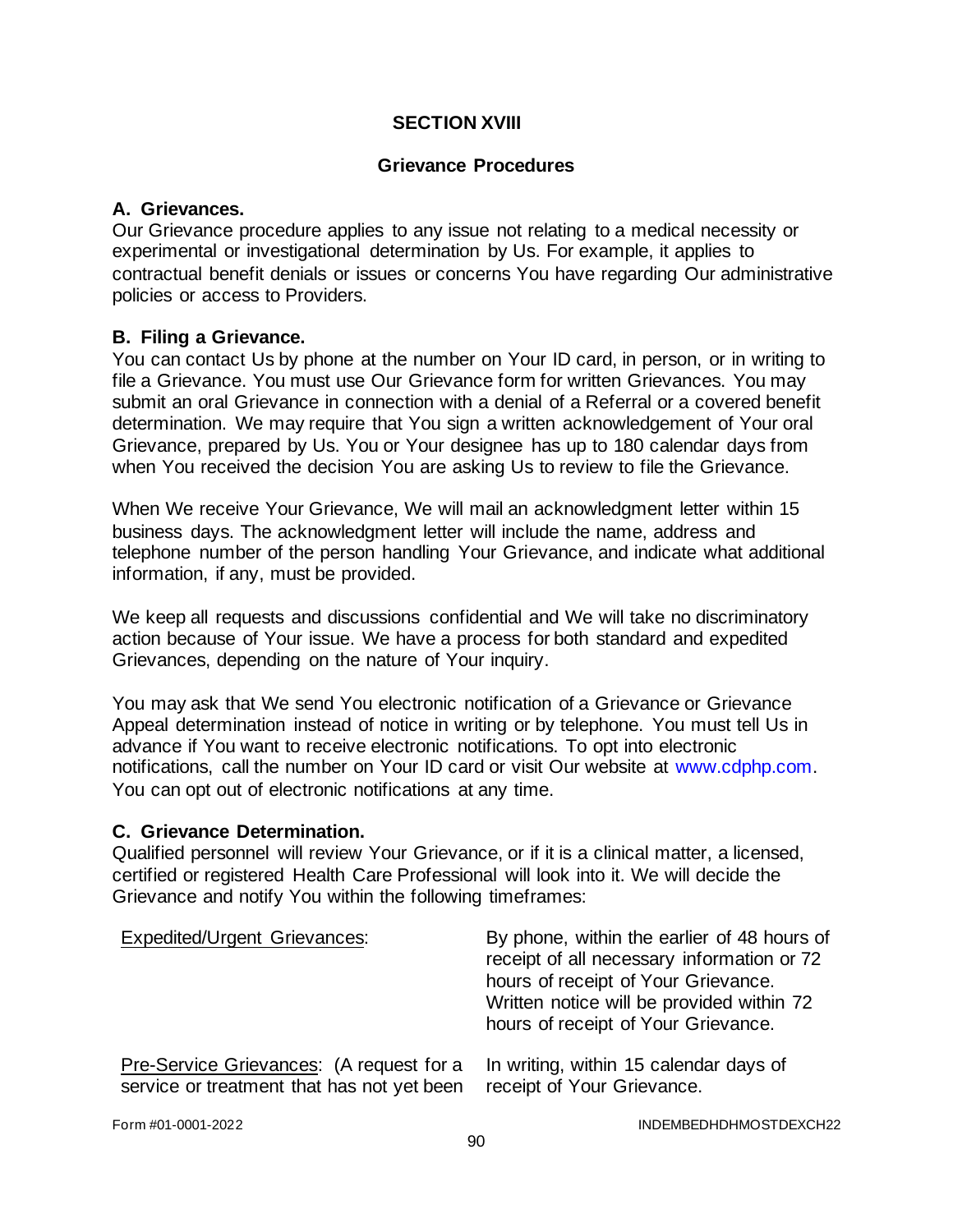provided.)

Post-Service Grievances: (A Claim for a service or treatment that has already been provided.)

All Other Grievances: (That are not in relation to a claim or request for a service or treatment.)

In writing, within 30 calendar days of receipt of Your Grievance.

In writing, within 45 calendar days of receipt of all necessary information.

### **D. Assistance.**

If You remain dissatisfied with Our Grievance determination, or at any other time You are dissatisfied, You may:

#### **Call the New York State Department of Health at 1-800-206-8125 or write them at:**

New York State Department of Health Office of Health Insurance Programs Bureau of Consumer Services – Complaint Unit Corning Tower – OCP Room 1609 Albany, NY 12237 E-mail: managedcarecomplaint@health.ny.gov Website: [www.health.ny.gov](http://www.health.ny.gov/) 

If You need assistance filing a Grievance, You may also contact the state independent Consumer Assistance Program at: Community Health Advocates 633 Third Avenue, 10th Floor New York, NY 10017 Or call toll free: 1-888-614-5400, or e-mail [cha@cssny.org](mailto:cha@cssny.org) Website: [www.communityhealthadvocates.org](http://www.communityhealthadvocates.org/)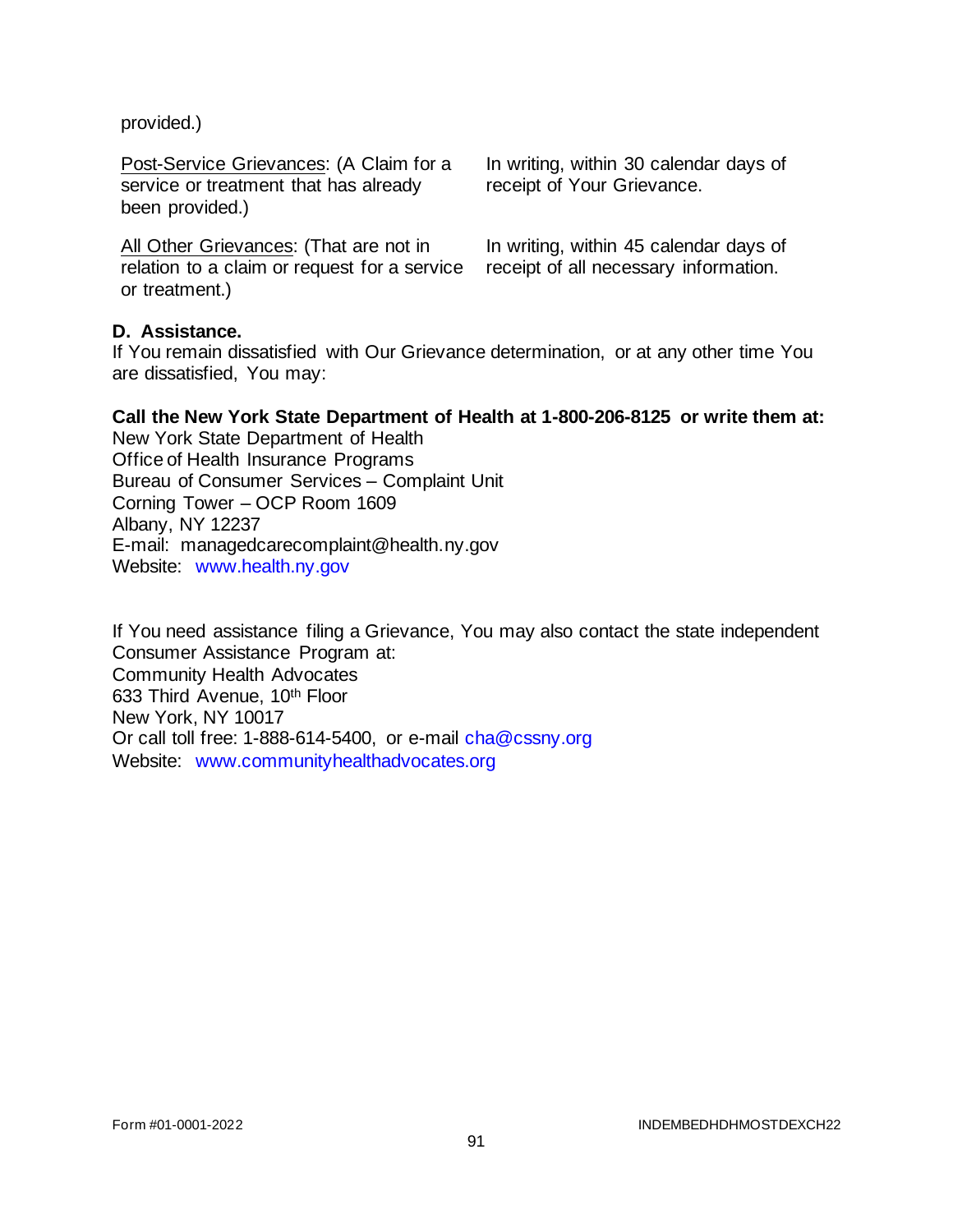### **SECTION XIX**

#### **Utilization Review**

#### **A. Utilization Review.**

We review health services to determine whether the services are or were Medically Necessary or experimental or investigational ("Medically Necessary"). This process is called Utilization Review. Utilization Review includes all review activities, whether they take place prior to the service being performed (Preauthorization); when the service is being performed (concurrent); or after the service is performed (retrospective). If You have any questions about the Utilization Review process, please call the number on Your ID card. The toll-free telephone number is available at least 40 hours a week with an after-hours answering machine.

All determinations that services are not Medically Necessary will be made by: 1) licensed Physicians; or 2) licensed, certified, registered or credentialed Health Care Professionals who are in the same profession and same or similar specialty as the Provider who typically manages Your medical condition or disease or provides the health care service under review; or 3) with respect to mental health or substance use disorder treatment, licensed Physicians or licensed, certified, registered or credentialed Health Care Professionals who specialize in behavioral health and have experience in the delivery of mental health or substance use disorder courses of treatment. We do not compensate or provide financial incentives to Our employees or reviewers for determining that services are not Medically Necessary.

We have developed quidelines and protocols to assist Us in this process. We will use evidence-based and peer reviewed clinical review criteria that are appropriate to the age of the patient and designated by OASAS for substance use disorder treatment or approved for use by OMH for mental health treatment. Specific guidelines and protocols are available for Your review upon request. For more information, call the number on Your ID card or visit Our website at [www.cdphp.com.](http://www.cdphp.com/)

You may ask that We send You electronic notification of a Utilization Review determination instead of notice in writing or by telephone. You must tell Us in advance if You want to receive electronic notifications. To opt into electronic notifications, call the number on Your ID card or visit Our website at [www.cdphp.com.](http://www.cdphp.com/) You can opt out of electronic notifications at any time.

#### **B. Preauthorization Reviews.**

1. **Non-Urgent Preauthorization Reviews.** If We have all the information necessary to make a determination regarding a Preauthorization review, We will make a determination and provide notice to You (or Your designee) and Your Provider, by telephone and in writing, within three (3) business days of receipt of the request.

If We need additional information, We will request it within three (3) business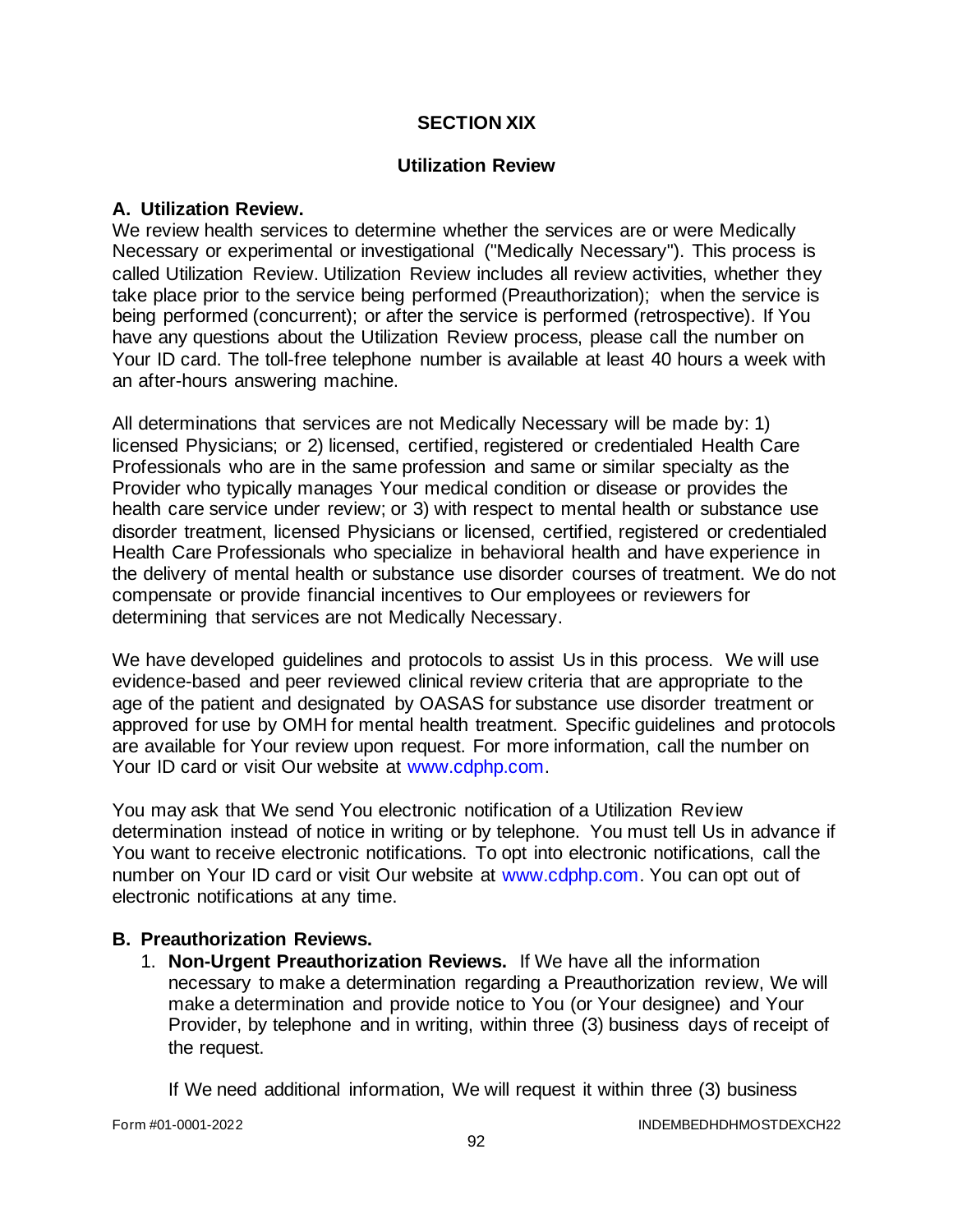days. You or Your Provider will then have 45 calendar days to submit the information. If We receive the requested information within 45 days, We will make a determination and provide notice to You (or Your designee) and Your Provider, by telephone and in writing, within three (3) business days of Our receipt of the information. If all necessary information is not received within 45 days, We will make a determination within 15 calendar days of the earlier of the receipt of part of the requested information or the end of the 45-day period.

- 2. **Urgent Preauthorization Reviews.** With respect to urgent Preauthorization requests, if We have all information necessary to make a determination, We will make a determination and provide notice to You (or Your designee) and Your Provider, by telephone, within 72 hours of receipt of the request. Written notice will be provided within three (3) business days of receipt of the request. If We need additional information, We will request it within 24 hours. You or Your Provider will then have 48 hours to submit the information. We will make a determination and provide notice to You (or Your designee) and Your Provider by telephone and in writing within 48 hours of the earlier of Our receipt of the information or the end of the 48 hour period.
- 3. **Court Ordered Treatment.** With respect to requests for mental health and/or substance use disorder services that have not yet been provided, if You (or Your designee) certify, in a format prescribed by the Superintendent of Financial Services, that You will be appearing, or have appeared, before a court of competent jurisdiction and may be subject to a court order requiring such services, We will make a determination and provide notice to You (or Your designee) and Your Provider by telephone within 72 hours of receipt of the request. Written notification will be provided within three (3) business days of Our receipt of the request. Where feasible, the telephonic and written notification will also be provided to the court.
- 4. **Inpatient Rehabilitation Services Reviews.** After receiving a Preauthorization request for coverage of inpatient rehabilitation services following an inpatient Hospital admission provided by a Hospital or skilled nursing facility, We will make a determination and provide notice to You (or Your designee) and Your Provider, by telephone and in writing, within one (1) business day of receipt of the necessary information.
- **5. Crisis Stabilization Centers.** Coverage for services provided at participating crisis stabilization centers licensed under New York Mental Hygiene Law section 36.01 is not subject to Preauthorization. We may review the treatment provided at crisis stabilization centers retrospectively to determine whether it is Medically Necessary and We will use clinical review tools designated by OASAS or approved by OMH. If any treatment at a participating crisis stabilization center is denied as not Medically Necessary, You are only responsible for the in-network Cost-Sharing that would otherwise apply to Your treatment.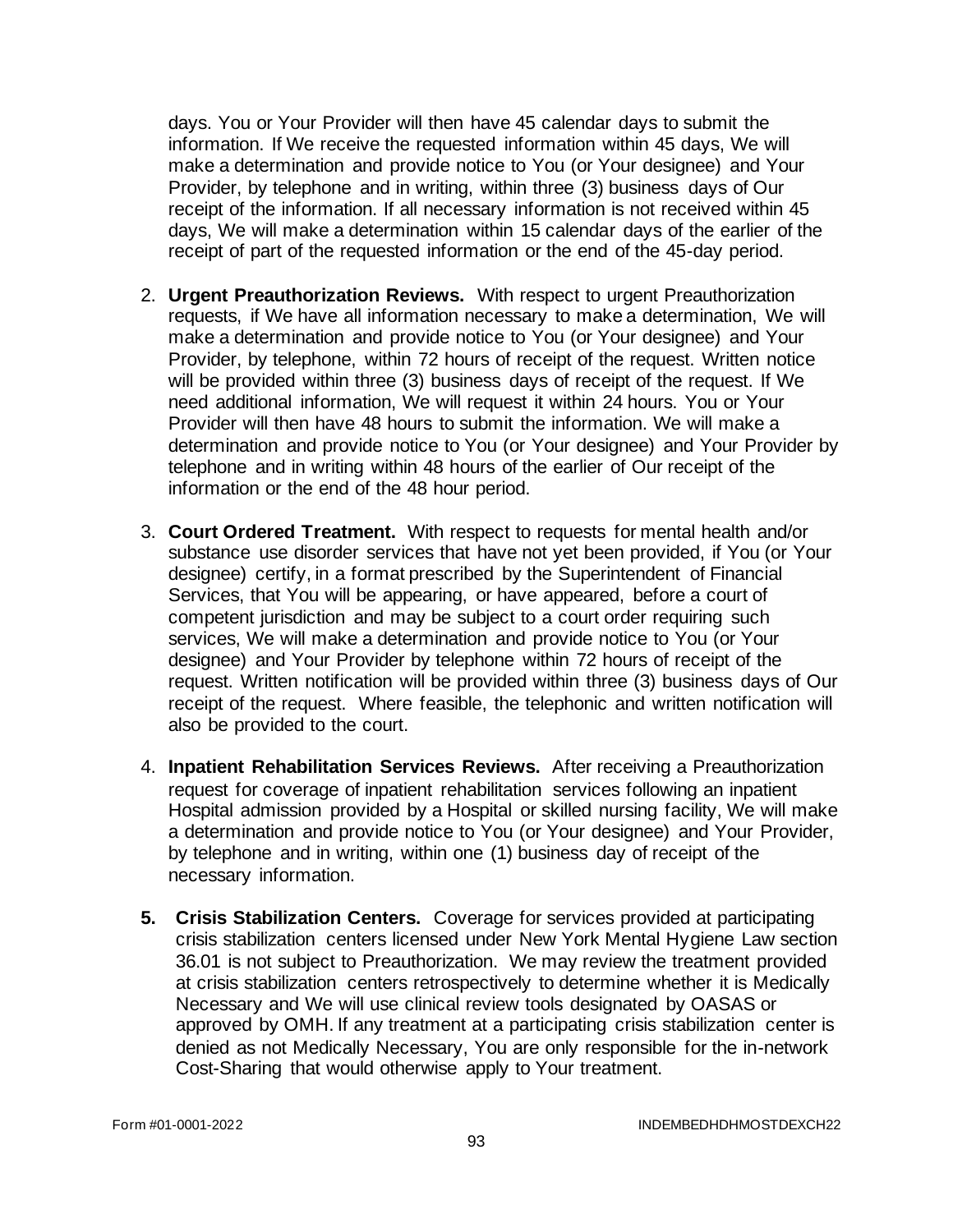### **C. Concurrent Reviews.**

- 1. **Non-Urgent Concurrent Reviews.** Utilization Review decisions for services during the course of care (concurrent reviews) will be made, and notice provided to You (or Your designee) and Your Provider, by telephone and in writing, within one (1) business day of receipt of all necessary information. If We need additional information, We will request it within one (1) business day. You or Your Provider will then have 45 calendar days to submit the information. We will make a determination and provide notice to You (or Your designee) and Your Provider, by telephone and in writing, within one (1) business day of Our receipt of the information or, if We do not receive the information, within the earlier of 15 calendar days of the receipt of part of the requested information or 15 calendar days of the end of the 45-day period.
- 2. **Urgent Concurrent Reviews.** For concurrent reviews that involve an extension of urgent care, if the request for coverage is made at least 24 hours prior to the expiration of a previously approved treatment, We will make a determination and provide notice to You (or Your designee) and Your Provider by telephone within 24 hours of receipt of the request. Written notice will be provided within one (1) business day of receipt of the request.

If the request for coverage is not made at least 24 hours prior to the expiration of a previously approved treatment and We have all the information necessary to make a determination, We will make a determination and provide written notice to You (or Your designee) and Your Provider within the earlier of 72 hours or one (1) business day of receipt of the request. If We need additional information, We will request it within 24 hours. You or Your Provider will then have 48 hours to submit the information. We will make a determination and provide written notice to You (or Your designee) and Your Provider within the earlier of one (1) business day or 48 hours of Our receipt of the information or, if we do not receive the information, within 48 hours of the end of the 48-hour period.

- 3. **Home Health Care Reviews.** After receiving a request for coverage of home care services following an inpatient Hospital admission, We will make a determination and provide notice to You (or Your designee) and Your Provider, by telephone and in writing, within one (1) business day of receipt of the necessary information. If the day following the request falls on a weekend or holiday, We will make a determination and provide notice to You (or Your designee) and Your Provider within 72 hours of receipt of the necessary information. When We receive a request for home care services and all necessary information prior to Your discharge from an inpatient hospital admission, We will not deny coverage for home care services while Our decision on the request is pending.
- 4. **Inpatient Substance Use Disorder Treatment Reviews.** If a request for inpatient substance use disorder treatment is submitted to Us at least 24 hours prior to discharge from an inpatient substance use disorder treatment admission,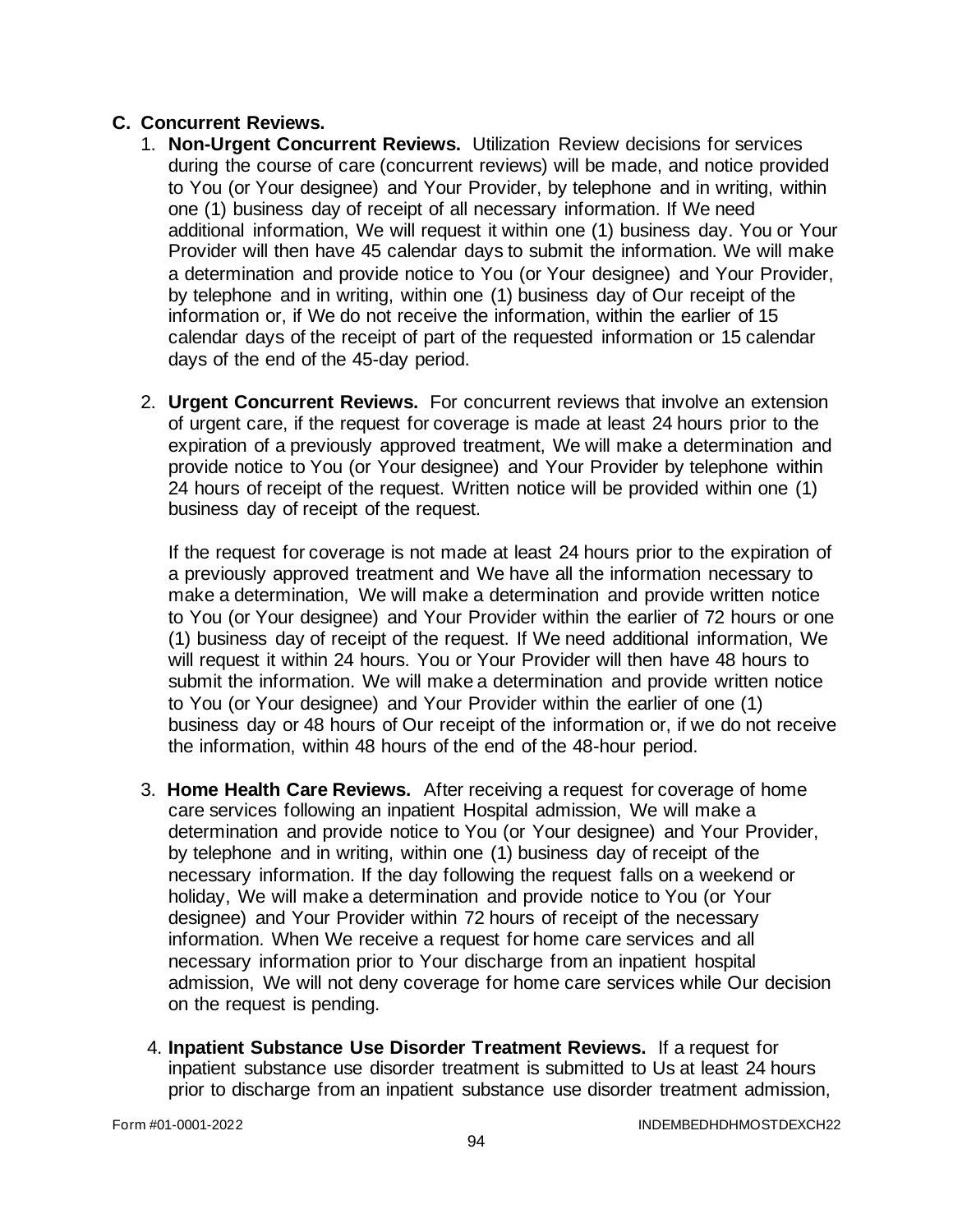We will make a determination within 24 hours of receipt of the request and We will provide coverage for the inpatient substance use disorder treatment while Our determination is pending.

- 5. **Inpatient Mental Health Treatment for Members under 18 at Participating Hospitals Licensed by the Office of Mental Health (OMH).** Coverage for inpatient mental health treatment at a participating OMH-licensed Hospital is not subject to Preauthorization. Coverage will not be subject to concurrent review for the first 14 days of the inpatient admission if the OMH-licensed Hospital notifies Us of both the admission and the initial treatment plan within two (2) business days of the admission. After the first 14 days of the inpatient admission, We may review the entire stay to determine whether it is Medically Necessary, and We will use clinical review tools approved by OMH. If any portion of the stay is denied as not Medically Necessary, You are only responsible for the in-network Cost-Sharing that would otherwise apply to Your inpatient admission.
- 6. **Inpatient Substance Use Disorder Treatment at Participating OASAS-Certified Facilities.** Coverage for inpatient substance use disorder treatment at a participating OASAS-certified Facility is not subject to Preauthorization. Coverage will not be subject to concurrent review for the first 28 days of the inpatient admission if the OASAS-certified Facility notifies Us of both the admission and the initial treatment plan within two (2) business days of the admission. After the first 28 days of the inpatient admission, We may review the entire stay to determine whether it is Medically Necessary and We will use clinical review tools designated by OASAS. If any portion of the stay is denied as not Medically Necessary, You are only responsible for the in-network Cost-Sharing that would otherwise apply to Your inpatient admission.
- 7. **Outpatient Substance Use Disorder Treatment at Participating OASAS-Certified Facilities.** Coverage for outpatient, intensive outpatient, outpatient rehabilitation and opioid treatment at a participating OASAS-certified Facility is not subject to Preauthorization. Coverage will not be subject to concurrent review for the first four (4) weeks of continuous treatment, not to exceed 28 visits, if the OASAS-certified Facility notifies Us of both the start of treatment and the initial treatment plan within two (2) business days. After the first four (4) weeks of continuous treatment, not to exceed 28 visits, We may review the entire outpatient treatment to determine whether it is Medically Necessary and We will use clinical review tools designated by OASAS. If any portion of the outpatient treatment is denied as not Medically Necessary, You are only responsible for the in-network Cost-Sharing that would otherwise apply to Your outpatient treatment.

### **D. Retrospective Reviews.**

If We have all information necessary to make a determination regarding a retrospective claim, We will make a determination and notify You and Your Provider within 30 calendar days of the receipt of the request. If We need additional information, We will request it within 30 calendar days. You or Your Provider will then have 45 calendar days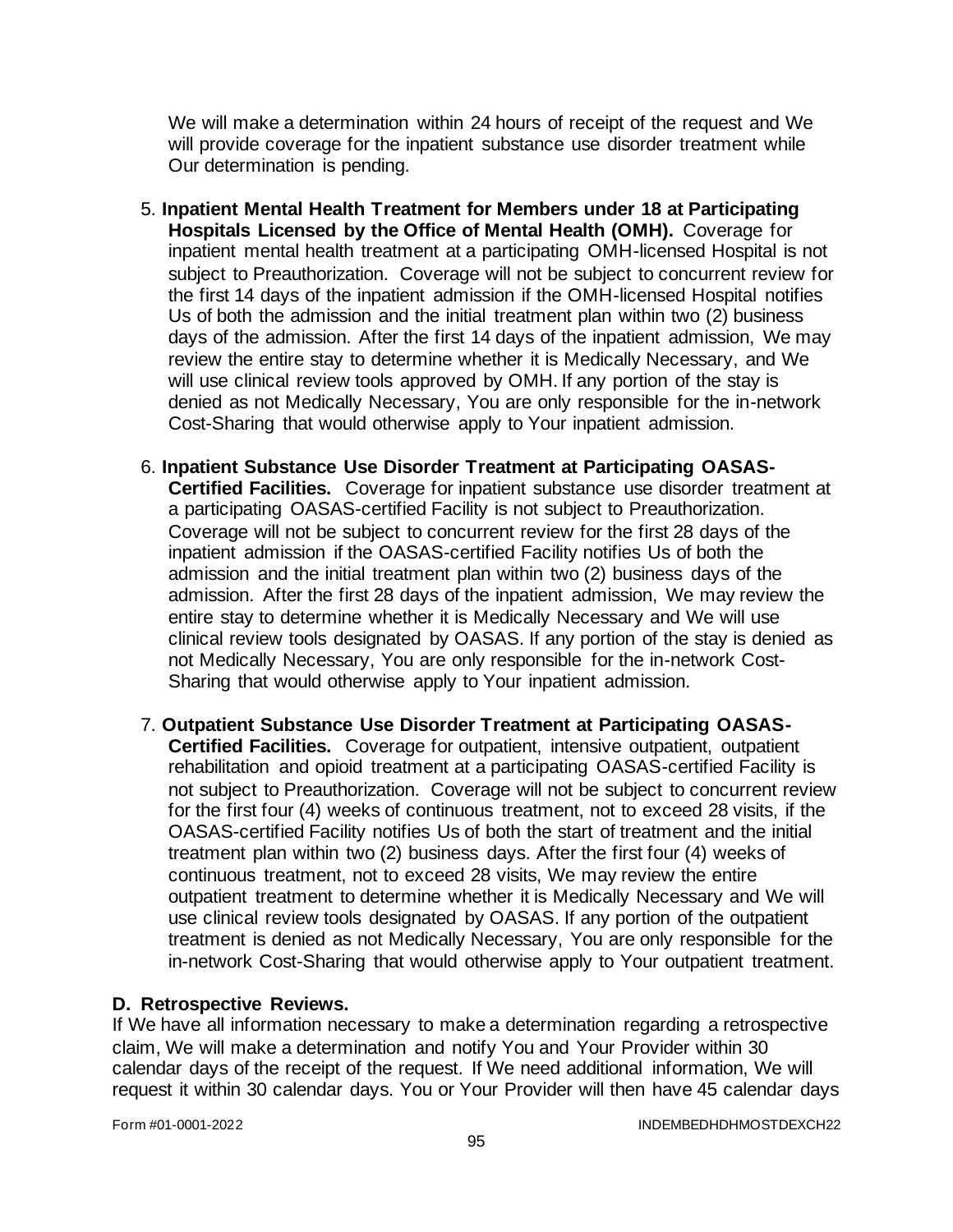to provide the information. We will make a determination and provide notice to You and Your Provider in writing within 15 calendar days of the earlier of Our receipt of all or part of the requested information or the end of the 45-day period.

Once We have all the information to make a decision, Our failure to make a Utilization Review determination within the applicable time frames set forth above will be deemed an adverse determination subject to an internal Appeal.

## **E. Retrospective Review of Preauthorized Services.**

We may only reverse a preauthorized treatment, service or procedure on retrospective review when:

- The relevant medical information presented to Us upon retrospective review is materially different from the information presented during the Preauthorization review;
- The relevant medical information presented to Us upon retrospective review existed at the time of the Preauthorization but was withheld or not made available to Us;
- We were not aware of the existence of such information at the time of the Preauthorization review; and
- Had We been aware of such information, the treatment, service or procedure being requested would not have been authorized. The determination is made using the same specific standards, criteria or procedures as used during the Preauthorization review.

# **F. Step Therapy Override Determinations.**

You, Your designee, or Your Health Care Professional may request a step therapy protocol override determination for Coverage of a Prescription Drug selected by Your Health Care Professional. When conducting Utilization Review for a step therapy protocol override determination, We will use recognized evidence-based and peer reviewed clinical review criteria that is appropriate for You and Your medical condition.

- **1. Supporting Rationale and Documentation.** A step therapy protocol override determination request must include supporting rationale and documentation from a Health Care Professional, demonstrating that:
	- The required Prescription Drug(s) is contraindicated or will likely cause an adverse reaction or physical or mental harm to You;
	- The required Prescription Drug(s) is expected to be ineffective based on Your known clinical history, condition, and Prescription Drug regimen;
	- You have tried the required Prescription Drug(s) while covered by Us or under Your previous health insurance coverage, or another Prescription Drug in the same pharmacologic class or with the same mechanism of action, and that Prescription Drug(s) was discontinued due to lack of efficacy or effectiveness, diminished effect, or an adverse event;
	- You are stable on a Prescription Drug(s) selected by Your Health Care Professional for Your medical condition, provided this does not prevent Us from requiring You to try an AB-rated generic equivalent; or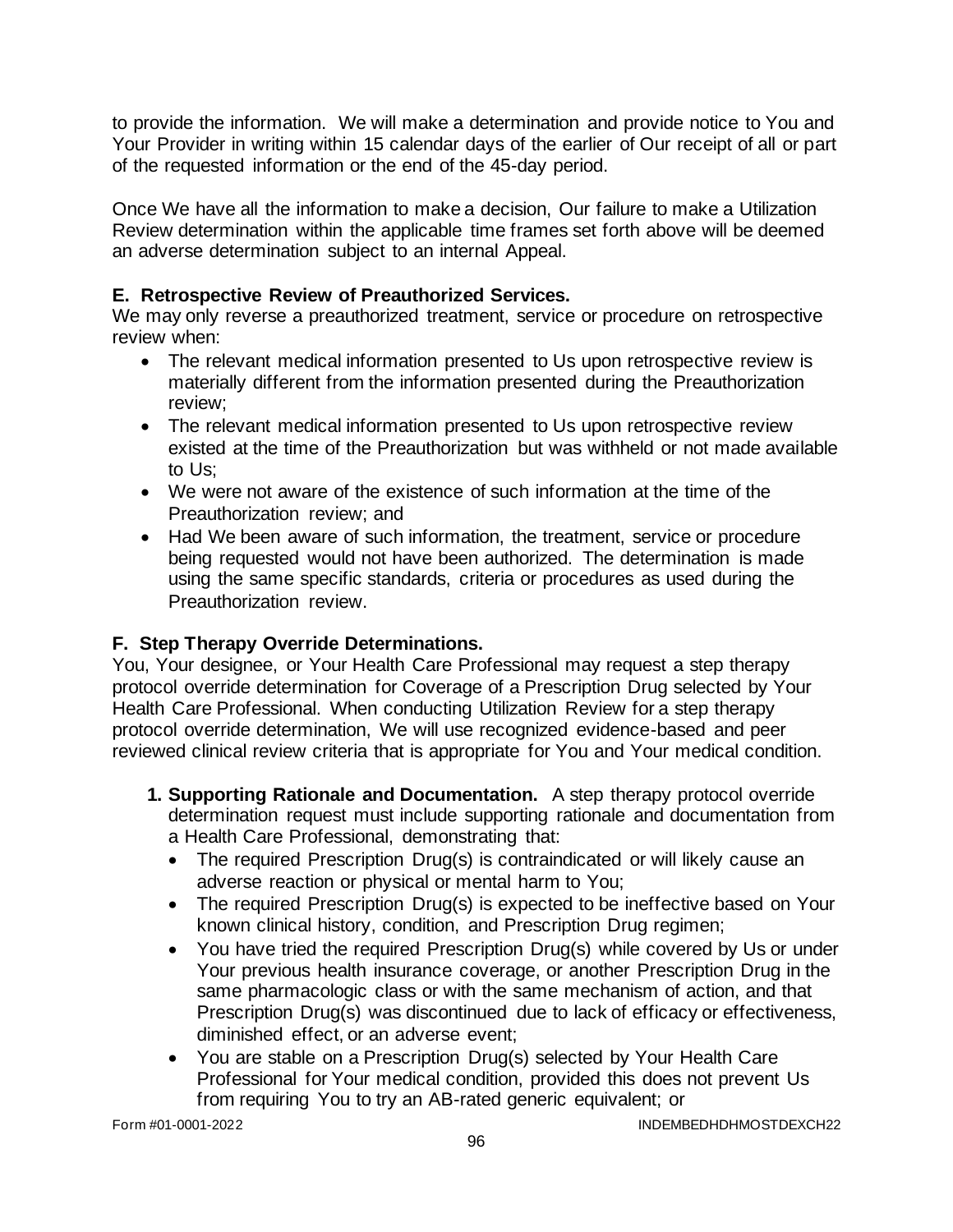- The required Prescription Drug(s) is not in Your best interest because it will likely cause a significant barrier to Your adherence to or compliance with Your plan of care, will likely worsen a comorbid condition, or will likely decrease Your ability to achieve or maintain reasonable functional ability in performing daily activities.
- **2. Standard Review.** We will make a step therapy protocol override determination and provide notification to You (or Your designee) and where appropriate, Your Health Care Professional, within 72 hours of receipt of the supporting rationale and documentation.
- **3. Expedited Review.** If You have a medical condition that places Your health in serious jeopardy without the Prescription Drug prescribed by Your Health Care Professional, We will make a step therapy protocol override determination and provide notification to You (or Your designee) and Your Health Care Professional within 24 hours of receipt of the supporting rationale and documentation.

If the required supporting rationale and documentation are not submitted with a step therapy protocol override determination request, We will request the information within 72 hours for Preauthorization and retrospective reviews, the lesser of 72 hours or one (1) business day for concurrent reviews, and 24 hours for expedited reviews. You or Your Health Care Professional will have 45 calendar days to submit the information for Preauthorization, concurrent and retrospective reviews, and 48 hours for expedited reviews. For Preauthorization reviews, We will make a determination and provide notification to You (or Your designee) and Your Health Care Professional within the earlier of 72 hours of Our receipt of the information or 15 calendar days of the end of the 45-day period if the information is not received. For concurrent reviews, We will make a determination and provide notification to You (or Your designee) and Your Health Care Professional within the earlier of 72 hours or one (1) business day of Our receipt of the information or 15 calendar days of the end of the 45-day period if the information is not received. For retrospective reviews, We will make a determination and provide notification to You (or Your designee) and Your Health Care Professional within the earlier of 72 hours of Our receipt of the information or 15 calendar days of the end of the 45-day period if the information is not received. For expedited reviews, We will make a determination and provide notification to You (or Your designee) and Your Health Care Professional within the earlier of 24 hours of Our receipt of the information or 48 hours of the end of the 48-hour period if the information is not received.

If We do not make a determination within 72 hours (or 24 hours for expedited reviews) of receipt of the supporting rationale and documentation, the step therapy protocol override request will be approved.

If We determine that the step therapy protocol should be overridden, We will authorize immediate coverage for the Prescription Drug prescribed by Your treating Health Care Professional. An adverse step therapy override determination is eligible for an Appeal.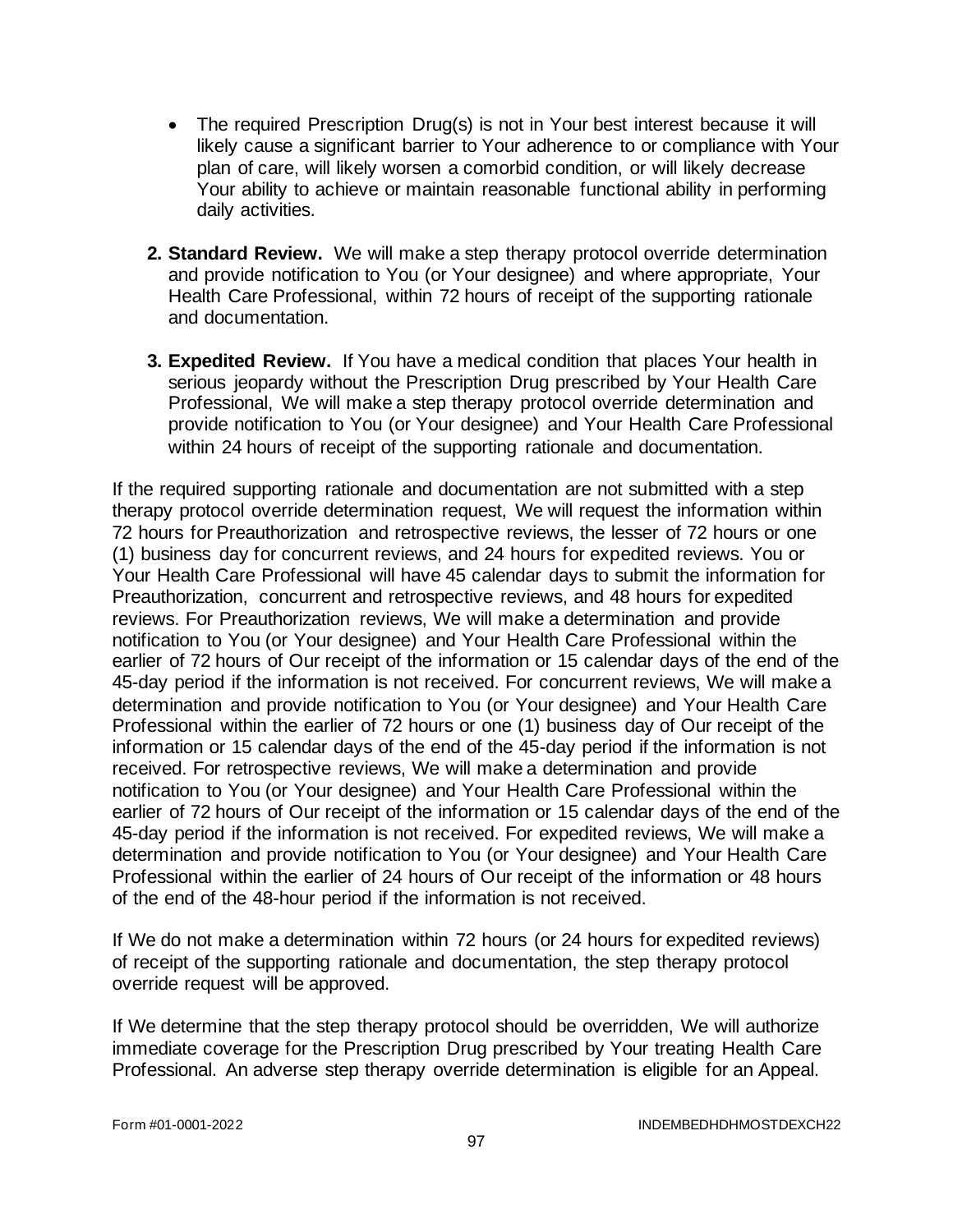### **G. Reconsideration.**

If We did not attempt to consult with Your Provider who recommended the Covered Service before making an adverse determination, the Provider may request reconsideration by the same clinical peer reviewer who made the adverse determination or a designated clinical peer reviewer if the original clinical peer reviewer is unavailable. For Preauthorization and concurrent reviews, the reconsideration will take place within one (1) business day of the request for reconsideration. If the adverse determination is upheld, a notice of adverse determination will be given to You and Your Provider, by telephone and in writing.

## **H. Utilization Review Internal Appeals.**

You, Your designee, and, in retrospective review cases, Your Provider, may request an internal Appeal of an adverse determination, either by phone, in person, or in writing.

You have up to 180 calendar days after You receive notice of the adverse determination to file an Appeal. We will acknowledge Your request for an internal Appeal within 15 calendar days of receipt. This acknowledgment will if necessary, inform You of any additional information needed before a decision can be made. The Appeal will be decided by a clinical peer reviewer who is not subordinate to the clinical peer reviewer who made the initial adverse determination and who is 1) a Physician or 2) a Health Care Professional in the same or similar specialty as the Provider who typically manages the disease or condition at issue.

- 1. **Out-of-Network Service Denial.** You also have the right to Appeal the denial of a Preauthorization request for an out-of-network health service when We determine that the out-of-network health service is not materially different from an available in-network health service. A denial of an out-of-network health service is a service provided by a Non-Participating Provider, but only when the service is not available from a Participating Provider. For a Utilization Review Appeal of denial of an out-of-network health service, You or Your designee must submit:
	- A written statement from Your attending Physician, who must be a licensed, board-certified or board-eligible Physician qualified to practice in the specialty area of practice appropriate to treat Your condition, that the requested out-ofnetwork health service is materially different from the alternate health service available from a Participating Provider that We approved to treat Your condition; and
	- Two (2) documents from the available medical and scientific evidence that the out-of-network service: 1) is likely to be more clinically beneficial to You than the alternate in-network service; and 2) that the adverse risk of the out-ofnetwork service would likely not be substantially increased over the innetwork health service.
- 2. **Out-of-Network Referral Denial.** You also have the right to Appeal the denial of a request for a Referral to a Non-Participating Provider when We determine that We have a Participating Provider with the appropriate training and experience to meet Your particular health care needs who is able to provide the requested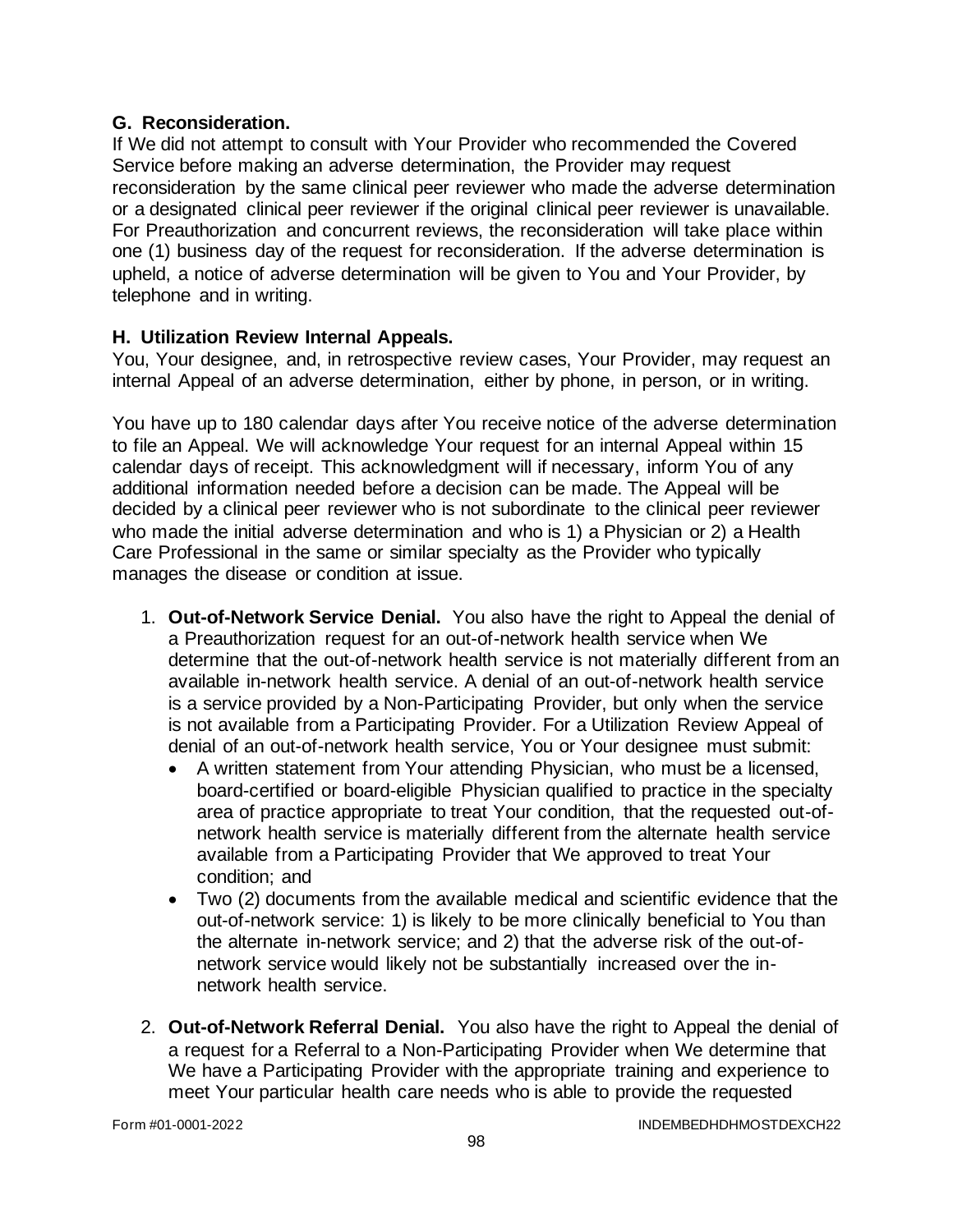health care service. For a Utilization Review Appeal of an out-of-network Referral denial, You or Your designee must submit a written statement from Your attending Physician, who must be a licensed, board-certified or board-eligible Physician qualified to practice in the specialty area of practice appropriate to treat Your condition:

- That the Participating Provider recommended by Us does not have the appropriate training and experience to meet Your particular health care needs for the health care service; and
- Recommending a Non-Participating Provider with the appropriate training and experience to meet Your particular health care needs who is able to provide the requested health care service.

## **I. Standard Appeal.**

- 1. **Preauthorization Appeal.** If Your Appeal relates to a Preauthorization request, We will decide the Appeal within 30 calendar days of receipt of the Appeal request. Written notice of the determination will be provided to You (or Your designee), and where appropriate, Your Provider, within two (2) business days after the determination is made, but no later than 30 calendar days after receipt of the Appeal request.
- 2. **Retrospective Appeal.** If Your Appeal relates to a retrospective claim, We will decide the Appeal within the earlier of 30 calendar days of receipt of the information necessary to conduct the Appeal or 60 days of receipt of the Appeal. Written notice of the determination will be provided to You (or Your designee), and where appropriate, Your Provider, within two (2) business days after the determination is made, but no later than 60 calendar days after receipt of the Appeal request.
- 3. **Expedited Appeal.** An Appeal of a review of continued or extended health care services, additional services rendered in the course of continued treatment, home health care services following discharge from an inpatient Hospital admission, services in which a Provider requests an immediate review, mental health and/or substance use disorder services that may be subject to a court order, or any other urgent matter will be handled on an expedited basis. An expedited Appeal is not available for retrospective reviews. For an expedited Appeal, Your Provider will have reasonable access to the clinical peer reviewer assigned to the Appeal within one (1) business day of receipt of the request for an Appeal. Your Provider and a clinical peer reviewer may exchange information by telephone or fax. An expedited Appeal will be determined within the earlier of 72 hours of receipt of the Appeal or two (2) business days of receipt of the information necessary to conduct the Appeal. Written notice of the determination will be provided to You (or Your designee) within 24 hours after the determination is made, but no later than 72 hours after receipt of the Appeal request.

Our failure to render a determination of Your Appeal within 30 calendar days of receipt of the necessary information for a standard Appeal or within two (2)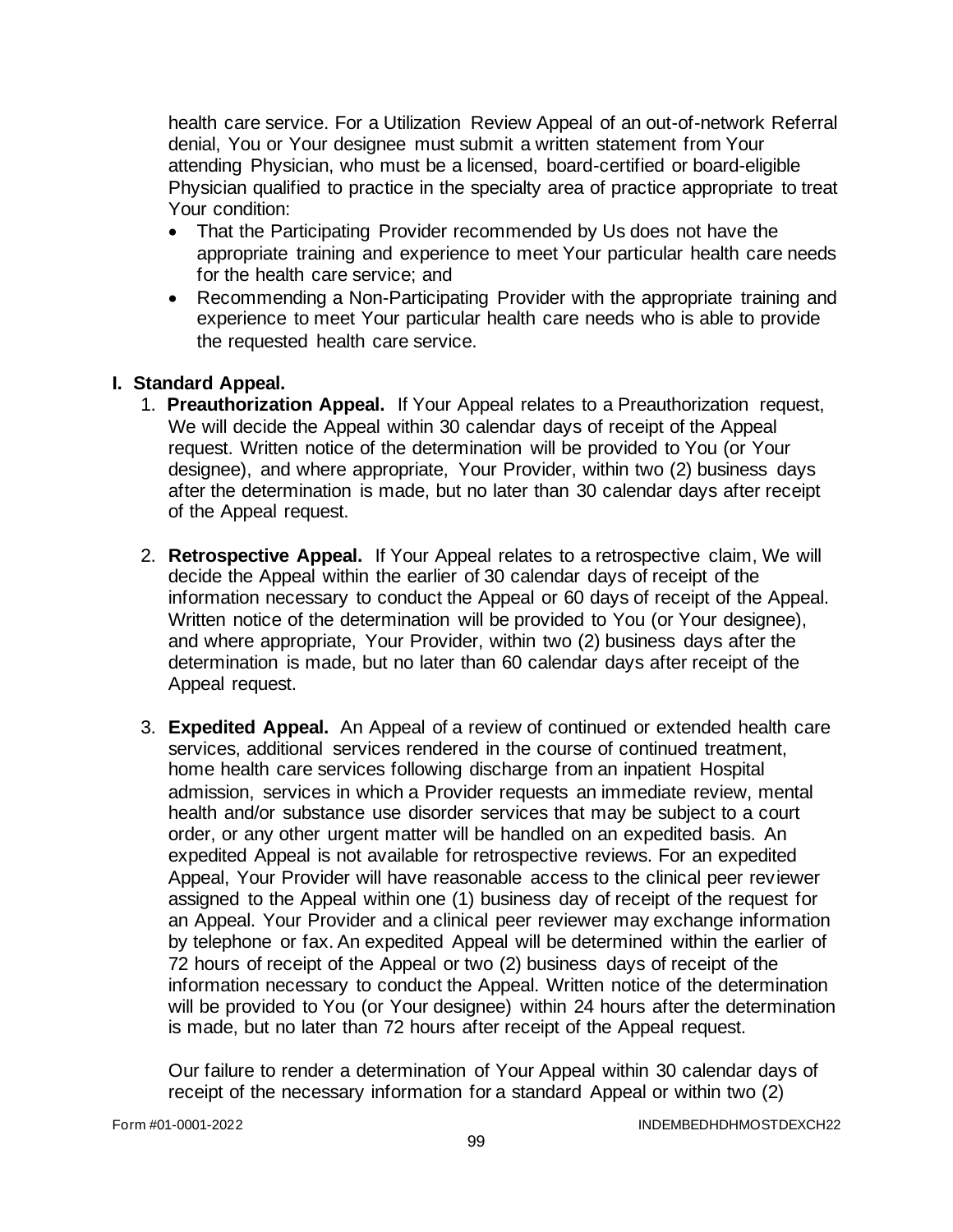business days of receipt of the necessary information for an expedited Appeal will be deemed a reversal of the initial adverse determination.

4. **Substance Use Appeal.** If We deny a request for inpatient substance use disorder treatment that was submitted at least 24 hours prior to discharge from an inpatient admission, and You or Your Provider file an expedited internal Appeal of Our adverse determination, We will decide the Appeal within 24 hours of receipt of the Appeal request. If You or Your Provider file the expedited internal Appeal and an expedited external appeal within 24 hours of receipt of Our adverse determination, We will also provide coverage for the inpatient substance use disorder treatment while a determination on the internal Appeal and external appeal is pending.

### **J. Full and Fair Review of an Appeal.**

We will provide You, free of charge, with any new or additional evidence considered, relied upon, or generated by Us or any new or additional rationale in connection with Your Appeal. The evidence or rationale will be provided as soon as possible and sufficiently in advance of the date on which the notice of final adverse determination is required to be provided to give You a reasonable opportunity to respond prior to that date.

### **K. Appeal Assistance.**

If You need Assistance filing an Appeal, You may contact the state independent Consumer Assistance Program at: Community Health Advocates 633 Third Avenue, 10th Floor New York, NY 10017 Or call toll free: 1-888-614-5400, or e-mail [cha@cssny.org](mailto:cha@cssny.org) Website: [www.communityhealthadvocates.org](http://www.communityhealthadvocates.org/)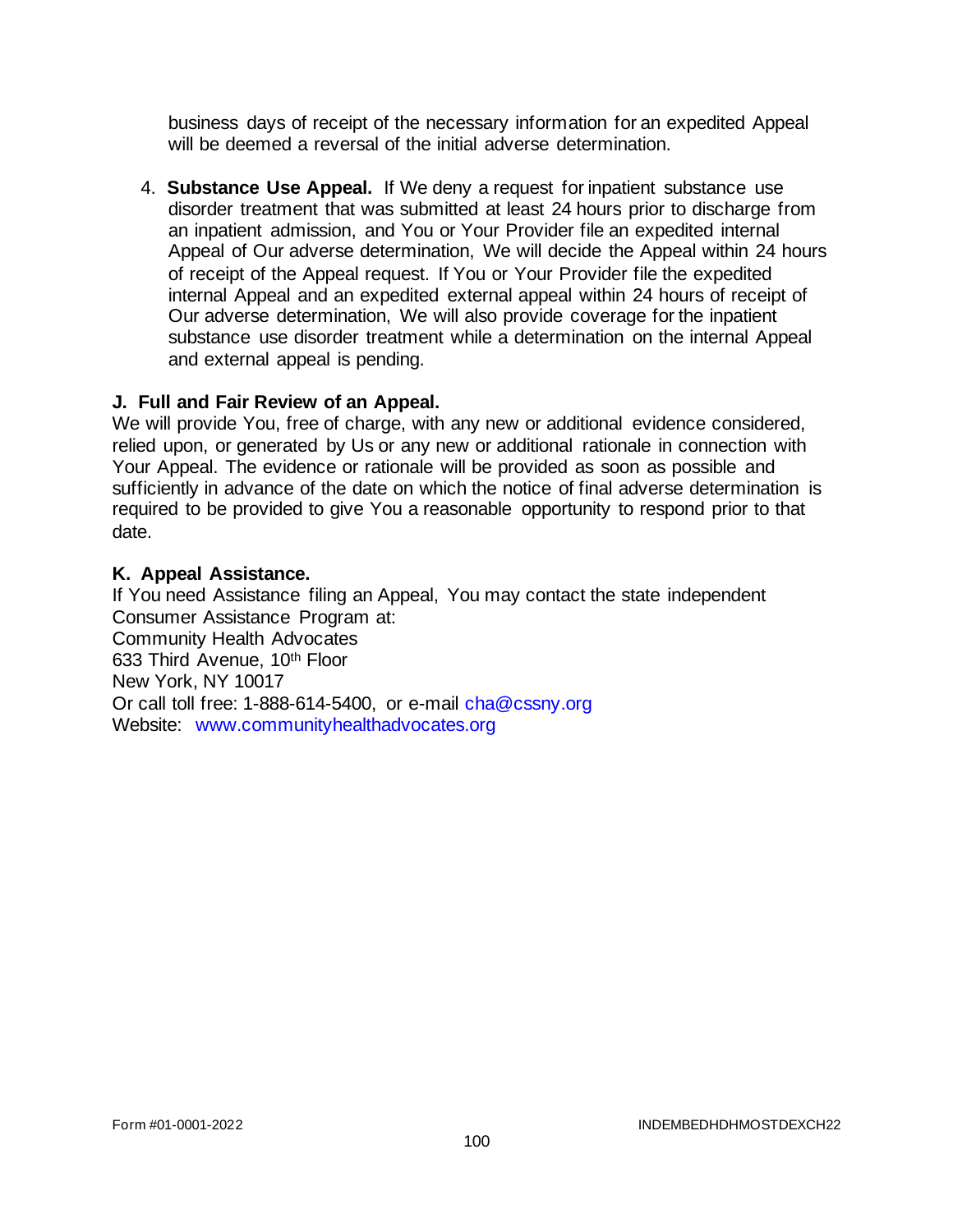## **SECTION XX**

## **External Appeal**

### **A. Your Right to an External Appeal.**

In some cases, You have a right to an external appeal of a denial of coverage. If We have denied coverage on the basis that a service is not Medically Necessary (including appropriateness, health care setting, level of care or effectiveness of a Covered benefit); or is an experimental or investigational treatment (including clinical trials and treatments for rare diseases); or is an out-of-network treatment, You or Your representative may appeal that decision to an External Appeal Agent, an independent third party certified by the State to conduct these appeals.

In order for You to be eligible for an external appeal You must meet the following two (2) requirements:

- The service, procedure, or treatment must otherwise be a Covered Service under this Contract; and
- In general, You must have received a final adverse determination through Our internal Appeal process. But, You can file an external appeal even though You have not received a final adverse determination through Our internal Appeal process if:
	- $\circ$  We agree in writing to waive the internal Appeal. We are not required to agree to Your request to waive the internal Appeal; or
	- o You file an external appeal at the same time as You apply for an expedited internal Appeal; or
	- $\circ$  We fail to adhere to Utilization Review claim processing requirements (other than a minor violation that is not likely to cause prejudice or harm to You, and We demonstrate that the violation was for good cause or due to matters beyond Our control and the violation occurred during an ongoing, good faith exchange of information between You and Us).

### **B. Your Right to Appeal a Determination that a Service is Not Medically Necessary.**

If We have denied coverage on the basis that the service is not Medically Necessary, You may appeal to an External Appeal Agent if You meet the requirements for an external appeal in paragraph "A" above.

### **C. Your Right to Appeal a Determination that a Service is Experimental or Investigational.**

If We have denied coverage on the basis that the service is an experimental or investigational treatment (including clinical trials and treatments for rare diseases), You must satisfy the two (2) requirements for an external appeal in paragraph "A" above and Your attending Physician must certify that Your condition or disease is one for which:

- 1. Standard health services are ineffective or medically inappropriate; or
- 2. There does not exist a more beneficial standard service or procedure Covered by Us; or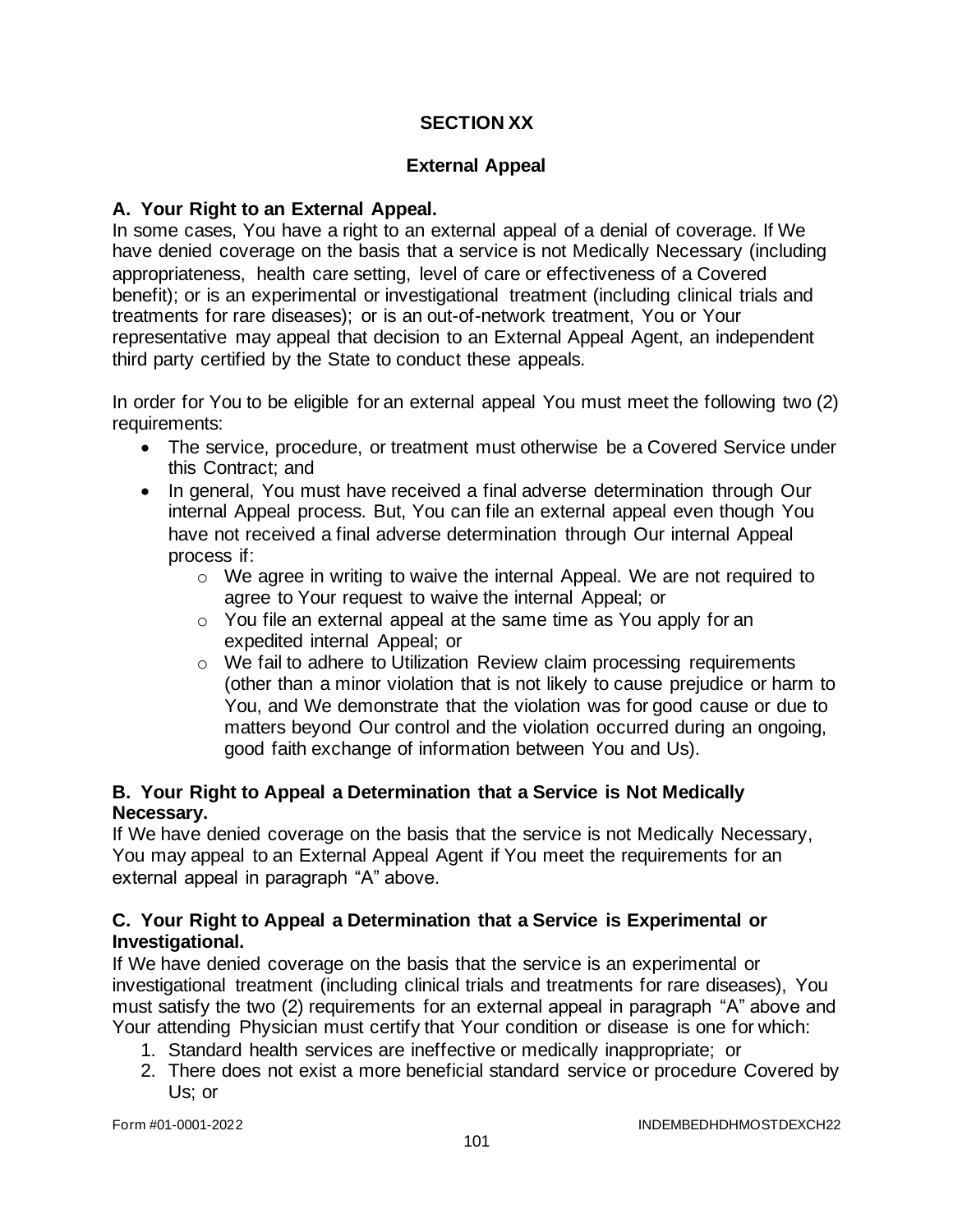3. There exists a clinical trial or rare disease treatment (as defined by law).

In addition, Your attending Physician must have recommended one (1) of the following:

- 1. A service, procedure or treatment that two (2) documents from available medical and scientific evidence indicate is likely to be more beneficial to You than any standard Covered Service (only certain documents will be considered in support of this recommendation – Your attending Physician should contact the State for current information as to what documents will be considered or acceptable); or
- 2. A clinical trial for which You are eligible (only certain clinical trials can be considered); or
- 3. A rare disease treatment for which Your attending Physician certifies that there is no standard treatment that is likely to be more clinically beneficial to You than the requested service, the requested service is likely to benefit You in the treatment of Your rare disease, and such benefit outweighs the risk of the service. In addition, Your attending Physician must certify that Your condition is a rare disease that is currently or was previously subject to a research study by the National Institutes of Health Rare Disease Clinical Research Network or that it affects fewer than 200,000 U.S. residents per year.

For purposes of this section, Your attending Physician must be a licensed, boardcertified or board eligible Physician qualified to practice in the area appropriate to treat Your condition or disease. In addition, for a rare disease treatment, the attending Physician may not be Your treating Physician.

## **D. Your Right to Appeal a Determination that a Service is Out-of-Network.**

If We have denied coverage of an out-of-network treatment because it is not materially different than the health service available in-network, You may appeal to an External Appeal Agent if You meet the two (2) requirements for an external appeal in paragraph "A" above, and You have requested Preauthorization for the out-of-network treatment.

In addition, Your attending Physician must certify that the out-of-network service is materially different from the alternate recommended in-network health service, and based on two (2) documents from available medical and scientific evidence, is likely to be more clinically beneficial than the alternate in-network treatment and that the adverse risk of the requested health service would likely not be substantially increased over the alternate in-network health service.

For purposes of this section, Your attending Physician must be a licensed, board certified or board eligible Physician qualified to practice in the specialty area appropriate to treat You for the health service.

### **E. Your Right to Appeal an Out-of-Network Referral Denial to a Non-Participating Provider.**

If We have denied coverage of a request for a Referral to a Non-Participating Provider because We determine We have a Participating Provider with the appropriate training and experience to meet Your particular health care needs who is able to provide the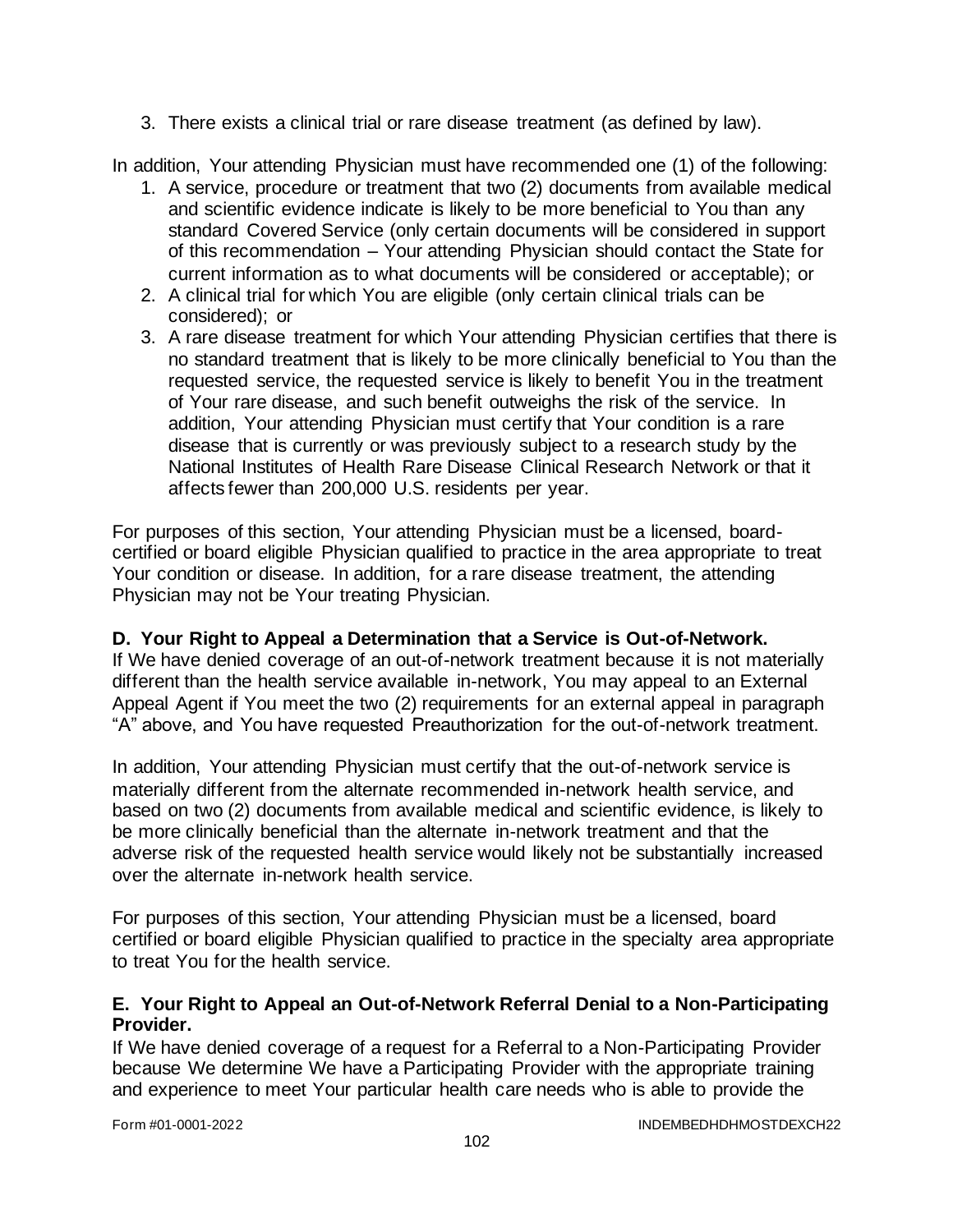requested health care service, You may appeal to an External Appeal Agent if You meet the two (2) requirements for an external appeal in paragraph "A" above.

In addition, Your attending Physician must: 1) certify that the Participating Provider recommended by Us does not have the appropriate training and experience to meet Your particular health care needs; and 2) recommend a Non-Participating Provider with the appropriate training and experience to meet Your particular health care needs who is able to provide the requested health care service.

For purposes of this section, Your attending Physician must be a licensed, board certified or board eligible Physician qualified to practice in the specialty area appropriate to treat You for the health service.

### **F. Your Right to Appeal a Formulary Exception Denial.**

If We have denied Your request for coverage of a non-formulary Prescription Drug through Our formulary exception process, You, Your designee or the prescribing Health Care Professional may appeal the formulary exception denial to an External Appeal Agent. See the Prescription Drug Coverage section of this Contract for more information on the formulary exception process.

#### **G. The External Appeal Process.**

You have four (4) months from receipt of a final adverse determination or from receipt of a waiver of the internal Appeal process to file a written request for an external appeal. If You are filing an external appeal based on Our failure to adhere to claim processing requirements, You have four (4) months from such failure to file a written request for an external appeal.

We will provide an external appeal application with the final adverse determination issued through Our internal Appeal process or Our written waiver of an internal Appeal. You may also request an external appeal application from the New York State Department of Financial Services at 1-800-400-8882. Submit the completed application to the Department of Financial Services at the address indicated on the application. If You meet the criteria for an external appeal, the State will forward the request to a certified External Appeal Agent.

You can submit additional documentation with Your external appeal request. If the External Appeal Agent determines that the information You submit represents a material change from the information on which We based Our denial, the External Appeal Agent will share this information with Us in order for Us to exercise Our right to reconsider Our decision. If We choose to exercise this right, We will have three (3) business days to amend or confirm Our decision. Please note that in the case of an expedited external appeal (described below), We do not have a right to reconsider Our decision.

In general, the External Appeal Agent must make a decision within 30 days of receipt of Your completed application. The External Appeal Agent may request additional information from You, Your Physician, or Us. If the External Appeal Agent requests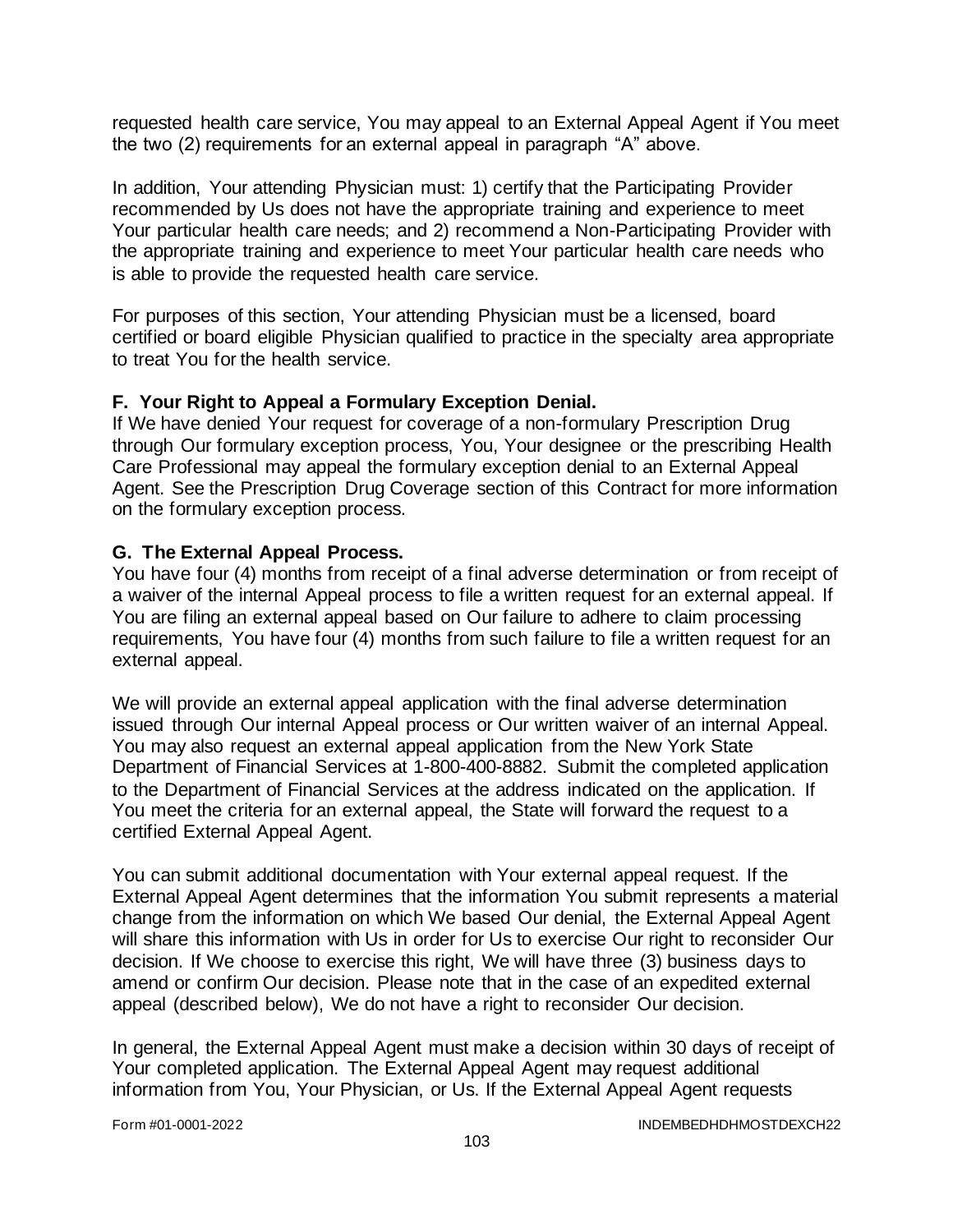additional information, it will have five (5) additional business days to make its decision. The External Appeal Agent must notify You in writing of its decision within two (2) business days.

If Your attending Physician certifies that a delay in providing the service that has been denied poses an imminent or serious threat to Your health; or if Your attending Physician certifies that the standard external appeal time frame would seriously jeopardize Your life, health or ability to regain maximum function; or if You received Emergency Services and have not been discharged from a Facility and the denial concerns an admission, availability of care or continued stay, You may request an expedited external appeal. In that case, the External Appeal Agent must make a decision within 72 hours of receipt of Your completed application. Immediately after reaching a decision, the External Appeal Agent must notify You and Us by telephone or facsimile of that decision. The External Appeal Agent must also notify You in writing of its decision.

If Your internal formulary exception request received a standard review through Our formulary exception process, the External Appeal Agent must make a decision on Your external appeal and notify You or Your designee and the prescribing Health Care Professional by telephone within 72 hours of receipt of Your completed application. The External Appeal Agent will notify You or Your designee and the prescribing Health Care Professional in writing within two (2) business days of making a determination. If the External Appeal Agent overturns Our denial, We will Cover the Prescription Drug while You are taking the Prescription Drug, including any refills.

If Your internal formulary exception request received an expedited review through Our formulary exception process, the External Appeal Agent must make a decision on Your external appeal and notify You or Your designee and the prescribing Health Care Professional by telephone within 24 hours of receipt of Your completed application. The External Appeal Agent will notify You or Your designee and the prescribing Health Care Professional in writing within 72 hours of receipt of Your completed application. If the External Appeal Agent overturns Our denial, We will Cover the Prescription Drug while You suffer from the health condition that may seriously jeopardize Your health, life or ability to regain maximum function or for the duration of Your current course of treatment using the non-formulary Prescription Drug.

If the External Appeal Agent overturns Our decision that a service is not Medically Necessary or approves coverage of an experimental or investigational treatment or an out-of-network treatment, We will provide coverage subject to the other terms and conditions of this Contract. Please note that if the External Appeal Agent approves coverage of an experimental or investigational treatment that is part of a clinical trial, We will only Cover the cost of services required to provide treatment to You according to the design of the trial. We will not be responsible for the costs of investigational drugs or devices, the costs of non-health care services, the costs of managing the research, or costs that would not be Covered under this Contract for non-investigational treatments provided in the clinical trial.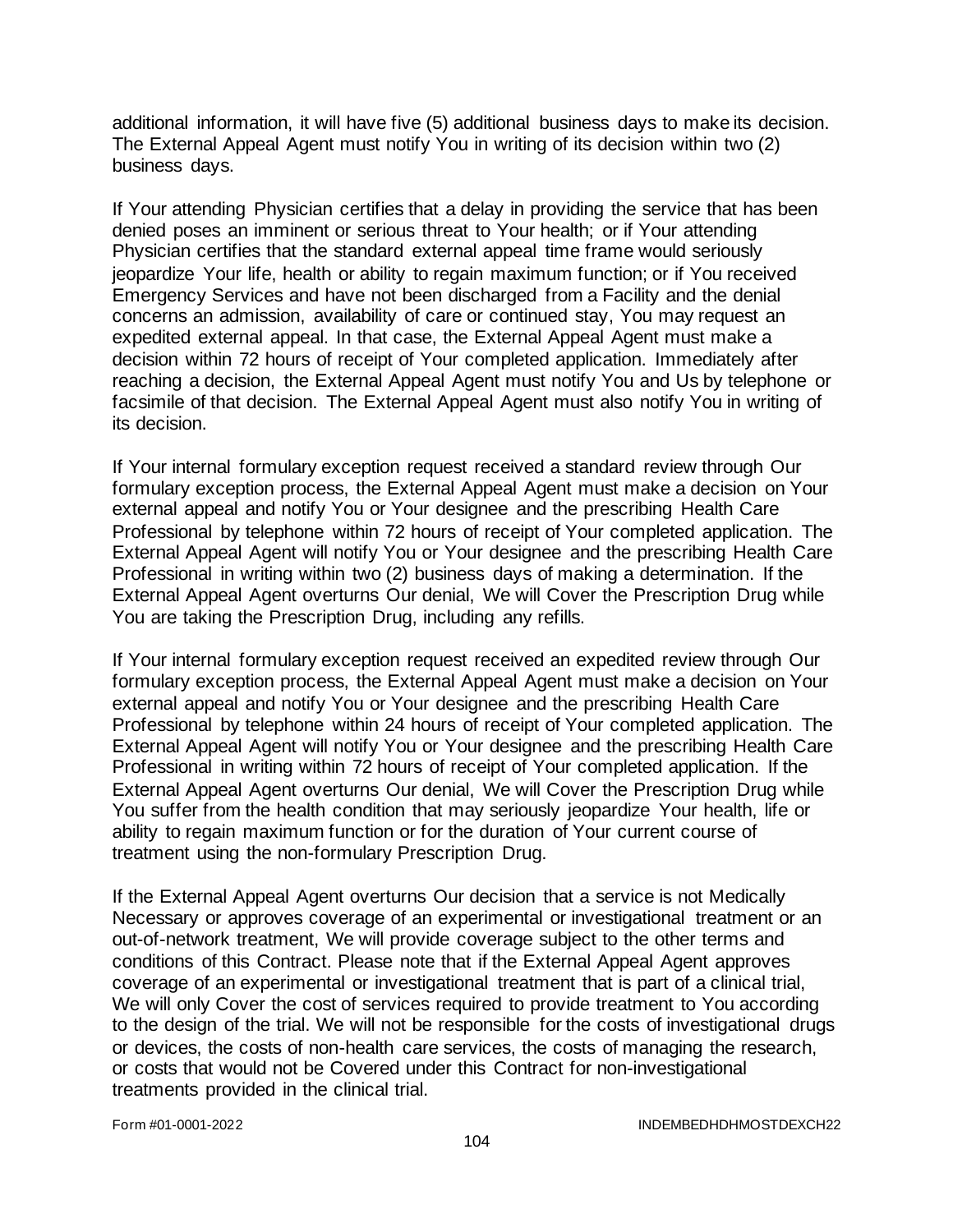The External Appeal Agent's decision is binding on both You and Us. The External Appeal Agent's decision is admissible in any court proceeding.

#### **H. Your Responsibilities.**

**It is Your responsibility to start the external appeal process.** You may start the external appeal process by filing a completed application with the New York State Department of Financial Services. You may appoint a representative to assist You with Your application; however, the Department of Financial Services may contact You and request that You confirm in writing that You have appointed the representative.

**Under New York State law, Your completed request for external appeal must be filed within four (4) months of either the date upon which You receive a final adverse determination, or the date upon which You receive a written waiver of any internal Appeal, or Our failure to adhere to claim processing requirements. We have no authority to extend this deadline.**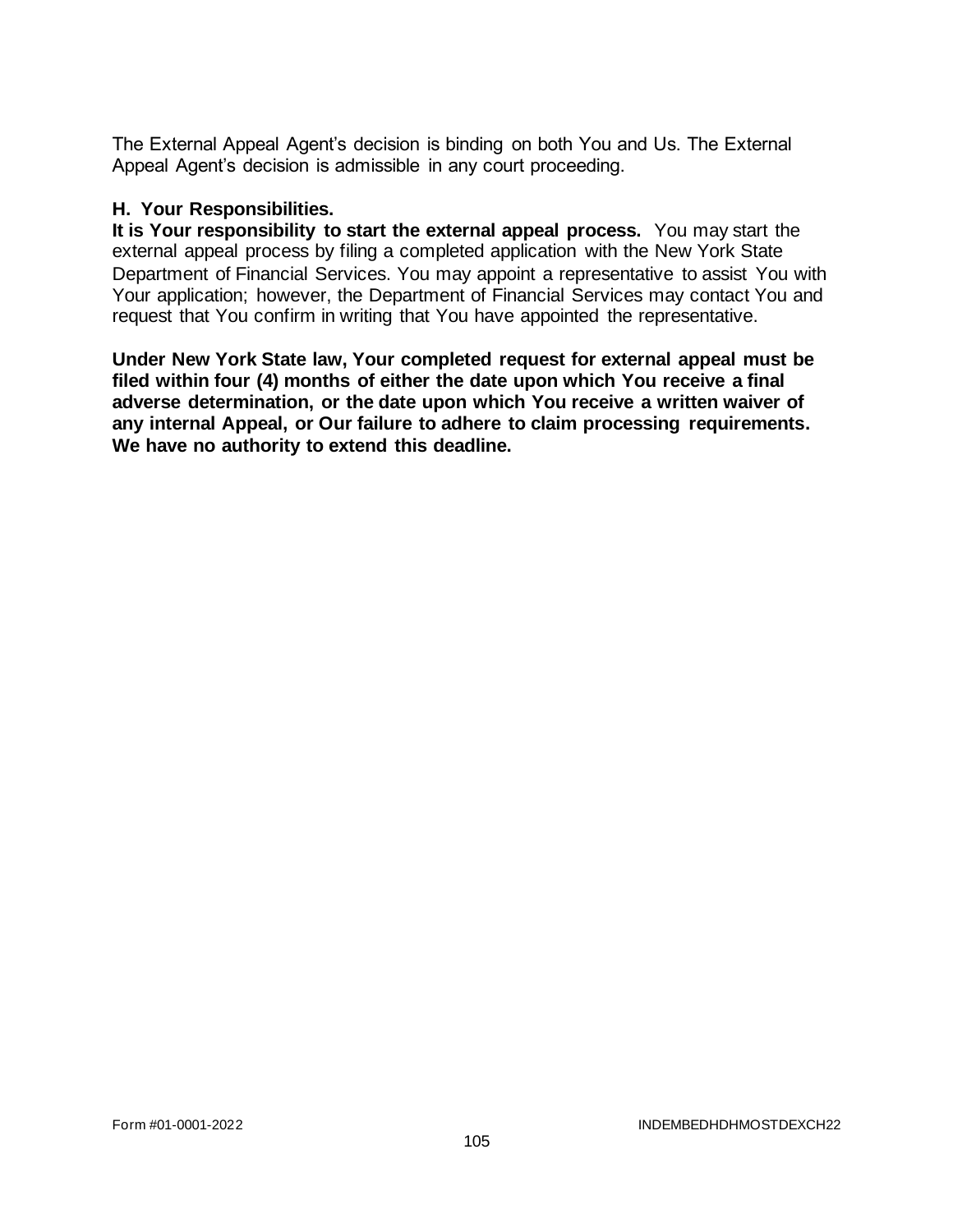## **SECTION XXI**

## **Termination of Coverage**

This Contract may be terminated as follows:

### **A. Automatic Termination of this Contract.**

This Contract shall automatically terminate upon the death of the Subscriber, unless the Subscriber has coverage for Dependents. If the Subscriber has coverage for Dependents, this Contract will terminate as of the last day of the month for which the Premium had been paid.

### **B. Automatic Termination of Your Coverage.**

Coverage under this Contract shall automatically terminate:

- 1. For Spouses in cases of divorce, the date of the divorce.
- 2. For Children, the end of the month in which the Child turns 26 years of age.
- 3. For all other Dependents, the end of the month in which the Dependent ceases to be eligible, except that We shall not terminate Your Dependent if Your Dependent becomes eligible for or enrolls in Medicare.

Eligibility or enrollment in Medicare is not a basis for termination under this Contract.

### **C. Termination by You.**

The Subscriber may terminate this Contract at any time by giving the NYSOH at least 14 days' prior written notice.

### **D. Termination by Us.**

We may terminate this Contract with 30 days' written notice (unless longer notice is provided below) as follows:

1. Non-Payment of Premiums.

Premiums are to be paid by the Subscriber to Us by each Premium due date. While each Premium is due by the due date, there is a grace period for each Premium payment. If the Premium payment is not received by the end of the grace period, coverage will terminate as follows:

- If the Subscriber does not receive advanced payments of the Premium Tax Credit for coverage in the NYSOH and fails to pay the required Premium within a 30-day grace period, this Contract will terminate retroactively back to the last day Premiums were paid. The Subscriber will be responsible for paying any claims submitted during the grace period if this Contract terminates.
- If the Subscriber receives advanced payments of the Premium Tax Credit and has paid at least one (1) full month's Premium, this Contract will terminate one (1) month after the last day Premiums were paid. That is, retroactive termination will not exceed 61 days. We may pend claims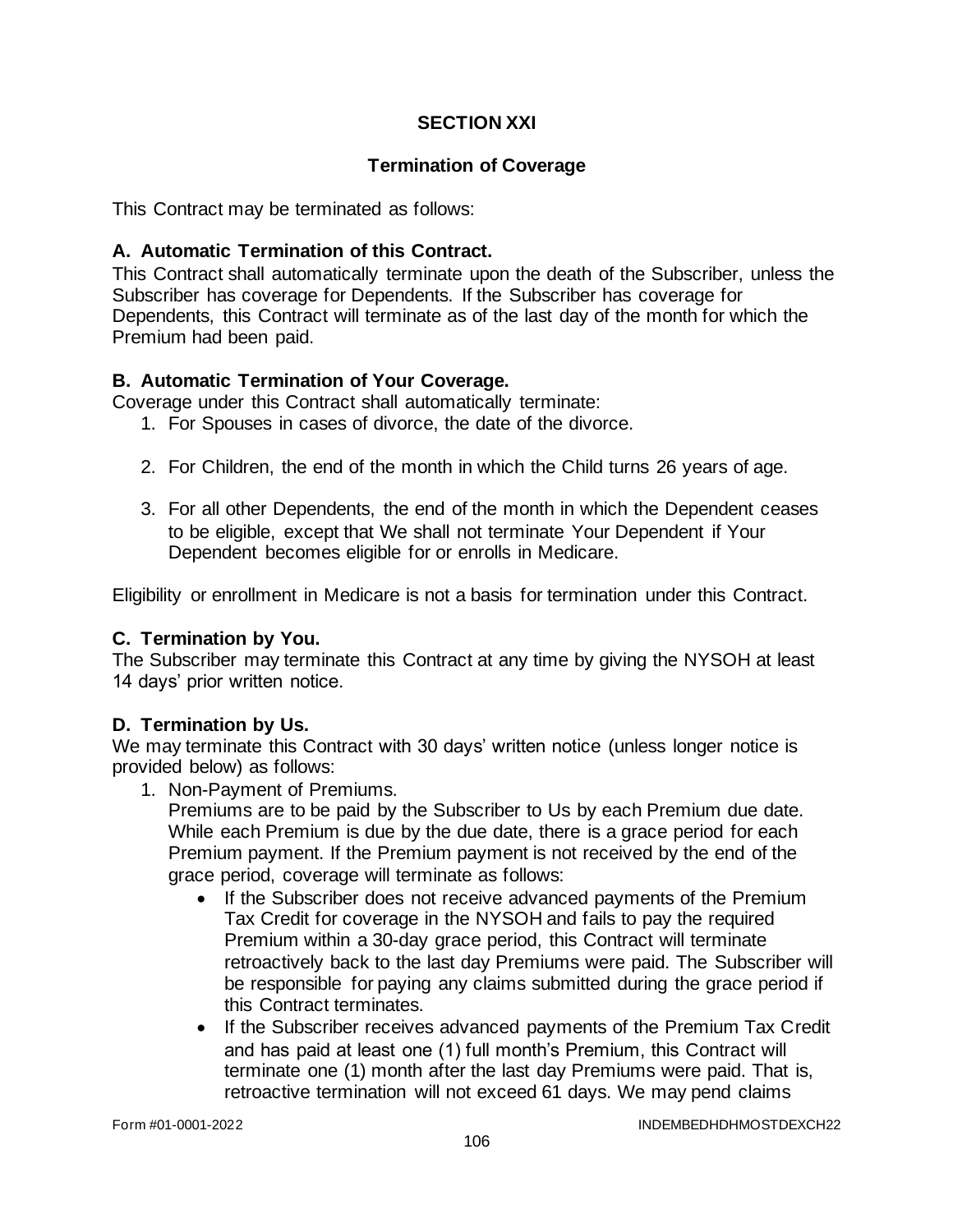incurred during the 61-day grace period. The Subscriber will be responsible for paying any claims incurred during the 61-day grace period if this Contract terminates.

2. Fraud or Intentional Misrepresentation of Material Fact.

If the Subscriber or the Subscriber's Dependent has performed an act that constitutes fraud or the Subscriber has made an intentional misrepresentation of material fact in writing on his or her enrollment application, or in order to obtain coverage for a service, this Contract will terminate immediately upon written notice to the Subscriber and/or the Subscriber's Dependent, as applicable, from the NYSOH. However, if the Subscriber makes an intentional misrepresentation of material fact in writing on his or her enrollment application, We will rescind this Contract if the facts misrepresented would have led Us to refuse to issue this Contract and the application is attached to this Contract. Rescission means that the termination of Your coverage will have a retroactive effect of up to the issuance of this Contract. If termination is a result of the Subscriber's action, coverage will terminate for the Subscriber and any Dependents. If termination is a result of the Dependent's action, coverage will terminate for the Dependent.

- 3. If the Subscriber no longer lives or resides in Our Service Area.
- 4. The date the Contract is terminated because We stop offering the class of contracts to which this Contract belongs, without regard to claims experience or health related status of this Contract. We will provide the Subscriber with at least 90 days' prior written notice.
- 5. The date the Contract is terminated because We terminate or cease offering all hospital, surgical and medical expense coverage in the individual market in this State. We will provide the Subscriber with at least 180 days' prior written notice.

No termination shall prejudice the right to a claim for benefits which arose prior to such termination.

See the Conversion Right to a New Contract after Termination section of this Contract for Your right to conversion to another individual Contract.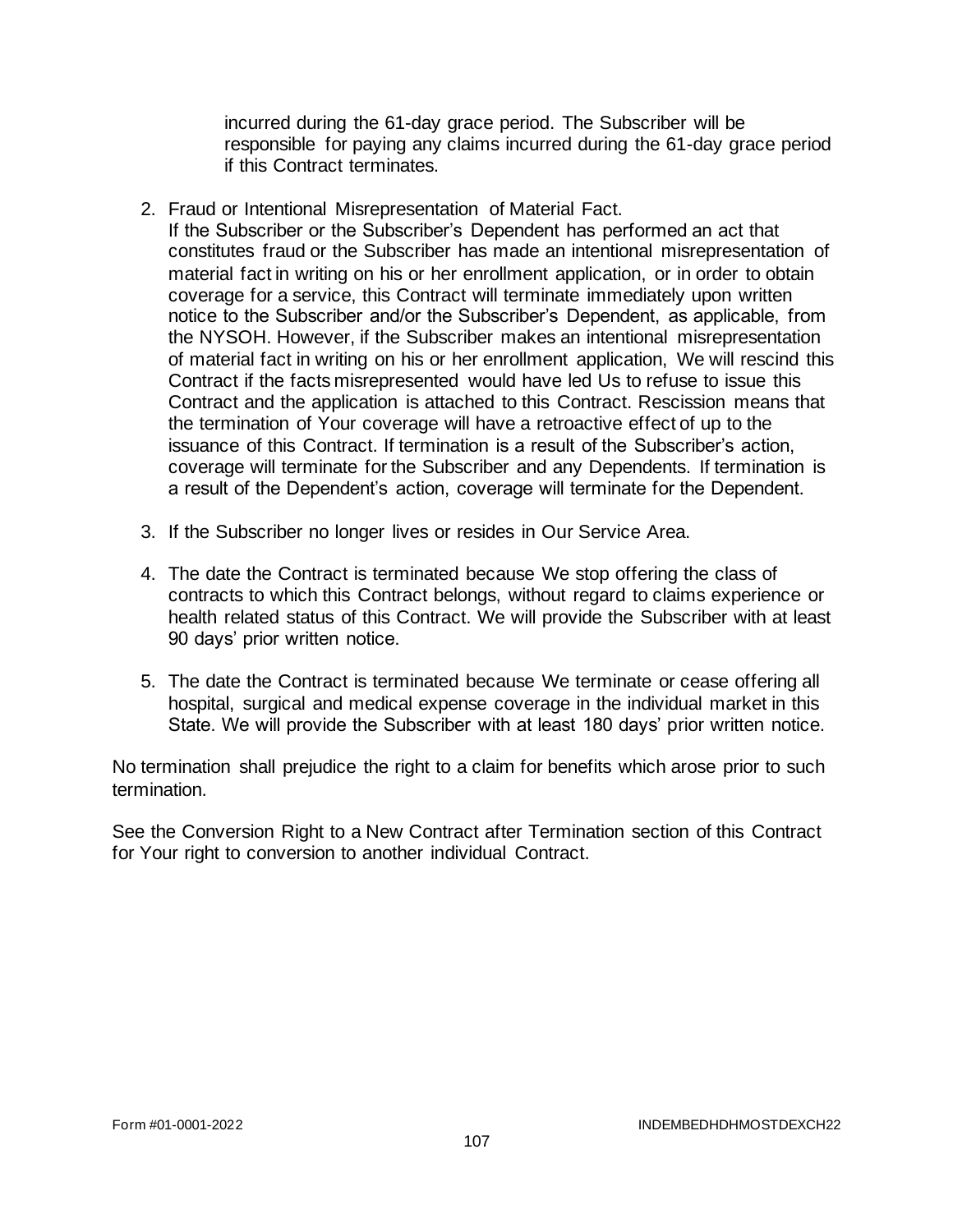### **SECTION XXII**

### **Extension of Benefits**

When Your coverage under this Contract ends, benefits stop. But, if You are totally disabled on the date the Contract terminates, continued benefits may be available for the treatment of the injury or sickness that is the cause of the total disability.

For purposes of this section, "total disability" means You are prevented because of injury or disease from engaging in any work or other gainful activity. Total disability for a minor means that the minor is prevented because of injury or disease from engaging in substantially all of the normal activities of a person of like age and sex who is in good health.

### **A. When You May Continue Benefits.**

If You are totally disabled on the date Your coverage under this Contract terminates, We will continue to pay for Your care under this Contract during an uninterrupted period of total disability until the first of the following:

- The date You are no longer totally disabled; or
- 12 months from the date this Contract terminated.

### **B. Limits on Extended Benefits.**

We will not pay extended benefits:

- For any Member who is not totally disabled on the date coverage under this Contract ends; or
- Beyond the extent to which We would have paid benefits under this Contract if coverage had not ended.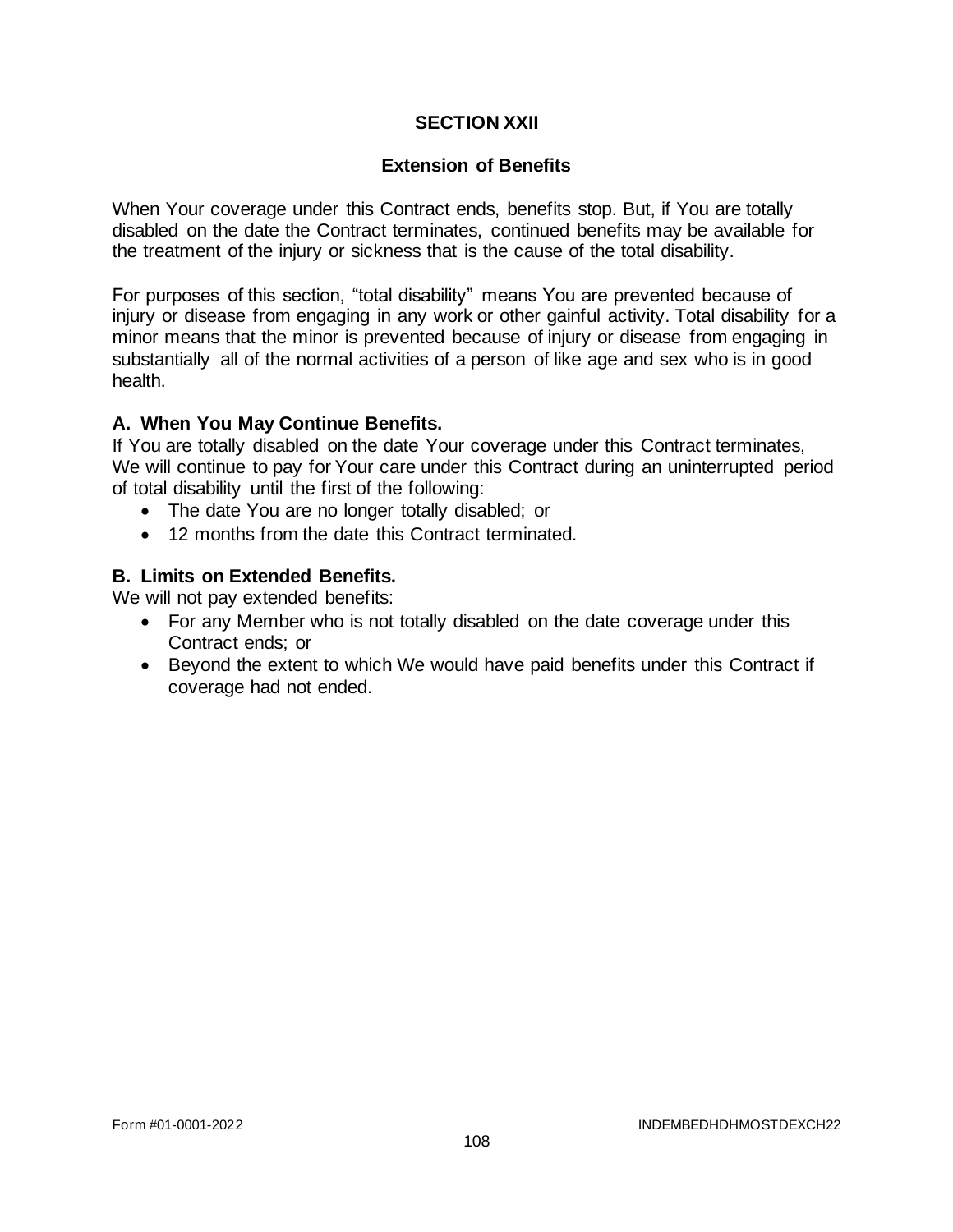## **SECTION XXIII**

### **Temporary Suspension Rights for Armed Forces' Members**

If You, the Subscriber, are a member of a reserve component of the armed forces of the United States, including the National Guard, You have the right to temporary suspension of coverage during active duty and reinstatement of coverage at the end of active duty if:

- 1. Your active duty is extended during a period when the president is authorized to order units of the reserve to active duty, provided that such additional active duty is at the request and for the convenience of the federal government; and
- 2. You serve no more than five (5) years of active duty.

You must make written request to Us to have Your coverage suspended during a period of active duty. Your unearned Premiums will be refunded during the period of such suspension.

Upon completion of active duty, Your coverage may be resumed as long as You:

- 1. Make written application to Us; and
- 2. Remit the Premium within 60 days of the termination of active duty.

The right of resumption extends to coverage for Your Dependents. For coverage that was suspended while on active duty, coverage will be retroactive to the date on which active duty terminated.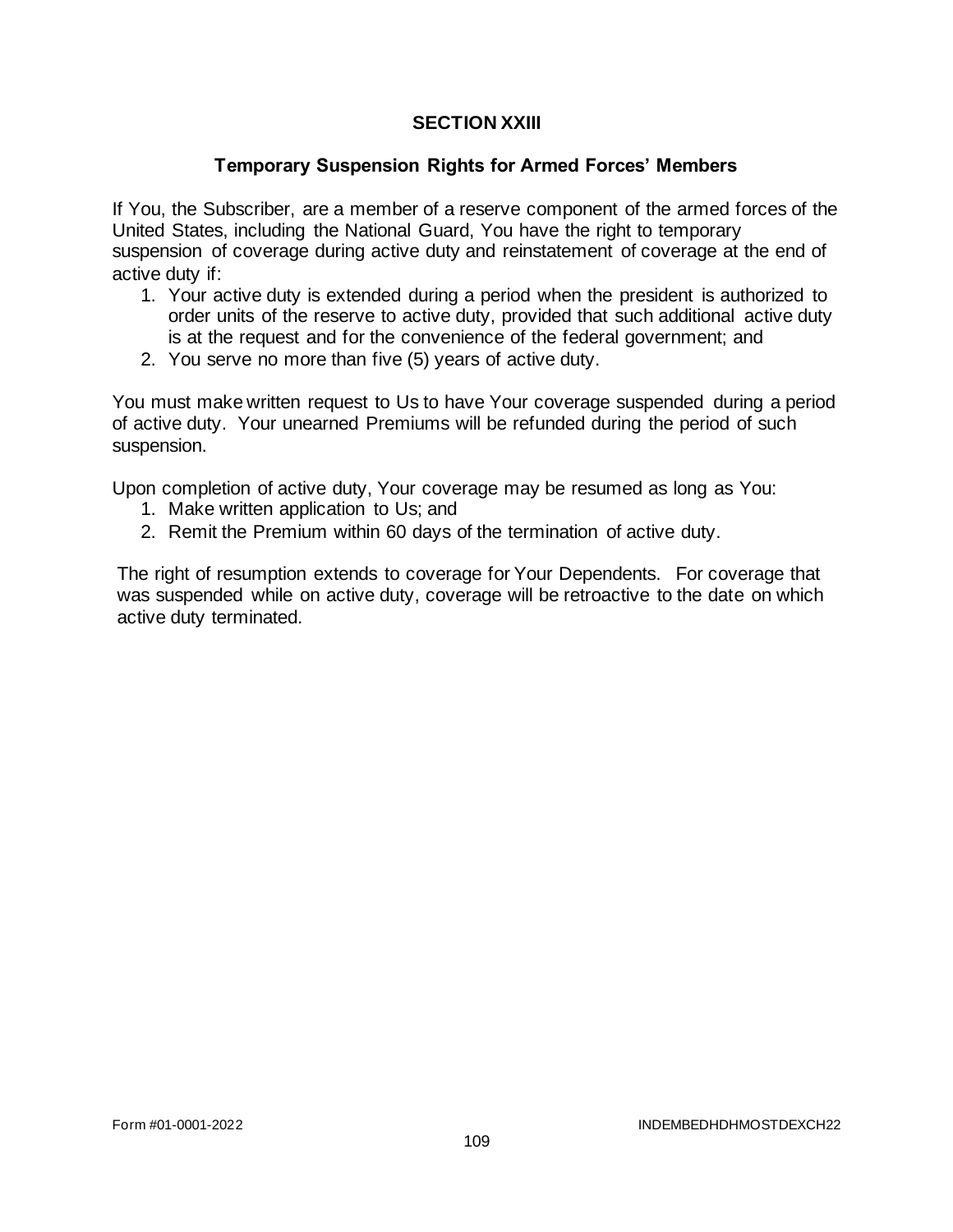### **SECTION XXIV**

## **Conversion Right to a New Contract after Termination**

### **A. Circumstances Giving Rise to Right to Conversion.**

The Subscriber's Spouse and Children have the right to convert to a new Contract if their coverage under this Contract terminates under the circumstances described below.

- **1. Termination of Your Marriage.** If a Spouse's coverage terminates under the Termination of Coverage section of this Contract because the Spouse becomes divorced from the Subscriber or the marriage is annulled, that former Spouse is entitled to purchase a new Contract as a direct payment member.
- **2. Termination of Coverage of a Child.** If a Child's coverage terminates under the Termination of Coverage section of this Contract because the Child no longer qualifies as a Child, the Child is entitled to purchase a new Contract as a direct payment member.
- **3. On the Death of the Subscriber.** If coverage terminates under the Termination of Coverage section of this Contract because of the death of the Subscriber, the Subscriber's Dependents are entitled to purchase a new Contract as direct payment members.

#### **B. When to Apply for the New Contract.**

If You are entitled to purchase a new Contract as described above, You must apply to Us for the new Contract within 60 days after termination of Your coverage under this Contract. You must also pay the first Premium of the new Contract at the time You apply for coverage.

### **C. The New Contract.**

We will offer You an individual direct payment Contract at each level of coverage (i.e., bronze, silver, gold or platinum) that Covers all benefits required by state and federal law. You may choose among any of the four (4) Contracts offered by Us.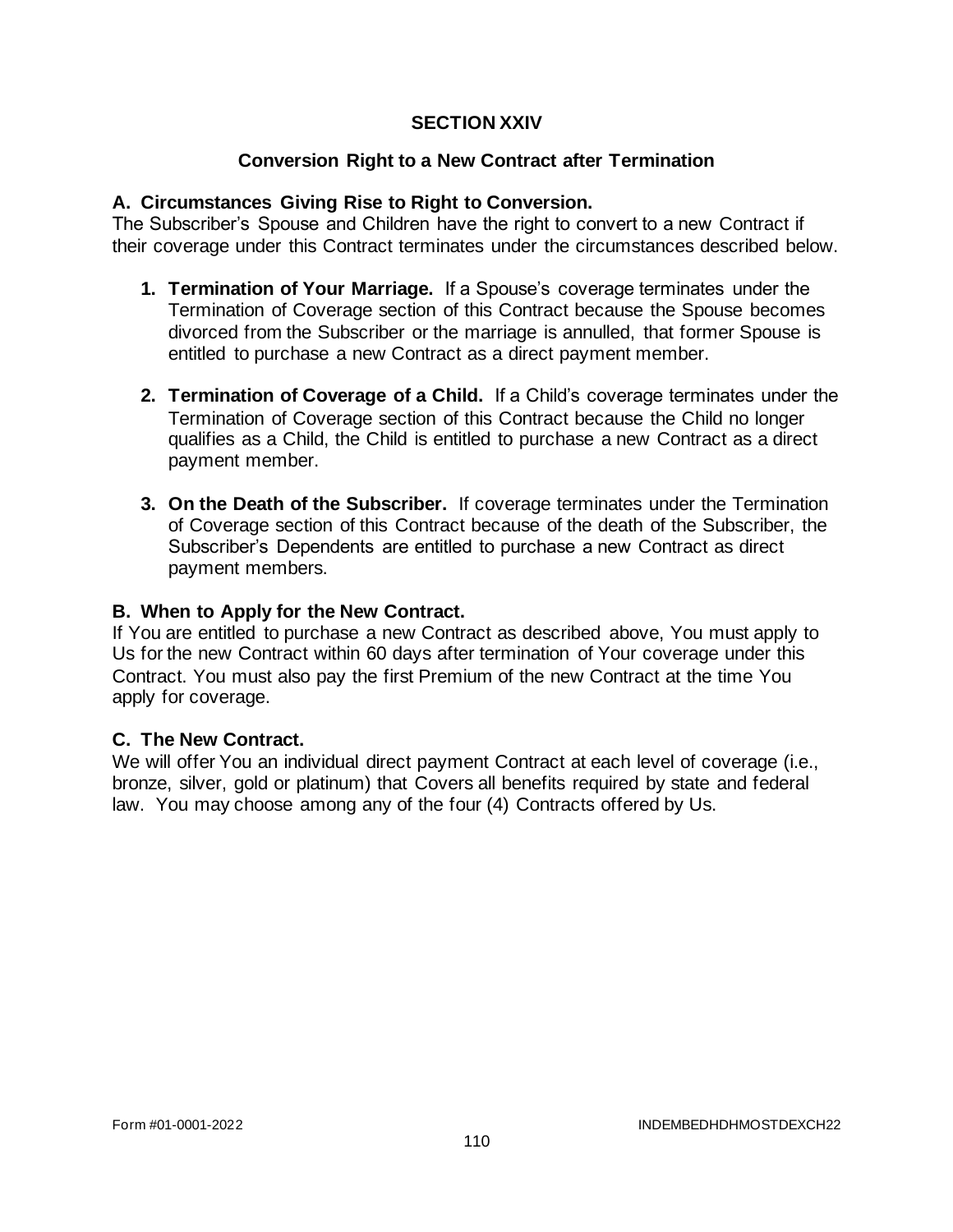## **SECTION XXV**

### **General Provisions**

### **1. Agreements Between Us and Participating Providers.**

Any agreement between Us and Participating Providers may only be terminated by Us or the Providers. This Contract does not require any Provider to accept a Member as a patient. We do not guarantee a Member's admission to any Participating Provider or any health benefits program.

### **2. Assignment.**

You cannot assign any benefits under this Contract or legal claims based on a denial of benefits to any person, corporation or other organization. You cannot assign any monies due under this Contract to any person, corporation or other organization unless it is an assignment to Your Provider for a surprise bill or to a Hospital for Emergency Services, including inpatient services following Emergency Department Care. See the How Your Coverage Works section of this Contract for more information about surprise bills. Any assignment of benefits or legal claims based on a denial of benefits by You other than for monies due for a surprise bill or an assignment of monies due to a Hospital for Emergency Services, including inpatient services following Emergency Department Care, will be void and unenforceable.

Assignment means the transfer to another person, corporation or other organization of Your right to the services provided under this Contract or Your right to collect money from Us for those services. Nothing in this paragraph shall affect Your right to appoint a designee or representative as otherwise permitted by applicable law.

### **3. Changes in this Contract.**

We may unilaterally change this Contract upon renewal, if We give You 45 days' prior written notice.

### **4. Choice of Law.**

This Contract shall be governed by the laws of the State of New York.

### **5. Clerical Error.**

Clerical error, whether by You or Us, with respect to this Contract, or any other documentation issued by Us in connection with this Contract, or in keeping any record pertaining to the coverage hereunder, will not modify or invalidate coverage otherwise validly in force or continue coverage otherwise validly terminated.

### **6. Conformity with Law.**

Any term of this Contract which conflicts with New York State law or with any applicable federal law that imposes additional requirements from what is required under New York State law will be amended to conform with the minimum requirements of such law.

### **7. Continuation of Benefit Limitations.**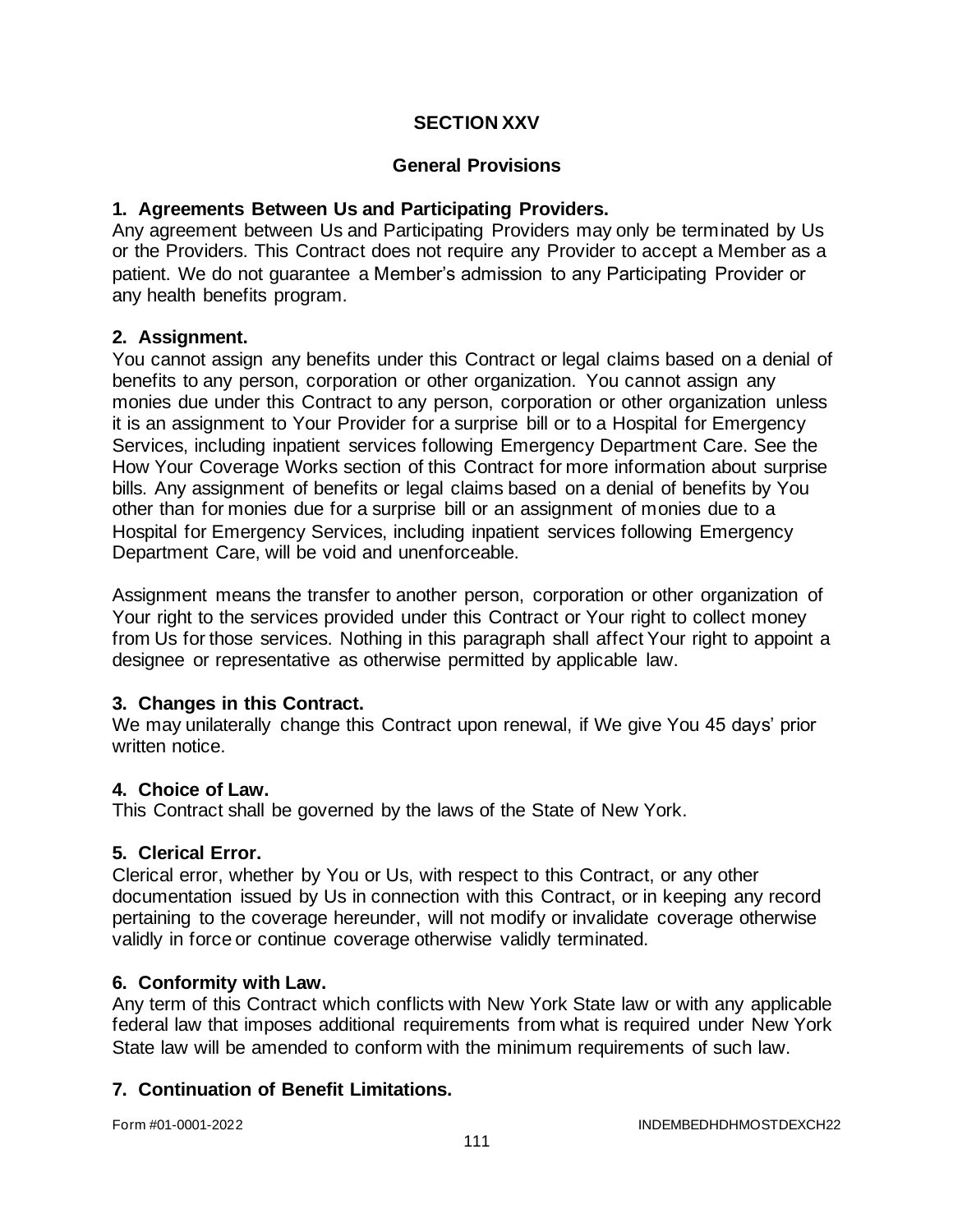Some of the benefits in this Contract may be limited to a specific number of visits, and/or subject to a Deductible. You will not be entitled to any additional benefits if Your coverage status should change during the year. For example, if Your coverage status changes from covered family member to Subscriber, all benefits previously utilized when You were a covered family member will be applied toward Your new status as a Subscriber.

### **8. Entire Agreement.**

This Contract, including any endorsements, riders and the attached applications, if any, constitutes the entire Contract.

## **9. Fraud and Abusive Billing.**

We have processes to review claims before and after payment to detect fraud and abusive billing. Members seeking services from Non-Participating Providers could be balance billed by the Non-Participating Provider for those services that are determined to be not payable as a result of a reasonable belief of fraud or other intentional misconduct or abusive billing.

## **10. Furnishing Information and Audit.**

All persons covered under this Contract will promptly furnish Us with all information and records that We may require from time to time to perform Our obligations under this Contract. You must provide Us with information over the telephone for reasons such as the following: to allow Us to determine the level of care You need; so that We may certify care authorized by Your Physician; or to make decisions regarding the Medical Necessity of Your care.

### **11. Identification Cards.**

Identification ("ID") cards are issued by Us for identification purposes only. Possession of any ID card confers no right to services or benefits under this Contract. To be entitled to such services or benefits, Your Premiums must be paid in full at the time the services are sought to be received.

### **12. Incontestability.**

No statement made by the Subscriber in an application for coverage under this Contract shall avoid the Contract or be used in any legal proceeding unless the application or an exact copy is attached to this Contract. After two (2) years from the date of issue of this Contract, no misstatements, except for fraudulent misstatements made by the Subscriber in the application for coverage, shall be used to void the Contract or deny a claim.

### **13. Independent Contractors.**

Participating Providers are independent contractors. They are not Our agents or employees. We and Our employees are not the agent or employee of any Participating Provider. We are not liable for any claim or demand on account of damages arising out of, or in any manner connected with, any injuries alleged to be suffered by You, Your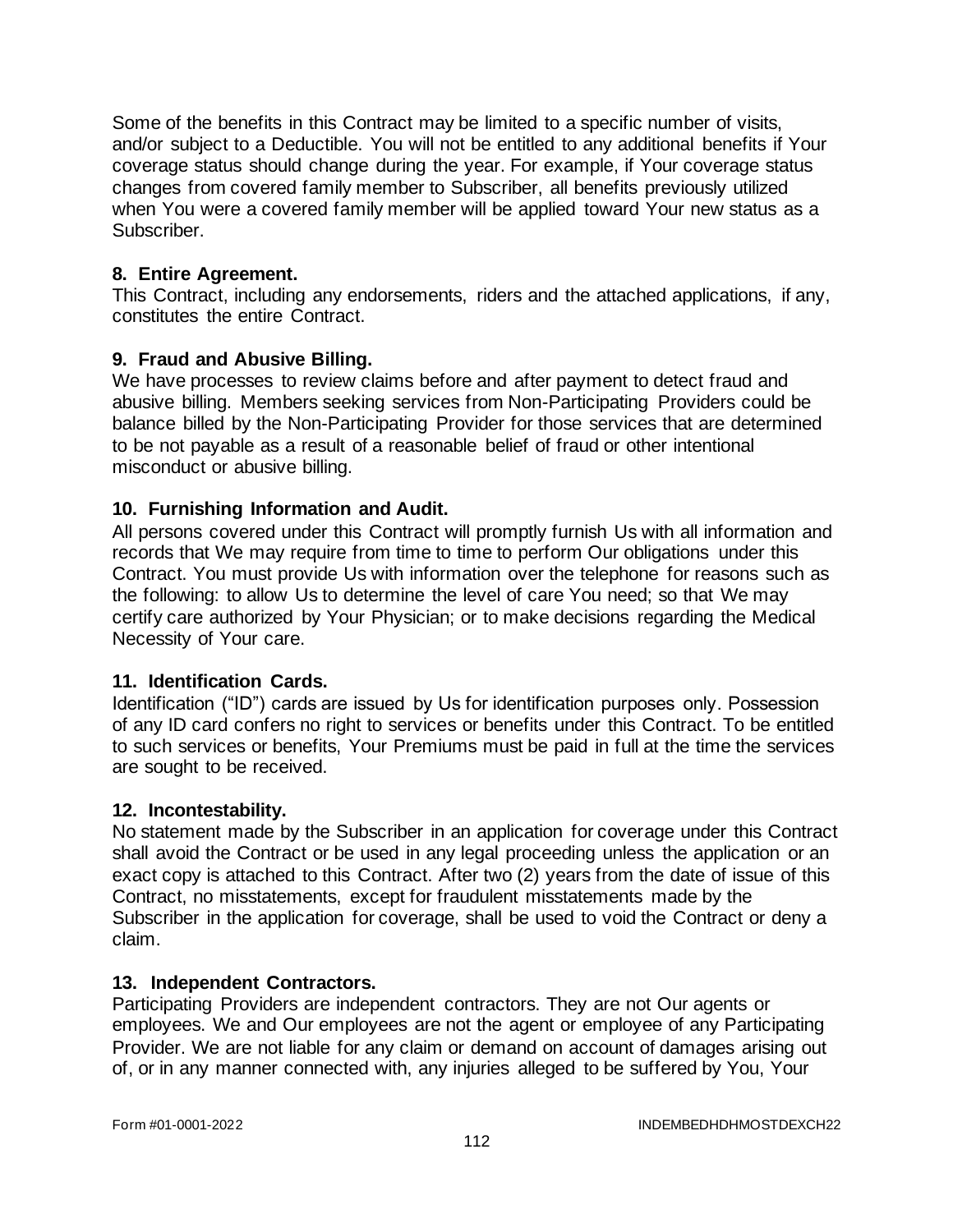covered Spouse or Children while receiving care from any Participating Provider or in any Participating Provider's Facility.

# **14. Input in Developing Our Policies.**

Subscribers may participate in the development of Our policies by forwarding your suggestions or ideas to our Member Mailbox; Attn: CDPHP Member Services Department, 500 Patroon Creek Boulevard, Albany, NY 12206-1057.

### **15. Material Accessibility.**

We will give You ID cards, Contracts, riders and other necessary materials.

## **16. More Information about Your Health Plan.**

You can request additional information about Your coverage under this Contract. Upon Your request, We will provide the following information:

- A list of the names, business addresses and official positions of Our board of directors, officers and members; and Our most recent annual certified financial statement which includes a balance sheet and a summary of the receipts and disbursements.
- The information that We provide the State regarding Our consumer complaints.
- A copy of Our procedures for maintaining confidentiality of Member information.
- A copy of Our drug formulary. You may also inquire if a specific drug is Covered under this Contract.
- A written description of Our quality assurance program.
- A copy of Our medical policy regarding an experimental or investigational drug, medical device or treatment in clinical trials.
- Provider affiliations with participating Hospitals.
- A copy of Our clinical review criteria (e.g., Medical Necessity criteria), and where appropriate, other clinical information We may consider regarding a specific disease, course of treatment or Utilization Review guidelines, including clinical review criteria relating to a step therapy protocol override determination.
- Written application procedures and minimum qualification requirements for Providers.
- Documents that contain the processes, strategies, evidentiary standards, and other factors used to apply a treatment limitation with respect to medical/surgical benefits and mental health or substance use disorder benefits under the Contract.

# **17. Notice.**

Any notice that We give You under this Contract will be mailed to Your address as it appears in Our records or delivered electronically if You consent to electronic delivery. If notice is delivered to You electronically, You may also request a copy of the notice from Us. You agree to provide Us with notice of any change of Your address. If You have to give Us any notice, it should be sent by U.S. mail, first class, postage prepaid to: the address on Your ID card.

### **18. Premium Payment.**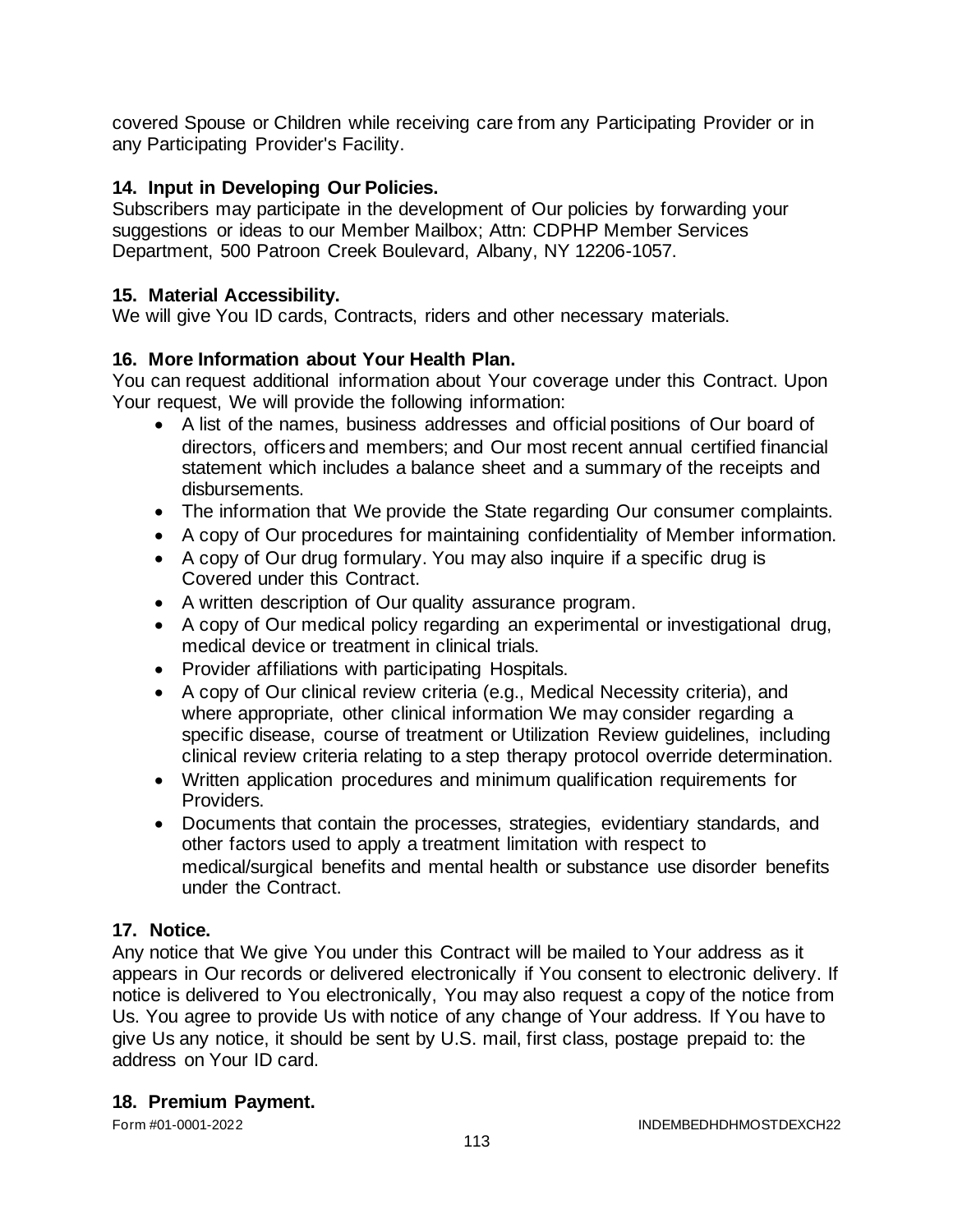The first month's Premium is due and payable when You apply for coverage. Coverage will begin on the effective date of the Contract as defined herein. Subsequent Premiums are due and payable on the first of each month thereafter.

### **19. Premium Refund.**

We will give any refund of Premiums, if due, to the Subscriber.

## **20. Recovery of Overpayments.**

On occasion, a payment may be made to You when You are not covered, for a service that is not Covered, or which is more than is proper. When this happens, We will explain the problem to You and You must return the amount of the overpayment to Us within 60 days after receiving notification from Us. However, We shall not initiate overpayment recovery efforts more than 24 months after the original payment was made unless We have a reasonable belief of fraud or other intentional misconduct.

## **21. Renewal Date.**

The renewal date for this Contract is January 1 of each year. This Contract will automatically renew each year on the renewal date, unless otherwise terminated by Us as permitted by this Contract or by the Subscriber upon 30 days' prior written notice to Us.

## **22. Reinstatement after Default.**

If the Subscriber defaults in making any payment under this Contract, the subsequent acceptance of payment by Us or by one of Our authorized agents or brokers shall reinstate the Contract.

# **23. Right to Develop Guidelines and Administrative Rules.**

We may develop or adopt standards that describe in more detail when We will or will not make payments under this Contract. Examples of the use of the standards are to determine whether: Hospital inpatient care was Medically Necessary; surgery was Medically Necessary to treat Your illness or injury; or certain services are skilled care. Those standards will not be contrary to the descriptions in this Contract. If You have a question about the standards that apply to a particular benefit, You may contact Us and We will explain the standards or send You a copy of the standards. We may also develop administrative rules pertaining to enrollment and other administrative matters. We shall have all the powers necessary or appropriate to enable Us to carry out Our duties in connection with the administration of this Contract.

# **24. Right to Offset.**

If We make a claim payment to You or on Your behalf in error or You owe Us any money, You must repay the amount You owe Us. Except as otherwise required by law, if We owe You a payment for other claims received, We have the right to subtract any amount You owe Us from any payment We owe You.

# **25. Severability.**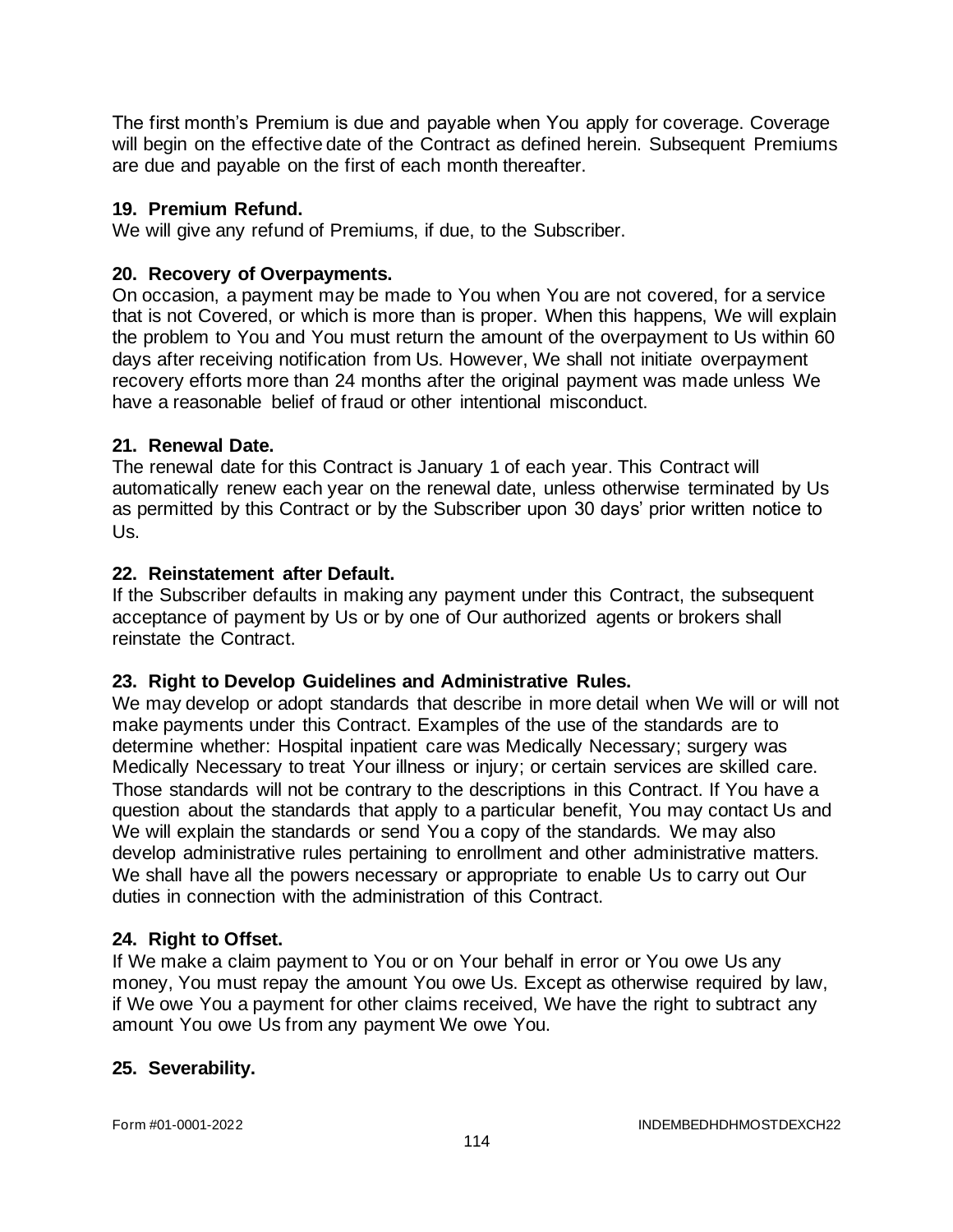The unenforceability or invalidity of any provision of this Contract shall not affect the validity and enforceability of the remainder of this Contract.

## **26. Significant Change in Circumstances.**

If We are unable to arrange for Covered Services as provided under this Contract as the result of events outside of Our control, We will make a good faith effort to make alternative arrangements. These events would include a major disaster, epidemic, the complete or partial destruction of facilities, riot, civil insurrection, disability of a significant part of Participating Providers' personnel, or similar causes. We will make reasonable attempts to arrange for Covered Services. We and Our Participating Providers will not be liable for delay, or failure to provide or arrange for Covered Services if such failure or delay is caused by such an event.

### **27. Subrogation and Reimbursement.**

These paragraphs apply when another party (including any insurer) is, or may be found to be, responsible for Your injury, illness or other condition and We have provided benefits related to that injury, illness or condition. As permitted by applicable state law, unless preempted by federal law, We may be subrogated to all rights of recovery against any such party (including Your own insurance carrier) for the benefits We have provided to You under this Contract. Subrogation means that We have the right, independently of You, to proceed directly against the other party to recover the benefits that We have provided.

Subject to applicable state law, unless preempted by federal law, We may have a right of reimbursement if You or anyone on Your behalf receives payment from any responsible party (including Your own insurance carrier) from any settlement, verdict or insurance proceeds, in connection with an injury, illness, or condition for which We provided benefits. Under New York General Obligations Law Section 5-335, Our right of recovery does not apply when a settlement is reached between a plaintiff and defendant, unless a statutory right of reimbursement exists. The law also provides that, when entering into a settlement, it is presumed that You did not take any action against Our rights or violate any contract between You and Us. The law presumes that the settlement between You and the responsible party does not include compensation for the cost of health care services for which We provided benefits.

We request that You notify Us within 30 days of the date when any notice is given to any party, including an insurance company or attorney, of Your intention to pursue or investigate a claim to recover damages or obtain compensation due to injury, illness or condition sustained by You for which We have provided benefits. You must provide all information requested by Us or Our representatives including, but not limited to, completing and submitting any applications or other forms or statements as We may reasonably request.

### **28. Third Party Beneficiaries.**

No third party beneficiaries are intended to be created by this Contract and nothing in this Contract shall confer upon any person or entity other than You or Us any right,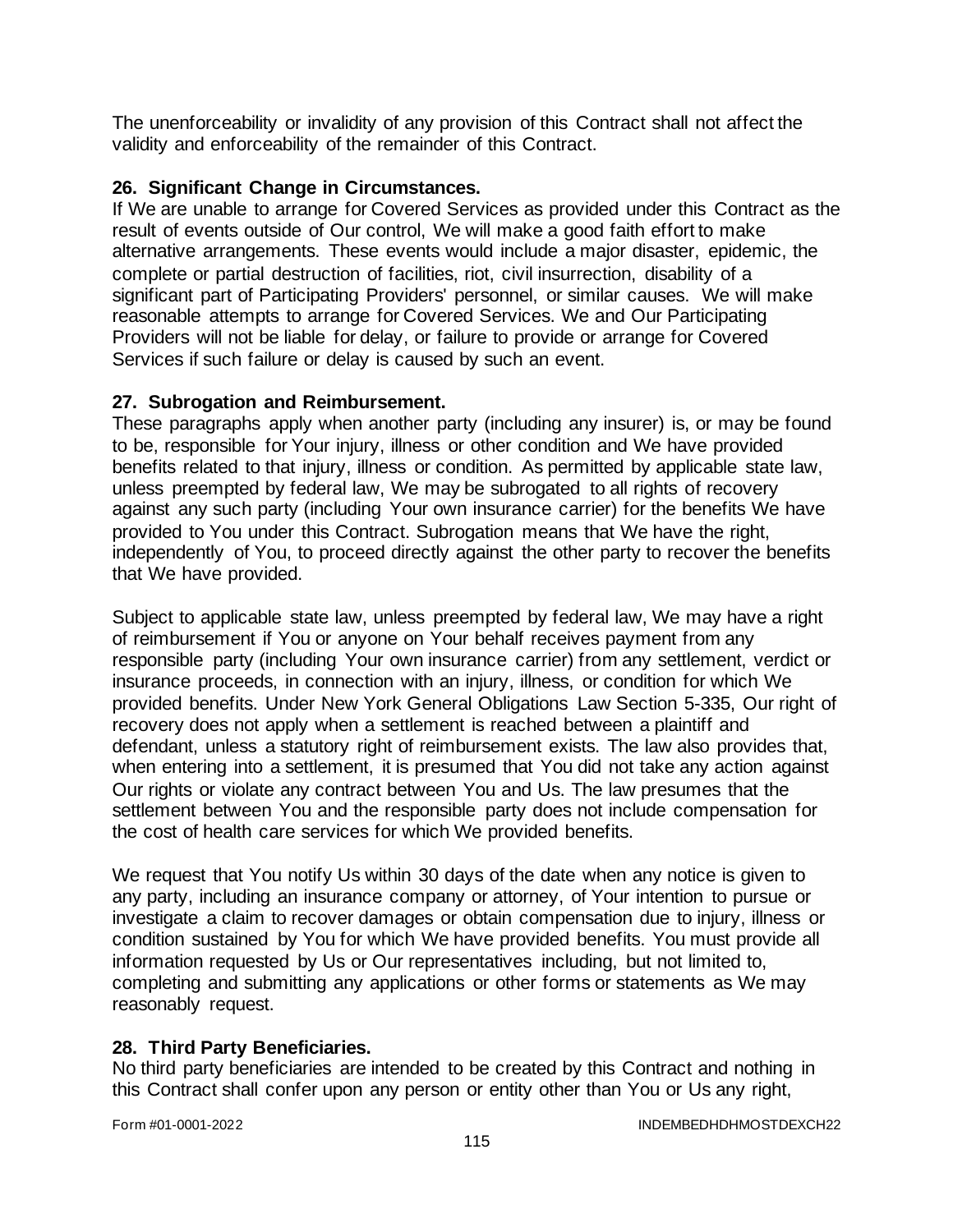benefit, or remedy of any nature whatsoever under or by reason of this Contract. No other party can enforce this Contract's provisions or seek any remedy arising out of either Our or Your performance or failure to perform any portion of this Contract, or to bring an action or pursuit for the breach of any terms of this Contract.

#### **29. Time to Sue.**

No action at law or in equity may be maintained against Us prior to the expiration of 60 days after written submission of a claim has been furnished to Us as required in this Contract. You must start any lawsuit against Us under this Contract within two (2) years from the date the claim was required to be filed.

#### **30. Translation Services.**

Translation services are available free of charge under this Contract for non-English speaking Members. Please contact Us at the number on Your ID card to access these services.

#### **31. Venue for Legal Action.**

If a dispute arises under this Contract, it must be resolved in a court located in the State of New York. You agree not to start a lawsuit against Us in a court anywhere else. You also consent to New York State courts having personal jurisdiction over You. That means that, when the proper procedures for starting a lawsuit in these courts have been followed, the courts can order You to defend any action We bring against You.

#### **32. Waiver.**

The waiver by any party of any breach of any provision of this Contract will not be construed as a waiver of any subsequent breach of the same or any other provision. The failure to exercise any right hereunder will not operate as a waiver of such right.

### **33. Who May Change this Contract.**

This Contract may not be modified, amended, or changed, except in writing and signed by Our Chief Executive Officer ("CEO") or a person designated by the CEO. No employee, agent, or other person is authorized to interpret, amend, modify, or otherwise change this Contract in a manner that expands or limits the scope of coverage, or the conditions of eligibility, enrollment, or participation, unless in writing and signed by the CEO or person designated by the CEO.

### **34. Who Receives Payment under this Contract.**

Payments under this Contract for services provided by a Participating Provider will be made directly by Us to the Provider. If You receive services from a Non-Participating Provider, We reserve the right to pay either You or the Provider. If You assign benefits for a surprise bill to a Non-Participating Provider, We will pay the Non-Participating Provider directly. See the How Your Coverage Works section of this Contract for more information about surprise bills.

### **35. Workers' Compensation Not Affected.**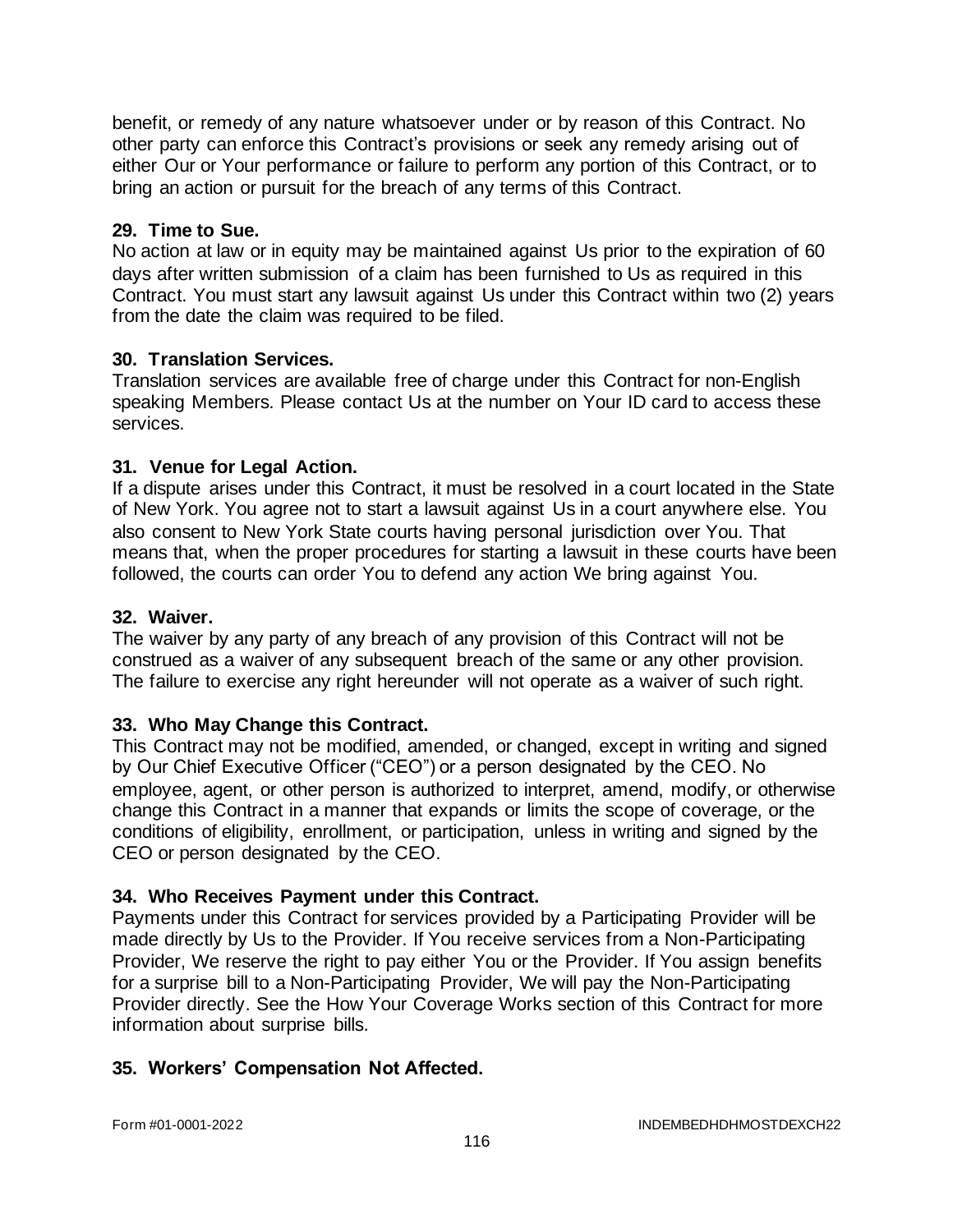The coverage provided under this Contract is not in lieu of and does not affect any requirements for coverage by workers' compensation insurance or law.

### **36. Your Medical Records and Reports.**

In order to provide Your coverage under this Contract, it may be necessary for Us to obtain Your medical records and information from Providers who treated You. Our actions to provide that coverage include processing Your claims, reviewing Grievances, Appeals or complaints involving Your care, and quality assurance reviews of Your care, whether based on a specific complaint or a routine audit of randomly selected cases. By accepting coverage under this Contract, except as prohibited by state or federal law, You automatically give Us or Our designee permission to obtain and use Your medical records for those purposes and You authorize each and every Provider who renders services to You to:

- Disclose all facts pertaining to Your care, treatment, and physical condition to Us or to a medical, dental, or mental health professional that We may engage to assist Us in reviewing a treatment or claim, or in connection with a complaint or quality of care review;
- Render reports pertaining to Your care, treatment, and physical condition to Us, or to a medical, dental, or mental health professional that We may engage to assist Us in reviewing a treatment or claim; and
- Permit copying of Your medical records by Us.

We agree to maintain Your medical information in accordance with state and federal confidentiality requirements. However, to the extent permitted under state or federal law, You automatically give Us permission to share Your information with the New York State Department of Health, quality oversight organizations, and third parties with which We contract to assist Us in administering this Contract, so long as they also agree to maintain the information in accordance with state and federal confidentiality requirements.

### **37. Your Rights.**

You have the right to obtain complete and current information concerning a diagnosis, treatment and prognosis from a Physician or other Provider in terms You can reasonably understand. When it is not advisable to give such information to You, the information shall be made available to an appropriate person acting on Your behalf.

You have the right to receive information from Your Physician or other Provider that You need in order to give Your informed consent prior to the start of any procedure or treatment.

You have the right to refuse treatment to the extent permitted by law and to be informed of the medical consequences of that action.

You have the right to formulate advance directives regarding Your care.

As a Member, You should also take an active role in Your care. We encourage You to: